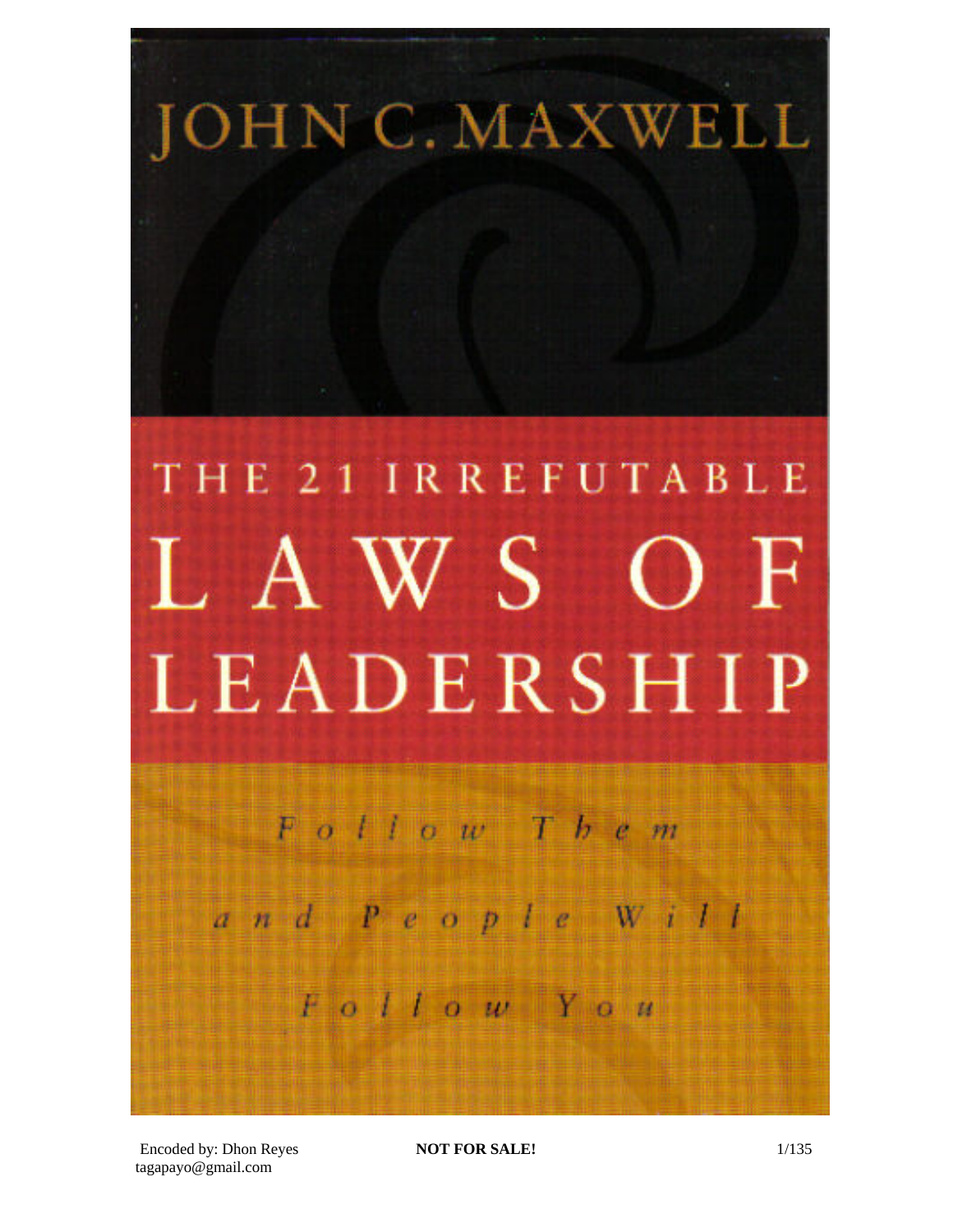# THE 21 IRREFUTABLE LAWS OF LEADERSHIP

#### *FOLLOW THEM AND PEOPLE WILL FOLLOW YOU*

#### JOHN C. MAXWELL

#### THOMAS NELSON PUBLISHERS **NASHVILLE**

Copyright © 1998 by Maxwell Motivation, Inc., a Georgia corporation

All rights reserved. Written permission must be secured from the publisher to use or reproduce any part of this book, except for brief quotations in critical reviews or articles.

Scripture quotations noted CEV are from THE CONTEMPORARY ENGLISH VERSION. © 1991 by the American Bible Society. Used by permission.

Published in Nashville, Tennessee, by Thomas Nelson, Inc.

ISBN 0-7852-7431-6

*To the hundreds of thousands of people to whom I've taught leadership over the years through conferences and books …*

*and* 

*To you the person wanting to become a better leader because everything rises and falls on leadership* 

## **CONTENTS**

Encoded by: Dhon Reyes **NOT FOR SALE!** 2/135 tagapayo@gmail.com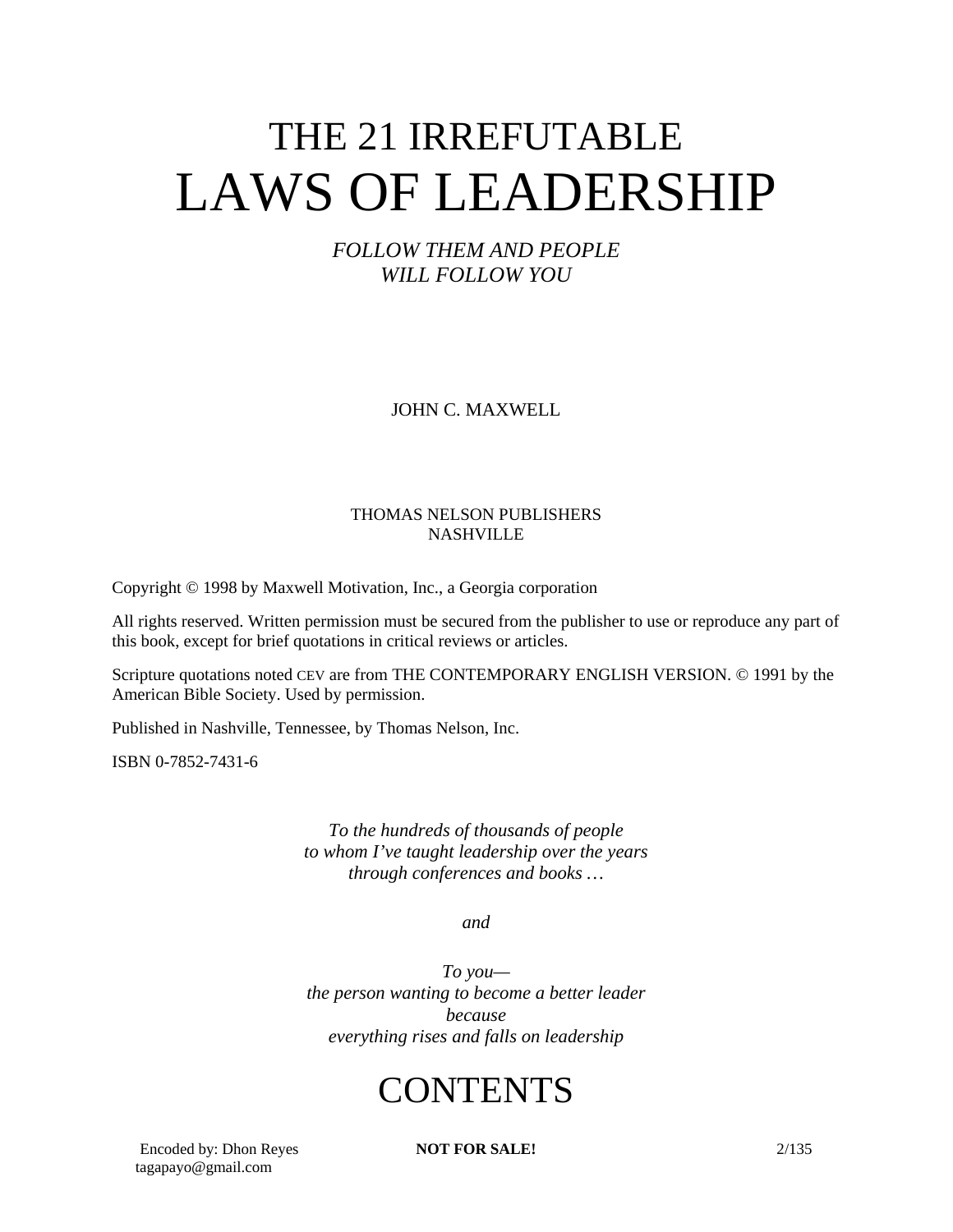#### *FOREWORD Acknowledgments Introduction*

## 1. The Law of the Lid

#### *Leadership Ability Determines a Person's Level of Effectiveness*

Brothers Dick and Maurice came as close as they could to living the American Dream without making it. Instead a guy named Ray did it with the company they had founded. It happened because they didn't know the Law of the Lid.

## 2. The Law of Influence

#### *The True Measure of Leadership Is Influence—Nothing More, Nothing Less*

Her husband had everything: wealth, privilege, position, and a royal title. Yet instead of him, Princess Diana won over the whole world. Why? She understood the Law of Influence.

## 3. The Law of Process

#### *Leadership Develops Daily, Not in a Day*

Theodore Roosevelt helped create a world power, won a Nobel Peace Prize, and became president of the United States. But today you wouldn't even know his name if he hadn't known the Law of Process.

### 4. The Law of Navigation

#### *Anyone Can Steer the Ship, But It Takes a Leader to Chart the Course*

Using a fail-safe compass, Scott led his team of adventurers to the end of the earth—and to inglorious deaths. They would have lived if only he, their leader, had known the Law of Navigation.

## 5. The Law of E. F. Hutton

#### *When the Real Leader Speaks, People Listen*

Young John went into his first board meeting thinking he was in charge. He soon found out who the real leader was and learned the Law of E. F. Hutton in the process.

## 6. The Law of Solid Ground

#### *Trust Is the Foundation of Leadership*

If only Robert McNamara had known the Law of Solid Ground, the War in Vietnam—and everything that happened at home because of it—might have turned out differently.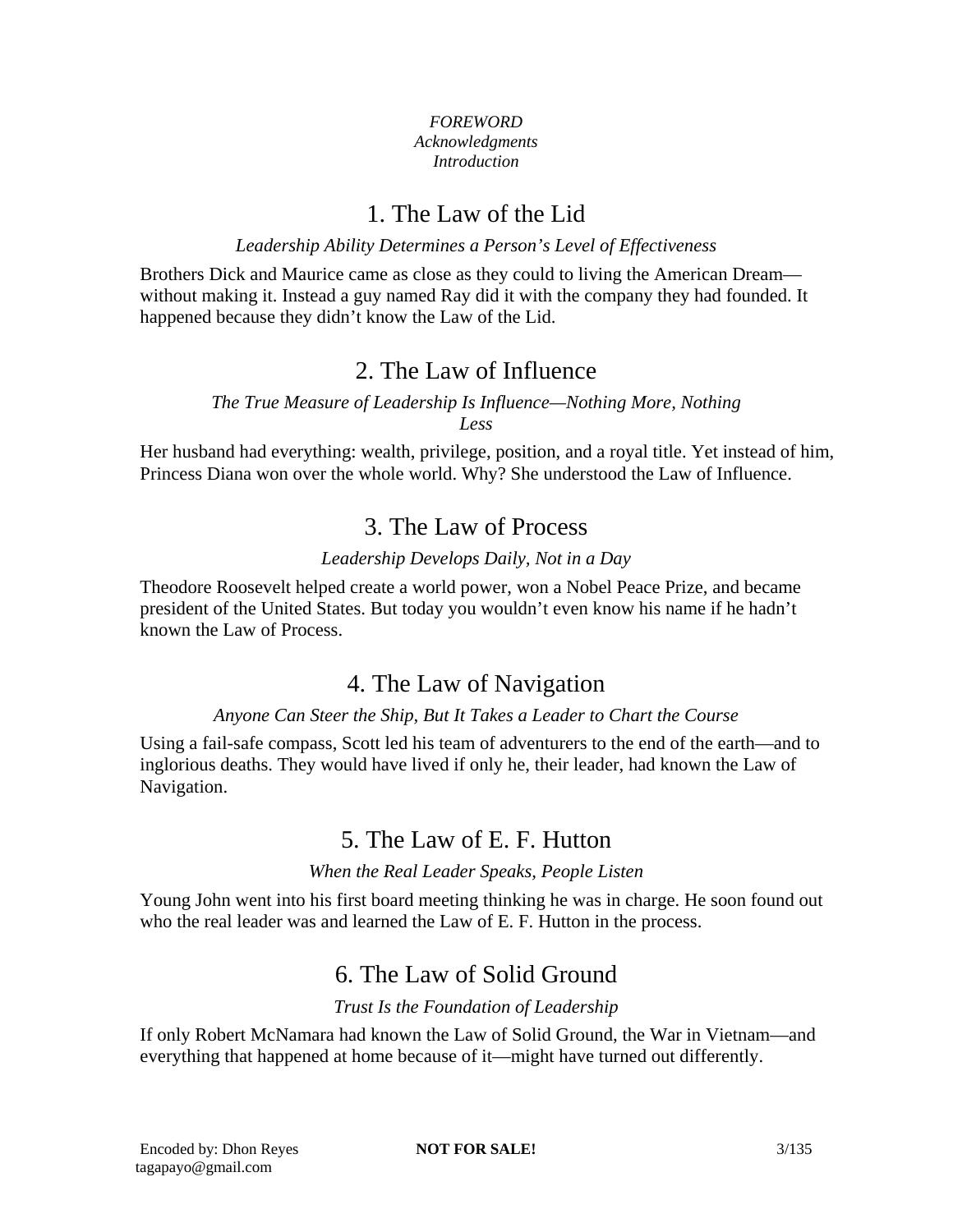## 7. The Law of Respect

#### *People Naturally Follow Leaders Stronger Than Themselves*

The odds were stacked against her in just about every possible way, but thousands and thousands of people called her their leader. Why? Because they could not escape the power of the Law of Respect.

### 8. The Law of Intuition

#### *Leaders Evaluate Everything With a Leadership Bias*

How is it that time after time Norman Schwarzkopf was able to sense problems while other leaders around him got blindsided? The answer lies in the factor that separates the great leaders from the merely good ones: the Law of Intuition.

### 9. The Law of Magnetism

#### *Who You Are Is Who You Attract*

Why are the Dallas Cowboys, once revered as "America's Team," now so often reviled and the subject of controversy? The Law of Magnetism makes it clear.

## 10. The Law of Connection

#### *Leaders Touch a Heart Before They Ask for a Hand*

Elizabeth Dole has mastered it. If husband Bob had done the same, he might have become the forty-third president of the United States. It's called the Law of Connection.

## 11. The Law of the Inner Circle

#### *A Leader's Potential Is Determined By Those Closest to Him*

John already used time management to the fullest, but he wanted to accomplish more. His priorities were already leveraged to the hilt, and there were no more minutes in a day! How did he go to a new level? He practiced the Law of the Inner Circle.

## 12. The Law of Empowerment

#### *Only Secure Leaders Give Power to Others*

Henry Ford is considered an icon of American business for revolutionizing the automobile industry. So what caused him to stumble so badly that his son feared Ford Motor Company would go out of business? He was held captive by the Law of Empowerment.

### 13. The Law of Reproduction

*It Takes a Leader to Raise Up a Leader*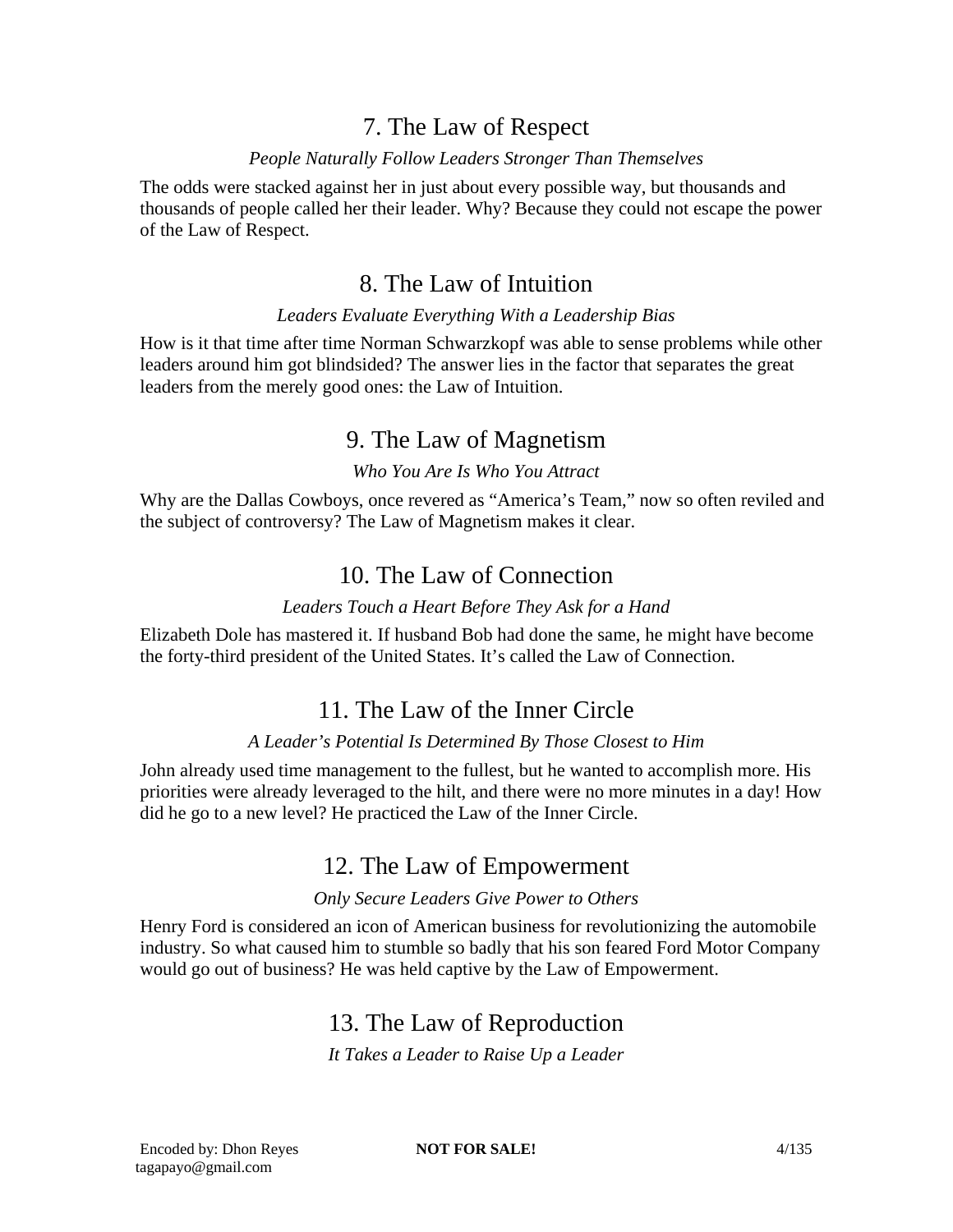What do the top NFL head coaches have in common? You can trace their leadership ability to just a handful of mentors. That's also true for hundreds of CEOs. More than 80 percent of all leaders are the result of the Law of Reproduction.

## 14. The Law of Buy-In

#### *People Buy Into the Leader, Then the Vision*

The first time Judy Estrim started up a company, it took her six months to find the money. The second time it took her about six minutes. What made the difference? The Law of Buy-In.

### 15. The Law of Victory

#### *Leaders Find a Way for the Team to Win*

What saved England from the Blitz, broke apartheid's back in South Africa, and won the Chicago Bulls multiple world championships? In all three cases the answer is the same. Their leaders lived by the Law of Victory.

## 16. The Law of the Big Mo

#### *Momentum Is a Leader's Best Friend*

Jaime Escalante has been called the best teacher in America. But his teaching ability is only half the story. His and Garfield High School's success came because of the Law of the Big Mo.

## 17. The Law of Priorities

#### *Leaders Understand that Activity Is Not Necessarily Accomplishment*

Jack Welch took a company that was already flying high and rocketed it into the stratosphere. What did he use as the launching pad? The Law of Priorities, of course.

### 18. The Law of Sacrifice

#### *A Leader Must Give Up to Go Up*

He was one of the nation's most vocal critics on government interference in business. So why did Lee Iacocca go before Congress with his hat in his hand for loan guarantees? He did it because he understood the Law of Sacrifice.

## 19. The Law of Timing

#### *When to Lead Is as Important as What to Do and Where to Go*

It got him elected president of the United States. It also cost him the presidency. What is it? Something that may stand between you and your ability to lead effectively. It's called the Law of Timing.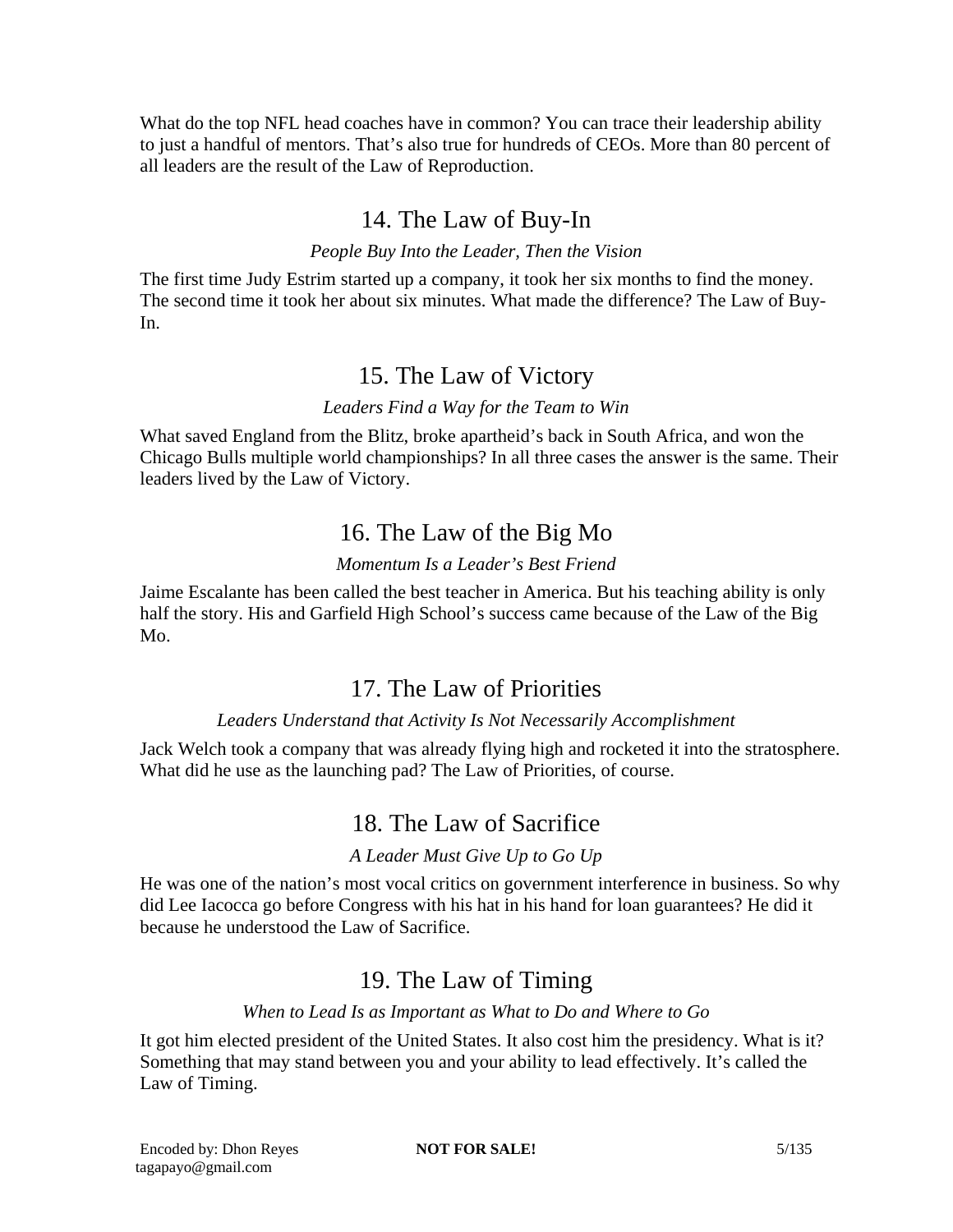## 20. The Law of Explosive Growth

#### *To Add Growth, Lead Followers—To Multiply, Lead Leaders*

How did a man in a developing country take his organization from 700 people to more than 14,000 in only seven years? He did it using leader's math. That's the secret of the Law of Explosive Growth.

### 21. The Law of Legacy

#### *A Leader's Lasting Value Is Measured By Succession*

When many companies lose their CEO, they go into a tailspin. But when Roberto Goizueta died, Coca-Cola didn't even hiccup. Why? Before his death, Goizueta lived by the Law of Legacy.

*Conclusion*

## FOREWORD

YOU ARE GOING TO LOVE THIS BOOK—WHETHER IT IS THE FIRST LEADERSHIP BOOK IN YOUR COLLECTION OR THE FIFTIETH—BECAUSE YOU CAN IMMEDIATELY APPLY THE LIFE-CHANGING PRINCIPLES AND PROCEDURES IN YOUR PERSONAL, FAMILY AND BUSINESS LIFE. THERE IS NO "IVORY TOWER" THEORY IN THIS BOOK. INSTEAD, IT IS LOADED WITH UNCHANGING LEADERSHIP PRINCIPLES CONFIRMED BY THE REAL-WORLD EXPERIENCES OF JOHN MAXWELL AND THE MANY PEOPLE HE WRITES ABOUT.

*The 21 Irrefutable Laws of Leadership* is a powerful, definitive statement of the timeless laws you simply *must* follow if you want to be a great leader—at home, on the job, in church, or whenever you are called on to lead.

In each chapter, John goes straight to the heart of a profound leadership law, showing you through the successes and failures of others how you can apply the law in your life. And you *can* apply each of the laws. If you're a willing student, you can learn the 21 laws and put them into practice.

What a priceless treasure leadership authority John Maxwell offers as he boils everything he's learned about leadership down to such a usable form! Once you apply these leadership laws, you'll notice leaders all around you putting into action (or breaking) the Law of W.F. Hutton, the Law of the Big Mo, and the rest.

I heartily recommend *The 21 Irrefutable Laws of Leadership*. It is helpful and easy to read, yet profound in its depth and clarity. It's loaded with hope, direction, encouragement, and specific procedures. It's principle-based with precise, clear-cut directions to provide you with the necessary tools to fulfill your leadership role.

If you are new to leadership, this book will jump-start your leadership career. If you are an experienced leader with blue-chip credentials this book will make you an even better leader. It's good—very good.

*Zig Ziglar*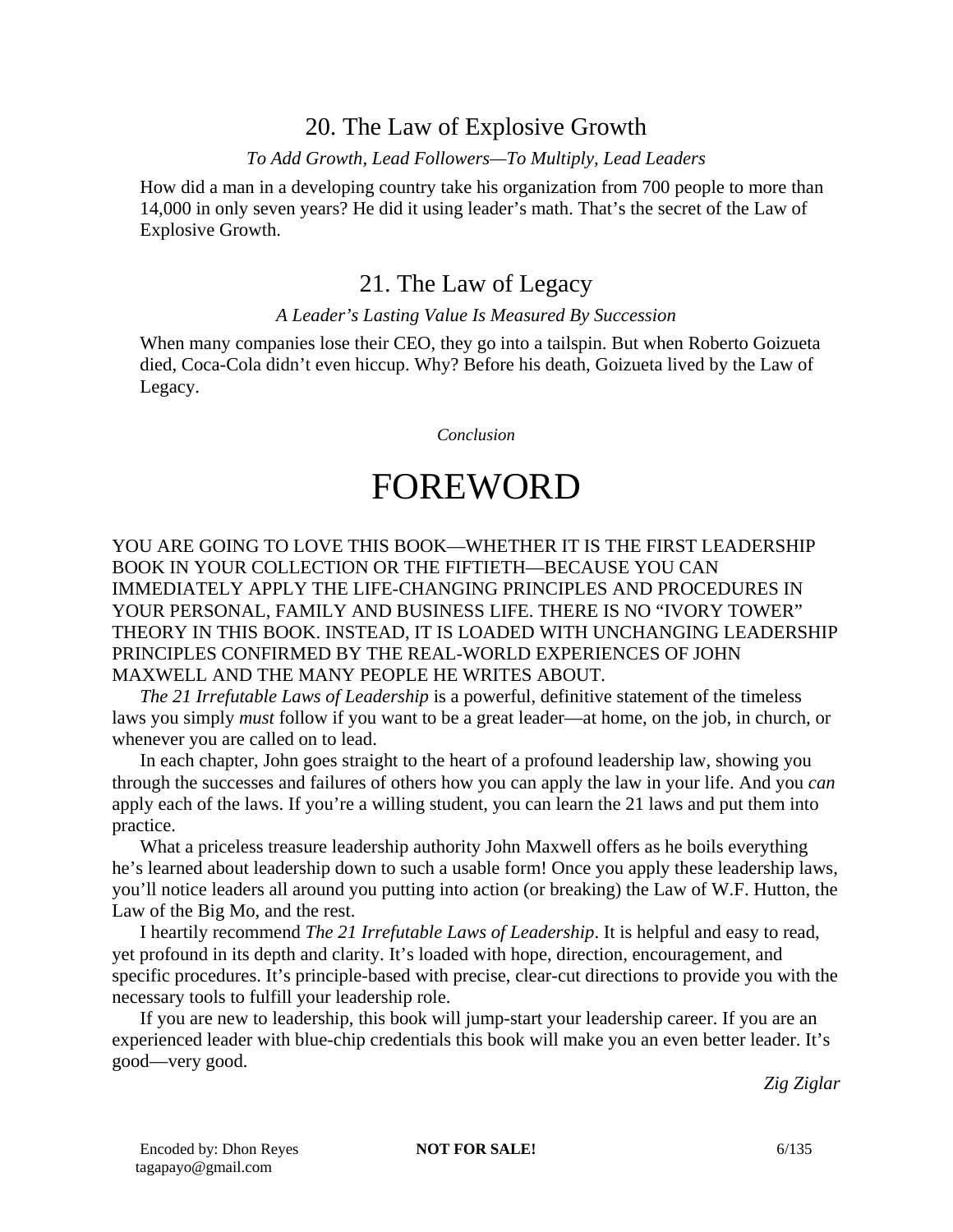## ACKNOWLEDGMENTS

I'D LIKE TO THANK THE MANY LEADERS WHO HELPED ME WHILE I WAS WORKING ON THIS BOOK. FROM INJOY: DICK PETERSON, DAVE SUTHERLAND, DAN REILAND, TIM ELMORE, AND DENNIS WORDEN. FROM THOMAS NELSON: ROLF ZETTERSTEN, RON LAND, MIKE HYATT, VICTOR OLIVER, AND ROB BIRKHEAD.

I must say thank you to Brian Hampton, my managing editor at Nelson, for his patience and assistance as we worked through the manuscript.

I also want to thank my assistant, Linda Eggers, whose great heart and incredible service make me a better leader.

Finally, I want to thank Charlie Wetzel, my writer, and his wife, Stephanie. This book would not have been written without their help.

## INTRODUCTION

I HAVE THE PRIVILEGE OF TEACHING LEADERSHIP ACROSS THE COUNTRY AND AROUND THE GLOBE, AND I OFTEN GET THE OPPORTUNITY TO TALK WITH PEOPLE WHO ARE ATTENDING ONE OF MY CONFERENCES FOR A SECOND, THIRD, OR EVEN FOURTH TIME. AT A RECENT CONFERENCE HERE IN THE UNITED STATES, A MAN IN HIS LATE FIFTIES WHOM I HAD MET SEVERAL YEARS BEFORE CAME UP AND SPOKE TO ME DURING A BREAK. HE GRABBED MY HAND AND SHOOK IT VIGOROUSLY. "LEARNING LEADERSHIP HAS CHANGED MY LIFE," HE SAID. "BUT I SURE WISH I HAD HEARD YOU TWENTY YEARS AGO."

"No, you don't," I answered with a chuckle.

"What do you mean?" he said. "I would have achieved so much more! If I had known these leadership principles twenty years ago, I'd be in a totally different place in life. Your leadership laws have fueled my vision. They've given me the desire to learn more about leadership and accomplish my goals. If I'd learned this twenty years ago, I could have done some things that I had never even dreamed possible."

"Maybe you would have," I answered. "But twenty years ago, I wouldn't have been able to teach them to you. It has taken me my entire lifetime to learn and apply the laws of leadership to my life."

As I write this, I am fifty-one years old. I've spent more than thirty years in professional leadership positions. I've founded four companies. And I focus my time and energy on doing what makes a positive impact in the lives of people. But I've also made a lot of mistakes along the way—more than most people I know. Every success and every failure has been an invaluable lesson in what it means to lead.

As I travel and speak to organizations and individuals, people frequently ask me to define the essentials of leadership. "If you were to take everything you've learned about leadership over the years and boil it down into a short list," they ask, "what would it be?"

This book is my answer to that often-asked question. It has taken me a lifetime to learn these 21 Irrefutable Laws of Leadership. My desire is to communicate them to you as simply and clearly as possible. And it sure won't hurt if we have some fun along the way.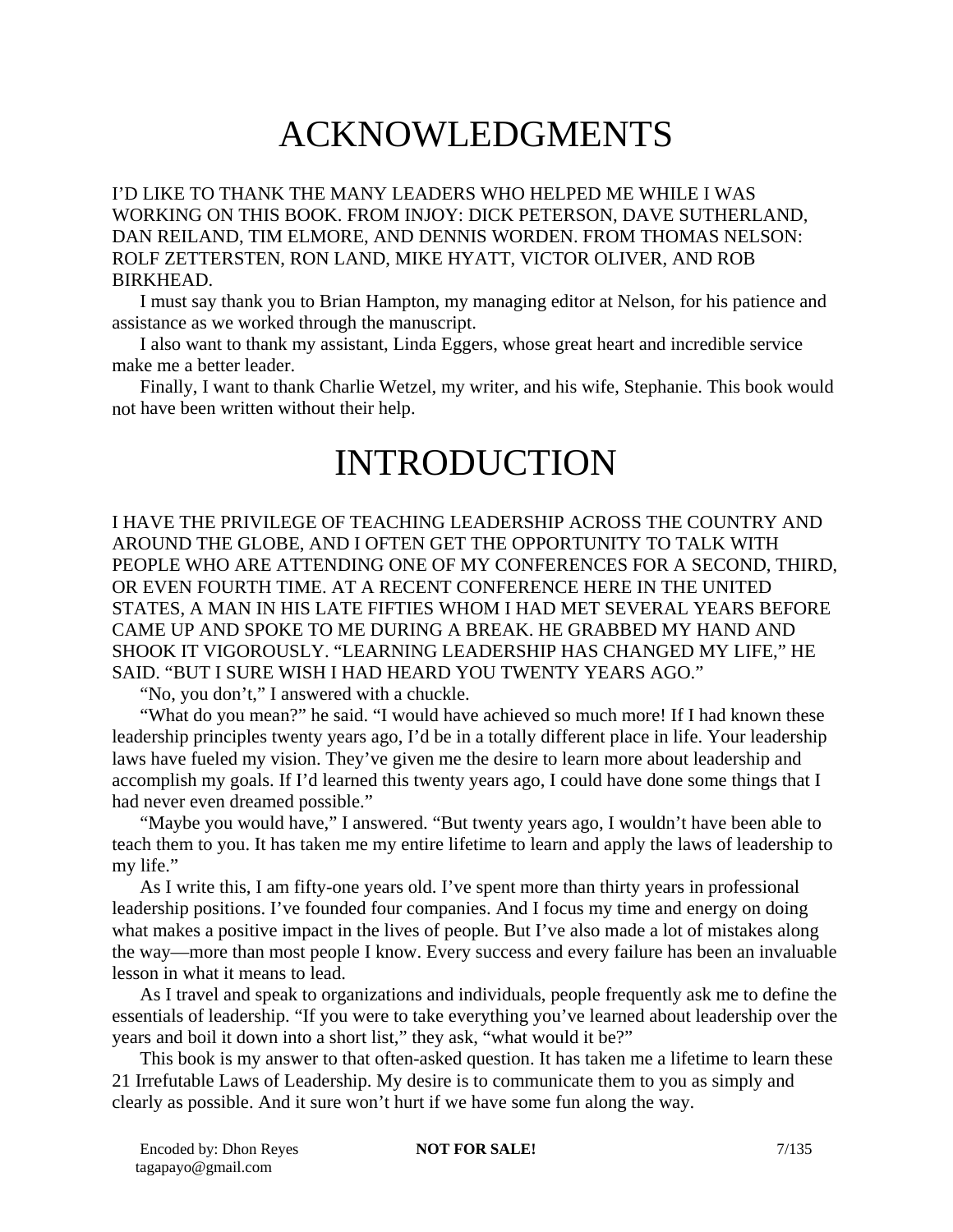One of the most important truths I've learned over the years is this: Leadership is leadership, no matter where you go or what you do. Times change. Technology marches forward. Cultures vary from place to place. But the true principles of leadership are constant—whether you're looking at the citizens of ancient Greece, the Hebrews in the Old Testament, the armies of the last two hundred years, the rulers of modern Europe, the pastors in local churches, or the businesspeople of today's global economy. Leadership principles stand the test of time. They are irrefutable.

As you read the following chapters, I'd like you to keep in mind four ideas:

**1. The laws can be learned.** Some are easier to understand and apply than others, but every one of them can be acquired.

**2. The laws can stand alone.** Each law complements all the others, but you don't need one in order to learn another.

**3. The laws carry consequences with them.** Apply the laws, and people will follow you. Violate or ignore them, and you will not be able to lead others.

**4. These laws are the foundation of leadership.** Once you learn the principles, you have to practice them and apply them to your life.

Whether you are a follower who is just beginning to discover the impact of leadership or a natural leader who already has followers, you can become a better leader. As you read about the laws, you'll recognize that you may already practice some laws effectively. Other laws will expose weaknesses you didn't know you had. But the greater the number of laws you learn, the better leader you will become. Each law is like a tool, ready to be picked up and used to help you achieve your dreams and add value to other people. Pick up even one, and you will become a better leader. Learn them all, and people will gladly follow you.

Now, let's open the toolbox together.



# THE LAW OF THE LID

*LEADERSHIP ABILITY DETERMINES A PERSON'S LEVEL OF EFFECTIVENESS*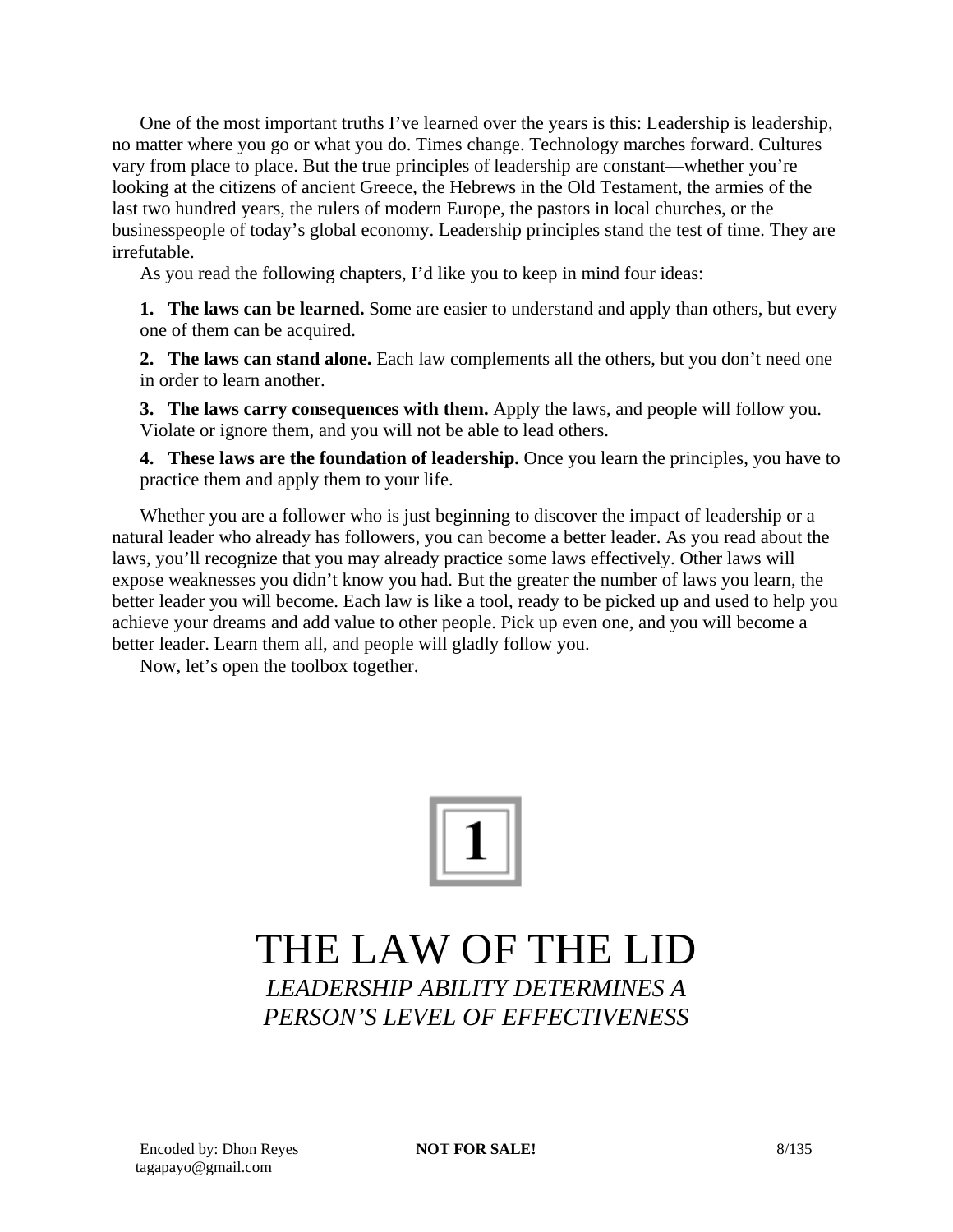I often open my leadership conferences by explaining the Law of the Lid because it helps people understand the value of leadership. If you can get a handle on this law, you will see the incredible impact of leadership on every aspect of life. So here it is: Leadership ability is the lid that determines a person's level of effectiveness. The lower an individual's ability to lead, the lower the lid on his potential. The higher the leadership, the greater the effectiveness. To give you an example, if your leadership rates an 8, then your effectiveness can never be greater than a 7. If your leadership is only a 4, then your effectiveness will be no higher than a 3. Your leadership ability—for better or for worse—always determines your effectiveness and the potential impact of your organization.

Let me tell you a story that illustrates the Law of the Lid. In 1930, two young brothers named Dick and Maurice moved from New Hampshire to California in search of the American Dream. They had just gotten out of high school, and they saw few opportunities back home. So they headed straight for Hollywood where they eventually found jobs on a movie studio set.

After a while, their entrepreneurial spirit and interest in the entertainment industry prompted them to open a theater in Glendale, a town about five miles northeast of Hollywood. But despite all their efforts, the brothers just couldn't make the business profitable. In the four years they ran the theater, they weren't able to consistently generate enough money to pay the one hundred dollars a month rent that their landlord required.

#### A NEW OPPORTUNITY

THE BROTHERS' DESIRE FOR SUCCESS WAS STRONG, SO THEY KEPT LOOKING FOR BETTER BUSINESS OPPORTUNITIES. IN 1937, THEY FINALLY STRUCK ON SOMETHING THAT WORKED. THEY OPENED A SMALL DRIVE-IN RESTAURANT IN PASADENA, LOCATED JUST EAST OF GLENDALE. PEOPLE IN SOUTHERN CALIFORNIA HAD BECOME VERY DEPENDENT ON THEIR CARS, AND THE CULTURE WAS CHANGING TO ACCOMMODATE THAT, INCLUDING ITS BUSINESSES.

Drive-in restaurants were a phenomenon that sprang up in the early thirties, and they were becoming very popular. Rather than being invited into a dining room to eat, customers would drive into a parking lot around a small restaurant, place their orders with carhops, and receive their food on trays right in their cars. The food was served on china plates complete with glassware and metal utensils. It was timely idea in a society that was becoming faster paced and increasingly mobile.

Dick and Maurice's tiny drive-in restaurant was a great success, and in 1940, they decided to move the operation to San Bernardino, a working-class boom town fifty miles east of Los Angeles. They built a larger facility and expanded their menu from hot dogs, fries, and shakes to include barbecued beef and pork sandwiches, hamburgers, and other items. Their business exploded. Annual sales reached \$200,000, and the brothers found themselves splitting \$50,000 in profits every year—a sum that put them in the town's financial elite.

In 1948, their intuition told them that times were changing, and they made modifications to their restaurant business. They eliminated the carhops and started serving only walk-up customers. And they also streamlined everything. They reduced their menu and focused on selling hamburgers. They eliminated plates, glassware, and metal utensils, switching to paper products instead. They reduced their costs and the prices they charged customers. They also created what they called the Speedy Service System. Their kitchen became like an assembly line,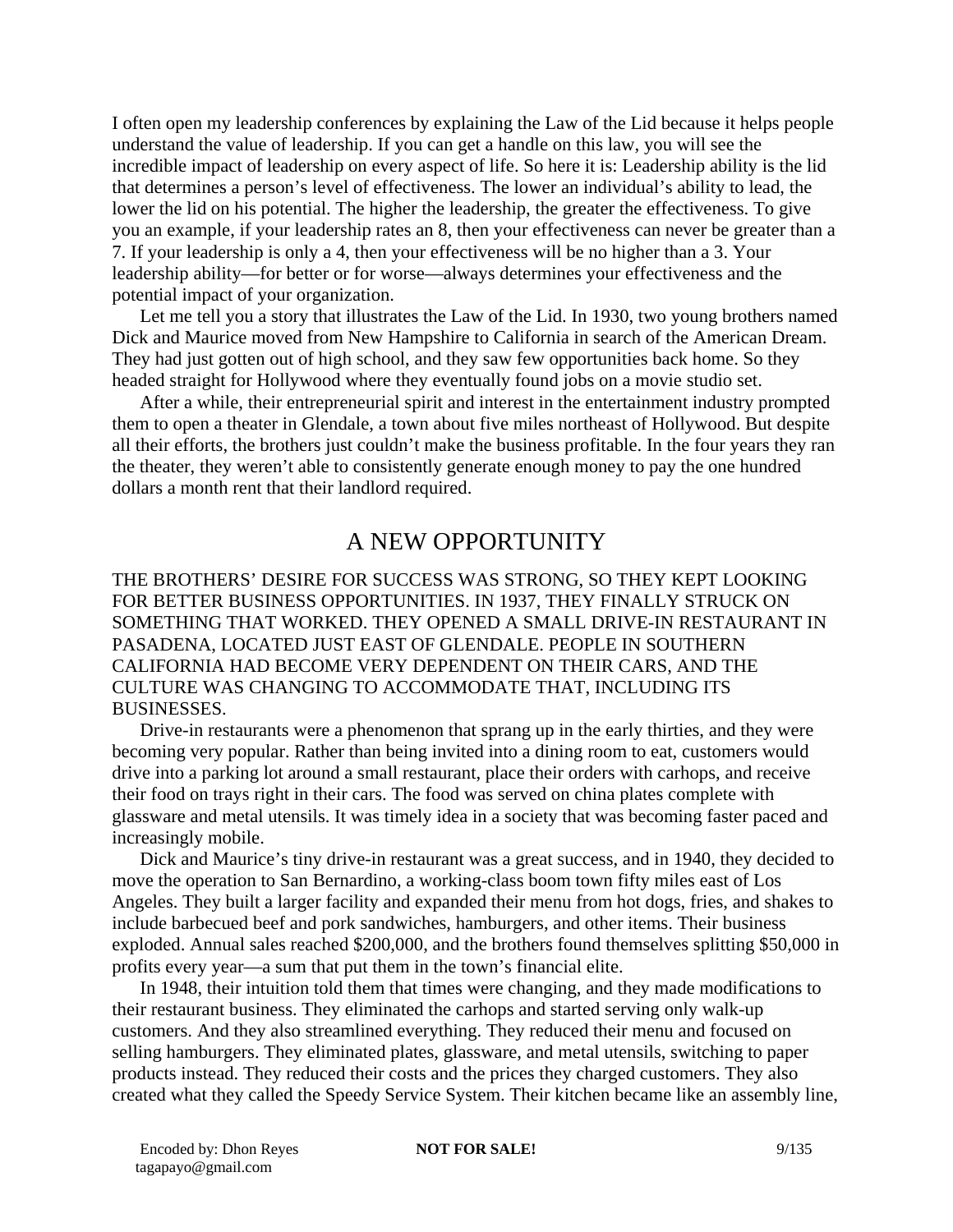where each person focused on service with speed. Their goal was to fill each customer's order in thirty seconds or less. And they succeeded. By the mid-1950s, annual revenue hit \$350,000, and by then, Dick and Maurice split net profits of about \$100,000 each year.

Who were these brothers? Back in those days, you could have found out by driving by their small restaurant on the corner at Fourteenth and E Streets in San Bernardino. On the front of the small octagonal building hung a neon sign that said simply MCDONALD'S HAMBURGERS. Dick and Maurice McDonald had hit the great American jackpot, and the rest, as they say, is history, right? Wrong. The McDonalds never went any farther because their weak leadership put a lid on their ability to succeed.

#### THE STORY BEHIND THE STORY

IT'S TRUE THAT THE MCDONALD BROTHERS WERE FINANCIALLY SECURE. THEIRS WAS ONE OF THE MOST PROFITABLE RESTAURANT ENTERPRISES IN THE COUNTRY, AND THEY FELT THAT THEY HAD A HARD TIME SPENDING ALL THE MONEY THEY MADE. THEIR GENIUS WAS IN CUSTOMER SERVICE AND KITCHEN ORGANIZATION. THAT TALENT LED TO THE CREATION OF A NEW SYSTEM OF FOOD AND BEVERAGE SERVICE. IN FACT, THEIR TALENT WAS SO WIDELY KNOWN IN FOOD SERVICE CIRCLES THAT PEOPLE STARTED WRITING THEM AND VISITING FROM ALL OVER THE COUNTRY TO LEARN MORE ABOUT THEIR METHODS. AT ONE POINT, THEY RECEIVED AS MANY AS THREE HUNDRED CALLS AND LETTERS EVERY MONTH.

That led them to the idea of marketing the McDonald's concept. The idea of franchising restaurants wasn't new. It had been around for several decades. To the McDonald brothers, it looked like a way to make money without having to open another restaurant themselves. In 1952, they got started, but their effort was a dismal failure. The reason was simple. They lacked the leadership necessary to make it effective. Dick and Maurice were good restaurant owners. They understood how to run a business, make their systems efficient, cut costs, and increase profits. They were efficient managers. But they were not leaders. Their thinking patterns clamped a lid down on what they could do and become. At the height of their success, Dick and Maurice found themselves smack-dab against the Law of the Lid.

#### THE BROTHERS PARTNER WITH A LEADER

IN 1954, THE BROTHERS HOOKED UP WITH A MAN NAMED RAY KROC WHO *WAS* A LEADER. KROC HAD BEEN RUNNING A SMALL COMPANY HE FOUNDED, WHICH SOLD MACHINES FOR MAKING MILK SHAKES. HE KNEW ABOUT MCDONALD'S. THEIR RESTAURANT WAS ONE OF HIS BEST CUSTOMERS. AND AS SOON AS HE VISITED THE STORE, HE HAD A VISION FOR ITS POTENTIAL. IN HIS MIND HE COULD SEE THE RESTAURANT GOING NATIONWIDE IN HUNDREDS OF MARKETS. HE SOON STRUCK A DEAL WITH DICK AND MAURICE, AND IN 1955, HE FORMED MCDONALD'S SYSTEM, INC. (LATER CALLED THE MCDONALD'S CORPORATION).

Kroc immediately bought the rights to a franchise so that he could use it as a model and prototype to sell other franchises. Then he began to assemble a team and build an organization to make McDonald's a nationwide entity. He recruited and hired the sharpest people he could find,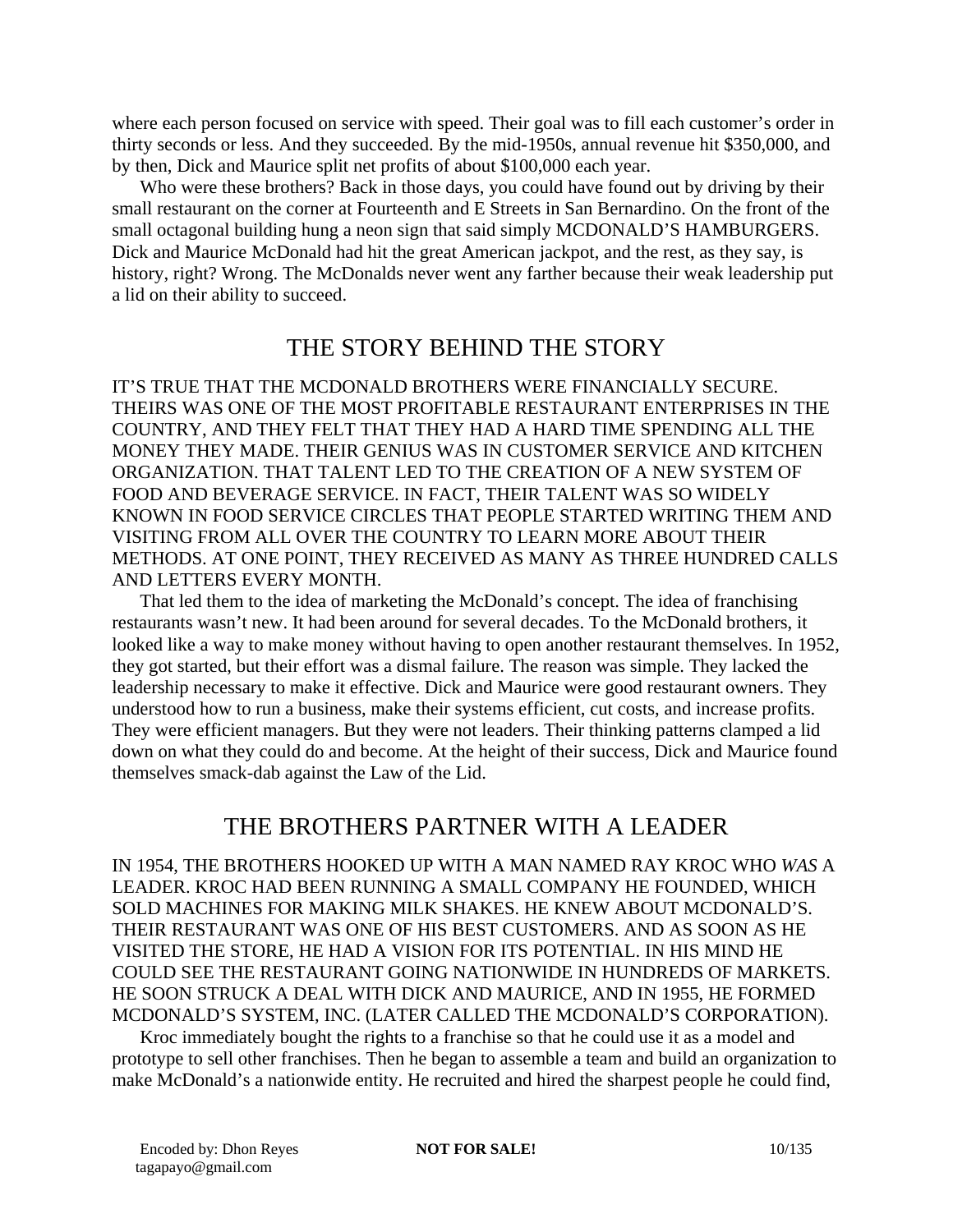and as his team grew in size and ability, his people developed additional recruits with leadership skill.

In the early years, Kroc sacrificed a lot. Though he was in his midfifties, he worked long hours just as he had when he first got started in business thirty years earlier. He eliminated many frills at home, including his country club membership, which he later said added ten strokes to his golf game. During his first eight years with McDonald's, he took no salary. Not only that, but he personally borrowed money from the bank and against his life insurance to help cover the salaries of a few key leaders he wanted on the team. His sacrifice and his leadership paid off. In 1961 for the sum of \$2.7 million, Kroc bought the exclusive rights to McDonald's from the brothers, and he proceeded to turn it into an American institution and global entity. The "lid" in the life and leadership of Ray Kroc was obviously much higher than that of his predecessors.

In the years that Dick and Maurice McDonald had attempted to franchise their food service system, they managed to sell the concept to just fifteen buyers, only ten of whom actually opened restaurants. And even in that small enterprise, their limited leadership and vision were hindrances. For example, when their first franchisee, Neil Fox of Phoenix, told the brothers that he wanted to call his restaurant McDonald's, Dick's response was, "What … for? McDonald's means nothing in Phoenix."

On the other hand, the leadership lid in Ray Kroc's life was sky high. Between 1955 and 1959, Kroc succeeded in opening 100 restaurants. Four years after that, there were 500 McDonald's. Today the company has opened more than 21,000 restaurants in no fewer than 100 countries. Leadership ability—or more specifically the lack of leadership ability—was the lid on the McDonald brothers' effectiveness.

#### SUCCESS WITHOUT LEADERSHIP

I BELIEVE THAT SUCCESS IS WITHIN THE REACH OF JUST ABOUT EVERYONE. BUT I ALSO BELIEVE THAT PERSONAL SUCCESS WITHOUT LEADERSHIP ABILITY BRINGS ONLY LIMITED EFFECTIVENESS. A PERSON'S IMPACT IS ONLY A FRACTION OF WHAT IT COULD BE WITH GOOD LEADERSHIP. THE HIGHER YOU WANT TO CLIMB, THE MORE YOU NEED LEADERSHIP. THE GREATER THE IMPACT YOU WANT TO MAKE, THE GREATER YOUR INFLUENCE NEEDS TO BE. WHATEVER YOU WILL ACCOMPLISH IS RESTRICTED BY YOUR ABILITY TO LEAD OTHERS.

Let me give you a picture of what I mean. Let's say that when it comes to success, you're an 8 (on a scale from 1 to 10). That's pretty good. I think it would be safe to say that the McDonald brothers were in that range. But let's also say that your leadership ability is only a 1. Your level of effectiveness would look like this: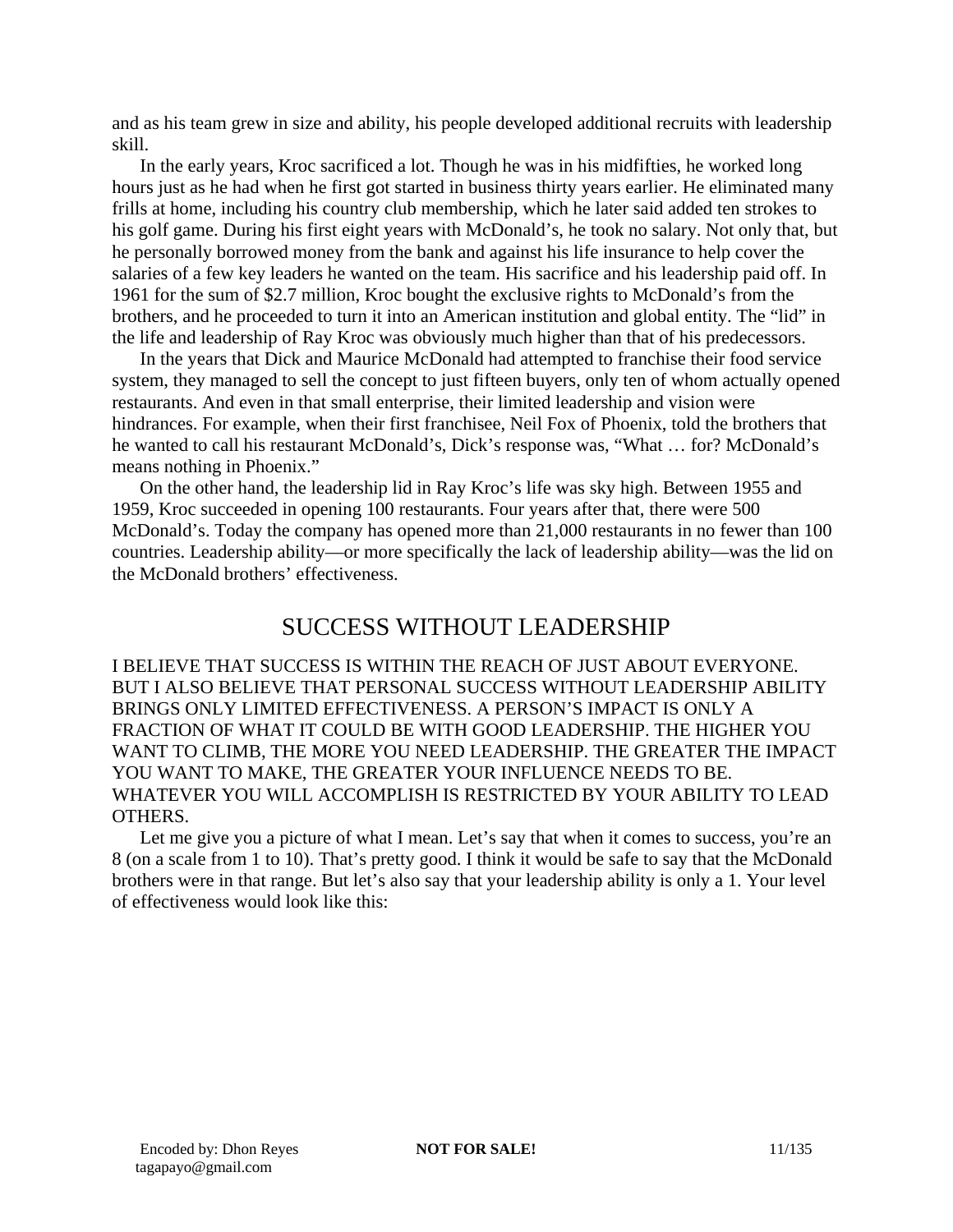

To increase your level of effectiveness, you have a couple of choices. You could work very hard to increase your dedication to success and excellence—to work toward becoming a 10. It's possible that you could make it to that level, though the Law of Diminishing Returns says that the effort it would take to increase those last two points might take more energy than it did to achieve the first eight. If you really killed yourself, you might increase your success by that 25 percent.

But you have another option. Let's say that instead you work hard to increase your level of *leadership*. Over the course of time, you develop yourself as a leader, and eventually, your leadership ability becomes, say, a 6. Visually, the results would look like this: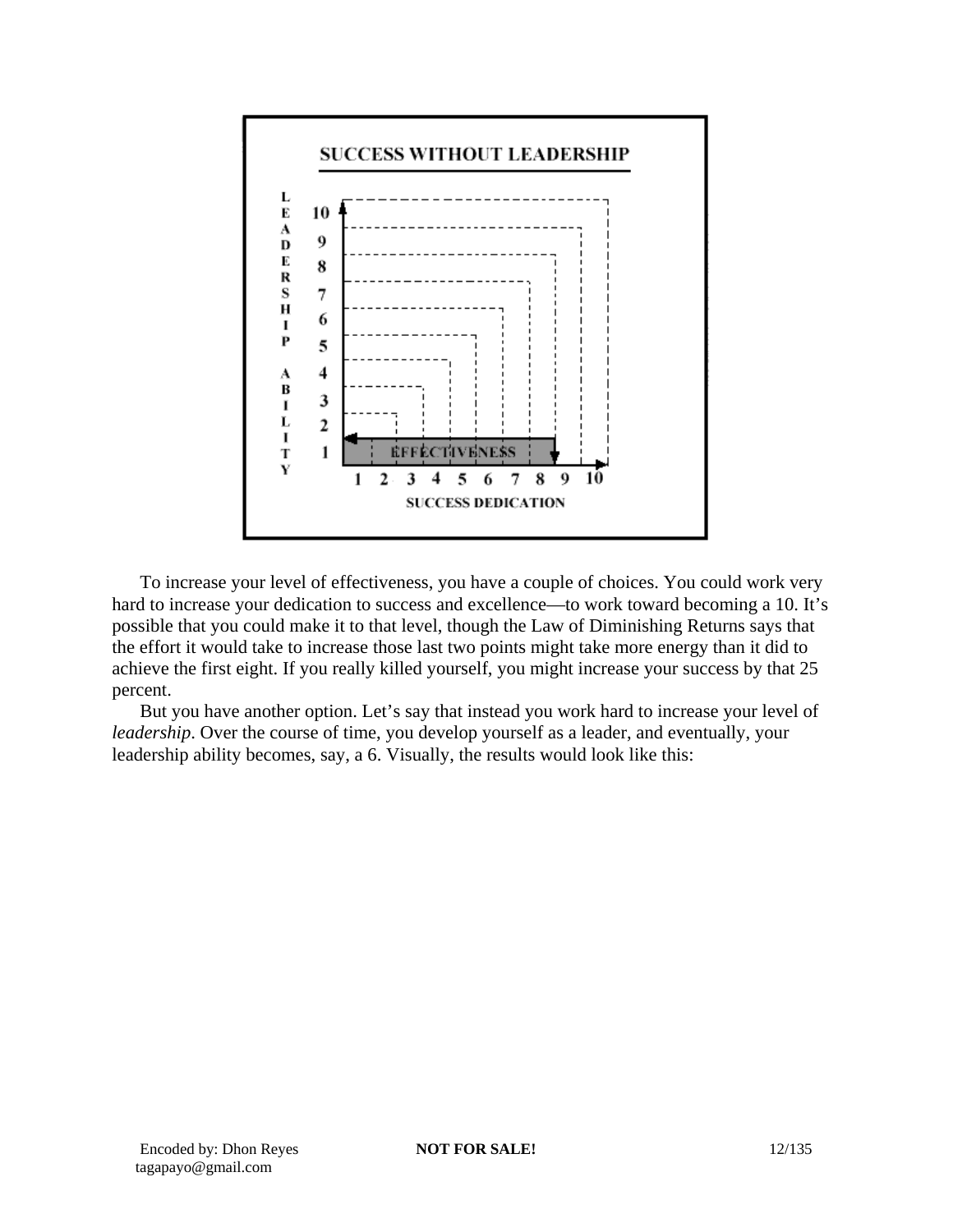

By raising your leadership ability—without increasing your success dedication at all—you can increase your original effectiveness by 500 percent! If you were to raise your leadership to 8, where it matched your success dedication, you would increase your effectiveness by 700 percent! Leadership has a multiplying effect. I've seen its impact over and over again in all kinds of businesses and nonprofit organizations. And that's why I've taught leadership for more than twenty years.

## TO CHANGE THE DIRECTION OF THE ORGANIZATION, CHANGE THE LEADER

LEADERSHIP ABILITY IS ALWAYS THE LID ON PERSONAL AND ORGANIZATIONAL EFFECTIVENESS. IF THE LEADERSHIP IS STRONG, THE LID IS HIGH. BUT IF IT'S NOT, THEN THE ORGANIZATION IS LIMITED. THAT'S WHY IN TIMES OF TROUBLE, ORGANIZATIONS NATURALLY LOOK FOR NEW LEADERSHIP. WHEN THE COUNTRY IS EXPERIENCING HARD TIMES, IT ELECTS A NEW PRESIDENT. WHEN A COMPANY IS LOSING MONEY, IT HIRES A NEW CEO. WHEN A CHURCH IS FLOUNDERING, IT SEARCHES FOR A NEW SENIOR PASTOR. WHEN A SPORTS TEAM KEEPS LOSING, IT LOOKS FOR A NEW HEAD COACH.

The relationship between leadership and effectiveness is evident in sports. For example, if you look at professional sports organizations, the talent on the team is rarely the issue. Just about every team has highly talented players. The leadership provided by the coach—and several key players—makes the difference. To change the effectiveness of the team, lift up the leadership of the coach. That's the Law of the Lid.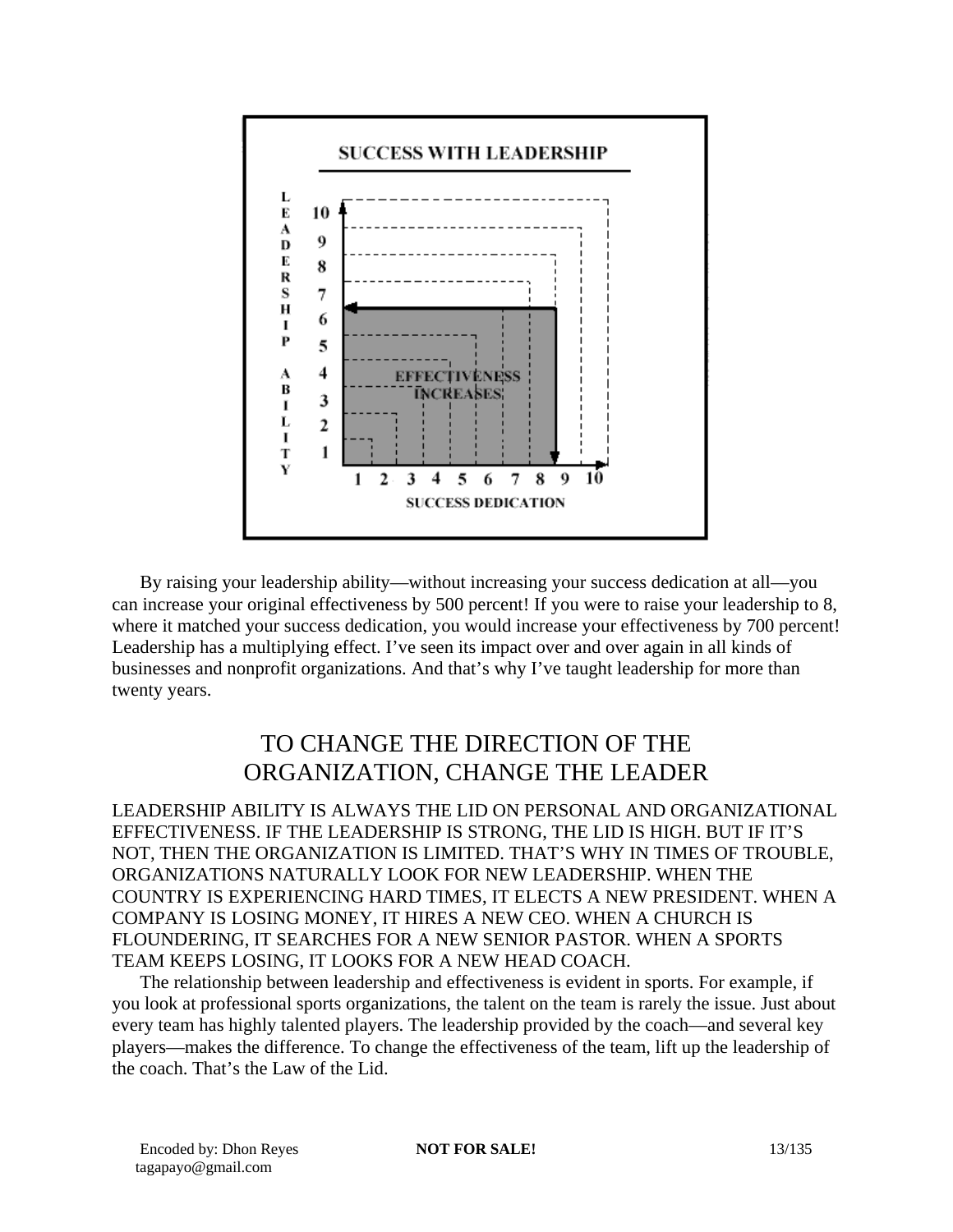A sports team with a long history of leadership and effectiveness is Notre Dame. The school's football teams have won more national championships than any other team in the country. Over the years, the Fighting Irish have won more than three-fourths of all their games (an incredible .759 winning percentage). In fact, two of their former head coaches, Knute Rockne and Frank Leahy, have the highest winning percentages in NCAA history.

Back in the early 1980s, Notre Dame hired Gerry Faust as its head football coach. He was following two great coaches: Ara Parseghian and Dan Devine, both of whom had won national championships during their tenure and both of whom were eventually inducted into the National Football Foundation Hall of Fame. Prior to coming to Notre Dame, Faust had compiled an incredible record of 174-17-2 during his eighteen years as the head coach at Moeller High School. His teams experienced seven undefeated seasons and won six Ohio state titles. Four teams he coached were considered the best in the nation.

But when he arrived at Notre Dame, it didn't take long for people to discover that he was in over his head. As a coach and strategist, he was effective, but he didn't have the leadership ability necessary to make it at the college level. During his five seasons at the university, he compiled a 30-26-1 record and winning percentage of .535, third worst in Notre Dame's one hundred-plus-year history of college football. Faust coached only one other college team after that, the University of Akron, where he finished with an overall losing record of 43-53-3. He was another casualty of the Law of the Lid.

Wherever you look, you can find smart, talented, successful people who are able to go only so far because of the limitations of their leadership. For example, when Apple got started in the late 1970s, Steve Wozniak was the brains behind the Apple computer. His leadership lid was low, but that was not the case for his partner, Steve Jobs. His lid was so high that he built a world-class organization and gave it a nine-digit value. That's the impact of the Law of the Lid.

A few years ago, I met Don Stephenson, the chairman of Global Hospitality Resources, Inc., of San Diego, California, an international hospitality advisory and consulting firm. Over lunch, I asked him about his organization. Today he primarily does consulting, but back then his company took over the management of hotels and resorts that weren't doing well financially. They oversaw many excellent facilities such as La Costa in southern California.

Don said that whenever they came into an organization to take it over, they always started by doing two things: First, they trained all the staff to improve their level of service to the customers; and second, they fired the leader. When he told me that, I was at first surprised.

"You *always* fire him?" I asked. "Every time?"

"That's right. Every time," he said.

"Don't you talk to the person first—to check him out to see if he's a good leader?" I said.

"No," he answered. "If he'd been a good leader, the organization wouldn't be in the mess it's in."

And I thought to myself, *Of course. It's the Law of the Lid*. To reach the highest level of effectiveness, you have to raise the lid—one way or another.

The good news is that getting rid of the leader isn't the *only* way. Just as I teach in conferences that there is a lid, I also teach that you can raise it—but that's the subject of another law of leadership.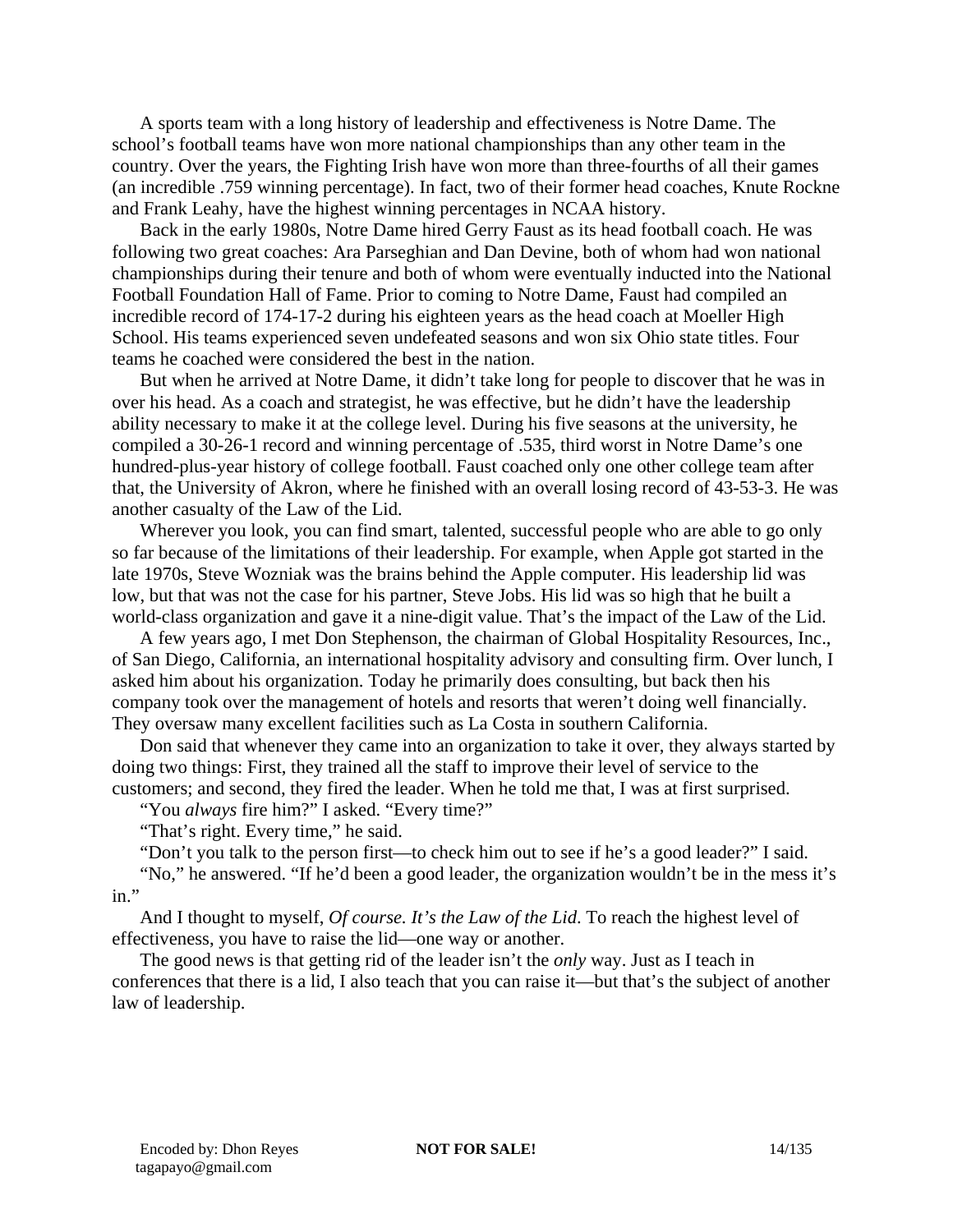## THE LAW OF INFLUENCE *THE TRUE MEASURE OF LEADERSHIP IS INFLUENCE—NOTHING MORE, NOTHING LESS*

If you don't have influence, you will *never* be able to lead others. So how do you measure influence? Here's a story to answer that question. In late summer of 1997, people were jolted by two events that occurred less than a week apart: the deaths of Princess Diana and Mother Teresa. On the surface, the two women could not have been more different. One was a tall, young, glamorous princess from England who circulated in the highest society. The other, a Nobel Peace Prize recipient, was a small, elderly Catholic nun born in Albania, who served the poorest of the poor in Calcutta, India.

What's incredible is that their impact was remarkably similar. In a 1996 poll published by the London *Daily Mail,* Princess Diana and Mother Teresa were voted in first and second places as the world's two most caring people. That's something that doesn't happen unless you have a lot of influence. How did someone like Diana come to be regarded in the same way as Mother Teresa? The answer is that she demonstrated the power of the Law of Influence.

## DIANA CAPTURED THE WORLD'S IMAGINATION

IN 1981, DIANA BECAME THE MOST TALKED-ABOUT PERSON ON THE GLOBE WHEN SHE MARRIED PRINCE CHARLES OF ENGLAND. NEARLY 1 BILLION PEOPLE WATCHED DIANA'S WEDDING CEREMONY TELEVISED FROM ST. PAUL'S CATHEDRAL. AND SINCE THAT DAY, IT SEEMED PEOPLE NEVER COULD GET ENOUGH NEWS ABOUT HER. PEOPLE WERE INTRIGUED WITH DIANA, A COMMONER WHO HAD ONCE BEEN A KINDERGARTEN TEACHER. AT FIRST SHE SEEMED PAINFULLY SHY AND TOTALLY OVERWHELMED BY ALL THE ATTENTION SHE AND HER NEW HUSBAND WERE RECEIVING. EARLY IN THEIR MARRIAGE, SOME REPORTS STATED THAT DIANA WASN'T VERY HAPPY PERFORMING THE DUTIES EXPECTED OF HER AS A ROYAL PRINCESS. HOWEVER, IN TIME SHE ADJUSTED TO HER NEW ROLE. AS SHE STARTED TRAVELING AND REPRESENTING THE ROYAL FAMILY AROUND THE WORLD AT VARIOUS FUNCTIONS, SHE QUICKLY MADE IT HER GOAL TO SERVE OTHERS AND RAISE FUNDS FOR NUMEROUS CHARITABLE CAUSES. AND DURING THE PROCESS, SHE BUILT MANY IMPORTANT RELATIONSHIPS—WITH POLITICIANS, ORGANIZERS OF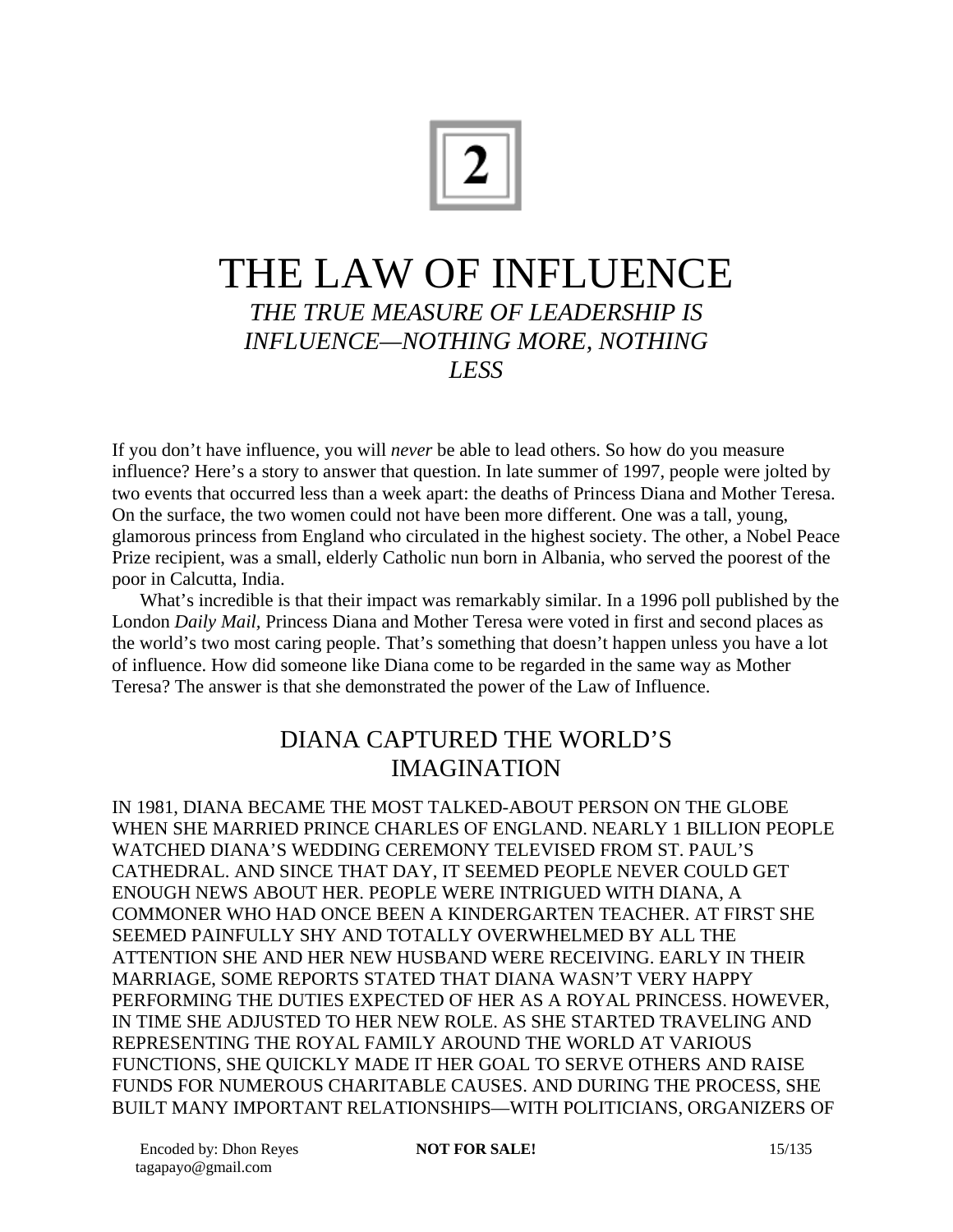#### HUMANITARIAN CAUSES, ENTERTAINERS, AND HEADS OF STATE. AT FIRST, SHE WAS SIMPLY A SPOKESPERSON AND CATALYST FOR FUND-RAISING, BUT AS TIME WENT BY, HER INFLUENCE INCREASED—AND SO DID HER ABILITY TO MAKE THINGS HAPPEN.

Diana started rallying people to causes such as AIDS research, care for people with leprosy, and a ban on land mines. She was quite influential in bringing that last issue to the attention of the world's leaders. On a visit to the United States just months before her death, she met with members of the Clinton administration to convince them to support the Oslo conference banning the devices. And a few weeks later, they made changes in their position. Patrick Fuller of the British Red Cross said, "The attention she drew to the issue influenced Clinton. She put the issue on the world agenda, there's no doubt about that."

## THE EMERGENCE OF A LEADER

IN THE BEGINNING, DIANA'S TITLE HAD MERELY GIVEN HER A PLATFORM TO ADDRESS OTHERS, BUT SHE SOON BECAME A PERSON OF INFLUENCE IN HER OWN RIGHT. IN 1996 WHEN SHE WAS DIVORCED FROM PRINCE CHARLES, SHE LOST HER TITLE, BUT THAT LOSS DIDN'T AT ALL DIMINISH HER IMPACT ON OTHERS. INSTEAD, HER INFLUENCE CONTINUED TO INCREASE WHILE THAT OF HER FORMER HUSBAND AND IN-LAWS DECLINED—DESPITE THEIR ROYAL TITLES AND POSITION. WHY? DIANA INSTINCTIVELY UNDERSTOOD THE LAW OF INFLUENCE.

Ironically, even in death Diana continued to influence others. When her funeral was broadcast on television and BBC Radio, it was translated into forty-four languages. NBC estimated that the total audience numbered as many as 2.5 billion people—more than twice the number of people who watched her wedding.

## THE QUESTION OF LEADERSHIP

PRINCESS DIANA HAS BEEN CHARACTERIZED IN MANY WAYS. BUT ONE WORD THAT I'VE NEVER HEARD USED TO DESCRIBE HER IS LEADER. YET THAT'S WHAT SHE WAS. ULTIMATELY, SHE DIDN'T MAKE AN IMPACT BECAUSE SHE ONCE HAD A TITLE. SHE MADE THINGS HAPPEN BECAUSE SHE WAS AN INFLUENCER, AND LEADERSHIP IS INFLUENCE—NOTHING MORE, NOTHING LESS.

## LEADERSHIP IS NOT …

PEOPLE HAVE SO MANY MISCONCEPTIONS ABOUT LEADERSHIP. WHEN THEY HEAR THAT SOMEONE HAS AN IMPRESSIVE TITLE OR AN ASSIGNED LEADERSHIP POSITION, THEY ASSUME THAT HE IS A LEADER. *SOMETIMES* THAT'S TRUE. BUT TITLES DON'T HAVE MUCH VALUE WHEN IT COMES TO LEADING. TRUE LEADERSHIP CANNOT BE AWARDED, APPOINTED, OR ASSIGNED. IT COMES ONLY FROM INFLUENCE, AND THAT CAN'T BE MANDATED. IT HAS TO BE EARNED. THE ONLY THING A TITLE CAN BUY IS A LITTLE TIME—EITHER TO INCREASE YOUR LEVEL OF INFLUENCE WITH OTHERS OR TO ERASE IT.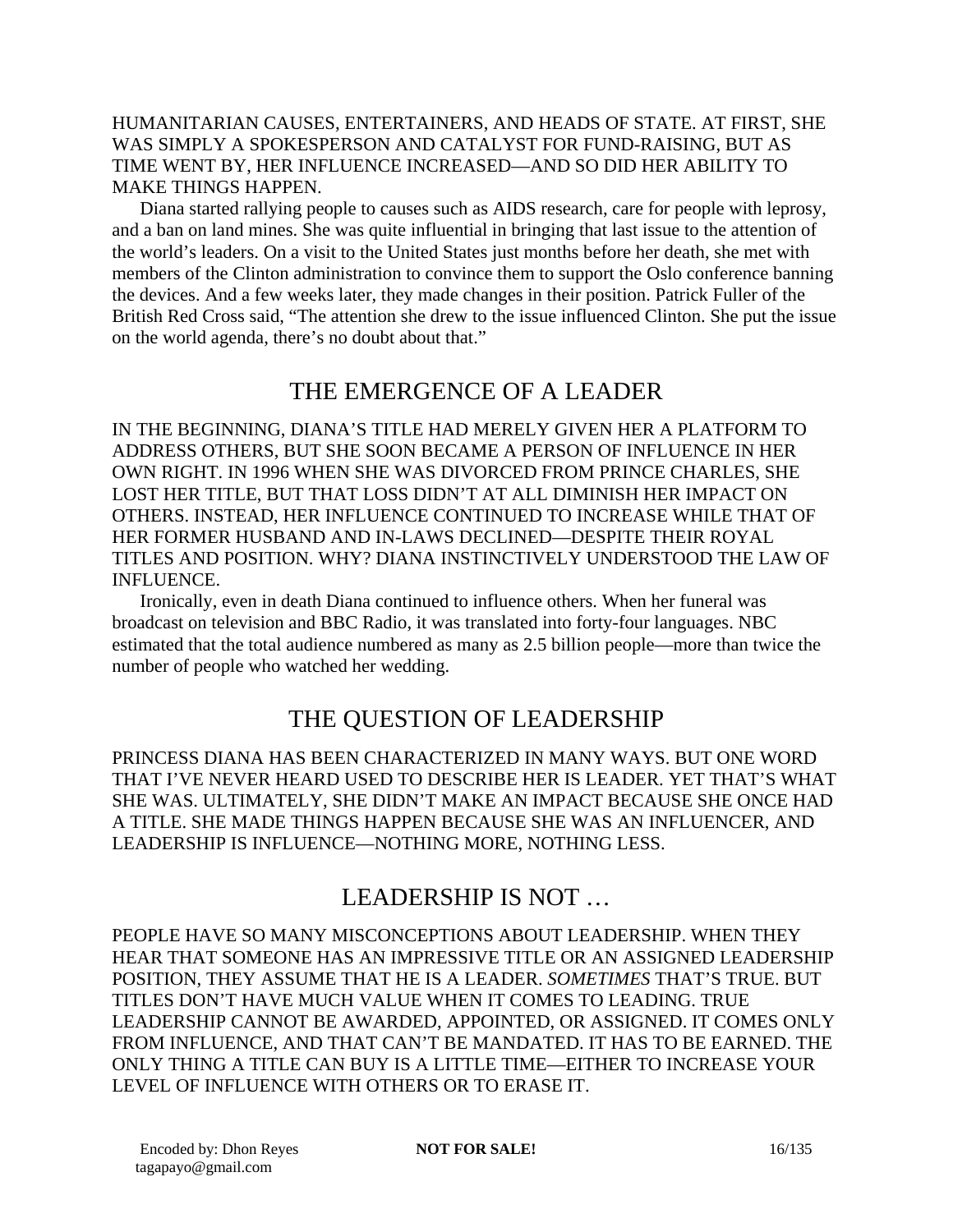## FIVE MYTHS ABOUT LEADERSHIP

#### THERE ARE PLENTY OF MISCONCEPTIONS AND MYTHS THAT PEOPLE EMBRACE ABOUT LEADERS AND LEADERSHIP. HERE ARE FIVE COMMON ONES:

#### 1. THE MANAGEMENT MYTH

A WIDESPREAD MISUNDERSTANDING IS THAT LEADING AND MANAGING ARE ONE AND THE SAME. UP UNTIL A FEW YEARS AGO, BOOKS THAT CLAIMED TO BE ON LEADERSHIP WERE OFTEN REALLY ABOUT MANAGEMENT. THE MAIN DIFFERENCE BETWEEN THE TWO IS THAT LEADERSHIP IS ABOUT INFLUENCING PEOPLE TO FOLLOW, WHILE MANAGEMENT FOCUSES ON MAINTAINING SYSTEMS AND PROCESSES. AS FORMER CHRYSLER CHAIRMAN AND CEO LEE IACOCCA WRYLY COMMENTED, "SOMETIMES EVEN THE BEST MANAGER IS LIKE THE LITTLE BOY WITH THE BIG DOG, WAITING TO SEE WHERE THE DOG WANTS TO GO SO THAT HE CAN TAKE HIM THERE."

The best way to test whether a person can lead rather than just manage is to ask him to create positive change. Managers can maintain direction, but they can't change it. To move people in a new direction, you need influence.

#### 2. THE ENTREPRENEUR MYTH

FREQUENTLY, PEOPLE ASSUME THAT ALL SALESPEOPLE AND ENTREPRENEURS ARE LEADERS. BUT THAT'S NOT ALWAYS THE CASE. YOU MAY REMEMBER THE RONCO COMMERCIALS THAT APPEARED ON TELEVISION YEARS AGO. THEY SOLD ITEMS SUCH AS THE VEG-O-MATIC, POCKET FISHERMAN, AND INSIDE-THE-SHELL-EGG SCRAMBLER. THOSE PRODUCTS WERE THE BRAINCHILDREN OF AN ENTREPRENEUR NAMED RON POPEIL. CALLED THE SALESMAN OF THE CENTURY, HE HAS ALSO APPEARED IN NUMEROUS INFOMERCIALS FOR PRODUCTS SUCH AS SPRAY-ON RELIEF FOR BALDNESS AND FOOD DEHYDRATING DEVICES.

Popeil is certainly enterprising, innovative, and successful, especially if you measure him by the \$300 million in sales his products have earned. But that doesn't make him a leader. People may be buying what he has to sell, but they're not following him. At best, he is able to persuade people for a moment, but he holds no long-term influence with them.

### 3. THE KNOWLEDGE MYTH

SIR FRANCIS BACON SAID, "KNOWLEDGE IS POWER." MOST PEOPLE, BELIEVING POWER IS THE ESSENCE OF LEADERSHIP, NATURALLY ASSUME THAT THOSE WHO POSSESS KNOWLEDGE AND INTELLIGENCE ARE LEADERS. BUT THAT ISN'T AUTOMATICALLY TRUE. YOU CAN VISIT ANY MAJOR UNIVERSITY AND MEET BRILLIANT RESEARCH SCIENTISTS AND PHILOSOPHERS WHOSE ABILITY TO THINK IS SO HIGH THAT IT'S OFF THE CHARTS, BUT WHOSE ABILITY TO LEAD IS SO LOW THAT IT DOESN'T EVEN REGISTER ON THE CHARTS. IQ DOESN'T NECESSARILY EQUATE TO LEADERSHIP.

### 4. THE PIONEER MYTH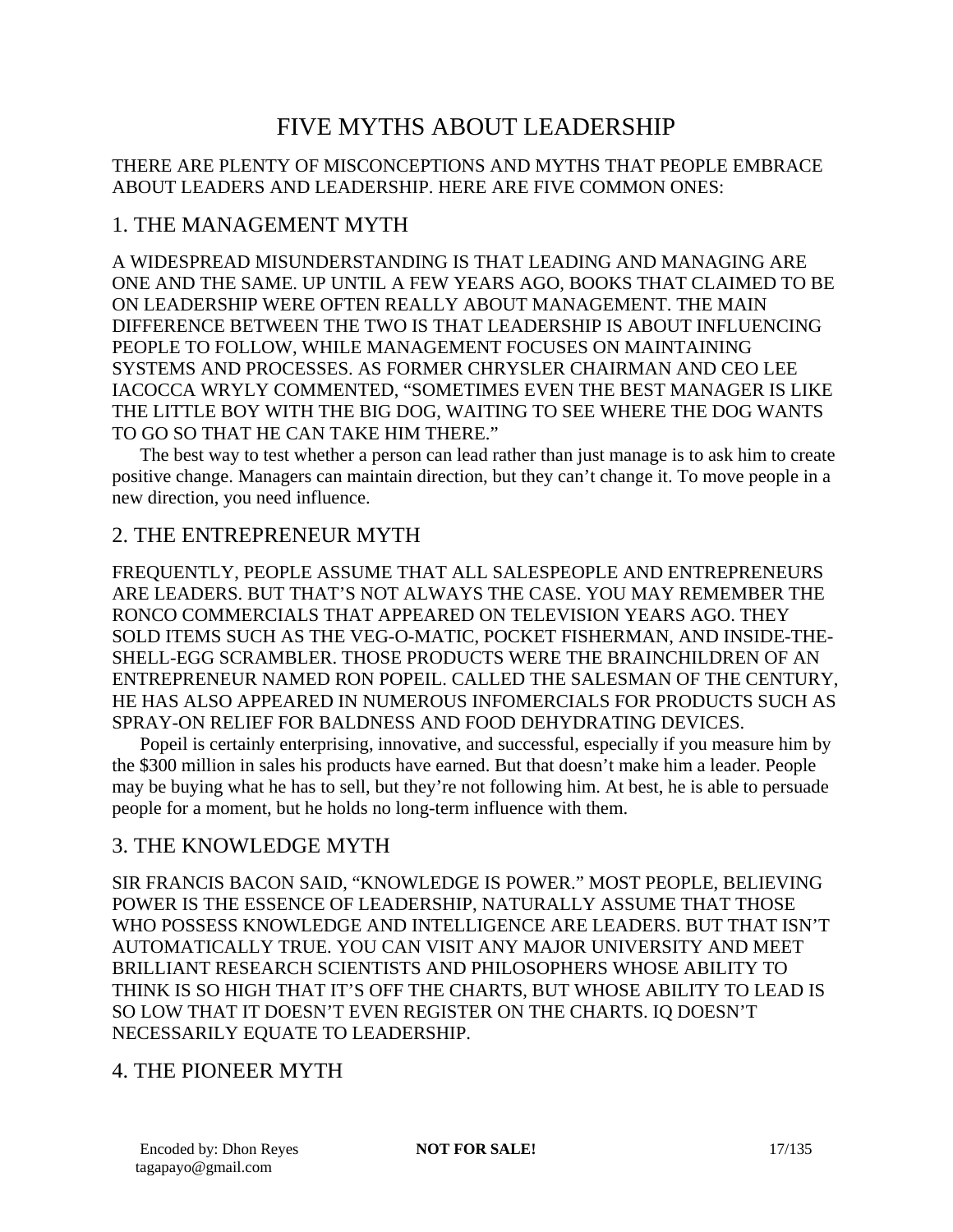ANOTHER MISCONCEPTION IS THAT ANYONE WHO IS OUT IN FRONT OF THE CROWD IS A LEADER. BUT BEING FIRST ISN'T ALWAYS THE SAME AS LEADING. FOR EXAMPLE, SIR EDMUND HILLARY WAS THE FIRST MAN TO REACH THE SUMMIT OF MOUNT EVEREST. SINCE HIS HISTORIC ASCENT IN 1953, MANY PEOPLE HAVE "FOLLOWED" HIM IN ACHIEVING THAT FEAT. BUT THAT DOESN'T MAKE HILLARY A LEADER. HE WASN'T EVEN THE LEADER ON THAT PARTICULAR EXPEDITION. JOHN HUNT WAS. AND WHEN HILLARY TRAVELED TO THE SOUTH POLE IN 1958 AS PART OF THE COMMONWEALTH TRANS-ANTARCTIC EXPEDITION, HE WAS ACCOMPANYING ANOTHER LEADER, SIR VIVIAN FUCHS. TO BE A LEADER, A PERSON HAS TO NOT ONLY BE OUT FRONT, BUT ALSO HAVE PEOPLE INTENTIONALLY COMING BEHIND HIM, FOLLOWING HIS LEAD, AND ACTING ON HIS VISION.

#### 5. THE POSITION MYTH

AS MENTIONED EARLIER, THE GREATEST MISUNDERSTANDING ABOUT LEADERSHIP IS THAT PEOPLE THINK IT IS BASED ON POSITION, BUT IT'S NOT. STANLEY HUFFTY AFFIRMED, "IT'S NOT THE POSITION THAT MAKES THE LEADER; IT'S THE LEADER THAT MAKES THE POSITION."

Look at what happened several years ago at Cordiant, the advertising agency formerly known as Saatchi & Saatchi. In 1994, institutional investors at Saatchi & Saatchi forced the board of directors to dismiss Maurice Saatchi, the company's CEO. What was the result? Several executives followed him out. So did many of the company's largest accounts, including British Airways and Mars, the candy maker. Saatchi's influence was so great that his departure caused the company's stock to fall immediately from \$8 5/8 to \$4 per share. What happened is a result of the Law of Influence. Saatchi lost his title and position, but he continued to be the leader.

## WHO'S THE REAL LEADER?

I PERSONALLY LEARNED THE LAW OF INFLUENCE WHEN I ACCEPTED MY FIRST JOB OUT OF COLLEGE AT A SMALL CHURCH IN RURAL INDIANA. I WENT IN WITH ALL THE RIGHT CREDENTIALS. I WAS HIRED AS THE SENIOR PASTOR, WHICH MEANT THAT I POSSESSED THE POSITION AND TITLE OF LEADER IN THAT ORGANIZATION. I HAD THE PROPER COLLEGE DEGREE. I HAD EVEN BEEN ORDAINED. IN ADDITION, I HAD BEEN TRAINED BY MY FATHER WHO WAS AN EXCELLENT PASTOR AND A VERY HIGH-PROFILE LEADER IN THE DENOMINATION. IT MADE FOR A GOOD-LOOKING RÉSUMÉ—BUT IT DIDN'T MAKE ME A LEADER. AT MY FIRST BOARD MEETING, I QUICKLY FOUND OUT WHO WAS THE REAL LEADER OF THAT CHURCH. (I'LL TELL YOU THE WHOLE STORY IN THE LAW OF E. F. HUTTON.) BY THE TIME I TOOK MY NEXT POSITION THREE YEARS LATER, I HAD LEARNED THE LAW OF INFLUENCE. I RECOGNIZED THAT WORK WAS NECESSARY TO GAIN INFLUENCE IN ANY ORGANIZATION AND TO EARN THE RIGHT TO BECOME THE LEADER.

## LEADERSHIP IS …

Encoded by: Dhon Reyes **NOT FOR SALE!** 18/135 tagapayo@gmail.com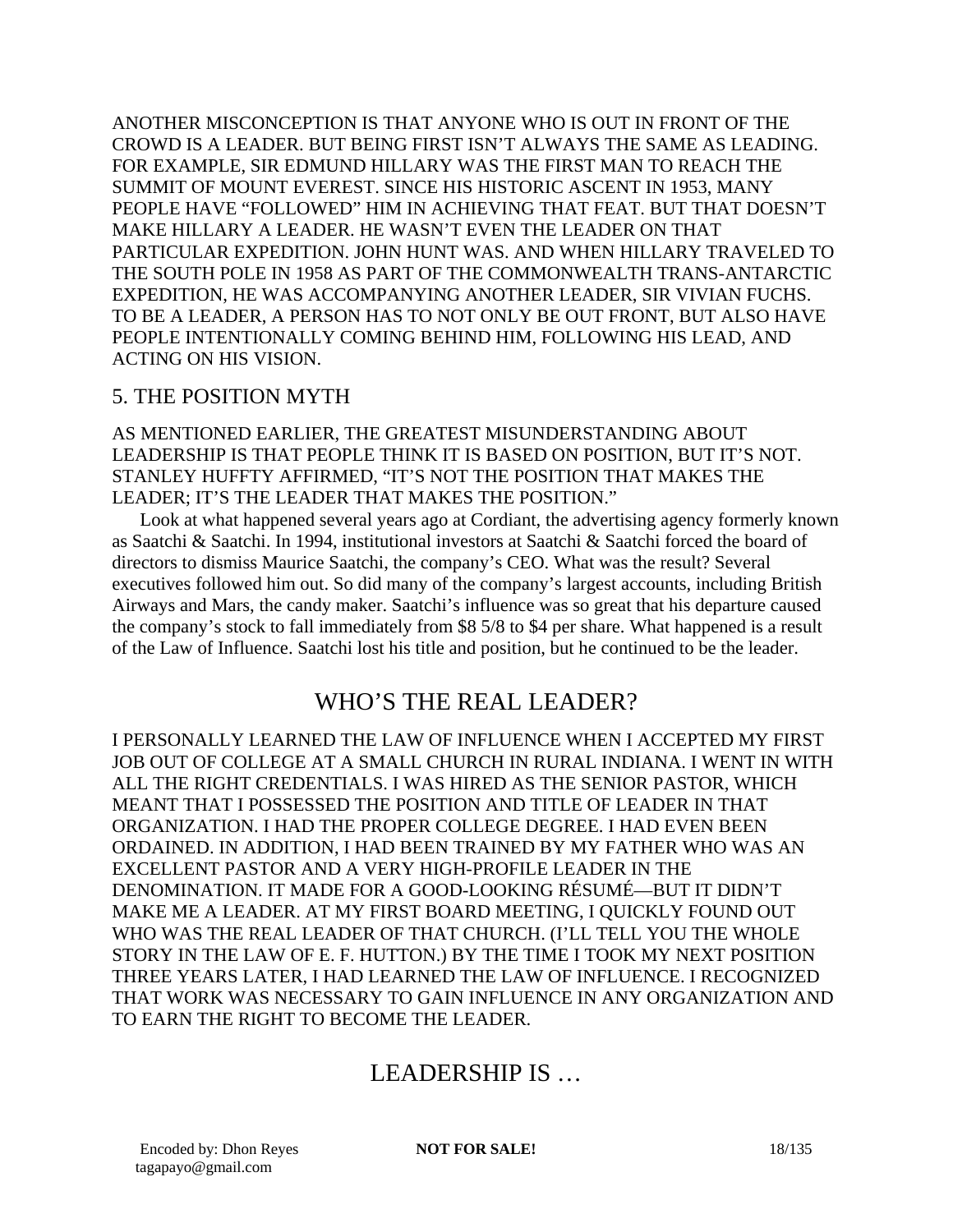LEADERSHIP IS INFLUENCE—NOTHING MORE, NOTHING LESS. WHEN YOU BECOME A STUDENT OF LEADERS, AS I AM, YOU RECOGNIZE PEOPLE'S LEVEL OF INFLUENCE IN EVERYDAY SITUATIONS ALL AROUND YOU. LET ME GIVE YOU AN EXAMPLE. IN 1997, I MOVED TO ATLANTA, GEORGIA. IN THAT SAME YEAR, DAN REEVES BECAME THE COACH OF THE NFL'S ATLANTA FALCONS. I WAS GLAD TO HEAR THAT. REEVES IS AN EXCELLENT COACH AND LEADER. THOUGH HE HAD MOST RECENTLY COACHED THE NEW YORK GIANTS, REEVES MADE HIS REPUTATION AS THE HEAD COACH OF THE DENVER BRONCOS. FROM 1981 TO 1992, HE COMPILED AN EXCELLENT 117-79-1 RECORD, EARNED THREE SUPER BOWL APPEARANCES, AND RECEIVED NFL COACH OF THE YEAR HONORS THREE TIMES.

Despite Reeves's success in Denver, he didn't always experience smooth sailing. He was known to have had disagreements with quarterback John Elway and assistant coach Mike Shanahan. What was the reason for the problem? It was said that during the 1989 season, Shanahan and Elway sometimes worked on their own offensive game plan, ignoring Reeves's wishes. I don't know if that was true, but if it was, then Shanahan, not Reeves, had developed greater influence with the Denver quarterback. It didn't matter that Reeves held the title and position of head coach. It didn't even matter how good a coach Reeves was. Shanahan had become the more influential leader in the quarterback's life. And leadership is influence.

Shanahan left the Broncos at the end of that season, but he returned in 1995 as the team's head coach. He became in title what he evidently already had been in terms of influence to some of the players: their leader. And that leadership has now paid off. In January of 1998, he led the Denver Broncos franchise and quarterback John Elway to their first Super Bowl victory.

#### LEADERSHIP WITHOUT LEVERAGE

I ADMIRE AND RESPECT THE LEADERSHIP OF MY GOOD FRIEND BILL HYBELS, THE SENIOR PASTOR OF WILLOW CREEK COMMUNITY CHURCH IN SOUTH BARRINGTON, ILLINOIS, THE LARGEST CHURCH IN NORTH AMERICA. BILL SAYS HE BELIEVES THAT THE CHURCH IS THE MOST LEADERSHIP-INTENSIVE ENTERPRISE IN SOCIETY. A LOT OF BUSINESSPEOPLE I KNOW ARE SURPRISED WHEN THEY HEAR THAT STATEMENT, BUT I THINK BILL IS RIGHT. WHAT IS THE BASIS OF HIS BELIEF? POSITIONAL LEADERSHIP DOESN'T WORK IN VOLUNTEER ORGANIZATIONS BECAUSE THOSE TYPES OF LEADERS HAVE NO REAL LEVERAGE AND THEY ARE INEFFECTIVE. IN OTHER ORGANIZATIONS, THE PERSON WHO HAS POSITION HAS INCREDIBLE LEVERAGE. IN THE MILITARY, LEADERS CAN USE RANK AND, IF ALL ELSE FAILS, THROW PEOPLE INTO THE BRIG. IN BUSINESS, BOSSES HAVE TREMENDOUS LEVERAGE IN THE FORM OF SALARY, BENEFITS, AND PERKS. MOST FOLLOWERS ARE PRETTY COOPERATIVE WHEN THEIR LIVELIHOOD IS AT STAKE.

But in voluntary organizations, such as churches, the only thing that works is leadership in its purest form. Leaders have only their influence to aid them. And as Harry A. Overstreet observed, "The very essence of all power to influence lies in getting the other person to participate." Followers in voluntary organizations cannot be forced to get on board. If the leader has no influence with them, then they won't follow. When I recently shared that observation with a group of about 150 CEOs from the automobile industry, I saw light bulbs going on all over the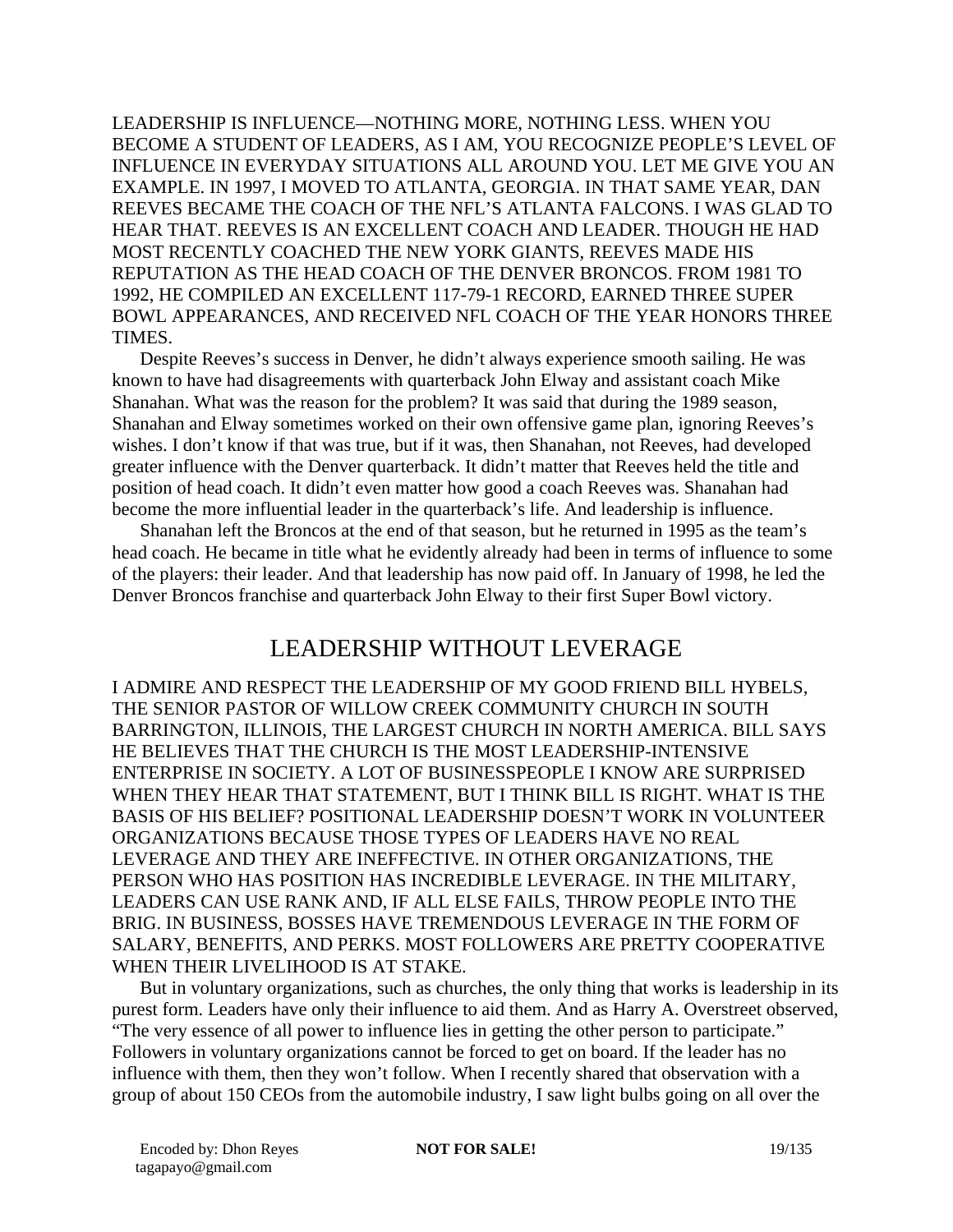room. And when I gave them a piece of advice, they really got excited. I'm going to share that same advice with you: If you really want to find out whether your people are capable of leading, send them out to volunteer their time in the community. If they can get people to follow them while they're serving at the Red Cross, a United Way shelter, or their local church, then you know that they really do have influence—and leadership ability.

### FROM COMMANDER TO PRIVATE TO COMMANDER IN CHIEF

ONE OF MY FAVORITE STORIES THAT ILLUSTRATES THE LAW OF INFLUENCE CONCERNS ABRAHAM LINCOLN. IN 1832, YEARS BEFORE HE BECAME PRESIDENT, YOUNG LINCOLN GATHERED TOGETHER A GROUP OF MEN TO FIGHT IN THE BLACK HAWK WAR. IN THOSE DAYS, THE PERSON WHO PUT TOGETHER A VOLUNTEER COMPANY FOR THE MILITIA OFTEN BECAME ITS LEADER AND ASSUMED A COMMANDING RANK. IN THIS INSTANCE, LINCOLN HAD THE RANK OF CAPTAIN.

But Lincoln had a problem. He knew nothing about soldiering. He had no prior military experience, and he knew nothing about tactics. He had trouble remembering the simplest military procedures. For example, one day Lincoln was marching a couple of dozen men across a field and needed to guide them through a gate into another field. But he couldn't manage it. Recounting the incident later, Lincoln said, "I could not for the life of me remember the proper word of command for getting my company endwise. Finally, as we came near [the gate] I shouted: 'This company is dismissed for two minutes, when it will fall in again on the other side of the gate.'"

As time went by, Lincoln's level of influence with others in the militia actually *decreased*. While other officers proved themselves and gained rank, Lincoln found himself going in the other direction. He began with the *title and position* of captain, but they did him little good. He couldn't overcome the Law of Influence. By the end of his military service, Abraham Lincoln found his rightful place, having achieved the rank of private.

Fortunately for Lincoln—and for the fate of our country—he overcame his inability to influence others. He followed his undistinguished career in the military with stints in the Illinois state legislature and the U.S. House of Representatives. But over time and with much effort and personal experience, he became a person of remarkable influence and impact.

Here is a favorite leadership proverb: "He who thinks he leads, but has no followers, is only taking a walk." If you can't influence others, they won't follow you. And if they won't follow, you're not a leader. That's the Law of Influence. No matter what anybody else tells you, remember that leadership is influence—nothing more, nothing less.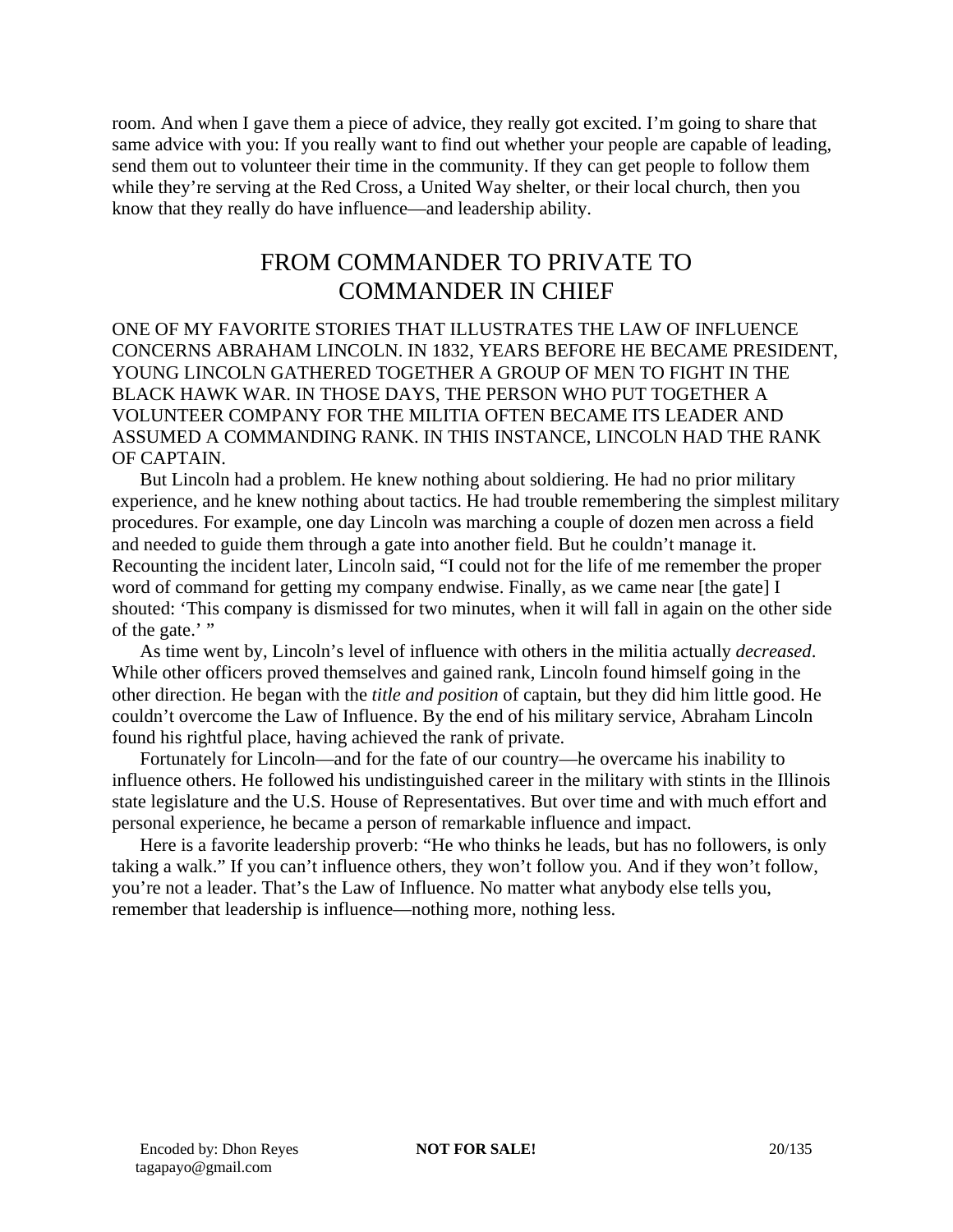## THE LAW OF PROCESS *LEADERSHIP DEVELOPS DAILY, NOT IN A DAY*

Anne Scheiber was an aged woman when she died in January of 1995—she was 101. For years she had lived in a tiny run-down rent-controlled studio apartment in Manhattan. The paint on the walls was peeling, and the old bookcases that lined the walls were covered in dust. Rent was four hundred dollars a month.

Scheiber lived on Social Security and a small monthly pension, which she started receiving in 1943 when she retired as an auditor for the Internal Revenue Service. She hadn't done very well at the IRS. More specifically, the agency hadn't done right by her. Despite having a law degree and doing excellent work, she was never promoted. And when she retired at age fifty-one, she was making only \$3,150 a year.

"She was treated very, very shabbily," said Benjamin Clark, who knew her as well as anyone did. "She really had to fend for herself in every way. It was really quite a struggle."

Scheiber was the model of thrift. She didn't spend money on herself. She didn't buy new furniture as the old pieces she owned became worn out. She didn't even subscribe to a newspaper. About once a week, she used to go to the public library to read the *Wall Street Journal*.

### WINDFALL!

#### IMAGINE THE SURPRISE OF NORMAN LAMM, THE PRESIDENT OF YESHIVA UNIVERSITY IN NEW YORK CITY, WHEN HE FOUND OUT THAT ANNE SCHEIBER, A LITTLE OLD LADY WHOM HE HAD NEVER HEARD OF—AND WHO HAD NEVER ATTENDED YESHIVA—LEFT NEARLY HER ENTIRE ESTATE TO THE UNIVERSITY.

"When I saw the will, it was mind blowing, such an unexpected windfall," said Lamm. "This woman has become a legend overnight."

The estate Anne Scheiber left to Yeshiva University was worth \$22 million!

How in the world did a spinster who had been retired for fifty years build an eight-figure fortune?

Here's the answer. By the time she retired from the IRS in 1943, Anne Scheiber had managed to save \$5,000. She invested that money in stocks. By 1950, she had made enough profit to buy 1,000 shares of Schering-Plough Corporation stock, then valued at \$10,000. And she held on to that stock, letting its value build. Today, those original shares have split enough times to produce 128,000 shares, worth \$7.5 million.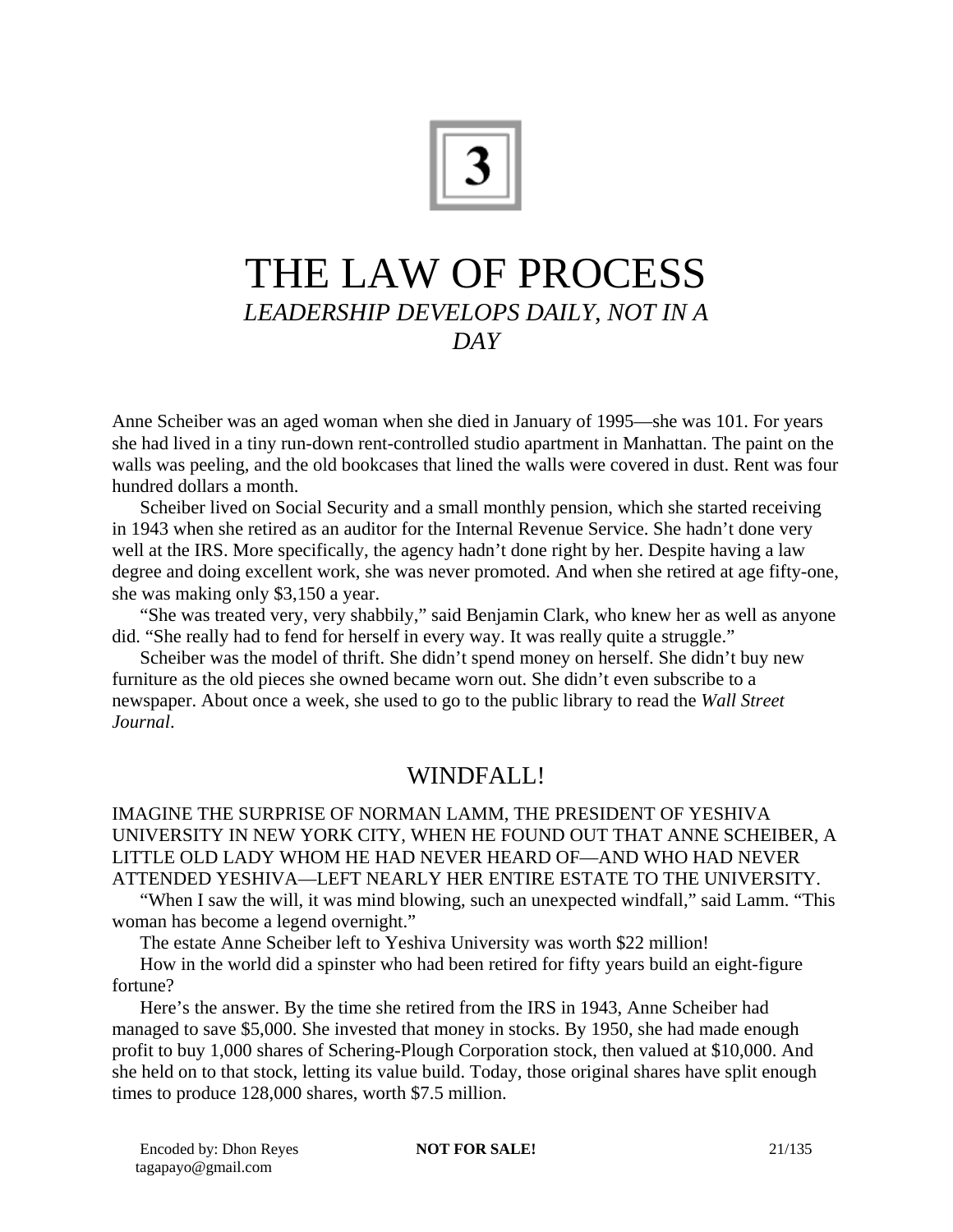The secret to Scheiber's success was that she spent most of her life building her worth. Whether her stock's values went up or down, she never sold it off with the thought, *I'm finished building; now it's time to cash out*. She was in for the long haul, the *really* long haul. When she earned dividends—which kept getting larger and larger—she reinvested them. She spent her whole lifetime building. While other older people worry that they may run out of funds before the end of their lives, the longer she lived, the wealthier she became. When it came to finances, Scheiber understood and applied the Law of Process.

### LEADERSHIP IS LIKE INVESTING—IT **COMPOUNDS**

BECOMING A LEADER IS A LOT LIKE INVESTING SUCCESSFULLY IN THE STOCK MARKET. IF YOUR HOPE IS TO MAKE A FORTUNE IN A DAY, YOU'RE NOT GOING TO BE SUCCESSFUL. WHAT MATTERS MOST IS WHAT YOU DO DAY BY DAY OVER THE LONG HAUL. MY FRIEND TAG SHORT MAINTAINS THAT, "THE SECRET OF OUR SUCCESS IS FOUND IN OUR DAILY AGENDA." IF YOU CONTINUALLY INVEST IN YOUR LEADERSHIP DEVELOPMENT, LETTING YOUR "ASSETS" COMPOUND, THE INEVITABLE RESULT IS GROWTH OVER TIME.

When I teach leadership at conferences, people inevitably ask me whether leaders are born. I always answer, "Yes, of course they are … I've yet to meet one that came into the world any other way!" We all laugh, and then I answer the real question—whether leadership is something a person either possesses or doesn't.

Although it's true that some people are born with greater natural gifts than others, the ability to lead is really a collection of skills, nearly all of which can be learned and improved. But that process doesn't happen overnight. Leadership is complicated. It has many facets: respect, experience, emotional strength, people skills, discipline, vision, momentum, timing—the list goes on. As you can see, many factors that come into play in leadership are intangible. That's why leaders require so much seasoning to be effective. That's why only now, at age fifty-one, do I feel that I am truly beginning to understand the many aspects of leadership with clarity.

#### LEADERS ARE LEARNERS

IN A STUDY OF NINETY TOP LEADERS FROM A VARIETY OF FIELDS, LEADERSHIP EXPERTS WARREN BENNIS AND BURT NANUS MADE A DISCOVERY ABOUT THE RELATIONSHIP BETWEEN GROWTH AND LEADERSHIP: "IT IS THE CAPACITY TO DEVELOP AND IMPROVE THEIR SKILLS THAT DISTINGUISHES LEADERS FROM THEIR FOLLOWERS." SUCCESSFUL LEADERS ARE LEARNERS. AND THE LEARNING PROCESS IS ONGOING, A RESULT OF SELF-DISCIPLINE AND PERSEVERANCE. THE GOAL EACH DAY MUST BE TO GET A LITTLE BETTER, TO BUILD ON THE PREVIOUS DAY'S PROGRESS.

## THE FOUR PHASES OF LEADERSHIP GROWTH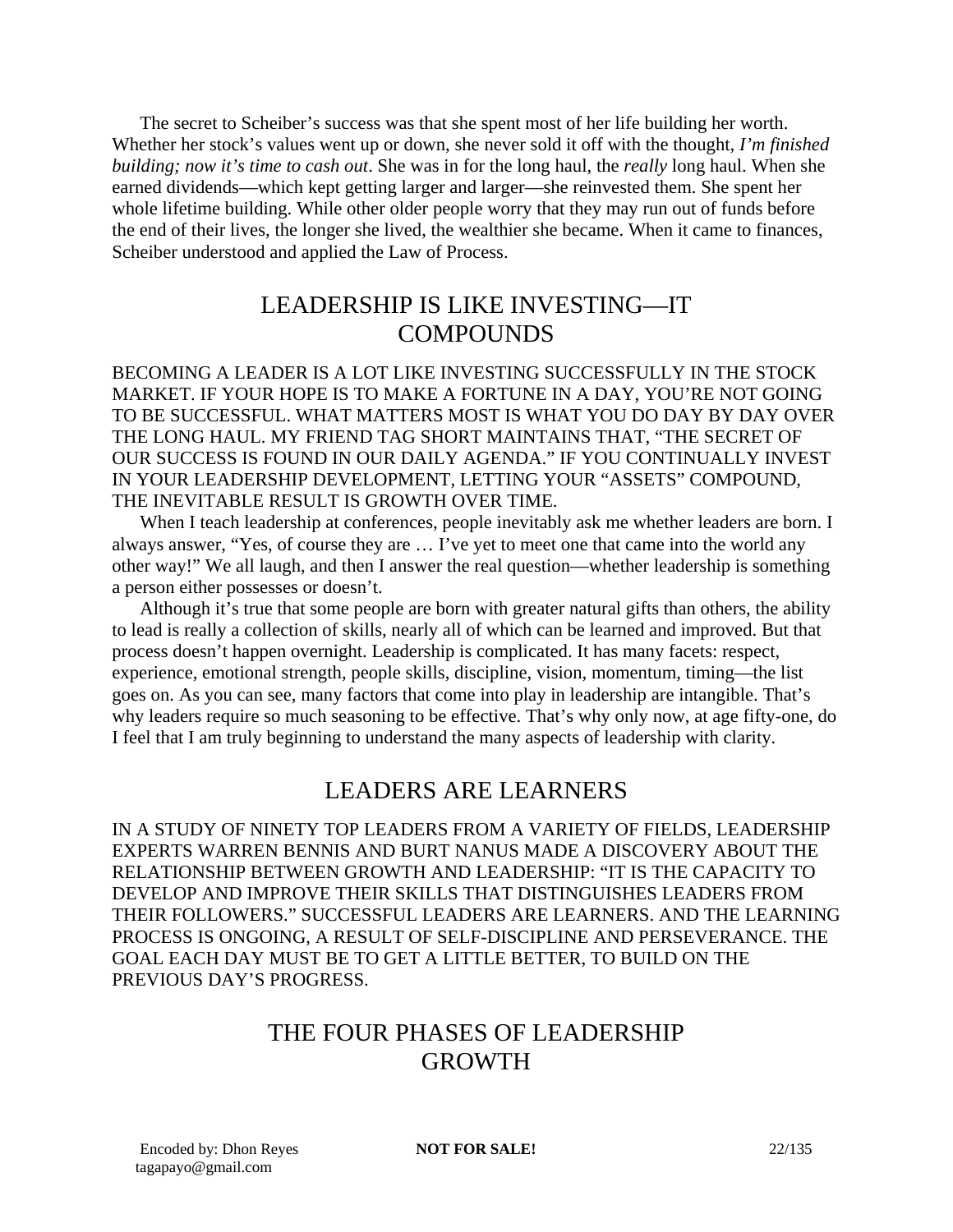WHETHER YOU DO OR DON'T HAVE GREAT NATURAL ABILITY FOR LEADERSHIP, YOUR DEVELOPMENT AND PROGRESS WILL PROBABLY OCCUR ACCORDING TO THE FOLLOWING FOUR PHASES:

#### PHASE 1—I DON'T KNOW WHAT I DON'T KNOW

MOST PEOPLE FAIL TO RECOGNIZE THE VALUE OF LEADERSHIP. THEY BELIEVE THAT LEADERSHIP IS ONLY FOR A FEW—FOR THE PEOPLE AT THE TOP OF THE CORPORATE LADDER. THEY HAVE NO IDEA OF THE OPPORTUNITIES THEY'RE PASSING UP WHEN THEY DON'T LEARN TO LEAD. THIS POINT WAS DRIVEN HOME FOR ME WHEN A COLLEGE PRESIDENT SHARED WITH ME THAT ONLY A HANDFUL OF STUDENTS SIGNED UP FOR A LEADERSHIP COURSE OFFERED BY THE SCHOOL. WHY? ONLY A FEW THOUGHT OF THEMSELVES AS LEADERS. IF THEY HAD KNOWN THAT LEADERSHIP IS INFLUENCE, AND THAT IN THE COURSE OF EACH DAY MOST INDIVIDUALS USUALLY TRY TO INFLUENCE AT LEAST FOUR OTHER PEOPLE, THEIR DESIRE MIGHT HAVE BEEN SPARKED TO LEARN MORE ABOUT THE SUBJECT. IT'S UNFORTUNATE BECAUSE AS LONG AS A PERSON DOESN'T KNOW WHAT HE DOESN'T KNOW, HE DOESN'T GROW.

#### PHASE 2—I KNOW WHAT I DON'T KNOW

USUALLY AT SOME POINT IN LIFE, WE ARE PLACED IN A LEADERSHIP POSITION ONLY TO LOOK AROUND AND DISCOVER THAT NO ONE IS FOLLOWING US. THAT'S WHEN WE REALIZE THAT WE NEED TO *LEARN* HOW TO LEAD. AND OF COURSE, THAT'S WHEN IT'S POSSIBLE FOR THE PROCESS TO START. ENGLISH PRIME MINISTER BENJAMIN DISRAELI WISELY COMMENTED, "TO BE CONSCIOUS THAT YOU ARE IGNORANT OF THE FACTS IS A GREAT STEP TO KNOWLEDGE."

That's what happened to me when I took my first leadership position in 1969. I had captained sports teams all my life and had been the student government president in college, so I already thought I was a leader. But when I tried to lead people in the real world, I found out the awful truth. That prompted me to start gathering resources and learning from them. I also had another idea: I wrote to the top ten leaders in my field and offered them one hundred dollars for a half hour of their time so that I could ask them questions. (That was quite a sum for me in 1969.) For the next several years, my wife, Margaret, and I planned every vacation around where those people lived. If a great leader in Cleveland said yes to my request, then that year we vacationed in Cleveland so that I could meet him. And my idea really paid off. Those men shared insights with me that I could have learned no other way.

### PHASE 3—I GROW AND KNOW AND IT STARTS TO SHOW

#### WHEN YOU RECOGNIZE YOUR LACK OF SKILL AND BEGIN THE DAILY DISCIPLINE OF PERSONAL GROWTH IN LEADERSHIP, EXCITING THINGS START TO HAPPEN.

A while back I was teaching a group of people in Denver, and in the crowd I noticed a really sharp nineteen-year-old named Brian. For a couple of days, I watched as he eagerly took notes. I talked to him a few times during breaks. When I got to the part of the seminar where I teach the Law of Process, I asked Brian to stand up so that I could talk while everyone listened. I said, "Brian, I've been watching you here, and I'm very impressed with how hungry you are to learn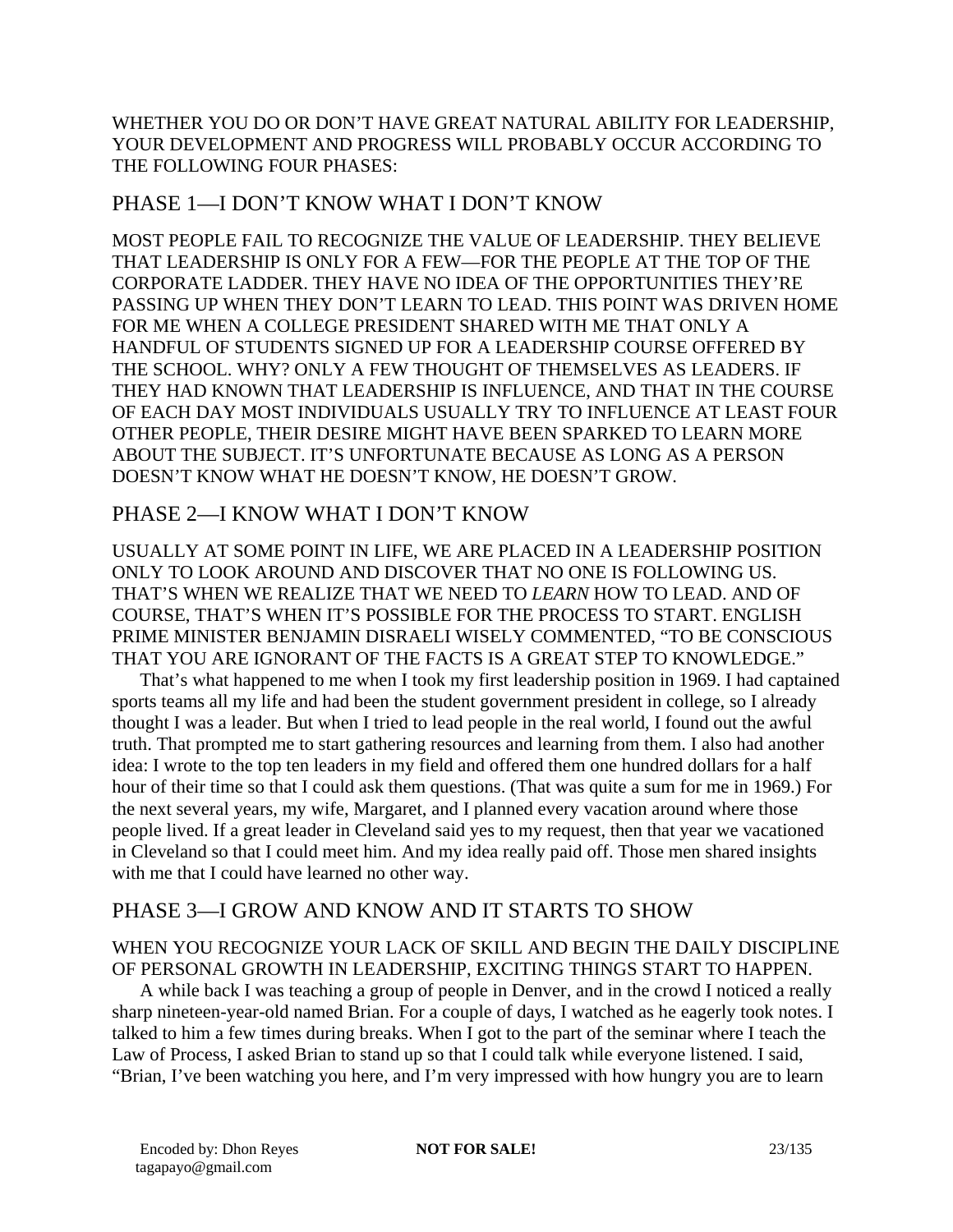and glean and grow. I want to tell you a secret that will change your life." Everyone in the whole auditorium seemed to lean forward.

"I believe that in about twenty years, you can be a *great* leader. I want to encourage you to make yourself a lifelong learner of leadership. Read books, listen to tapes regularly, and keep attending seminars. And whenever you come across a golden nugget of truth or a significant quote, file it away for the future.

"It's not going to be easy," I said. "But in five years, you'll see progress as your influence becomes greater. In ten years you'll develop a competence that makes your leadership highly effective. And in twenty years, when you're only thirty-nine years old, if you've continued to learn and grow, others will likely start asking you to teach them about leadership. And some will be amazed. They'll look at each other and say, 'How did he suddenly become wise?'

"Brian, you can be a great leader, but it won't happen in a day. Start paying the price now." What's true for Brian is also true for you. Start developing your leadership today, and someday you will experience the effects of the Law of Process.



#### PHASE 4—I SIMPLY GO BECAUSE OF WHAT I KNOW

WHEN YOU'RE IN PHASE 3, YOU CAN BE PRETTY EFFECTIVE AS A LEADER, BUT YOU HAVE TO THINK ABOUT EVERY MOVE YOU MAKE. HOWEVER, WHEN YOU GET TO PHASE 4, YOUR ABILITY TO LEAD BECOMES ALMOST AUTOMATIC. AND THAT'S WHEN THE PAYOFF IS LARGER THAN LIFE. BUT THE ONLY WAY TO GET THERE IS TO OBEY THE LAW OF PROCESS AND PAY THE PRICE.

## TO LEAD TOMORROW, LEARN TODAY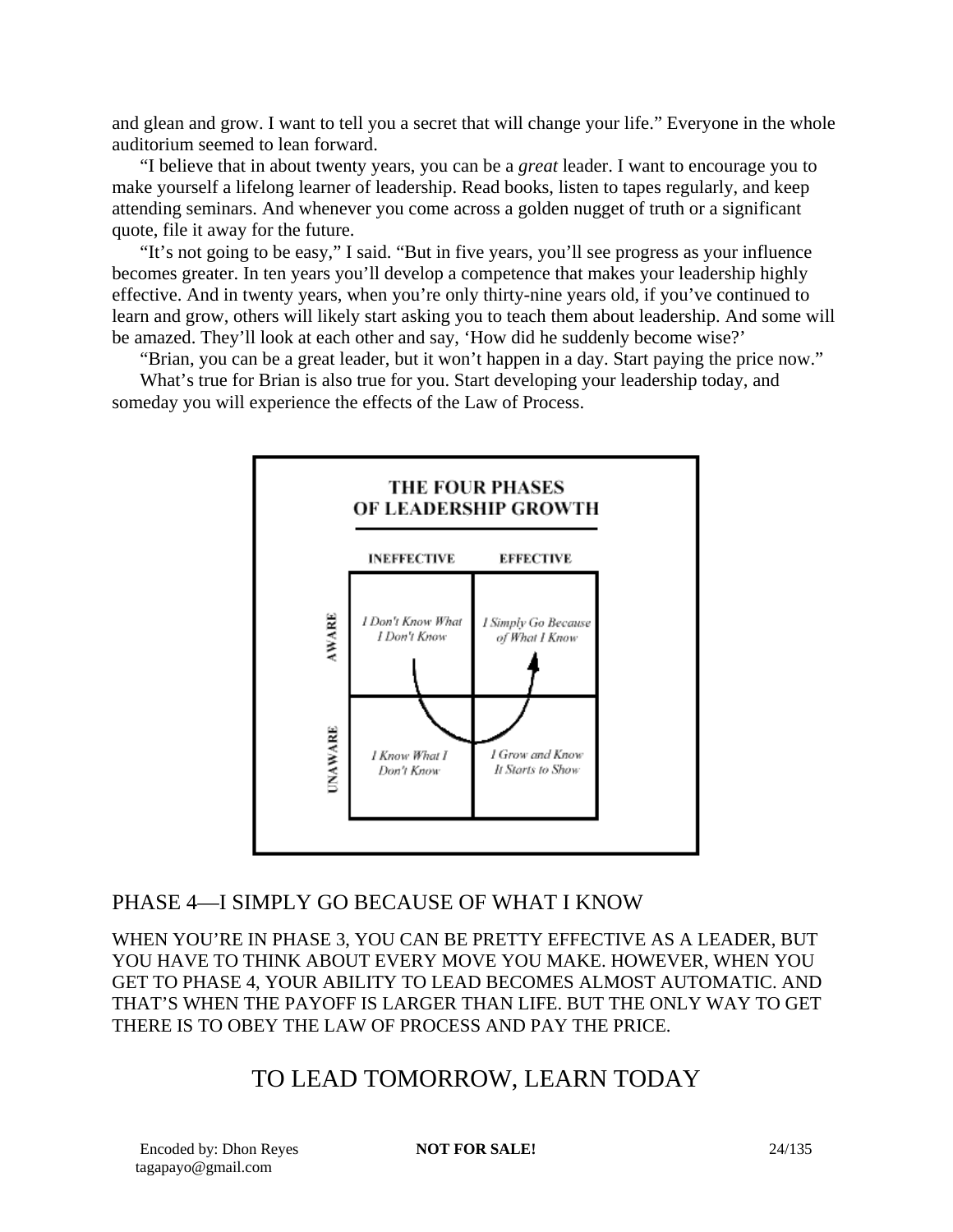LEADERSHIP IS DEVELOPED DAILY, NOT IN A DAY. THAT IS THE REALITY DICTATED BY THE LAW OF PROCESS. BENJAMIN DISRAELI ASSERTED, "THE SECRET OF SUCCESS IN LIFE IS FOR A MAN TO BE READY FOR HIS TIME WHEN IT COMES." WHAT A PERSON DOES ON A DISCIPLINED, CONSISTENT BASIS GETS HIM READY, NO MATTER WHAT THE GOAL. BASKETBALL LEGEND LARRY BIRD BECAME AN OUTSTANDING FREE-THROW SHOOTER BY PRACTICING FIVE HUNDRED SHOTS EACH MORNING BEFORE HE WENT TO SCHOOL. DEMOSTHENES OF ANCIENT GREECE BECAME THE GREATEST ORATOR BY RECITING VERSES WITH PEBBLES IN HIS MOUTH AND SPEAKING OVER THE ROAR OF THE WAVES AT THE SEASHORE—AND HE DID IT DESPITE HAVING BEEN BORN WITH A SPEECH IMPAIRMENT. THE SAME DEDICATION IS REQUIRED FOR YOU TO BECOME A GREAT LEADER.

The good news is that your leadership ability is not static. No matter where you're starting from, you can get better. That's true even for people who have stood on the world stage of leadership. While most presidents of the United States reach their peak while in office, others continue to grow and become better leaders afterward, such as former president Jimmy Carter. Some people questioned his ability to lead while in the White House. But in recent years, Carter's level of influence has continually increased. His high integrity and dedication in serving people through Habitat for Humanity and other organizations have made his influence grow. And now he has been recognized in Mali where he was knighted for his work eradicating Guinea worm disease. People now are truly impressed with his life.

#### FIGHTING YOUR WAY UP

THERE IS AN OLD SAYING: CHAMPIONS DON'T BECOME CHAMPIONS IN THE RING—THEY ARE MERELY RECOGNIZED THERE. THAT'S TRUE. IF YOU WANT TO SEE WHERE SOMEONE DEVELOPS INTO A CHAMPION, LOOK AT HIS DAILY ROUTINE. FORMER HEAVYWEIGHT CHAMP JOE FRAZIER STATED, "YOU CAN MAP OUT A FIGHT PLAN OR A LIFE PLAN. BUT WHEN THE ACTION STARTS, YOU'RE DOWN TO YOUR REFLEXES. THAT'S WHERE YOUR ROAD WORK SHOWS. IF YOU CHEATED ON THAT IN THE DARK OF THE MORNING, YOU'RE GETTING FOUND OUT NOW UNDER THE BRIGHT LIGHTS." BOXING IS A GOOD ANALOGY FOR LEADERSHIP DEVELOPMENT BECAUSE IT IS ALL ABOUT DAILY PREPARATION. EVEN IF A PERSON HAS NATURAL TALENT, HE HAS TO PREPARE AND TRAIN TO BECOME SUCCESSFUL.

One of this country's greatest leaders was a fan of boxing: President Theodore Roosevelt. In fact, one of his most famous quotes uses a boxing analogy:

It is not the critic who counts, not the man who points out how the strong man stumbled, or where the doer of deeds could have done them better. The credit belongs to the man who is actually in the arena; whose face is marred by dust and sweat and blood; who strives valiantly; who errs and comes short again and again; who knows the great enthusiasms, the great devotions, and spends himself in a worthy cause; who, at best, knows in the end the triumph of high achievement; and who, at the worst, if he fails, at least fails while daring greatly, so that his place shall never be with those cold and timid souls who know neither victory nor defeat.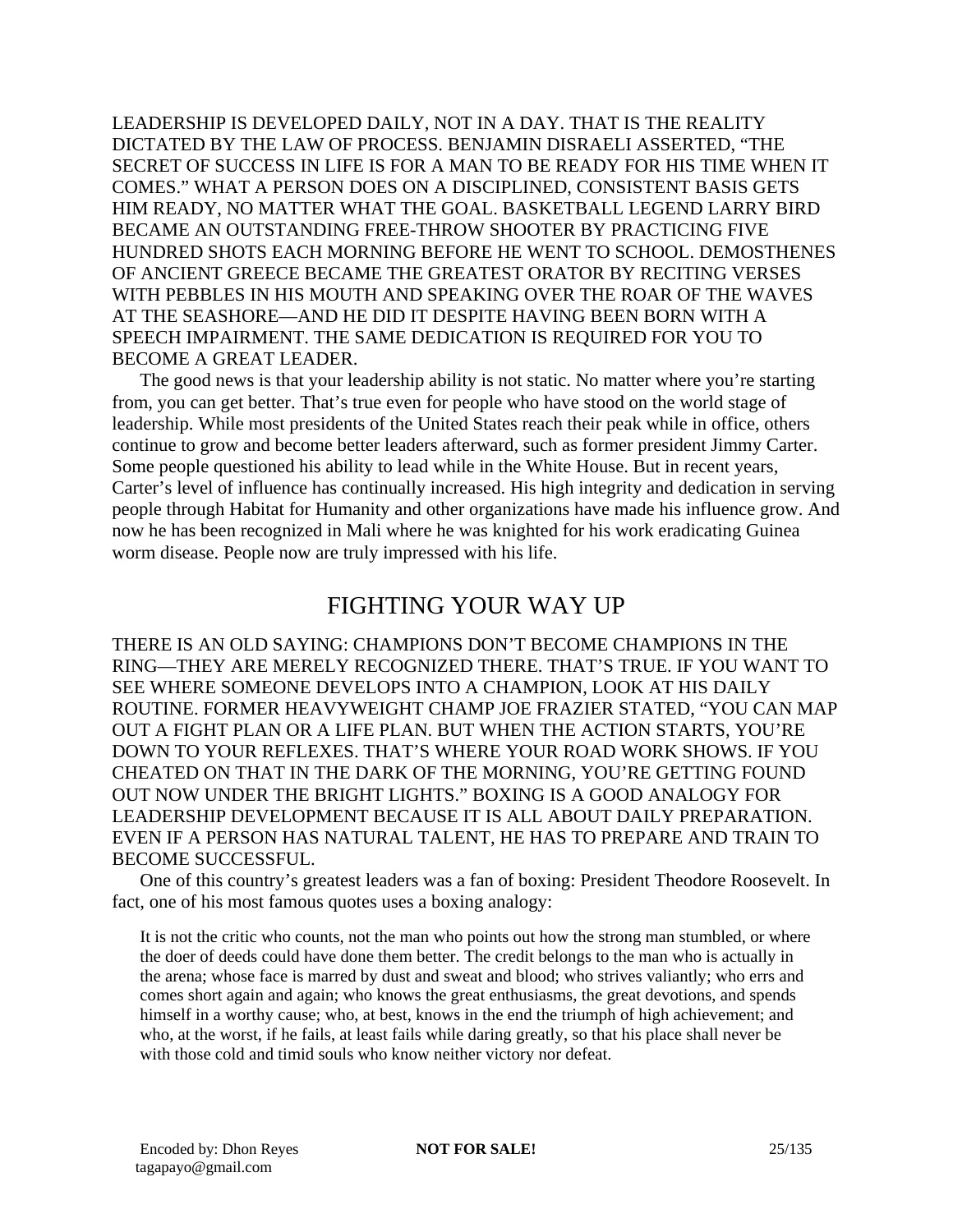Roosevelt, a boxer himself, was the ultimate man of action. Not only was he an effective leader, but he was the most flamboyant of all U.S. presidents. British historian Hugh Brogan described him as "the ablest man to sit in the White House since Lincoln; the most vigorous since Jackson; the most bookish since John Quincy Adams."

#### A MAN OF ACTION

TR (WHICH WAS ROOSEVELT'S NICKNAME) IS REMEMBERED AS AN OUTSPOKEN MAN OF ACTION AND PROPONENT OF THE VIGOROUS LIFE. WHILE IN THE WHITE HOUSE, HE WAS KNOWN FOR REGULAR BOXING AND JUDO SESSIONS, VIGOROUS HORSEBACK RIDES, AND LONG, STRENUOUS HIKES. A FRENCH AMBASSADOR WHO VISITED ROOSEVELT USED TO TELL ABOUT THE TIME THAT HE ACCOMPANIED THE PRESIDENT ON A WALK THROUGH THE WOODS. WHEN THE TWO MEN CAME TO THE BANKS OF A STREAM THAT WAS TOO DEEP TO CROSS BY FOOT, TR STRIPPED OFF HIS CLOTHES AND EXPECTED THE DIGNITARY TO DO THE SAME SO THAT THEY COULD SWIM TO THE OTHER SIDE. NOTHING WAS AN OBSTACLE TO ROOSEVELT.

At different times in his life, Roosevelt was a cowboy in the Wild West, an explorer and biggame hunter, and a rough-riding cavalry officer in the Spanish-American War. His enthusiasm and stamina seemed boundless. As the vice presidential candidate in 1900, he gave 673 speeches and traveled 20,000 miles while campaigning for President McKinley. And years after his presidency, while preparing to deliver a speech in Milwaukee, Roosevelt was shot in the chest by a would-be assassin. With a broken rib and a bullet in his chest, Roosevelt insisted on delivering his one-hour speech before allowing himself to be taken to the hospital.

#### ROOSEVELT STARTED SLOW

OF ALL THE LEADERS THIS NATION HAS EVER HAD, ROOSEVELT WAS ONE OF THE TOUGHEST—BOTH PHYSICALLY AND MENTALLY. BUT HE DIDN'T START THAT WAY. AMERICA'S COWBOY PRESIDENT WAS BORN IN MANHATTAN TO A PROMINENT WEALTHY FAMILY. AS A CHILD, HE WAS PUNY AND VERY SICKLY. HE HAD DEBILITATING ASTHMA, POSSESSED VERY POOR EYESIGHT, AND WAS PAINFULLY THIN. HIS PARENTS WEREN'T SURE HE WOULD SURVIVE.

When he was twelve, young Roosevelt's father told him, "You have the mind, but you have not the body, and without the help of the body the mind cannot go as far as it should. You must *make* the body." And make it he did. He lived by the Law of Process.

TR began spending time *every day* building his body as well as his mind, and he did that for the rest of his life. He worked out with weights, hiked, ice-skated, hunted, rowed, rode horseback, and boxed. In later years, Roosevelt assessed his progress, admitting that as a child he was "nervous and timid. Yet," he said, "from reading of the people I admired … and from knowing my father, I had a great admiration for men who were fearless and who could hold their own in the world, and I had a great desire to be like them." By the time TR graduated from Harvard, he *was* like them, and he was ready to tackle the world of politics.

### NO OVERNIGHT SUCCESS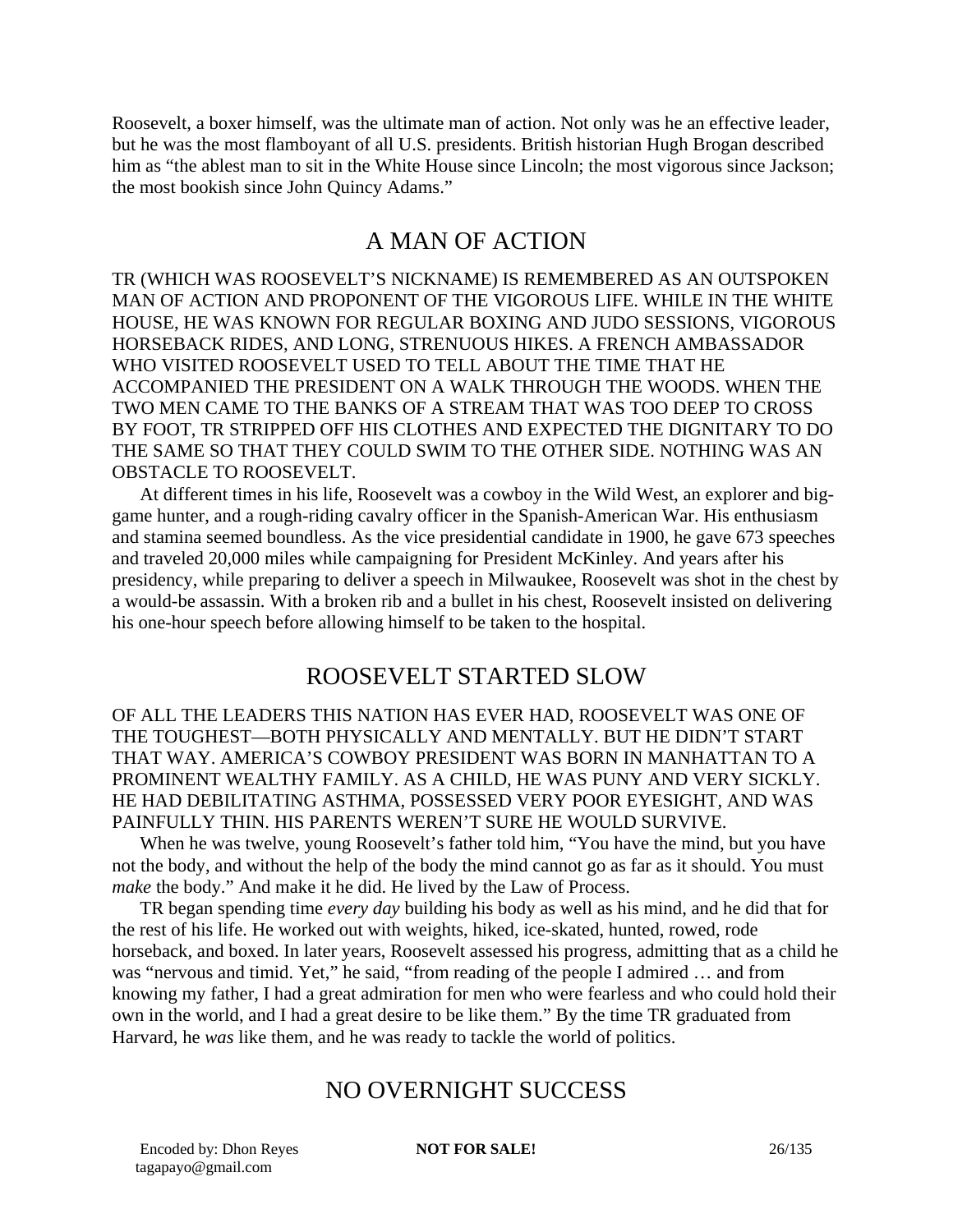ROOSEVELT DIDN'T BECOME A GREAT LEADER OVERNIGHT, EITHER. HIS ROAD TO THE PRESIDENCY WAS ONE OF SLOW, CONTINUAL GROWTH. AS HE SERVED IN VARIOUS POSITIONS, RANGING FROM NEW YORK CITY POLICE COMMISSIONER TO PRESIDENT OF THE UNITED STATES, HE KEPT LEARNING AND GROWING. HE IMPROVED HIMSELF, AND IN TIME HE BECAME A STRONG LEADER. THAT WAS FURTHER EVIDENCE THAT HE LIVED BY THE LAW OF PROCESS.

Roosevelt's list of accomplishments is remarkable. Under his leadership, the United States emerged as a world power. He helped the country develop a first-class navy. He saw that the Panama Canal was built. He negotiated peace between Russia and Japan, winning a Nobel Peace Prize in the process. And when people questioned TR's leadership—since he had become president when McKinley was assassinated—he campaigned and was reelected by the largest majority of any president up to his time.

Ever the man of action, when Roosevelt completed his term as president in 1909, he immediately traveled to Africa where he led a scientific expedition sponsored by the Smithsonian Institution. A few years later, in 1913, he co-led a group to explore the uncharted River of Doubt in Brazil. It was a great learning adventure he said he could not pass up. "It was my last chance to be a boy," he later admitted. He was fifty-five years old.

On January 6, 1919, at his home in New York, Theodore Roosevelt died in his sleep. Then Vice President Marshall said, "Death had to take him sleeping, for if Roosevelt had been awake, there would have been a fight." When they removed him from his bed, they found a book under his pillow. Up to the very last, TR was still striving to learn and improve himself. He was still practicing the Law of Process.

If you want to be a leader, the good news is that you can do it. Everyone has the potential, but it isn't accomplished overnight. It requires perseverance. And you absolutely cannot ignore the Law of Process. Leadership doesn't develop in a day. It takes a lifetime.

## THE LAW OF NAVIGATION *ANYONE CAN STEER THE SHIP, BUT IT TAKES A LEADER TO CHART THE COURSE*

In 1911, two groups of explorers set off on an incredible mission. Though they used different strategies and routes, the leaders of the teams had the same goal: to be the first in history to reach the South Pole. Their stories are life-and-death illustrations of the Law of Navigation.

One of the groups was led by Norwegian explorer Roald Amundsen. Ironically, Amundsen had not originally intended to go to Antarctica. His desire was to be the first man to reach the *North* Pole. But when he discovered that Robert Peary had beaten him there, Amundsen changed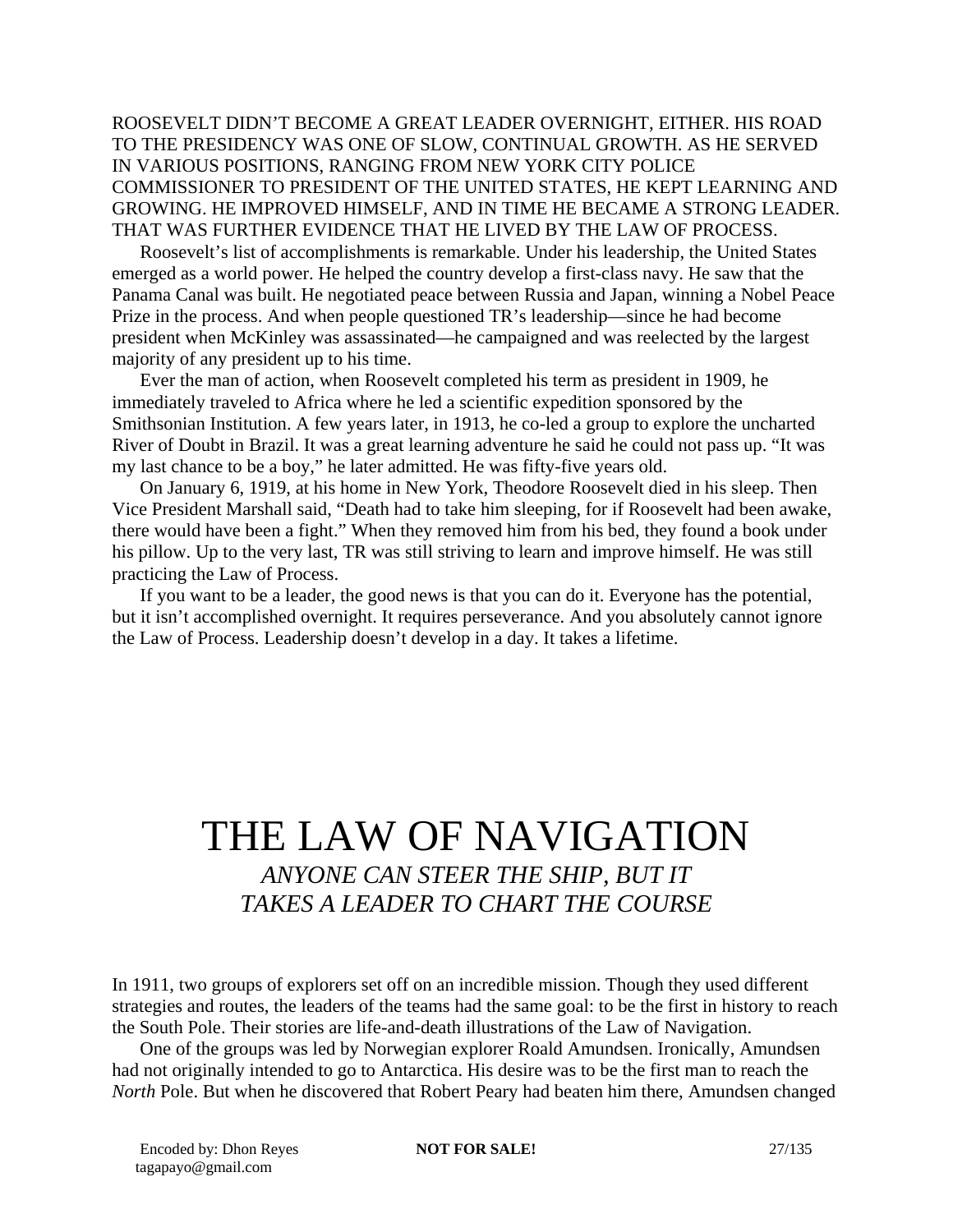his goal and headed toward the other end of the earth. North or south—he knew his planning would pay off.

## AMUNDSEN CAREFULLY CHARTED HIS **COURSE**

BEFORE HIS TEAM EVER SET OFF, AMUNDSEN HAD PAINSTAKINGLY PLANNED HIS TRIP. HE STUDIED THE METHODS OF THE ESKIMOS AND OTHER EXPERIENCED ARCTIC TRAVELERS AND DETERMINED THAT THEIR BEST COURSE OF ACTION WOULD BE TO TRANSPORT ALL THEIR EQUIPMENT AND SUPPLIES BY DOGSLED. WHEN HE ASSEMBLED HIS TEAM, HE CHOSE EXPERT SKIERS AND DOG HANDLERS. HIS STRATEGY WAS SIMPLE. THE DOGS WOULD DO MOST OF THE WORK AS THE GROUP TRAVELED FIFTEEN TO TWENTY MILES IN A SIX-HOUR PERIOD EACH DAY. THAT WOULD ALLOW BOTH THE DOGS AND THE MEN PLENTY OF TIME TO REST EACH DAY FOR THE FOLLOWING DAY'S TRAVEL.

Amundsen's forethought and attention to detail were incredible. He located and stocked supply depots all along the route. That way they would not have to carry every bit of their supplies with them the whole trip. He also equipped his people with the best gear possible. Amundsen had carefully considered every possible aspect of the journey, thought it through, and planned accordingly. And it paid off. The worst problem they experienced on the trip was an infected tooth that one man had to have extracted.

## SCOTT VIOLATED THE LAW OF NAVIGATION

THE OTHER TEAM OF MEN WAS LED BY ROBERT FALCON SCOTT, A BRITISH NAVAL OFFICER WHO HAD PREVIOUSLY DONE SOME EXPLORING IN THE ANTARCTIC AREA. SCOTT'S EXPEDITION WAS THE ANTITHESIS OF AMUNDSEN'S. INSTEAD OF USING DOGSLEDS, SCOTT DECIDED TO USE MOTORIZED SLEDGES AND PONIES. THEIR PROBLEMS BEGAN WHEN THE MOTORS ON THE SLEDGES STOPPED WORKING ONLY FIVE DAYS INTO THE TRIP. THE PONIES DIDN'T FARE WELL EITHER IN THOSE FRIGID TEMPERATURES. WHEN THEY REACHED THE FOOT OF THE TRANSANTARCTIC MOUNTAINS, ALL OF THE POOR ANIMALS HAD TO BE KILLED. AS A RESULT, THE TEAM MEMBERS THEMSELVES ENDED UP HAULING THE TWO-HUNDRED-POUND SLEDGES. IT WAS ARDUOUS WORK.

Scott hadn't given enough attention to the team's other equipment. Their clothes were so poorly designed that all the men developed frostbite. One team member required an hour every morning just to get his boots onto his swollen, gangrenous feet. And everyone became snowblind because of the inadequate goggles Scott had supplied. On top of everything else, the team was always low on food. That was also due to Scott's poor planning. The depots of supplies Scott established were inadequately stocked, too far apart, and often poorly marked, which made them very difficult to find. Because they were continually low on fuel to melt snow, everyone became dehydrated. Making things even worse was Scott's last-minute decision to tale along a fifth man, even though they had prepared enough supplies only for four.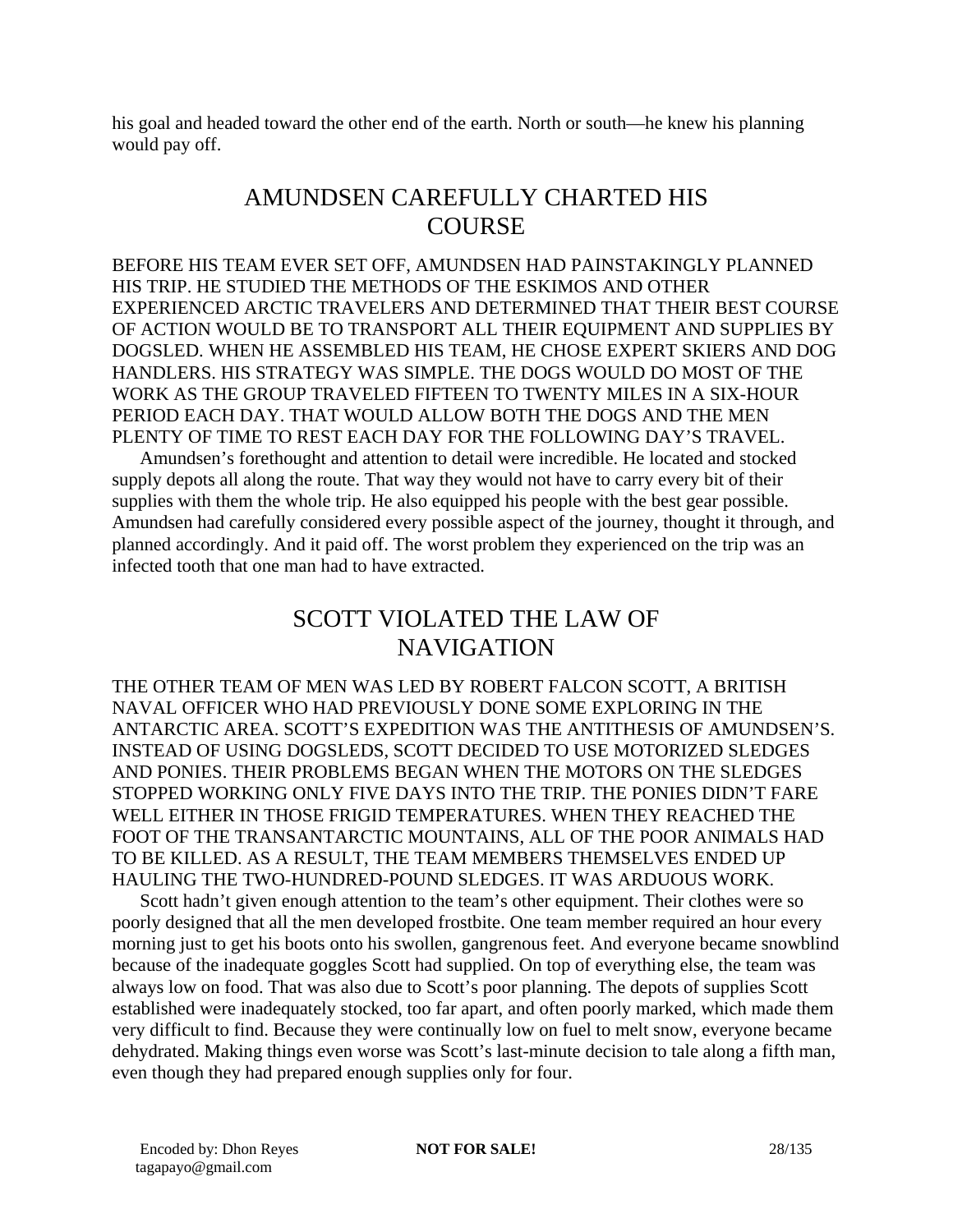After covering a grueling eight hundred miles in ten weeks, Scott's exhausted group finally arrived at the South Pole on January 17, 1912. There they found the Norwegian flag flapping in the wind and a letter from Amundsen. The other well-led team had beaten them to their goal by more than a month!

## IF YOU DON'T LIVE BY THE LAW OF NAVIGATION …

AS BAD AS THEIR TRIP TO THE POLE WAS, THAT ISN'T THE WORST PART OF THEIR STORY. THE TREK BACK WAS HORRIFIC. SCOTT AND HIS MEN WERE STARVING AND SUFFERING FROM SCURVY. BUT SCOTT, UNABLE TO NAVIGATE TO THE VERY END, WAS OBLIVIOUS TO THEIR PLIGHT. WITH TIME RUNNING OUT AND DESPERATELY LOW ON FOOD, SCOTT INSISTED THAT THEY COLLECT THIRTY POUNDS OF GEOLOGICAL SPECIMENS TO TAKE BACK—MORE WEIGHT TO BE CARRIED BY THE WORN-OUT MEN.

Their progress became slower and slower. One member of the party sank into a stupor and died. Another, Lawrence Oates, was in terrible shape. The former army officer, who had originally been brought along to take care of the ponies, had frostbite so severe that he had trouble going on. Because he believed he was endangering the team's survival, it's said that he purposely walked out into a blizzard to relieve the group of himself as a liability. Before he left the tent and headed out into the storm, he said, "I am just going outside; I may be some time."

Scott and his final two team members made it only a little farther north before giving up. The return trip had already taken two months, and still they were 150 miles from their base camp. There they died. We know their story only because they spent their last hours writing in their diaries. Some of Scott's last words were these: "We shall die like gentlemen. I think this will show that the Spirit of pluck and power to endure has not passed out of our race." Scott had courage, but not leadership. Because he was unable to live by the Law of Navigation, he and his companions died by it.

Followers need leaders who are able to effectively navigate for them. When they're facing life-and-death situations, that necessity becomes painfully obvious. At other times, even though the consequences are not as serious, the need is just as great. The truth is that just about anyone can steer the ship, but it takes a leader to chart the course. That is the Law of Navigation.

#### NAVIGATORS SEE THE TRIP AHEAD

GENERAL ELECTRIC CHAIRMAN JACK WELCH ASSERTS THAT, "A GOOD LEADER REMAINS FOCUSED … CONTROLLING YOUR DIRECTION IS BETTER THAN BEING CONTROLLED BY IT." WELCH IS RIGHT, BUT LEADERS WHO NAVIGATE DO EVEN MORE THAN CONTROL THE DIRECTION IN WHICH THEY AND THEIR PEOPLE TRAVEL. THEY SEE THE WHOLE TRIP IN THEIR MINDS BEFORE THEY LEAVE THE DOCK. THEY HAVE A VISION FOR THEIR DESTINATION, THEY UNDERSTAND WHAT IT WILL TAKE TO GET THERE, THEY KNOW WHO THEY'LL NEED ON THE TEAM TO BE SUCCESSFUL, AND THEY RECOGNIZE THE OBSTACLES LONG BEFORE THEY APPEAR ON THE HORIZON. LEROY EIMS, AUTHOR OF *BE THE LEADER YOU WERE MEANT TO BE,* WRITES, "A LEADER IS ONE WHO SEES MORE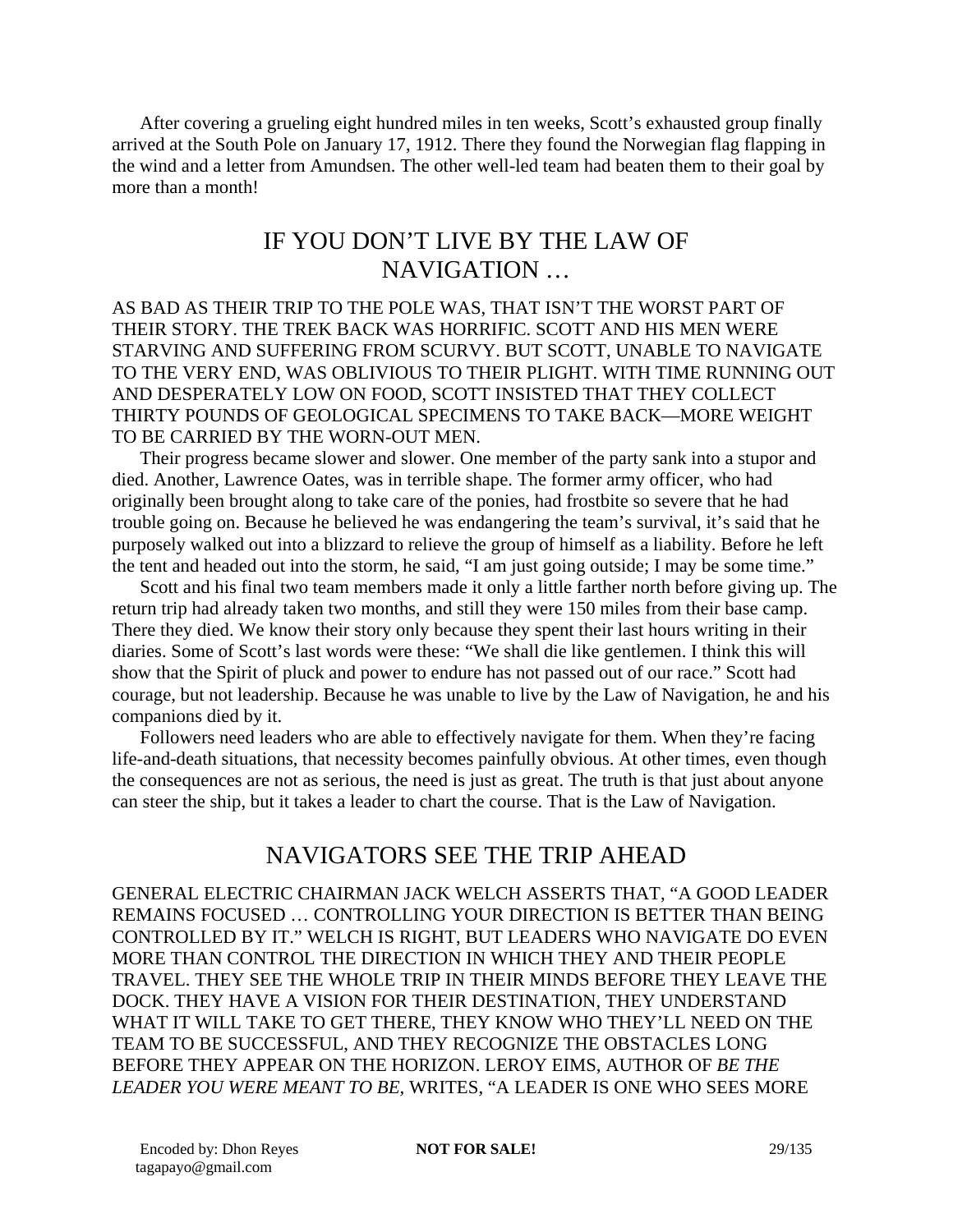#### THAN OTHERS SEE, WHO SEES FARTHER THAN OTHERS SEE, AND WHO SEES BEFORE OTHERS DO."

The larger the organization, the more clearly the leader has to be able to see ahead. That's true because sheer size makes midcourse corrections more difficult. And if there are errors, many more people are affected than when you're traveling alone or with only a few people. The disaster shown in the recent film *Titanic* was a good example of that kind of problem. The crew could not see far enough ahead to avoid the iceberg altogether, and they could not maneuver enough to change course once it was spotted because of the size of the ship, the largest built at that time. The result was that it cost more than one thousand people their lives.

## WHERE THE LEADER GOES …

FIRST-RATE NAVIGATORS ALWAYS HAVE IN MIND THAT OTHER PEOPLE ARE DEPENDING ON THEM AND THEIR ABILITY TO CHART A GOOD COURSE. I READ AN OBSERVATION BY JAMES A. AUTRY IN *LIFE AND WORK: A MANAGER'S SEARCH FOR MEANING* THAT ILLUSTRATES THIS IDEA. HE SAID THAT OCCASIONALLY YOU HEAR ABOUT THE CRASH OF FOUR MILITARY PLANES FLYING TOGETHER IN A FORMATION. THE REASON FOR THE LOSS OF ALL FOUR IS THIS: WHEN JET FIGHTERS FLY IN GROUPS OF FOUR, ONE PILOT—THE LEADER—DESIGNATES WHERE THE TEAM WILL FLY. THE OTHER THREE PLANES FLY ON THE LEADER'S WING, WATCHING HIM AND FOLLOWING HIM WHEREVER HE GOES. WHATEVER MOVES HE MAKES, THE REST OF HIS TEAM WILL MAKE ALONG WITH HIM. THAT'S TRUE WHETHER HE SOARS IN THE CLOUDS OR SMASHES INTO A MOUNTAINTOP.

Before leaders take their people on a journey, they go through a process in order to give the trip the best chance of being a success:

#### NAVIGATORS DRAW ON PAST EXPERIENCE

EVERY PAST SUCCESS AND FAILURE CAN BE A SOURCE OF INFORMATION AND WISDOM—IF YOU ALLOW IT TO BE. SUCCESSES TEACH YOU ABOUT YOURSELF AND WHAT YOU'RE CAPABLE OF DOING WITH YOUR PARTICULAR GIFTS AND TALENTS. FAILURES SHOW WHAT KINDS OF WRONG ASSUMPTIONS YOU'VE MADE AND WHERE YOUR METHODS ARE FLAWED. IF YOU FAIL TO LEARN FROM YOUR MISTAKES, YOU'RE GOING TO FAIL AGAIN AND AGAIN. THAT'S WHY EFFECTIVE NAVIGATORS START WITH EXPERIENCE. BUT THEY CERTAINLY DON'T END THERE.

#### NAVIGATORS LISTEN TO WHAT OTHERS HAVE TO SAY

NO MATTER HOW MUCH YOU LEARN FROM THE PAST, IT WILL NEVER TELL YOU ALL YOU NEED TO KNOW FOR THE PRESENT. THAT'S WHY TOP-NOTCH NAVIGATORS GATHER INFORMATION FROM MANY SOURCES. THEY GET IDEAS FROM MEMBERS OF THEIR LEADERSHIP TEAM. THEY TALK TO THE PEOPLE IN THEIR ORGANIZATION TO FIND OUT WHAT'S HAPPENING ON THE GRASSROOTS LEVEL. AND THEY SPEND TIME WITH LEADERS FROM OUTSIDE THE ORGANIZATION WHO CAN MENTOR THEM.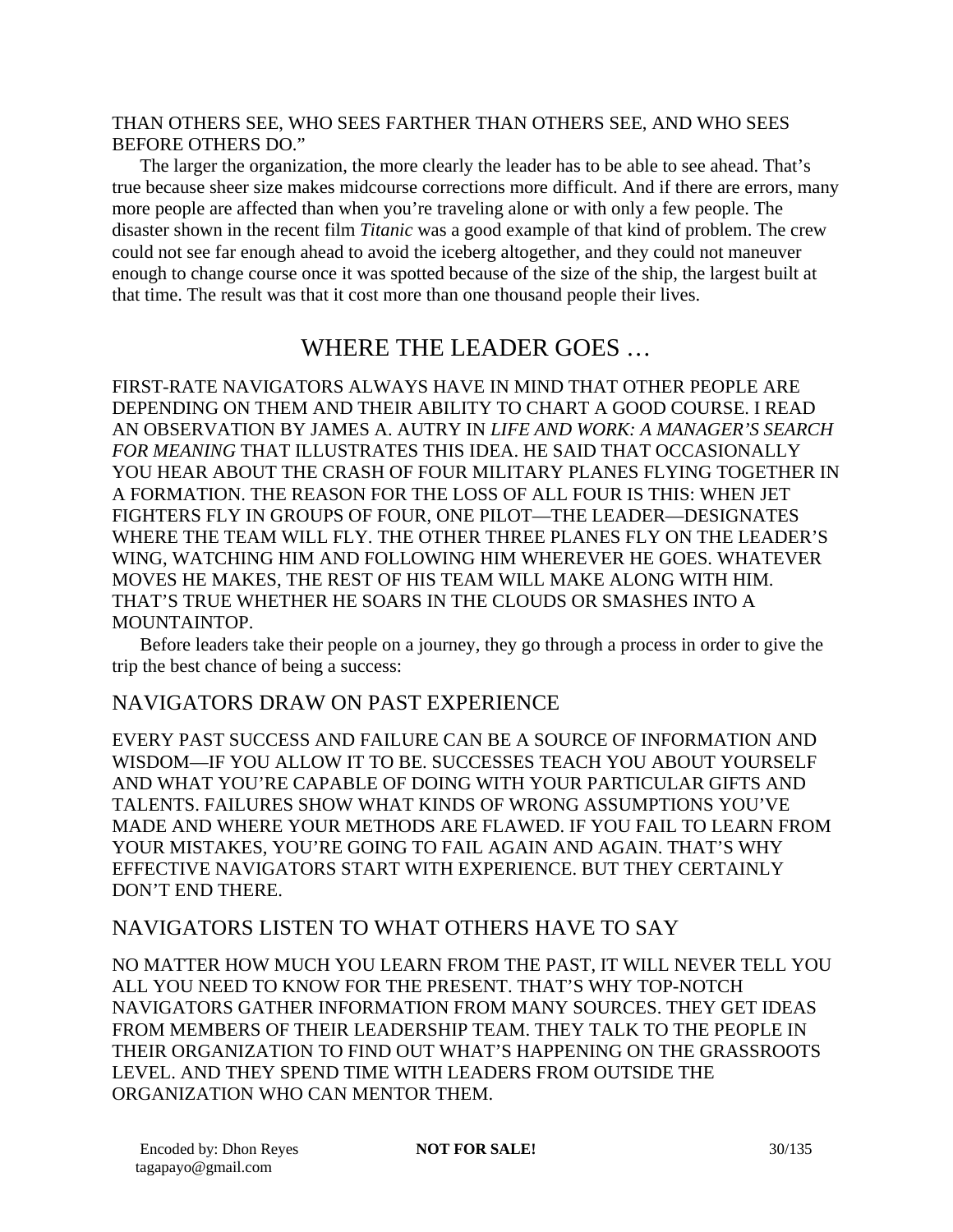#### NAVIGATORS EXAMINE THE CONDITIONS BEFORE MAKING **COMMITMENTS**

I LIKE ACTION, AND MY PERSONALITY PROMPTS ME TO BE SPONTANEOUS. ON TOP OF THAT, I HAVE RELIABLE INTUITION WHEN IT COMES TO LEADERSHIP. BUT I'M ALSO CONSCIOUS OF MY RESPONSIBILITIES AS A LEADER. SO BEFORE I MAKE COMMITMENTS THAT ARE GOING TO IMPACT MY PEOPLE, I TAKE STOCK AND THOROUGHLY THINK THINGS THROUGH. GOOD NAVIGATORS COUNT THE COST *BEFORE* MAKING COMMITMENTS FOR THEMSELVES AND OTHERS.

NAVIGATORS MAKE SURE THEIR CONCLUSIONS REPRESENT BOTH FAITH AND FACT

BEING ABLE TO NAVIGATE FOR OTHERS REQUIRES A LEADER TO POSSESS A POSITIVE ATTITUDE. YOU'VE GOT TO HAVE FAITH THAT YOU CAN TAKE YOUR PEOPLE ALL THE WAY. IF YOU CAN'T CONFIDENTLY MAKE THE TRIP IN YOUR MIND, YOU'RE NOT GOING TO BE ABLE TO TAKE IT IN REAL LIFE. ON THE OTHER HAND, YOU ALSO HAVE TO BE ABLE TO SEE THE FACTS REALISTICALLY. YOU CAN'T MINIMIZE OBSTACLES OR RATIONALIZE YOUR CHALLENGES. IF YOU DON'T GO IN WITH YOUR EYES WIDE OPEN, YOU'RE GOING TO GET BLINDSIDED. AS BILL EASUM OBSERVES, "REALISTIC LEADERS ARE OBJECTIVE ENOUGH TO MINIMIZE ILLUSIONS. THEY UNDERSTAND THAT SELF-DECEPTION CAN COST THEM THEIR VISION." SOMETIMES IT'S DIFFICULT BALANCING OPTIMISM AND REALISM, INTUITION AND PLANNING, FAITH AND FACT. BUT THAT'S WHAT IT TAKES TO BE EFFECTIVE AS A NAVIGATING LEADER.

### A LESSON IN NAVIGATION

I REMEMBER THE FIRST TIME I REALLY UNDERSTOOD THE IMPORTANCE OF THE LAW OF NAVIGATION. I WAS TWENTY-EIGHT YEARS OLD, AND I WAS LEADING FAITH MEMORIAL IN LANCASTER, OHIO, MY SECOND CHURCH. BEFORE MY ARRIVAL THERE IN 1972, THE CHURCH HAD EXPERIENCED A DECADE-LONG PLATEAU IN ITS GROWTH. BUT BY 1975, OUR ATTENDANCE HAD GONE FROM FOUR HUNDRED TO MORE THAN ONE THOUSAND. I KNEW WE COULD KEEP GROWING AND REACH MORE PEOPLE, BUT ONLY IF WE BUILT A NEW AUDITORIUM.

The good news was that I already had some experience in building and relocation because I had taken my first church through the process. The bad news was that the first one was really small in comparison to the second one. To give you an idea of the difference, the changing room in the nursery in Lancaster was going to be larger than the whole sanctuary in the original building of my first church!

It was going to be a multimillion-dollar project more than twenty times larger than my first one. But even that was not the greatest obstacle. Right before I came on board at Faith Memorial, there had been a huge battle over another building proposal, and the debate had been vocal, divisive, and bitter. For that reason, I knew that I would experience genuine opposition to my leadership for the first time. There were rough waters ahead, and if I as the leader didn't navigate us well, I could sink the ship.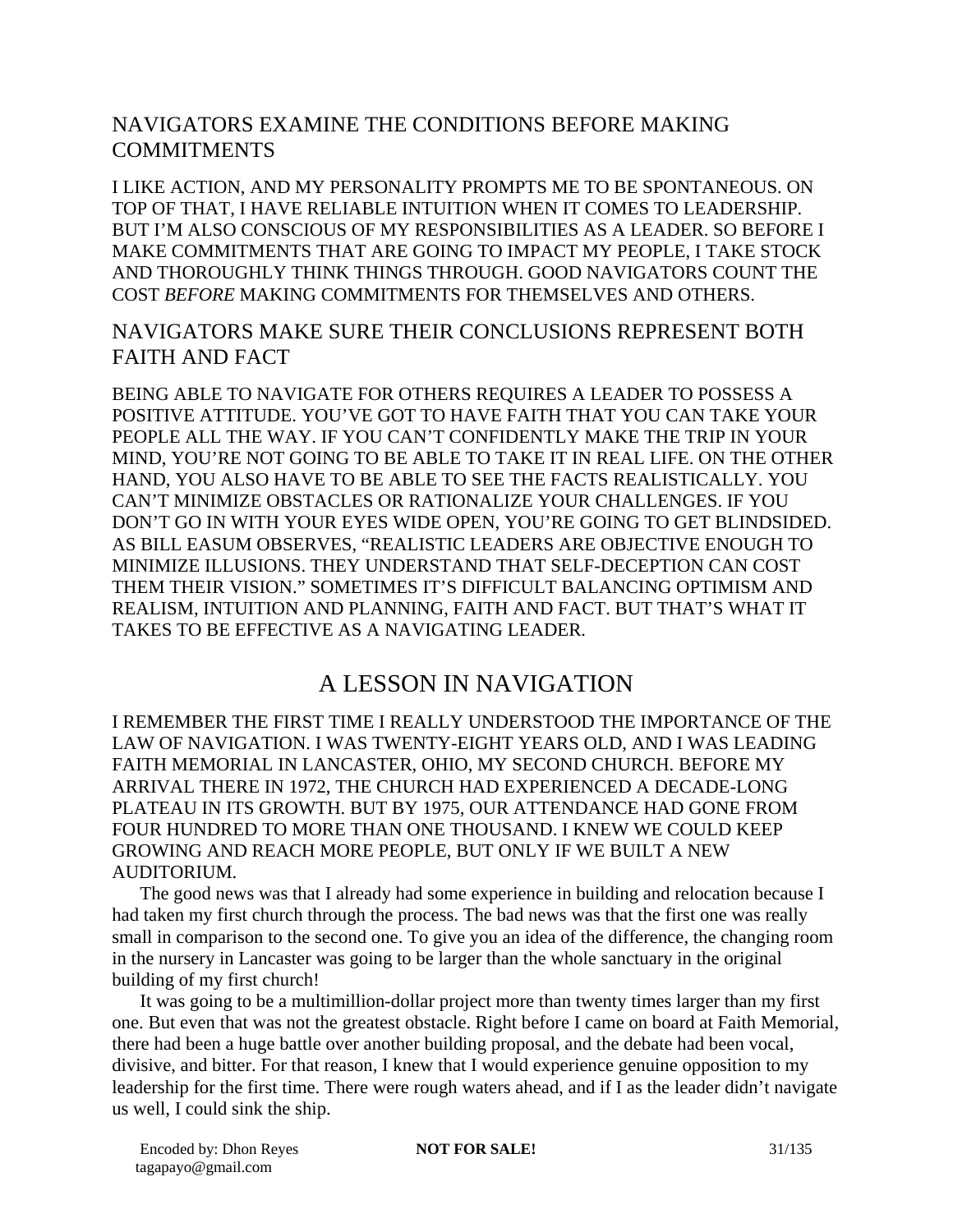## CHARTING THE COURSE WITH A NAVIGATION STRATEGY

#### AT THAT TIME I DEVELOPED A STRATEGY THAT I HAVE USED REPEATEDLY IN MY LEADERSHIP. I WROTE IT AS AN ACROSTIC SO THAT I WOULD ALWAYS BE ABLE TO REMEMBER IT:

**P**redetermine a Course of Action. **L**ay Out Your Goals. **A**djust Your Priorities. **N**otify Key Personnel.

**A**llow Time for Acceptance. **H**ead into Action. **E**xpect Problems. **A**lways Point to the Successes. **D**aily Review Your Planning.

That became my blueprint as I prepared to navigate for my people.

Back then, I knew exactly what our course of action needed to be. If we were going to keep growing, we needed to build a new auditorium. I had looked at every possible alternative, and I knew that was our only viable solution. My goal was to design and build the facility, pay for it in ten years, and unify all the people in the process. I also knew our biggest adjustment would come in the area of finances, since it would turn our current budget upside down.

I started preparing for the congregational meeting. I scheduled it a couple of months ahead to give me time to get everything ready. The first thing I did was direct our board members and a group of key financial leaders to conduct a twenty-year analysis of our growth and financial patterns. It covered the previous ten years and projections for the next ten years. Based on that, we determined the requirements of the facility. Then we formulated a ten-year budget that carefully explained how we would handle the financing. I also asked that all of the information we were gathering be put into a twenty-page report that I intended to give to the members of the congregation. I knew that major barriers to successful planning are always fear of change, ignorance, uncertainty about the future, and lack of imagination. I was going to do everything I could to prevent those factors from hindering us.

My next step was to notify the key leaders. I started with the ones who had the most influence, meeting with them individually and sometimes in small groups. Over the course of several weeks, I met with about a hundred leaders. I cast the vision for them and fielded their questions. And when I could sense that a person was hesitant about the project, I planned to meet individually with him again. Then I allowed time for the rest of the people to be influenced by those leaders and for acceptance to develop among the congregation.

When the time rolled around for the congregational meeting, we were ready to head into action. I took two hours to present the project to the people. I handed out my twenty-page report with the floor plans, financial analysis, and budgets. I tried to answer every question the people would have before they had a chance to ask it. I also asked some of the most influential people in the congregation to speak.

I had expected some opposition, but when I opened the floor for questions, I was shocked. There were only two questions: One person wanted to know about the placement of the building's water fountains, and the other asked about the number of rest rooms. That was when I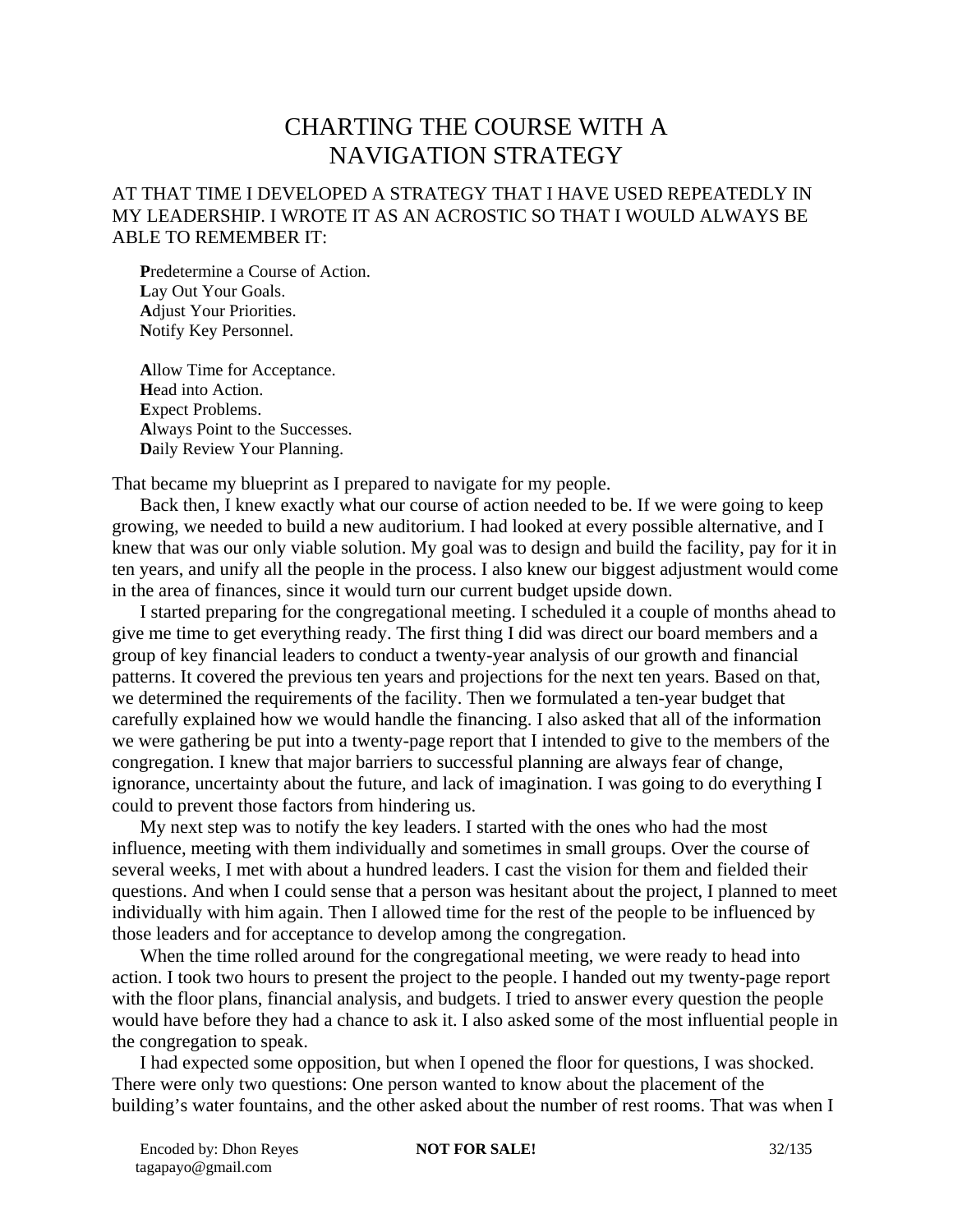knew we had navigated the tricky waters successfully. When it was time for the motion asking everyone to vote, the church's most influential layperson made it. And I had arranged for the leader who had previously opposed building to second the motion. When the final count was tallied, 98 percent of the people had voted in favor.

Once we had navigated through that phase, the rest of the project wasn't difficult. I continually kept the vision in front of the people by giving them good news reports to acknowledge our successes. And I periodically reviewed our plans and their results to make sure we were on track. The course had been charted. All we had to do was steer the ship.

That was a wonderful learning experience for me. Above everything else I found out that the secret to the Law of Navigation is preparation. When you overprepare, you convey confidence and trust to the people. Lack of preparation has the opposite effect. You see, it's not the size of the project that determines its acceptance, support, and success. It's the size of the leader. That's why I say that anyone can *steer* the ship, but it takes a leader to chart the course. Leaders who are good navigators are capable of taking their people just about anywhere.



## THE LAW OF E. F. HUTTON *WHEN THE REAL LEADER SPEAKS, PEOPLE LISTEN*

Young, inexperienced leaders often walk confidently into a room full of people only to discover that they have totally misjudged the leadership dynamics of the situation. I know that's happened to me! But when it did, it usually didn't take me very long to recognize my blunder. That was the case when I presided over my very first board meeting as a young leader. It occurred in the first church I led in rural Indiana, right after I graduated from college at age twenty-two. I hadn't been at the church for much more than a month, and I was leading a group of people whose average age was about fifty. Most of the people in the meeting had been at that church longer than I'd been alive.

I went into the meeting with no preconceptions, no agenda—and no clue. I figured that I was the appointed leader and just assumed everyone would follow me because of that. With all the wisdom and knowledge of my two decades of life experience, I opened the meeting and asked whether anyone had an issue to discuss.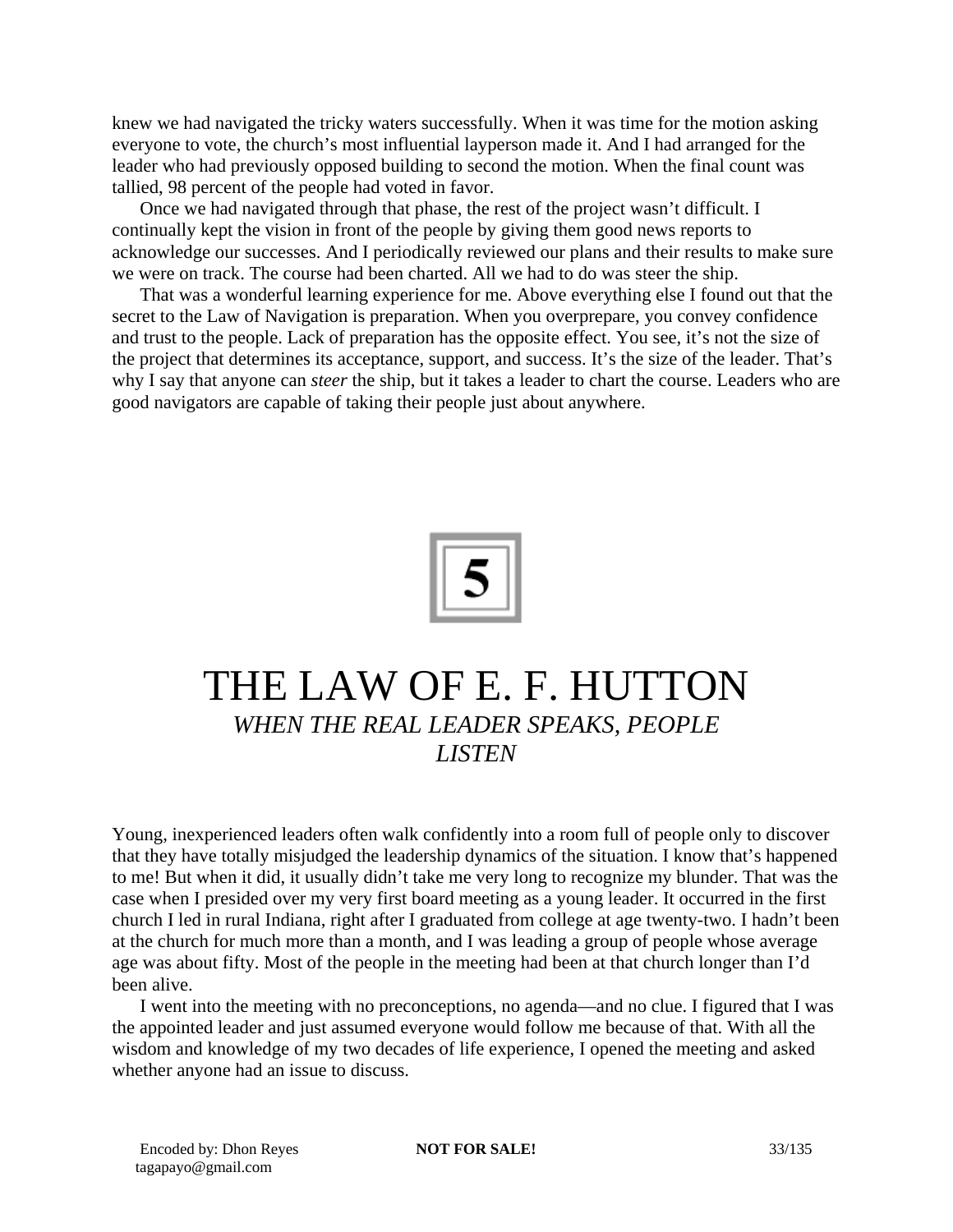There was a brief pause as I looked around the table, and then a man in his sixties named Claude cleared his throat and said, "Mr. Maxwell, I've got something."

"Go right ahead, Claude," I said.

"Well," he said, "I've noticed lately that the piano seems to be out of tune when it's played in the service."

"You know, I've noticed the same thing," said one of the other board members.

"I make a motion that we spend the money to get a piano tuner to come out from Louisville and take care of it," said Claude.

"Hey, that's a great idea," everyone at the table started saying.

"I second the motion," said Benny, the board member sitting next to Claude.

"That's great," I said. "Does anybody else have anything?"

"Yep," said Claude, "I noticed the other day that there's a pane of glass in one of the Sunday school rooms that's busted. I've got a piece a glass out at the farm that would fit that. Benny, you're a pretty good glazer. How about you put that glass in."

"Sure, Claude," said Benny, "I'd be glad to."

"Good. There's one other thing," said Claude. "This year's picnic. I was thinking maybe this time we ought to have it down by the lake. I think it would be good for the kids."

"Oh, that would be perfect. What a good idea!" everyone started saying.

"Let's make it official," Benny said.

As everyone nodded agreement, we all waited to see if Claude had anything else to say.

"That's all I've got," said Claude. "Pastor, why don't you close us in prayer." And that's what I did. That was pretty much the whole content of my first board meeting. And it was also the day I realized who the real leader in that church was. I held the position, but Claude had the power. That's when I discovered the Law of E. F. Hutton.

You've probably heard of E. F. Hutton, the financial services company. Years ago, their motto was, "When E. F. Hutton speaks, people listen." Maybe you remember their old television commercials. The setting was typically a busy restaurant or other public place. Two people would be talking about financial matters, and the first person would repeat something his broker had said concerning a certain investment. The second person would say, "Well, my broker is E. F. Hutton, and E. F. Hutton says …" At that point every single person in the bustling restaurant would stop dead in his tracks, turn, and listen to what the man was about to say. That's why I call this leadership truth the Law of E. F. Hutton. Because when the *real* leader speaks, people do listen.

## WHAT COULD I DO?

AFTER MY FIRST BOARD MEETING, I HAD TO DETERMINE HOW I WAS GOING TO HANDLE THE SITUATION IN MY CHURCH. I HAD SEVERAL OPTIONS. FOR EXAMPLE, I COULD HAVE *INSISTED* ON MY RIGHT TO BE IN CHARGE. I'VE SEEN A LOT OF POSITIONAL LEADERS DO THAT OVER THE YEARS. THEY TELL THEIR PEOPLE SOMETHING LIKE THIS: "HEY, WAIT! I'M THE LEADER. YOU'RE SUPPOSED TO FOLLOW *ME*." BUT THAT DOESN'T WORK. PEOPLE MIGHT BE POLITE TO YOU, BUT THEY WON'T REALLY FOLLOW. IT'S SIMILAR TO SOMETHING FORMER BRITISH PRIME MINISTER MARGARET THATCHER ONCE SAID: "BEING IN POWER IS LIKE BEING A LADY. IF YOU HAVE TO TELL PEOPLE YOU ARE, YOU AREN'T."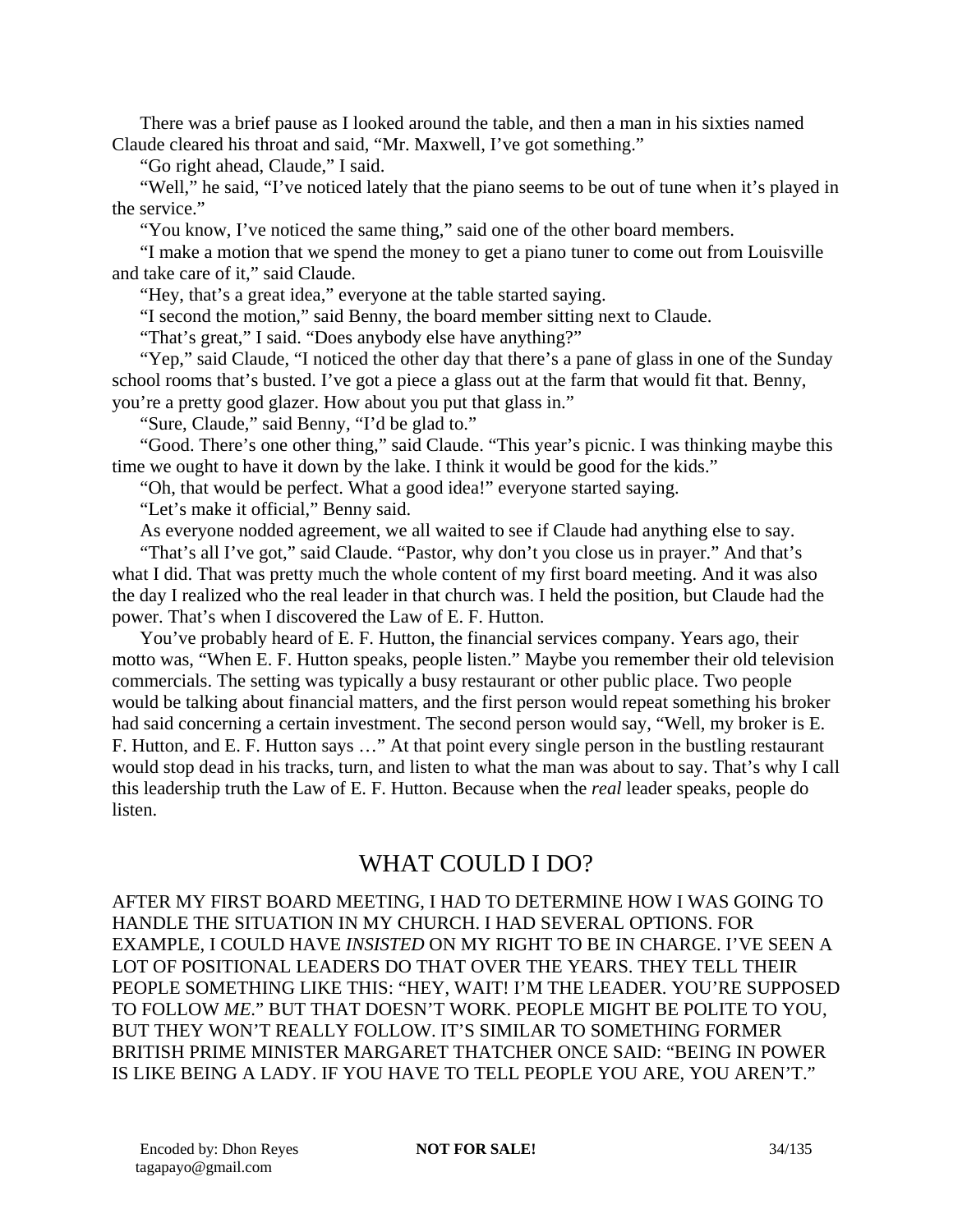Another option would have been to try to push Claude out as the leader. But how do you think that would have turned out? He was more than twice my age, he had lived in that area his whole life, and he was respected by everybody in the com and everybody and everybody and everybody and everybody

knew that he would be there long after I left.

I pursued a third option. By the time the next board meeting was ready to roll around, I had a list of items that I knew needed to be accomplished at the church. So about a week before we were scheduled to meet, I called Claude and asked him if I could come out to the farm and spend some time with him. As we did chores together throughout the day, he and I talked.

"Claude," I said, "you know, I've noticed that the front door on the church is cracked and peeling. It would look terrible to any new people coming to the church for the first time. Do you think we could do something about that?"

"Sure," said Claude, "that would be no problem."

I continued, "I went down into the basement the other day. Did you know there's water down in there? Shoot, there are frogs hopping around down there, tadpoles swimming, and crawdads crawling. What do you think we ought to do?"

"Well, John," Claude said, "I think we ought to have a work day and get that basement all cleaned out."

"That's a great idea," I said. "Would you bring that up at our next board meeting?" "I sure will."

"There's another thing that's been worrying me," I continued. "Right now we've got only three rooms in the building besides the auditorium. One is being used as a storage room for a bunch of junk. The other two are for Sunday school, but one of them has an awful lot of kids and is getting pretty full."

"Don't say another word," said Claude. "We'll get that room all cleaned out."

"Oh, that would be great. Thank you, Claude."

At the next board meeting, when I called for new business, Claude said, "You know, I think it's about time for us to have a work day around here."

"That's a great idea," everyone around the table started saying.

"We'll have it a week from Saturday," said Claude. "I'll bring my truck, and, Benny, you bring yours too. We're going to do some painting, clean out that basement, and get the junk out of that storage room. We need it for a new Sunday school class." Then he turned to one of the board members and said, "And Sister Maxine, you're going to teach it."

"I second that," said Benny, and that was it.

From then on, if I wanted to accomplish anything at that church, I just went out to the farm and did chores with Claude. I could always count on him to bring those things before the people, and whenever Claude spoke, people listened.

### THE EYES HAVE IT

ONCE YOU LEARN THE LAW OF E. F. HUTTON, YOU'LL NEVER HAVE TROUBLE FIGURING OUT WHO THE REAL LEADER IS IN JUST ABOUT ANY SITUATION. FOR EXAMPLE, GO TO A MEETING WITH A GROUP OF PEOPLE YOU'VE NEVER MET BEFORE AND WATCH THEM FOR FIVE MINUTES. YOU'LL KNOW WHO THE LEADER IS. WHEN SOMEBODY ASKS A QUESTION, WHO DO PEOPLE WATCH? WHO DO THEY WAIT TO HEAR? THE PERSON THEY LOOK TO IS THE REAL LEADER.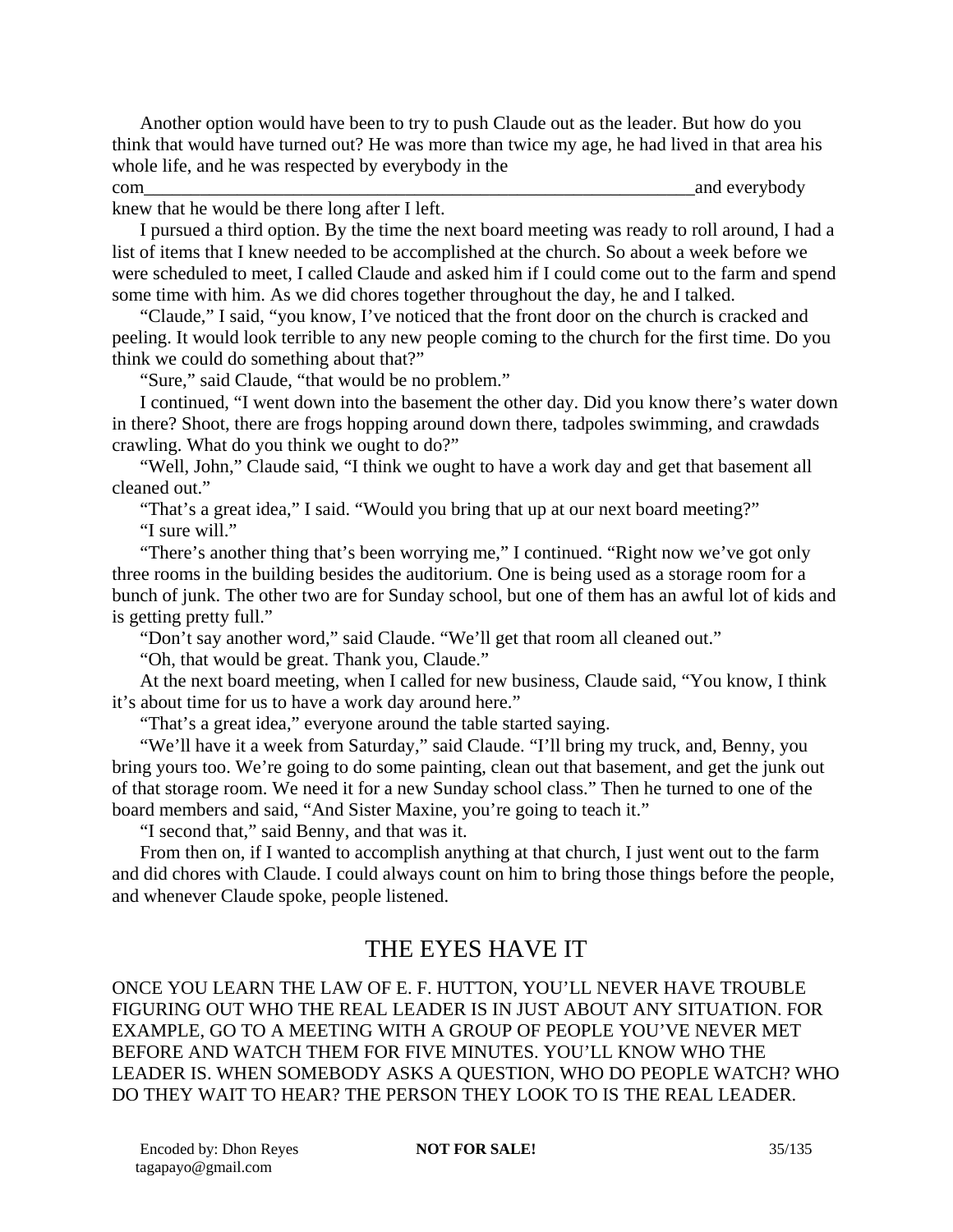Try it. The next time you're in a meeting, look around you. See if you notice a difference between these two kinds of leaders:

#### **Positional Leaders**

#### **Real Leaders**

*Speak first*

*Speak later* 

## *Need the influence of the real leader to get things done Need only their own influence to get things done Influence only the other positional leaders Influence everyone in the room*

If you see a disparity between who's leading the *meeting* and who's leading the *people,* then the person running the meeting is not the real leader.

I have never been the real leader at any job when I started it, other than at the companies I've founded. When I took that first position in Hillham, Indiana, Claude was the leader. In my second church in Ohio, the real leader was a man named Jim. And when I went to Skyline in San Diego, the staff first followed Steve, not me. If you're starting in a new position and you're not the leader, don't let it bother you. The real test of leadership isn't where you start out. It's where you end up.

## WILL THE REAL LEADER PLEASE STAND UP?

MANY YEARS AGO, THERE WAS A GAME SHOW CALLED *TO TELL THE TRUTH*. HERE'S HOW IT WORKED. AT THE OPENING OF THE SHOW, THREE CONTESTANTS CLAIMED TO BE THE SAME PERSON. ONE OF THEM WAS TELLING THE TRUTH; THE OTHER TWO WERE ACTORS. A PANEL OF CELEBRITY JUDGES TOOK TURNS ASKING THE THREE PEOPLE QUESTIONS, AND WHEN TIME WAS UP, EACH PANELIST GUESSED WHICH PERSON WAS THE REAL TRUTH-TELLER. MANY TIMES, THE ACTORS BLUFFED WELL ENOUGH TO FOOL THE PANELISTS AND THE MEMBERS OF THE AUDIENCE.

When it comes to identifying a real leader, that task can be much easier—if you remember what you're looking for. Don't listen to the claims of the person professing to be the leader. Instead, watch the reactions of the people around him. The proof of leadership is found in the followers.

Think about the reactions certain people get when they speak. When Alan Greenspan speaks before Congress, everybody listens. When he prepares to make a statement on lending rates, the entire financial community stops what it's doing. It's really a lot like the old E. F. Hutton commercials. When Martin Luther King Jr. was alive, he got an incredible amount of respect. No matter where or when he spoke, people—black and white—listened. Today, Billy Graham gets a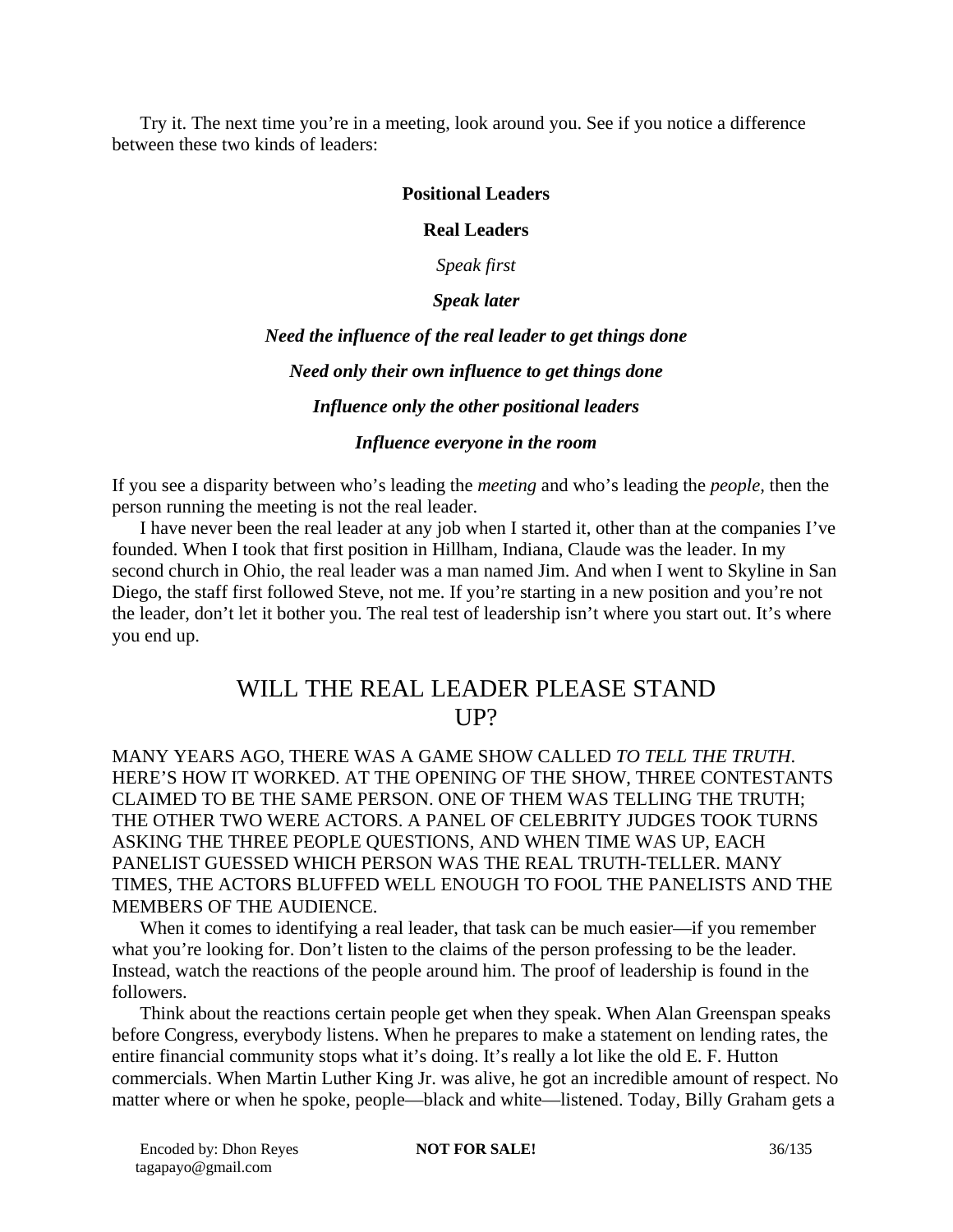similar kind of respect because of his unquestionable integrity and lifetime of service. For nearly fifty years, his advice has been heeded by world leaders. Every president of the United States since Harry Truman has sought his leadership and wise counsel.

The Law of E. F. Hutton reveals itself in just about every kind of situation. I read a story about former NBA player Larry Bird that illustrates it well. During the final seconds of an especially tense game, Boston Celtics coach K. C. Jones called a time-out. As he gathered the players together at courtside, he diagrammed a play, only to have Bird say, "Get the ball out to me and get everyone out of my way."

Jones responded, "I'm the coach, and I'll call the plays!" Then he turned to the other players and said, "Get the ball to Larry and get out of his way." It just shows that when the real leader speaks, people listen.

## PEOPLE BECOME REAL LEADERS BECAUSE OF …

HOW DO THE REAL LEADERS *BECOME* THE REAL LEADERS WITHIN GROUPS? AS I EXPLAINED IN THE CHAPTER ON THE LAW OF PROCESS, LEADERSHIP DOESN'T DEVELOP IN JUST A DAY. NEITHER DOES A PERSON'S RECOGNITION AS A LEADER. OVER THE COURSE OF TIME, SEVEN KEY AREAS REVEAL THEMSELVES IN LEADER'S LIVES THAT CAUSE THEM TO STEP FORWARD AS LEADERS:

1. CHARACTER—WHO THEY ARE

TRUE LEADERSHIP ALWAYS BEGINS WITH THE INNER PERSON. THAT'S WHY SOMEONE LIKE BILLY GRAHAM IS ABLE TO DRAW MORE AND MORE FOLLOWERS TO HIM AS TIME GOES BY. PEOPLE CAN SENSE THE DEPTH OF HIS CHARACTER.

#### 2. RELATIONSHIPS—WHO THEY KNOW

YOU'RE A LEADER ONLY IF YOU HAVE FOLLOWERS, AND THAT ALWAYS REQUIRES THE DEVELOPMENT OF RELATIONSHIPS—THE DEEPER THE RELATIONSHIPS, THE STRONGER THE POTENTIAL FOR LEADERSHIP. EACH TIME I ENTERED A NEW LEADERSHIP POSITION, I IMMEDIATELY STARTED BUILDING RELATIONSHIPS. BUILD ENOUGH OF THE RIGHT KINDS OF RELATIONSHIPS WITH THE RIGHT PEOPLE, AND YOU CAN BECOME THE REAL LEADER IN AN ORGANIZATION.

#### 3. KNOWLEDGE—WHAT THEY KNOW

INFORMATION IS VITAL TO A LEADER. YOU NEED A GRASP OF THE FACTS, AN UNDERSTANDING OF THE FACTORS INVOLVED, AND A VISION FOR THE FUTURE. KNOWLEDGE ALONE WON'T MAKE SOMEONE A LEADER, BUT WITHOUT IT, HE CAN'T BECOME ONE. I ALWAYS SPENT A LOT OF TIME DOING HOMEWORK BEFORE I TRIED TO TAKE THE LEAD IN AN ORGANIZATION.

## 4. INTUITION—WHAT THEY FEEL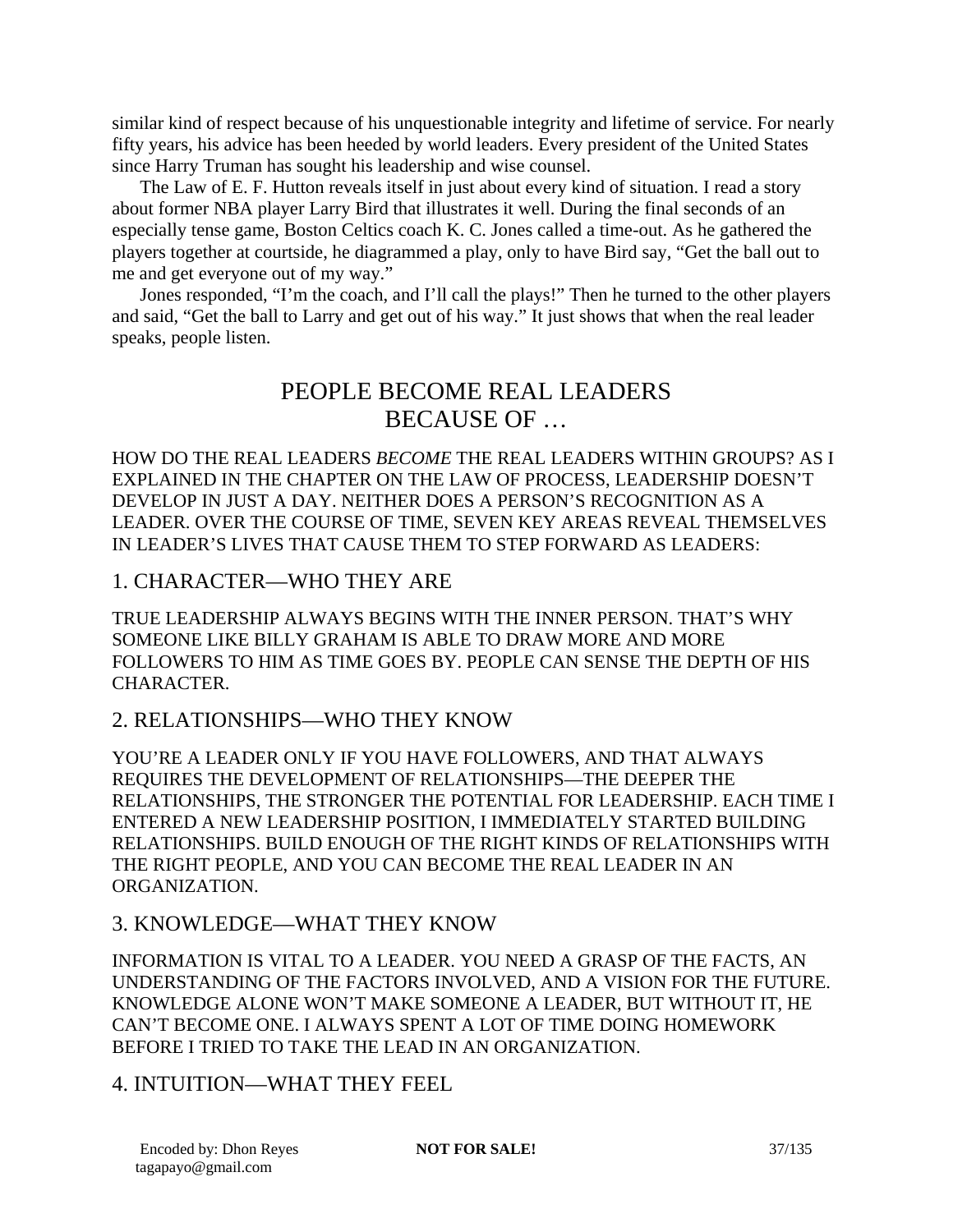LEADERSHIP REQUIRES MORE THAN JUST A COMMAND OF DATA. IT DEMANDS AN ABILITY TO DEAL WITH NUMEROUS INTANGIBLES (AS I EXPLAIN IN THE CHAPTER ON THE LAW OF INTUITION).

#### 5. EXPERIENCE—WHERE THEY HAVE BEEN

THE GREATER THE CHALLENGES YOU'VE FACED IN THE PAST, THE MORE LIKELY FOLLOWERS ARE TO GIVE YOU A CHANCE. EXPERIENCE DOESN'T GUARANTEE CREDIBILITY, BUT IT ENCOURAGES PEOPLE TO GIVE YOU A CHANCE TO PROVE THAT YOU ARE CAPABLE.

#### 6. PAST SUCCESS—WHAT THEY'VE DONE

NOTHING SPEAKS TO FOLLOWERS LIKE A GOOD TRACK RECORD. WHEN I WENT TO MY FIRST CHURCH, I HAD NO TRACK RECORD. I COULDN'T POINT TO PAST SUCCESSES TO HELP PEOPLE BELIEVE IN ME. BUT BY THE TIME I WENT TO MY SECOND CHURCH, I HAD A FEW. EVERY TIME I EXTENDED MYSELF, TOOK A RISK, AND SUCCEEDED, FOLLOWERS HAD ANOTHER REASON TO TRUST MY LEADERSHIP ABILITY—AND TO LISTEN TO WHAT I HAD TO SAY.

#### 7. ABILITY—WHAT THEY CAN DO

THE BOTTOM LINE FOR FOLLOWERS IS WHAT A LEADER IS CAPABLE OF. ULTIMATELY, THAT'S THE REASON PEOPLE WILL LISTEN TO YOU AND ACKNOWLEDGE YOU AS THEIR LEADER. AS SOON AS THEY NO LONGER BELIEVE YOU CAN DELIVER, THEY WILL STOP LISTENING.

## WHEN SHE SPOKE …

#### ONCE YOU HAVE A HANDLE ON THE LAW OF E. F. HUTTON, YOU UNDERSTAND THAT PEOPLE LISTEN TO WHAT SOMEONE HAS TO SAY NOT NECESSARILY BECAUSE OF THE TRUTH BEING COMMUNICATED IN THE MESSAGE, BUT BECAUSE OF THEIR RESPECT FOR THE SPEAKER.

I was reminded of this again recently when I read something about Mother Teresa. When most people think about her they envision a frail little woman dedicated to serving the poorest of the poor. That she was. But she was also a real leader. Lucinda Vardey, who worked with Mother Teresa on the book *The Simple Path,* described the nun as "the quintessential, energetic entrepreneur, who has perceived a need and done something about it, built an organization against all odds, formulated its constitution, and sent out branches all over the world."

The organization Mother Teresa founded and led is called the Missionaries of Charity. While other vocational orders in the Catholic Church declined, hers grew rapidly, reaching more than four thousand members during her lifetime (not including numerous volunteers). Under her direction, her followers served in twenty-five countries on five continents. In Calcutta alone, she established a children's home, a center for people with leprosy, a home for people who were dying and destitute, and a home for people with tuberculosis and mentally disabled people. That kind of organizational building can be accomplished only by a true leader.

Author and former presidential speechwriter Peggy Noonan wrote about Mother Teresa's speech at the National Prayer Breakfast in 1994. Noonan said,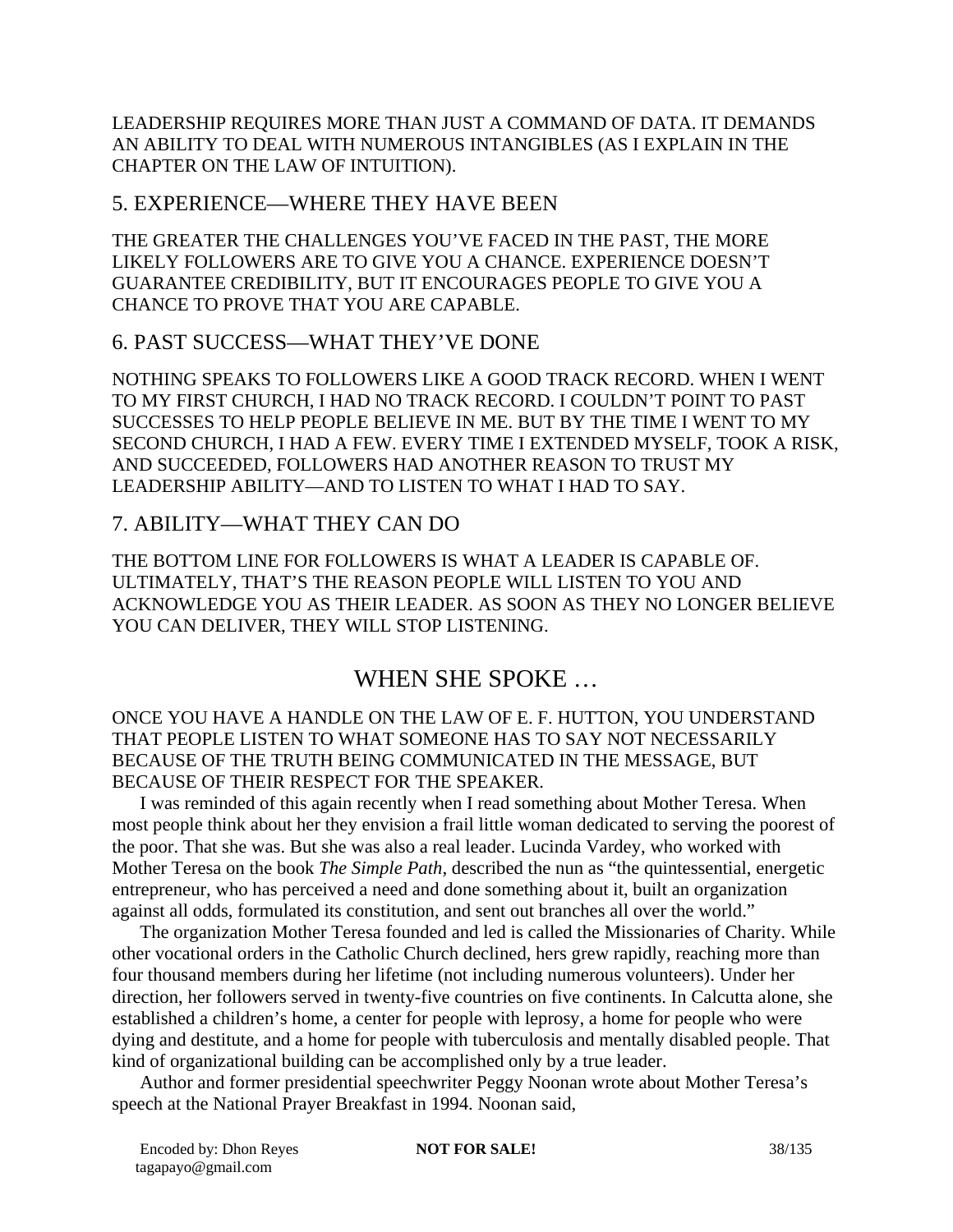The Washington establishment was there, plus a few thousand born-again Christians, orthodox Catholics, and Jews. Mother Teresa spoke of God, of love, of families. She said we must love one another and care for one another. There were great purrs of agreement. But as the speech continued, it became more pointed. She spoke of unhappy parents in old people's homes who are "hurt because they are forgotten." She asked, "Are we willing to give until it hurts in order to be with our families, or do we put our own interests first?" The baby boomers in the audience began to shift in their seats. And she continued. "I feel that the greatest destroyer of peace today is abortion," she said, and told them why, in uncompromising terms. For about 1.3 seconds there was silence, then applause swept the room. But not everyone clapped; the President and First Lady, the Vice President and Mrs. Gore looked like seated statues at Madame Tussaud's moving not a muscle. Mother Teresa didn't stop there either. When she was finished, there was almost no one she hadn't offended.

If just about any other person in the world had made those statements, people's reactions would have been openly hostile. They would have booed, jeered, or stormed out. But the speaker was Mother Teresa. She was probably the most respected person on the planet at that time. So everyone listened to what she had to say, even though many of them violently disagreed with it. In fact, *every time* that Mother Teresa spoke, people listened. Why? She was a real leader, and when the real leader speaks, people listen.

So I must ask you this: How do people react when you communicate? When you speak, do people listen—I mean *really* listen? Or do they wait to hear what someone else has to say before they act? You can find out a lot about your level of leadership if you have the courage to ask and answer that question. That's the power of the Law of E. F. Hutton.



# THE LAW OF SOLID GROUND *TRUST IS THE FOUNDATION OF LEADERSHIP*

I personally learned the power of the Law of Solid Ground in the fall of 1989. It happened during a very busy time when I was the senior pastor at Skyline Church in San Diego. Every year, we created and performed a major Christmas production. It was a really big deal. The cast included more than 300 people. The staging was elaborate—on the level of most professional productions. Each year more than 25,000 people saw the show, and it had become a San Diego tradition, having been produced annually for more than two decades.

Encoded by: Dhon Reyes **NOT FOR SALE!** 39/135 tagapayo@gmail.com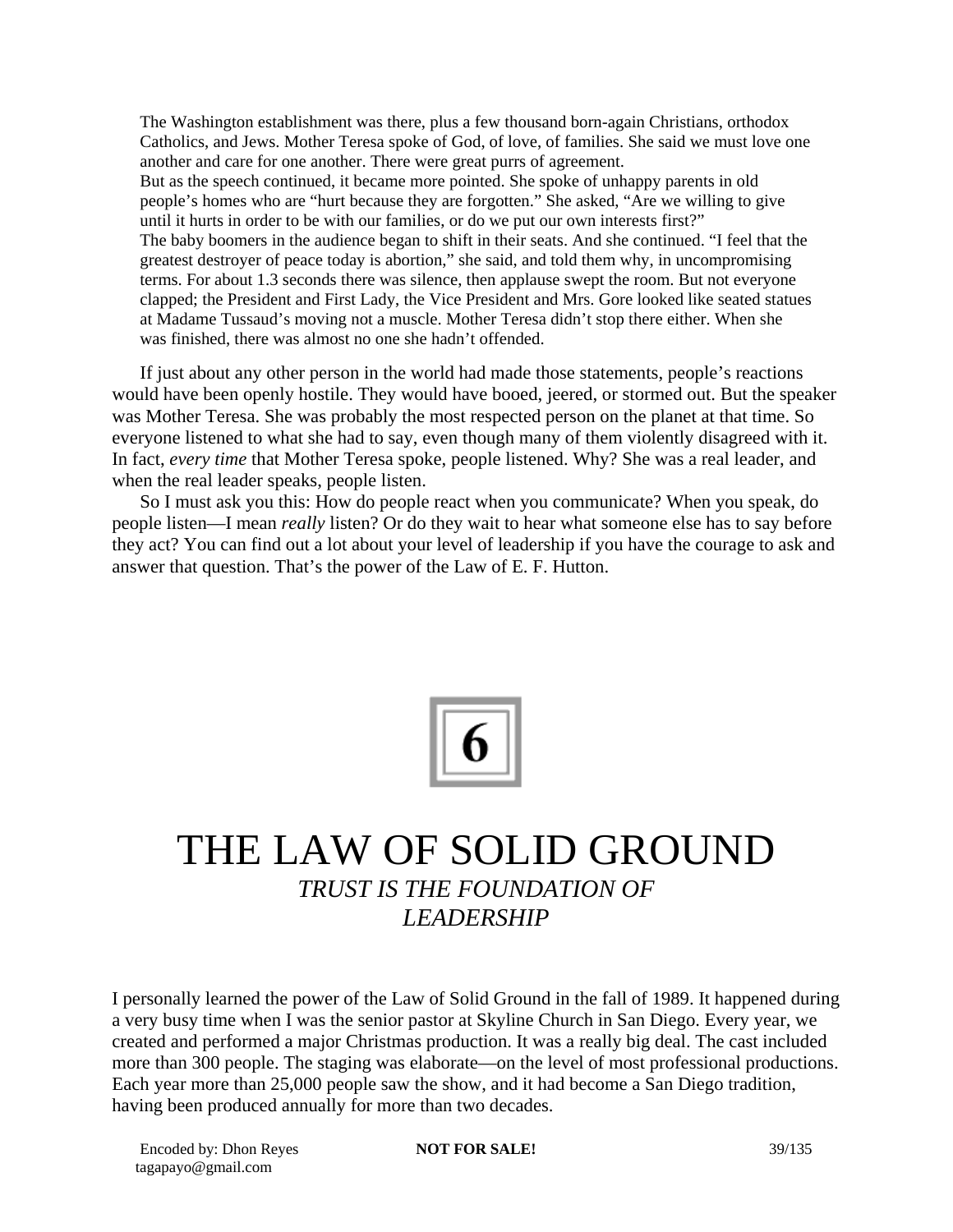That year the fall season was very hectic for me. We had several new programs starting at the church. Preparations for the Christmas show were in full swing. In addition, I was doing quite a bit of speaking and traveling around the country. And because I was so busy, I let my choleric nature get the better of me, and I made a big mistake. I very quickly made three major decisions and implemented them without providing the right kind of leadership. In one week, I changed some components of the Christmas show, I permanently discontinued our Sunday evening service, and I fired a staff member.

## IT WASN'T THE DECISIONS—IT WAS THE LEADERSHIP

WHAT'S INTERESTING IS THAT NONE OF MY THREE DECISIONS WAS WRONG. THE CHANGE IN THE CHRISTMAS PROGRAM WAS BENEFICIAL. THE SUNDAY EVENING SERVICE, THOUGH ENJOYED BY SOME OF THE OLDER MEMBERS OF THE CONGREGATION, WASN'T BUILDING THE CHURCH OR SERVING A NEED THAT WASN'T ALREADY BEING MET ELSEWHERE. AND THE PARTICULAR STAFF MEMBER I FIRED HAD TO GO, AND IT WAS IMPORTANT THAT I NOT DELAY IN DISMISSING HIM.

My mistake was the way I made those three decisions. Because everything in the church was going so well, I thought I could act on the decisions without taking everyone through the deliberate steps needed to process them. Ordinarily, I would gather my leaders, cast vision for them, answer questions, and process them through the issues. Then I would give them time to exert their influence with the next level of leaders in the church. And finally, once the timing was right, I would make a general announcement to all, letting them know about the decisions, giving them plenty of reassurance, and encouraging them to be a part of the new vision. But I didn't do any of those things, and I should have known better.

## THE RESULT WAS MISTRUST

IT WASN'T LONG AFTERWARD THAT I BEGAN TO SENSE UNREST AMONG THE PEOPLE. I ALSO HEARD SOME RUMBLINGS. AT FIRST, MY ATTITUDE WAS THAT EVERYONE SHOULD GET OVER IT AND MOVE ON. BUT THEN I REALIZED THAT THE PROBLEM WASN'T THEM. IT WAS ME. I HAD HANDLED THINGS BADLY. AND ON TOP OF THAT, MY ATTITUDE WASN'T VERY POSITIVE—NOT GOOD WHEN YOU'RE THE GUY WHO WROTE A BOOK CALLED *THE WINNING ATTITUDE*! THAT'S WHEN I REALIZED THAT I HAD BROKEN THE LAW OF SOLID GROUND. FOR THE FIRST TIME IN MY LIFE, MY PEOPLE DIDN'T COMPLETELY TRUST ME.

As soon as I realized I was wrong, I publicly apologized to my people and asked for their forgiveness. Your people know when you make mistakes. The real question is whether you're going to 'fess up. If you do, you can often quickly regain their trust. That's what happened with me once I apologized. And from then on, I made sure to do things right. I learned firsthand that when it comes to leadership, you just can't take shortcuts, no matter how long you've been leading your people.

It didn't take long for me to get back onto solid ground with everyone. As I've explained in *Developing the Leader Within You,* a leader's history of successes and failures makes a big difference in his credibility. It's a little like earning or spending pocket change. Each time you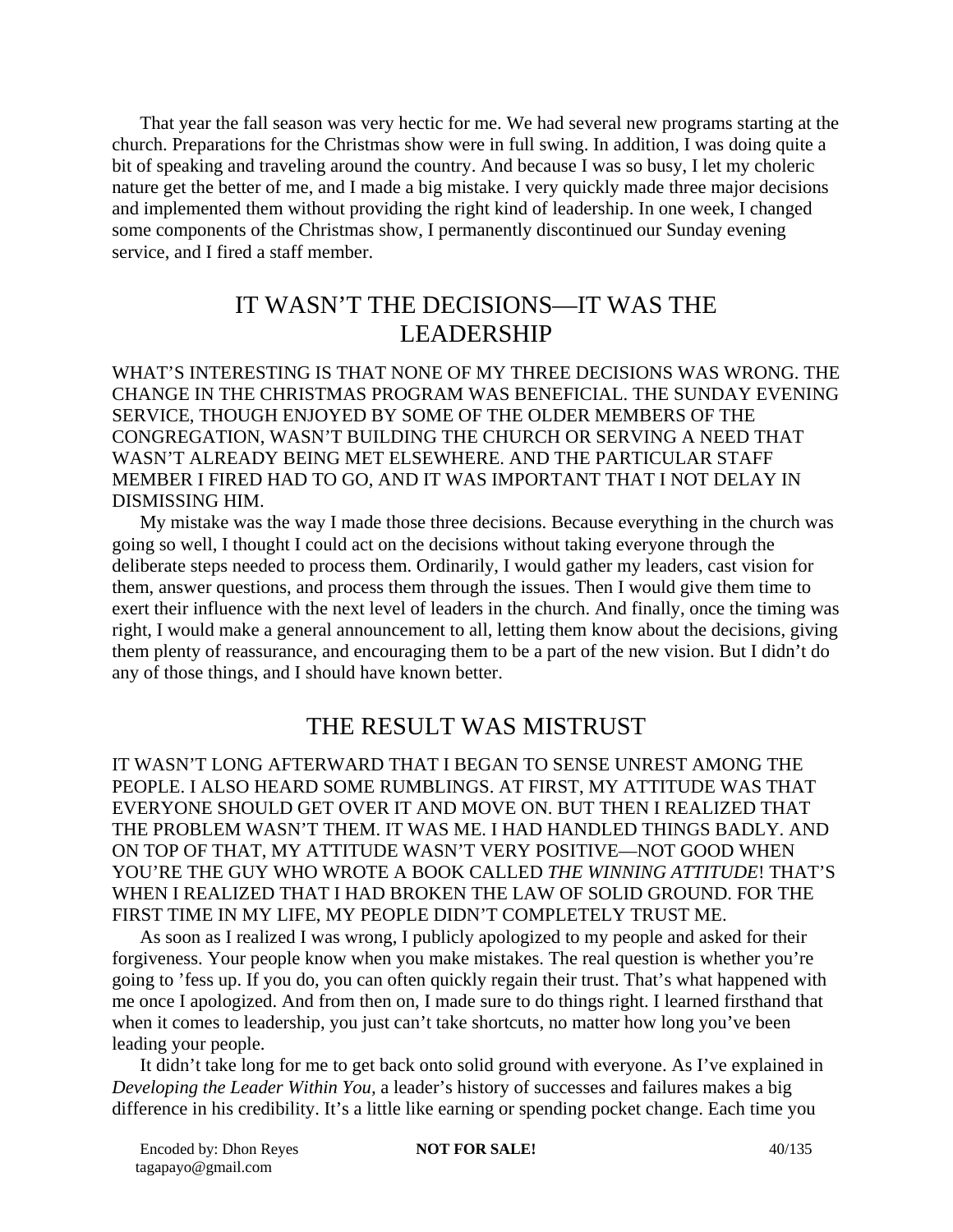make a good leadership decision, it puts change into your pocket. Each time you make a poor one, you have to pay out some of your change to the people.

Every leader has a certain amount of change in his pocket when he starts in a new leadership position. From then on, he either builds up his change or pays it out. If he makes one bad decision after another, he keeps paying out change. Then one day, after making one last bad decision, he is going to reach into his pocket and realize he is out of change. It doesn't even matter if the blunder was big or small. When you're out of change, you're out as the leader.

A leader who keeps making good decisions and keeps recording wins for the organization builds up his change. Then even if he makes a huge blunder, he can still have plenty of change left over. That's the kind of history I had at Skyline, which is why I was able to rebuild trust with the people very quickly.

## TRUST IS THE FOUNDATION OF LEADERSHIP

TRUST IS THE FOUNDATION OF LEADERSHIP. TO BUILD TRUST, A LEADER MUST EXEMPLIFY THESE QUALITIES: COMPETENCE, CONNECTION, AND CHARACTER. PEOPLE WILL FORGIVE OCCASIONAL MISTAKES BASED ON ABILITY, ESPECIALLY IF THEY CAN SEE THAT YOU'RE STILL GROWING AS A LEADER. BUT THEY WON'T TRUST SOMEONE WHO HAS SLIPS IN CHARACTER. IN THAT AREA, EVEN OCCASIONAL LAPSES ARE LETHAL. ALL EFFECTIVE LEADERS KNOW THIS TRUTH. PEPSICO CHAIRMAN AND CEO CRAIG WEATHERUP ACKNOWLEDGES THAT, "PEOPLE WILL TOLERATE HONEST MISTAKES, BUT IF YOU VIOLATE THEIR TRUST YOU WILL FIND IT VERY DIFFICULT TO EVER REGAIN THEIR CONFIDENCE. THAT IS ONE REASON THAT YOU NEED TO TREAT TRUST AS YOUR MOST PRECIOUS ASSET. YOU MAY FOOL YOUR BOSS BUT YOU CAN NEVER FOOL YOUR COLLEAGUES OR SUBORDINATES."

General H. Norman Schwarzkopf points to the significance of character:, "Leadership is a potent combination of strategy and character. But if you must be without one, be without strategy." Character and leadership credibility always go hand in hand. Anthony Harrigan, president of the U.S. Business and Industrial Council, said,

The role of character always has been the key factor in the rise and fall of nations. And one can be sure that America is no exception to this rule of history. We won't survive as a country because we are smarter or more sophisticated but because we are—we hope—stronger inwardly. In short, character is the only effective bulwark against internal and external forces that lead to a country's disintegration or collapse.

Character makes trust possible. And trust makes leadership possible. That is the Law of Solid Ground.

## CHARACTER COMMUNICATES

WHENEVER YOU LEAD PEOPLE, IT'S AS IF THEY CONSENT TO TAKE A JOURNEY WITH YOU. THE WAY THAT TRIP IS GOING TO TURN OUT IS PREDICTED BY YOUR CHARACTER. WITH GOOD CHARACTER, THE LONGER THE TRIP IS, THE BETTER IT GETS. BUT IF YOUR CHARACTER IS FLAWED, THE LONGER THE TRIP IS, THE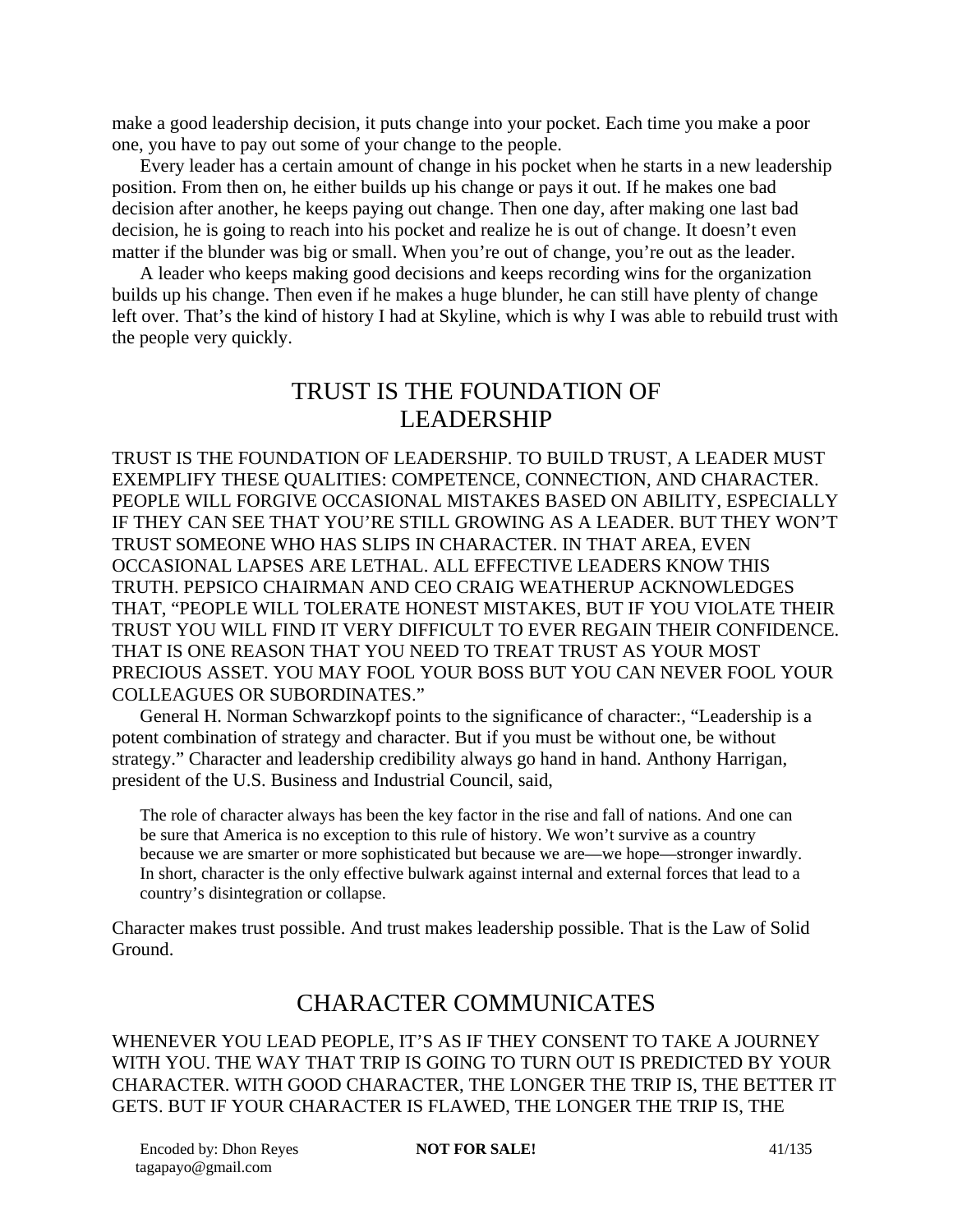WORSE IT WILL SEEM TO THEM. WHY? BECAUSE NO ONE ENJOYS SPENDING TIME WITH SOMEONE HE DOESN'T TRUST.

Character communicates many things to followers:

#### CHARACTER COMMUNICATES CONSISTENCY

LEADERS WITHOUT INNER STRENGTH CAN'T BE COUNTED ON DAY AFTER DAY BECAUSE THEIR ABILITY TO PERFORM CHANGES CONSTANTLY. NBA GREAT JERRY WEST COMMENTED, "YOU CAN'T GET TOO MUCH DONE IN LIFE IF YOU ONLY WORK ON THE DAYS WHEN YOU FEEL GOOD." IF YOUR PEOPLE DON'T KNOW WHAT TO EXPECT FROM YOU AS A LEADER, AT SOME POINT THEY WON'T LOOK TO YOU FOR LEADERSHIP.

Think about what happened in the late 1980s. Several high-profile Christian leaders stumbled and fell due to moral issues. That lack of consistency compromised their ability to lead their people. In fact, it gave a black eye to every pastor across the nation because it caused people to become suspicious of all church leaders, regardless of their personal track records. The flawed character of those fallen leaders destroyed the foundation for their leadership.

When I think of leaders who epitomize consistency of character, the first person who comes to mind is Billy Graham. Regardless of personal religious beliefs, everybody trusts him. Why? Because he has modeled high character for more than half a century. He lives out his values every day. He never makes a commitment unless he is going to keep it. And he goes out of his way to personify integrity.

#### CHARACTER COMMUNICATES POTENTIAL

JOHN MORLEY OBSERVED, "NO MAN CAN CLIMB OUT BEYOND THE LIMITATIONS OF HIS OWN CHARACTER." THAT'S ESPECIALLY TRUE WHEN IT COMES TO LEADERSHIP. TAKE, FOR INSTANCE, THE CASE OF NHL COACH MIKE KEENAN. AS OF MID-1997, HE HAD A NOTEWORTHY RECORD OF PROFESSIONAL HOCKEY VICTORIES: THE FIFTH GREATEST NUMBER OF REGULAR-SEASON WINS, THE THIRD GREATEST NUMBER OF PLAY-OFF VICTORIES, SIX DIVISION TITLES, FOUR NHL FINALS APPEARANCES, AND ONE STANLEY CUP.

Yet despite those commendable credentials, Keenan was unable to stay with a single team for any length of time. In eleven and a half seasons, he coached four different teams. And after his stint with the fourth team—the St. Louis Blues—he was unable to land a job for a long time. Why? Sportswriter E. M. Swift said of Keenan, "The reluctance to hire Keenan is *easily* explicable. Everywhere he has been, he has alienated players and management." Evidently, his players didn't trust him. Neither did the owners, who were benefiting from seeing their teams win. It seems he kept violating the Law of Solid Ground.

Craig Weatherup explains, "You don't build trust by talking about it. You build it by achieving results, always with integrity and in a manner that shows real personal regard for the people with whom you work." When a leader's character is strong, people trust him, and they trust in his ability to release their potential. That not only gives followers hope for the future, but it also promotes a strong belief in themselves and their organization.

#### CHARACTER COMMUNICATES RESPECT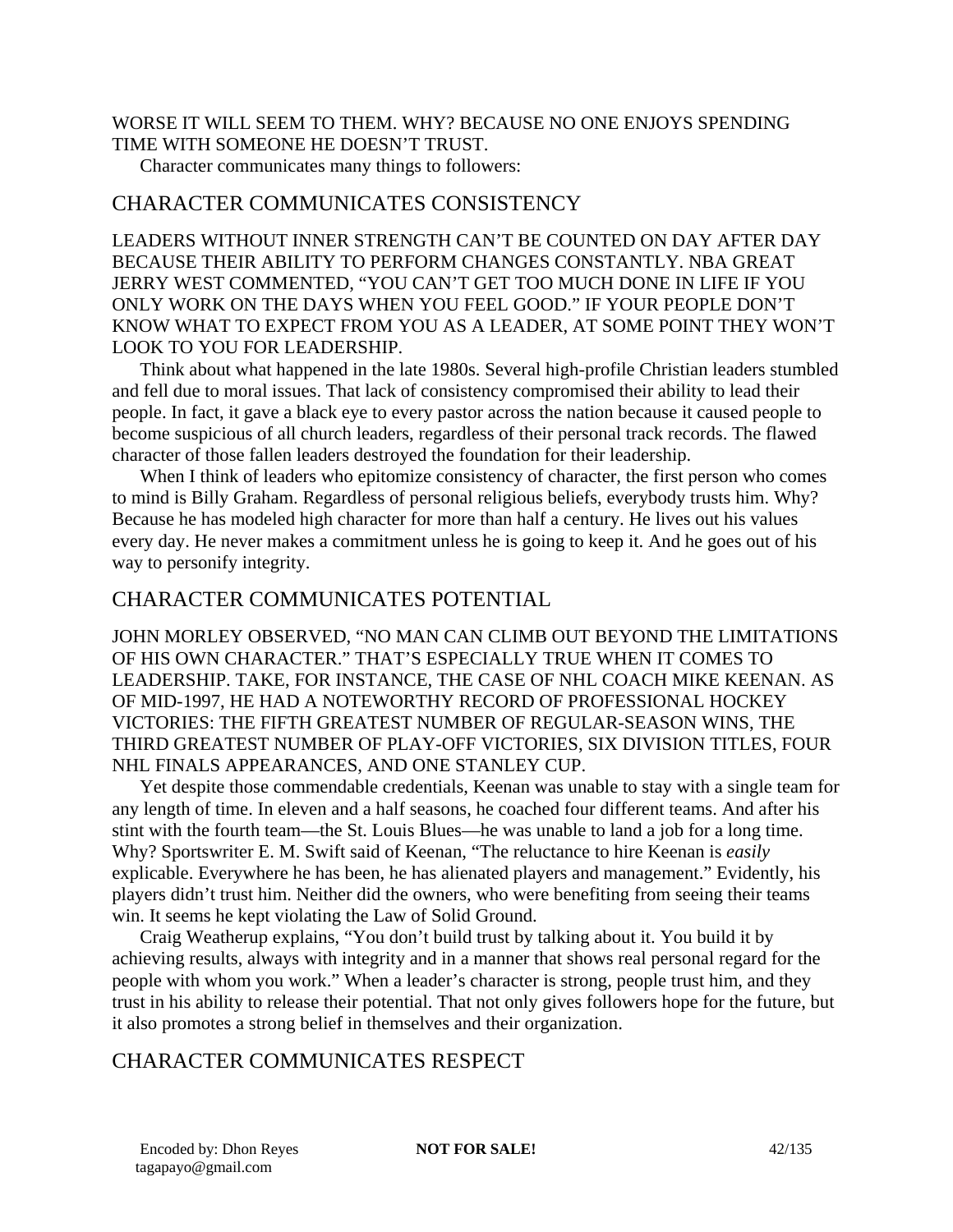#### WHEN YOU DON'T HAVE STRENGTH WITHIN, YOU CAN'T EARN RESPECT WITHOUT. AND RESPECT IS ABSOLUTELY ESSENTIAL FOR LASTING LEADERSHIP. HOW DO LEADERS EARN RESPECT? BY MAKING SOUND DECISIONS, ADMITTING THEIR MISTAKES WHEN THEY MAKE THEM, AND PUTTING WHAT'S BEST FOR THEIR FOLLOWERS AND THE ORGANIZATION AHEAD OF THEIR PERSONAL AGENDAS.

Several years ago, a movie was made about the Fifty-fourth Massachusetts Infantry regiment and its colonel, Robert Gould Shaw. The film was called *Glory,* and though some of its plot was fictionalized, the Civil War story of Shaw's journey with his men—and of the respect he earned from them—was real.

The movie recounted the formation of this first unit in the Union army composed of African-American soldiers. Shaw, a white officer, took command of the regiment, oversaw recruiting, selected the (white) officers, equipped the men, and trained them as soldiers. He drove them hard, knowing that their performance in battle would either vindicate or condemn the value of black people as soldiers and citizens in the minds of many white Northerners. In the process, both the soldiers and Shaw earned one another's respect.

A few months after their training was complete, the men of the Fifty-fourth got the opportunity to prove themselves in the Union assault on Confederate Fort Wagner in South Carolina. Shaw's biographer Russell Duncan said of the attack: "With a final admonition to 'prove yourselves men,' Shaw positioned himself in front and ordered, 'forward.' Years later, one soldier remembered that the regiment fought hard because Shaw was in front, not behind."

Almost half of the six hundred men from the Fifty-fourth who fought that day were wounded, captured, or killed. Though they fought valiantly, they were unable to take Fort Wagner. And Shaw, who had courageously led his men to the top of the fort's parapet in the first assault, was killed along with his men.

Shaw's actions on that final day solidified the respect his men already had for him. Two weeks after the battle, Albanus Fisher, a sergeant in the Fifty-fourth, said, "I still feel more Eager for the struggle than I ever yet have, for I now wish to have Revenge for our galant Curnel [*sic*]." J. R. Miller once observed, "The only thing that walks back from the tomb with the mourners and refuses to be buried is the character of a man. This is true. What a man is survives him. It can never be buried." Shaw's character, strong to the last, had communicated a level of respect to his men that lived beyond him.

A leader's good character builds trust among his followers. But when a leader breaks trust, he forfeits his ability to lead. That's the Law of Solid Ground. I was again reminded of this while listening to a lesson taught by my friend Bill Hybels. Four times a year, he and I teach a seminar, Leading and Communicating to Change Lives. Bill was conducting a session titled "Lessons from a Leadership Nightmare," and he shared observations and insights on some of the leadership mistakes made by Robert McNamara and the Johnson administration during the Vietnam War: the administration's inability to prioritize multiple challenges, its acceptance of faulty assumptions, and Johnson's failure to face serious staff conflicts. But in my opinion, the greatest insight Bill shared during that talk concerned the failure of American leaders, including McNamara, to face and publicly admit the terrible mistakes they had made concerning the war in Vietnam. Their actions broke trust with the American people, and because of that, they violated the Law of Solid Ground. The United States has been suffering from its repercussions ever since.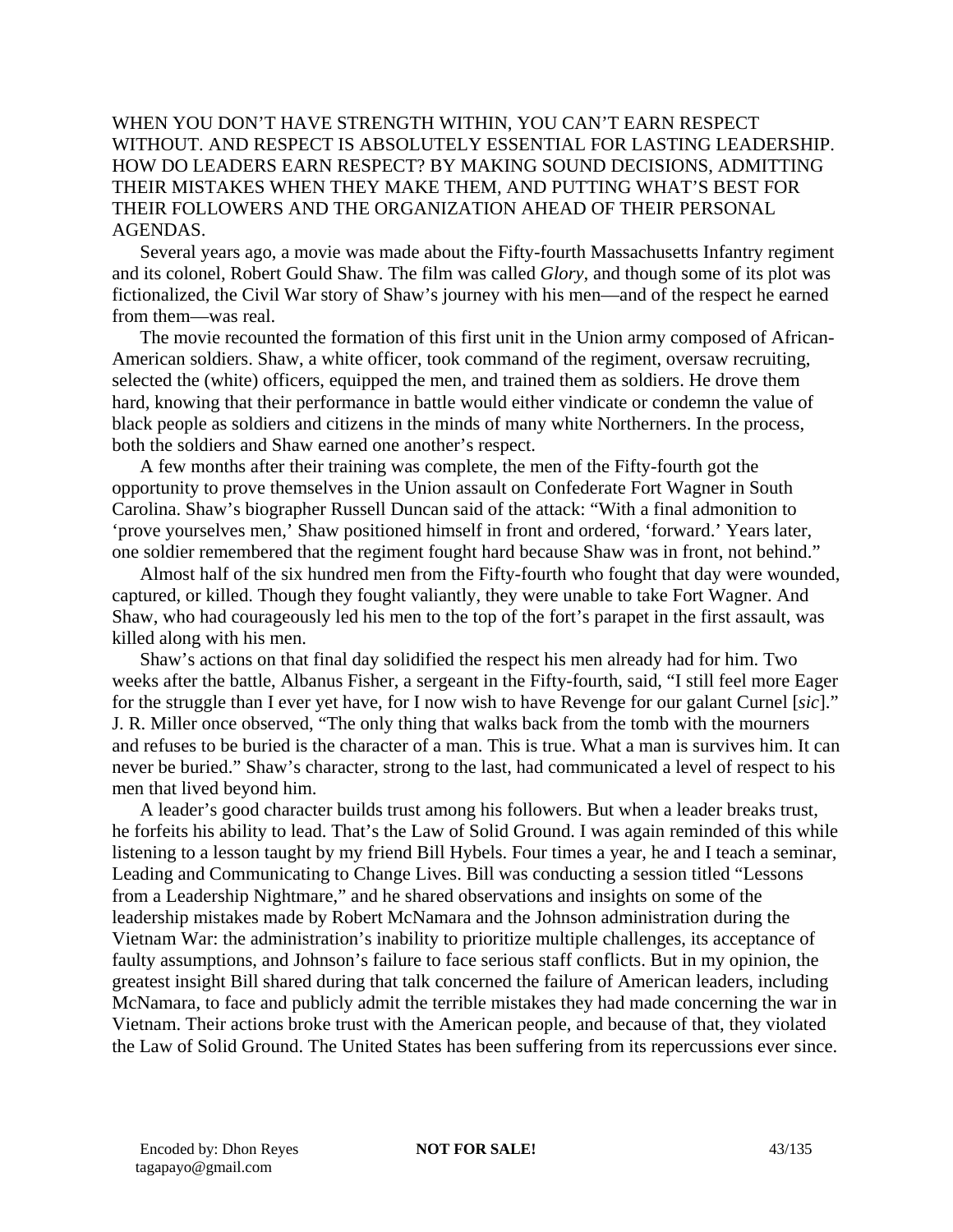## AN INHERITED POLICY BECOMES A LEADERSHIP-SHATTERING PROBLEM

VIETNAM WAS ALREADY AT WAR WHEN PRESIDENT KENNEDY AND ROBERT MCNAMARA, HIS SECRETARY OF DEFENSE, TOOK OFFICE IN JANUARY OF 1961. THE VIETNAM REGION HAD BEEN A BATTLEGROUND FOR DECADES, AND THE UNITED STATES GOT INVOLVED IN THE MID-1950S WHEN PRESIDENT EISENHOWER SENT A SMALL NUMBER OF U.S. TROOPS TO VIETNAM AS ADVISORS. WHEN KENNEDY TOOK OFFICE, HE CONTINUED EISENHOWER'S POLICY. IT WAS ALWAYS HIS INTENTION TO LET THE SOUTH VIETNAMESE FIGHT AND WIN THEIR OWN WAR, BUT OVER TIME, THE UNITED STATES BECAME INCREASINGLY INVOLVED. BEFORE THE WAR WAS OVER, MORE THAN HALF A MILLION AMERICAN TROOPS AT A TIME SERVED IN VIETNAM.

If you remember those war years, you may be surprised to know that American support for the war was very strong even as the number of troops being sent overseas rapidly increased and the casualties mounted. By 1966, more than two hundred thousand Americans had been sent to Vietnam, yet two-thirds of all Americans surveyed by Louis Harris believed that Vietnam was the place where the United States should "stand and fight communism." And most people expressed the belief that the U.S. should stay until the fight was finished.

## FIRST TRUST, THEN SUPPORT

BUT SUPPORT DIDN'T CONTINUE FOR LONG. THE VIETNAM WAR WAS BEING HANDLED VERY BADLY. ON TOP OF THAT, OUR LEADERS CONTINUED THE WAR EVEN AFTER THEY REALIZED THAT WE COULDN'T WIN IT. BUT THE WORST MISTAKE OF ALL WAS THAT MCNAMARA AND PRESIDENT JOHNSON WEREN'T HONEST WITH THE AMERICAN PEOPLE ABOUT IT. THAT BROKE THE LAW OF SOLID GROUND, AND IT ULTIMATELY DESTROYED THE ADMINISTRATION'S LEADERSHIP.

In his book *In Retrospect,* McNamara recounts that he repeatedly minimized American losses and told only half-truths about the war. For example, he says, "Upon my return to Washington [from Saigon] on December 21, [1963,] I was less than candid when I reported to the press … I said, 'We observed the results of a very substantial increase in Vietcong activity' (true); but I then added, 'We reviewed the plans of the South Vietnamese and we have every reason to believe they will be successful' (an overstatement at best)."

For a while, nobody questioned McNamara's statements because there was no reason to mistrust the country's leadership. But in time, people recognized that his words and the facts weren't matching up. And that's when the American public began to lose faith. Years later, McNamara admitted his failure: "We of the Kennedy and Johnson administrations who participated in the decisions on Vietnam acted according to what we thought were the principles and traditions of this nation. We made our decisions in light of those values. Yet we were wrong, terribly wrong."

## BY THEN, IT WAS TOO LATE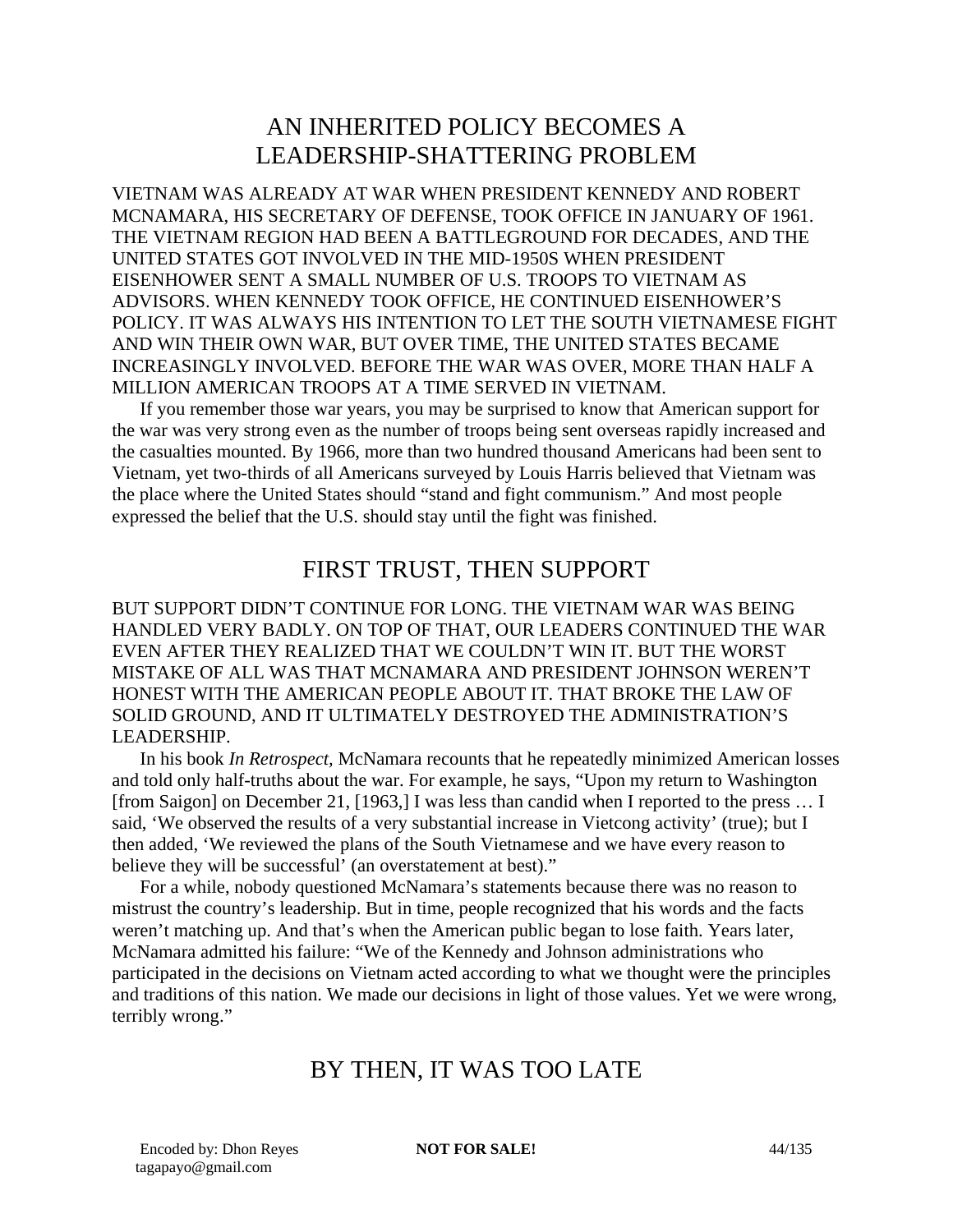MANY WOULD ARGUE THAT MCNAMARA'S ADMISSION CAME THIRTY YEARS AND FIFTY-EIGHT THOUSAND LIVES TOO LATE. THE COST OF VIETNAM WAS HIGH, AND NOT JUST IN HUMAN LIVES. AS THE AMERICAN PEOPLE'S TRUST IN THEIR LEADERS ERODED, SO DID THEIR WILLINGNESS TO FOLLOW THEM. PROTESTS LED TO OPEN REBELLION AND TO SOCIETYWIDE TURMOIL. THE ERA THAT HAD BEGUN WITH THE HOPE AND IDEALISM CHARACTERIZED BY JOHN F. KENNEDY ULTIMATELY ENDED WITH THE MISTRUST AND CYNICISM ASSOCIATED WITH RICHARD NIXON.

Whenever a leader breaks the Law of Solid Ground, he pays a price in his leadership. McNamara and President Johnson lost the trust of the American people, and their ability to lead suffered as a result. Eventually, McNamara resigned as secretary of defense. Johnson, the consummate politician, recognized his weakened position, and he didn't run for reelection. But the repercussions of broken trust didn't end there. The American people's distrust for politicians has continued to this day, and it is still growing.

No leader can break trust with his people and expect to keep influencing them. Trust is the foundation of leadership. Violate the Law of Solid Ground, and you're through as a leader.



# THE LAW OF RESPECT *PEOPLE NATURALLY FOLLOW LEADERS STRONGER THAN THEMSELVES*

If you had seen her, your first reaction might not have been respect. She wasn't a very impressive-looking woman—just a little over five feet tall, in her late thirties, with dark brown weathered skin. She couldn't read or write. The clothes she wore were coarse and worn, although they were neat. When she smiled, people could see that her top two front teeth were missing.

She lived alone. The story was that she had abandoned her husband when she was twentynine. She gave him no warning. One day he woke up, and she was gone. She talked to him only once after that, years later, and she never mentioned his name again afterward.

Her employment was intermittent. Most of the time she took domestic jobs in small hotels: scrubbing floors, making up rooms, and cooking. But just about every spring and fall she would disappear from her place of employment, come back broke, and work again to scrape together what little money she could. When she was present on the job, she worked hard and seemed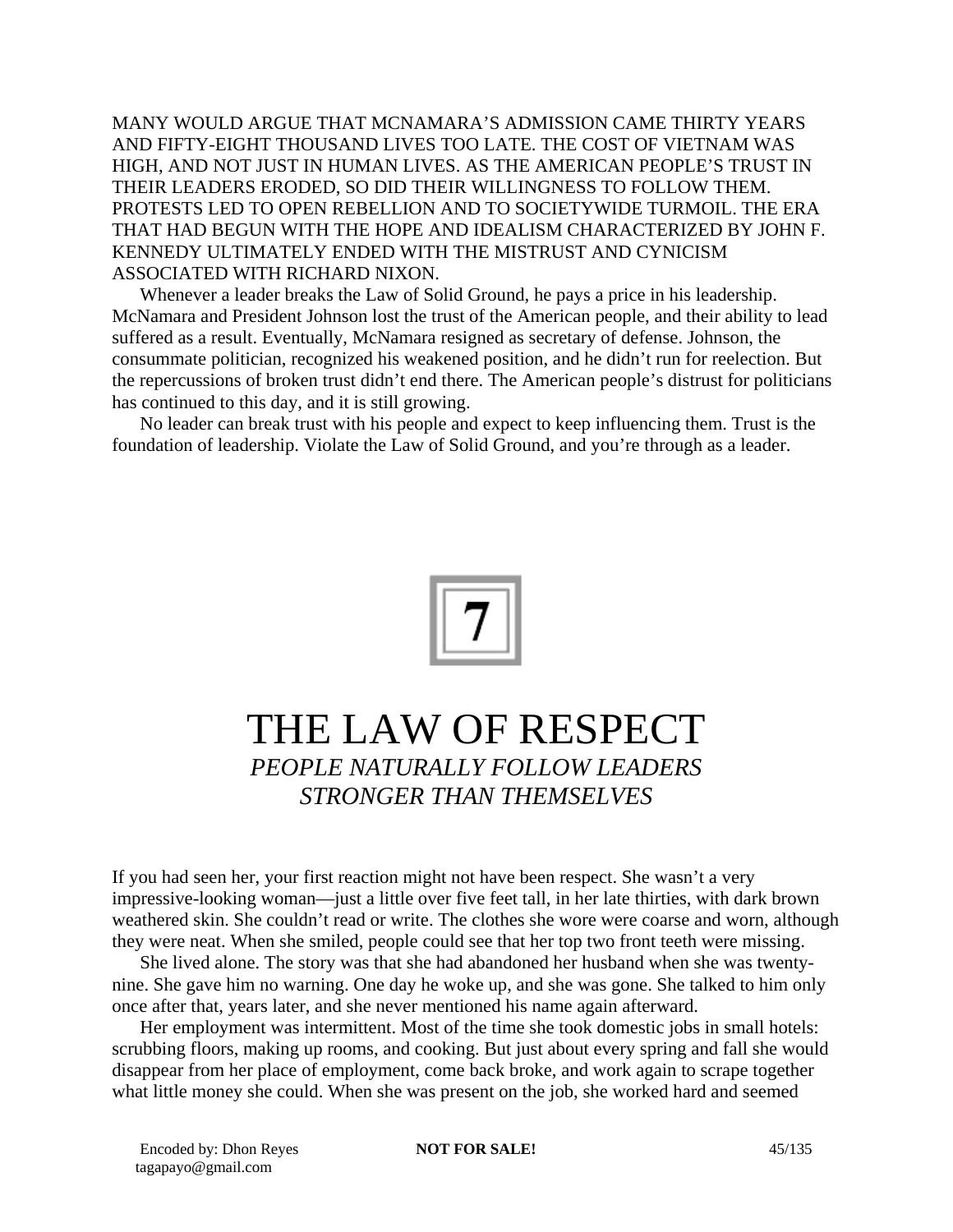physically tough, but she also was known to have bouts where she would suddenly fall asleep some coming in the middle of a conversation. She attributed her affliction to a blow to the head she had taken during a teenage fight.

Who would respect a woman like that? The answer is the more than three hundred slaves who followed her to freedom out of the South—they recognized and respected her leadership. So did just about every abolitionist in New England. The year was 1857. The woman's name was Harriet Tubman.

## A LEADER BY ANY OTHER NAME

WHILE SHE WAS ONLY IN HER THIRTIES, HARRIET TUBMAN CAME TO BE CALLED MOSES BECAUSE OF HER ABILITY TO GO INTO THE LAND OF CAPTIVITY AND BRING SO MANY OF HER PEOPLE OUT OF SLAVERY'S BONDAGE. TUBMAN STARTED LIFE AS A SLAVE. SHE WAS BORN IN 1820 AND GREW UP IN THE FARMLAND OF MARYLAND. WHEN SHE WAS THIRTEEN, SHE RECEIVED THE BLOW TO HER HEAD THAT TROUBLED HER ALL HER LIFE. SHE WAS IN A STORE, AND A WHITE OVERSEER DEMANDED HER ASSISTANCE SO THAT HE COULD BEAT AN ESCAPING SLAVE. WHEN SHE REFUSED AND BLOCKED THE OVERSEER'S WAY, THE MAN THREW A TWO-POUND WEIGHT THAT HIT TUBMAN IN THE HEAD. SHE NEARLY DIED, AND HER RECOVERY TOOK MONTHS.

At age twenty-four, she married John Tubman, a free black man. But when she talked to him about escaping to freedom in the North, he wouldn't hear of it. He said that if she tried to leave, he'd turn her in. When she resolved to take her chances and go north in 1849, she did so alone, without a word to him. Her first biographer, Sarah Bradford, said that Tubman told her: "I had reasoned this out in my mind: there was one of two things I had a *right* to, liberty or death. If I could not have one, I would have the other, for no man should take me alive. I should fight for my liberty as my strength lasted, and when the time came for me to go, the Lord would let them take me."

Tubman made her way to Philadelphia, Pennsylvania, via the Underground Railroad, a secret network of free blacks, white abolitionists, and Quakers who helped escaping slaves on the run. Though free herself, she vowed to return to Maryland and bring her family out. In 1850, she made her first return trip as an Underground Railroad "conductor"—someone who retrieved and guided out slaves with the assistance of sympathizers along the way.

## A LEADER OF STEEL

EACH SUMMER AND WINTER, TUBMAN WORKED AS A DOMESTIC, SCRAPING TOGETHER THE FUNDS SHE NEEDED TO MAKE RETURN TRIPS TO THE SOUTH. AND EVERY SPRING AND FALL, SHE RISKED HER LIFE BY GOING SOUTH AND RETURNING WITH MORE PEOPLE. SHE WAS FEARLESS, AND HER LEADERSHIP WAS UNSHAKABLE. IT WAS EXTREMELY DANGEROUS WORK, AND WHEN PEOPLE IN HER CHARGE WAVERED, SHE WAS STRONG AS STEEL. TUBMAN KNEW ESCAPED SLAVES WHO RETURNED WOULD BE BEATEN AND TORTURED UNTIL THEY GAVE INFORMATION ABOUT THOSE WHO HAD HELPED THEM. SO SHE NEVER ALLOWED ANY PEOPLE SHE WAS GUIDING TO GIVE UP. "DEAD FOLKS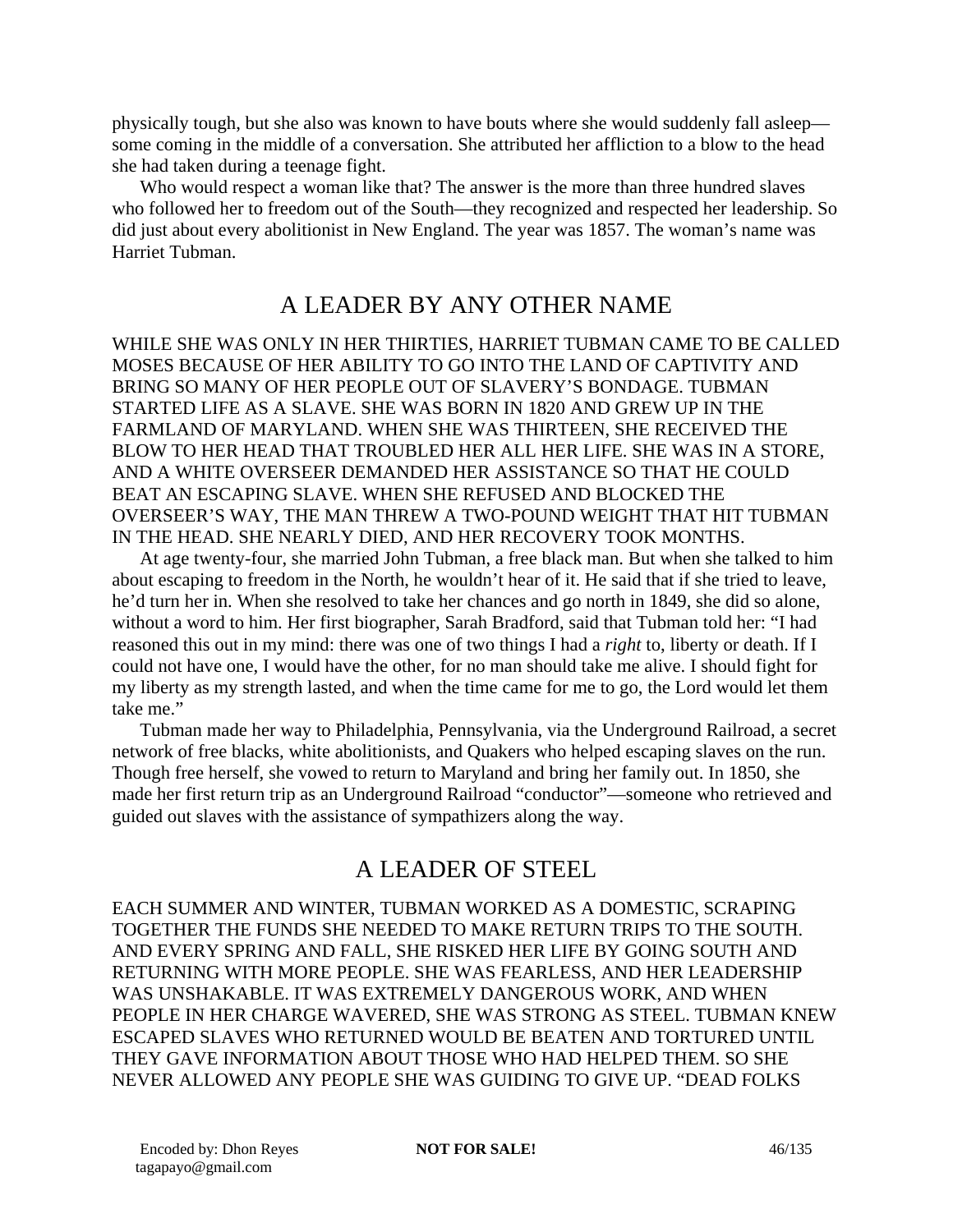TELL NO TALES," SHE WOULD TELL A FAINTHEARTED SLAVE AS SHE PUT A LOADED PISTOL TO HIS HEAD. "YOU GO ON OR DIE!"

Between 1850 and 1860, Harriet Tubman guided out more than three hundred people, including many of her own family members. She made nineteen trips in all and was very proud of the fact that she never once lost a single person under her care. "I never ran my train off the track," she said, "and I never lost a passenger." Southern whites put a \$12,000 price on her head—a fortune. Southern blacks simply called her Moses. By the start of the Civil War, she had brought more people out of slavery than any other American in history—black or white, male or female.

## INCREASING RESPECT

TUBMAN'S REPUTATION AND INFLUENCE COMMANDED RESPECT, AND NOT JUST AMONG SLAVES WHO DREAMED OF GAINING THEIR FREEDOM. INFLUENTIAL NORTHERNERS OF BOTH RACES SOUGHT HER OUT. SHE SPOKE AT RALLIES AND IN HOMES THROUGHOUT PHILADELPHIA, PENNSYLVANIA; BOSTON, MASSACHUSETTS; ST. CATHARINES, CANADA; AND AUBURN, NEW YORK, WHERE SHE EVENTUALLY SETTLED. PEOPLE OF PROMINENCE SOUGHT HER OUT, SUCH AS SENATOR WILLIAM SEWARD, WHO LATER BECAME ABRAHAM LINCOLN'S SECRETARY OF STATE, AND OUTSPOKEN ABOLITIONIST AND FORMER SLAVE FREDERICK DOUGLASS. TUBMAN'S ADVICE AND LEADERSHIP WERE ALSO REQUESTED BY JOHN BROWN, THE FAMED REVOLUTIONARY ABOLITIONIST. BROWN ALWAYS REFERRED TO THE FORMER SLAVE AS "GENERAL TUBMAN," AND HE WAS QUOTED AS SAYING SHE "WAS A BETTER OFFICER THAN MOST WHOM HE HAD SEEN, AND COULD COMMAND AN ARMY AS SUCCESSFULLY AS SHE HAD LED HER SMALL PARTIES OF FUGITIVES." THAT IS THE ESSENCE OF THE LAW OF RESPECT.

## A TEST OF LEADERSHIP

HARRIET TUBMAN WOULD APPEAR TO BE AN UNLIKELY CANDIDATE FOR LEADERSHIP BECAUSE THE DECK WAS CERTAINLY STACKED AGAINST HER. SHE WAS UNEDUCATED. SHE LIVED IN A CULTURE THAT DIDN'T RESPECT AFRICAN-AMERICANS. AND SHE LABORED IN A COUNTRY WHERE WOMEN DIDN'T HAVE THE RIGHT TO VOTE YET. DESPITE HER CIRCUMSTANCES, SHE BECAME AN INCREDIBLE LEADER. THE REASON IS SIMPLE: PEOPLE NATURALLY FOLLOW LEADERS STRONGER THAN THEMSELVES. EVERYONE WHO CAME IN CONTACT WITH HER RECOGNIZED HER STRONG LEADERSHIP ABILITY AND FELT COMPELLED TO FOLLOW HER. THAT'S HOW THE LAW OF RESPECT WORKS.

#### IT'S NOT A GUESSING GAME

PEOPLE DON'T FOLLOW OTHERS BY ACCIDENT. THEY FOLLOW INDIVIDUALS WHOSE LEADERSHIP THEY RESPECT. SOMEONE WHO IS AN 8 IN LEADERSHIP (ON A SCALE FROM 1 TO 10, WITH 10 BEING THE STRONGETS) DOESN'T GO OUT AND LOOK FOR A 6 TO FOLLOW—HE NATURALLY FOLLOWS A 9 OR 10. THE LESS

Encoded by: Dhon Reyes **NOT FOR SALE!** 47/135 tagapayo@gmail.com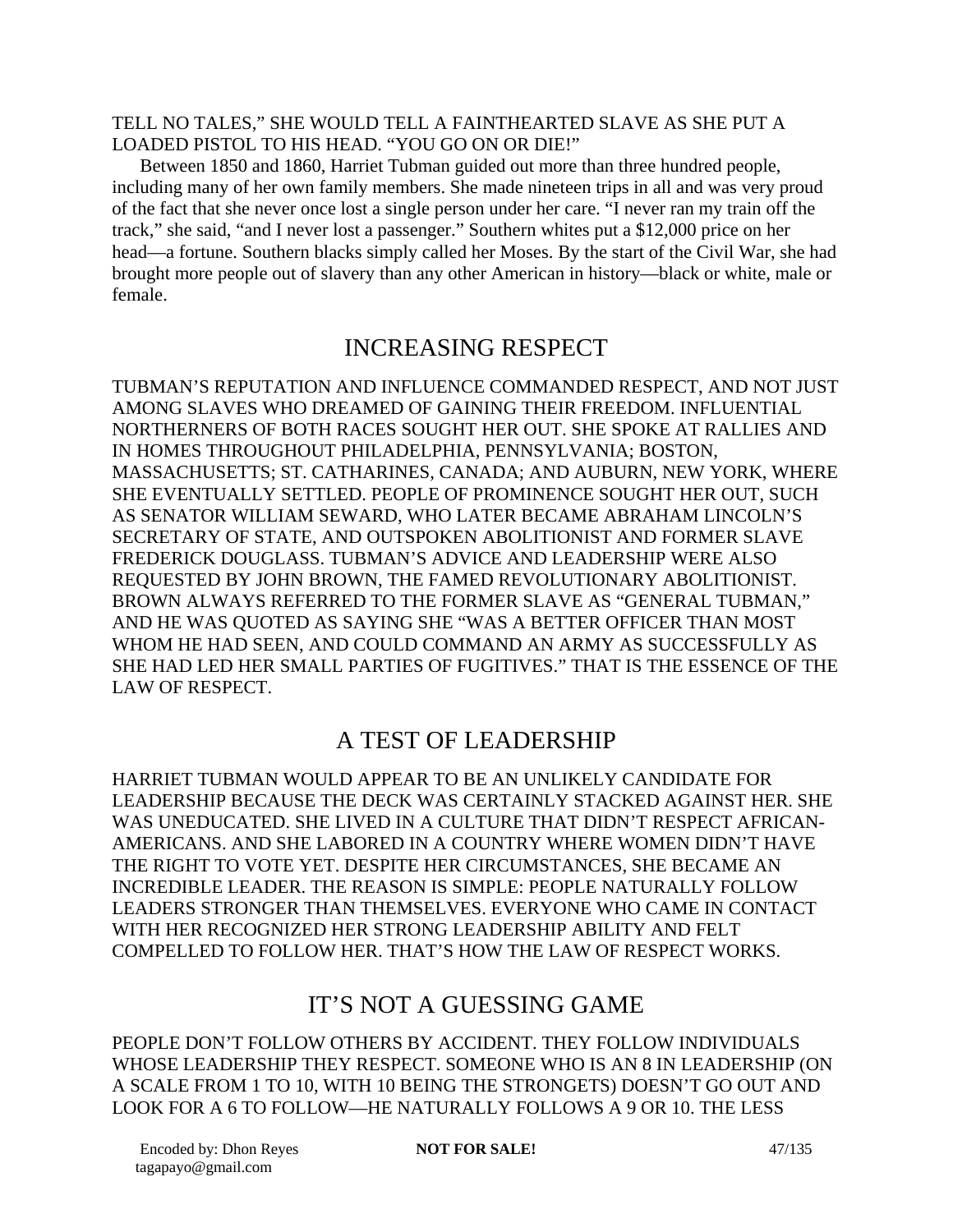SKILLED FOLLOW THE MORE HIGHLY SKILLED AND GIFTED. OCCASIONALLY, A STRONG LEADER MAY CHOOSE TO FOLLOW SOMEONE WEAKER THAN HIMSELF. BUT WHEN THAT HAPPENS, IT'S FOR A REASON. FOR EXAMPLE, THE STRONGER LEADER MAY DO IT OUT OF RESPECT FOR THE PERSON'S OFFICE OR PAST ACCOMPLISHMENTS. OR HE MAY BE FOLLOWING THE CHAIN OF COMMAND. IN GENERAL, THOUGH, FOLLOWERS ARE ATTRACTED TO PEOPLE WHO ARE BETTER LEADERS THAN THEMSELVES. THAT IS THE LAW OF RESPECT.

When people get together for the first time as a group, take a look at what happens. As they start interacting, the leaders in the group immediately take charge. They think in terms of the direction they desire to go and who they want to take with them. At first, people may make tentative moves in several different directions, but after the people get to know one another, it doesn't take long for them to recognize the strongest leaders and to follow them.

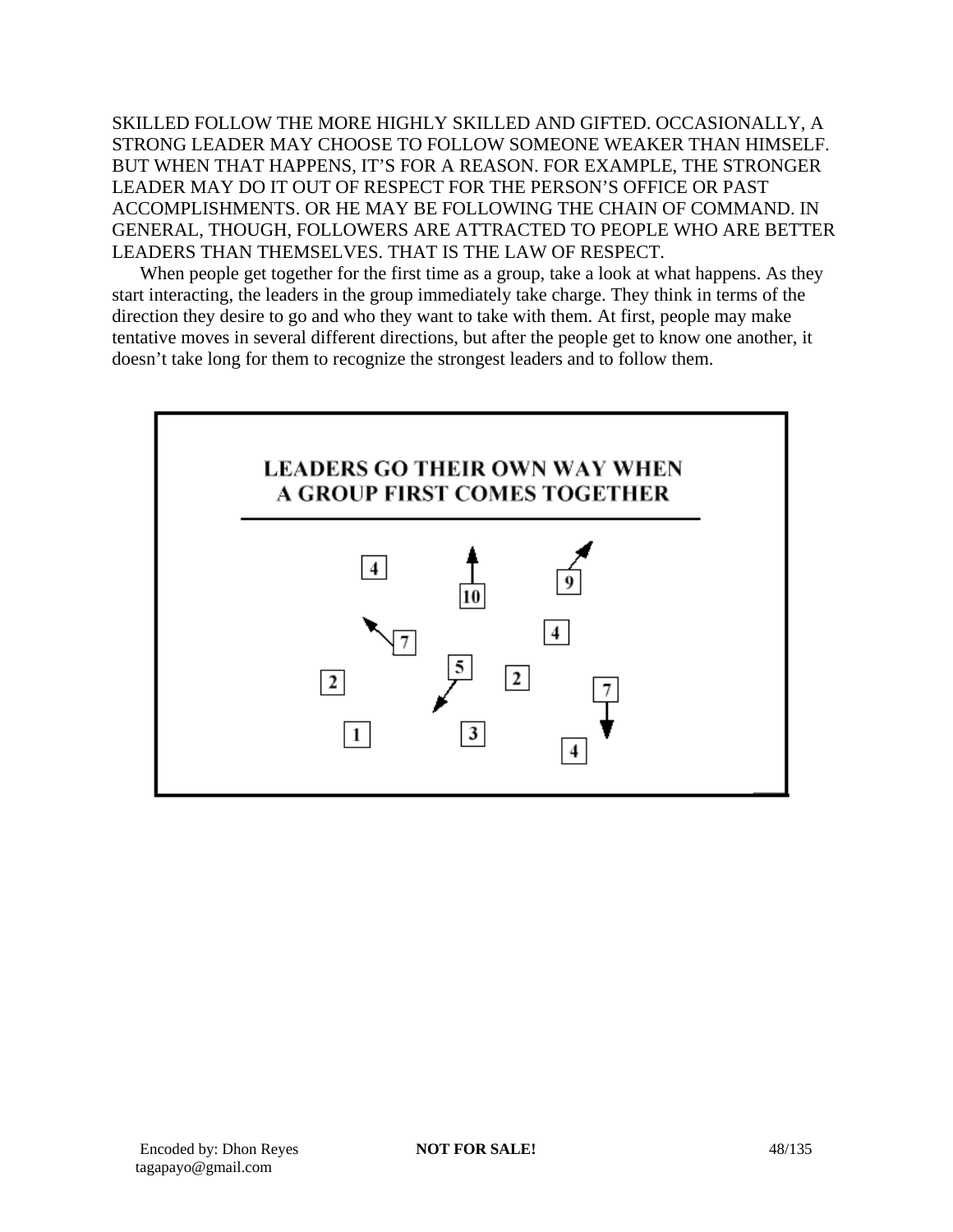



Usually the more leadership ability a person has, the more quickly he recognizes leadership—or its lack—in others. In time, people in the group get on board and follow the strongest leaders. Either that or they leave the group and pursue their own agenda.

I remember hearing a story that shows how people come to follow stronger leaders. It happened in the early 1970s when Hall of Fame basketball center Bill Walton joined Coach John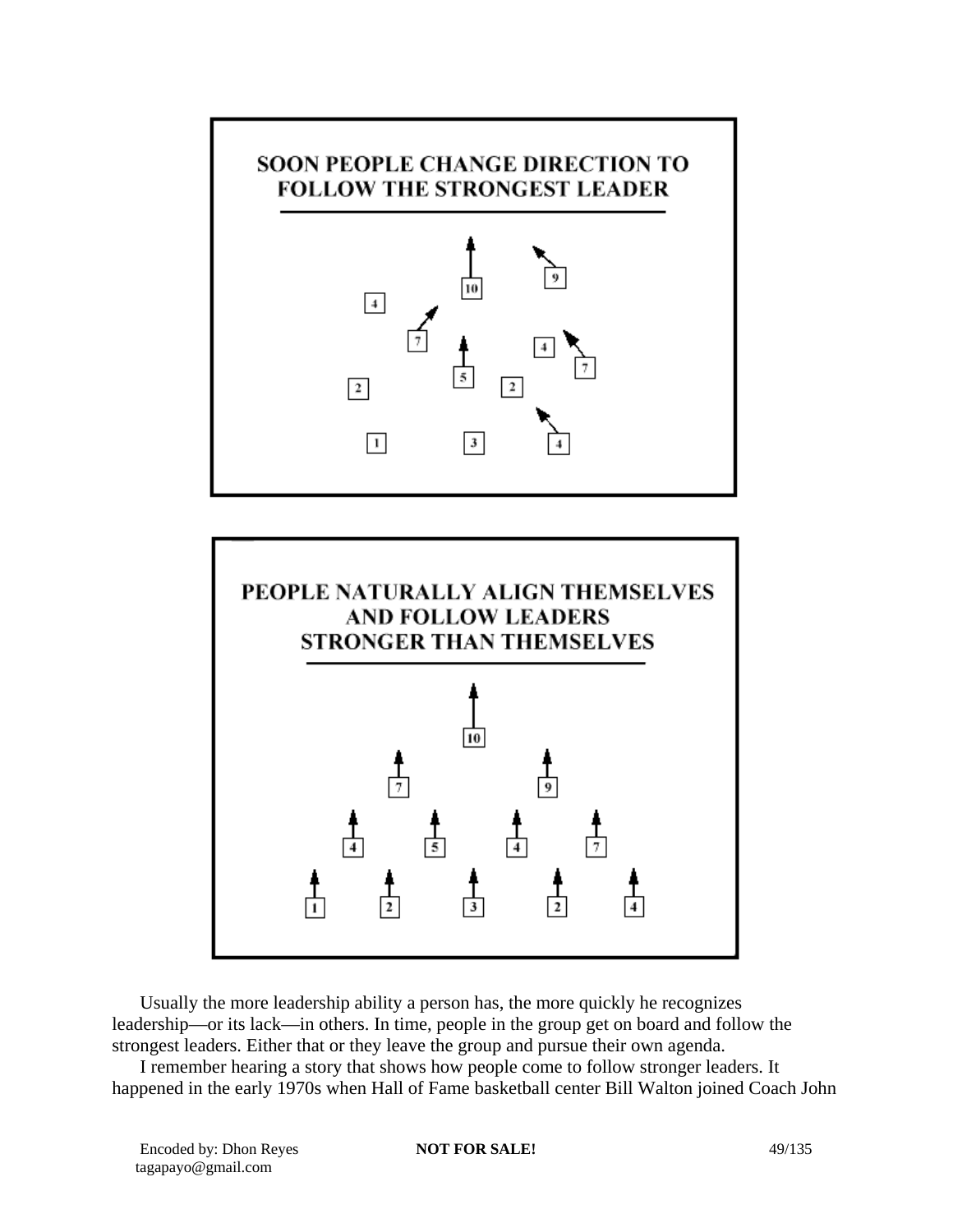Wooden's UCLA team. As a young man, Walton wore a beard. It has been said that the coach told him his players were not allowed to have facial hair. Walton, attempting to assert his independence, said that he would not shave off his beard. Wooden's no-nonsense response was, "We'll miss you, Bill." Needless to say, Walton shaved the beard.

## A RESPECTED LEADER STEPS DOWN

IN OCTOBER OF 1997, COLLEGE BASKETBALL SAW THE RETIREMENT OF ANOTHER GREAT LEADER, SOMEONE WHO ENGENDERED RESPECT AS HE SPENT MORE THAN THIRTY YEARS OF HIS LIFE POURING HIMSELF INTO OTHERS. HIS NAME IS DEAN SMITH, AND HE WAS THE HEAD BASKETBALL COACH OF THE UNIVERSITY OF NORTH CAROLINA. HE COMPILED A REMARKABLE RECORD WHILE LEADING THE TAR HEELS AND IS CONSIDERED ONE OF THE BEST TO COACH AT ANY LEVEL. IN THIRTY-TWO YEARS AS HEAD COACH AT NORTH CAROLINA, HE WON 879 GAMES, MORE THAN ANY OTHER COACH IN COLLEGE BASKETBALL'S HISTORY. HIS TEAMS RECORDED 27 CONSECUTIVE 20-WIN SEASONS. THEY WON THIRTEEN ATLANTIC COAST CONFERENCE TITLES, PLAYED IN ELEVEN FINAL FOURS, AND WON TWO NATIONAL CHAMPIONSHIPS.

The respect Smith has earned among his peers is tremendous. When he scheduled the press conference to announce his retirement, people such as John Thompson, head coach of Georgetown, whom Smith beat for the national championship in 1982, and former player Larry Brown, who now coaches the Philadelphia 76ers, came to show their support. Michael Hooker, the chancellor of the University of North Carolina, gave Smith an open invitation to do just about anything he wanted at the school in the coming years. Even the president of the United States called to honor Smith.

## THOSE CLOSEST TO HIM RESPECTED SMITH THE MOST

BUT THE LAW OF RESPECT CAN BE BEST SEEN IN SMITH'S CAREER BY LOOKING AT THE WAY HIS PLAYERS INTERACTED WITH HIM. THEY RESPECTED HIM FOR MANY REASONS. HE TAUGHT THEM MUCH, ABOUT BASKETBALL AS WELL AS LIFE. HE PUSHED THEM TO ACHIEVE ACADEMICALLY, WITH NEARLY EVERY PLAYER EARNING A DEGREE. HE MADE THEM WINNERS. AND HE SHOWED THEM INCREDIBLE LOYALTY AND RESPECT. CHARLIE SCOTT, WHO PLAYED FOR SMITH AND GRADUATED FROM NORTH CAROLINA IN 1970, ADVANCED TO PLAY PRO BASKETBALL AND THEN WENT ON TO WORK AS MARKETING DIRECTOR FOR CHAMPION PRODUCTS. CONCERNING HIS TIME WITH SMITH, HE SAID,

As one of the first black college athletes in the ACC, I experienced many difficult moments during my time at North Carolina, but Coach Smith was always there for me. On one occasion, as we walked off the court following a game at South Carolina, one of their fans called me a "big black baboon." Two assistants had to hold Coach Smith back from going after the guy. It was the first time I had ever seen Coach Smith visibly upset, and I was shocked. But more than anything else, I was proud of him.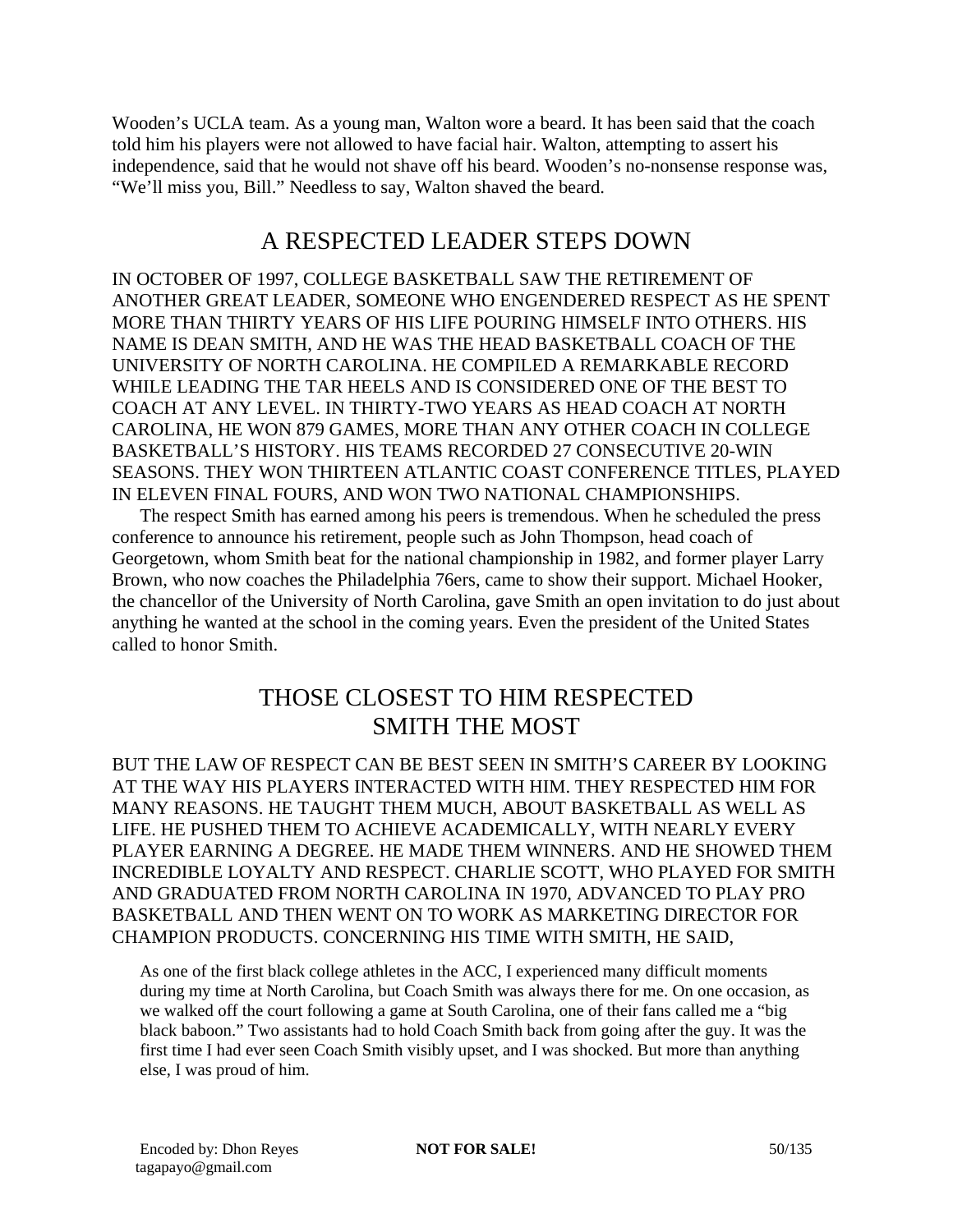During his time at North Carolina, Smith made quite an impact. His leadership not only won games and the respect of his players, but also helped produce a remarkable forty-nine men who went on to play professional basketball. Included in that list are greats such as Bob McAdoo, James Worthy, and of course, Michael Jordan—not only one of the best players ever to dribble a basketball, but also a fine leader in his own right.

James Jordan, Michael's father, credited Smith and his leadership for a lot of his son's success. Before a play-off game in Chicago in 1993, the elder Jordan observed:

People underestimate the program that Dean Smith runs. He helped Michael realize his athletic ability and hone it. But more important than that, he built character in Michael that took him through his career. I don't think Michael was privileged to any more teaching than anyone else. He had the personality to go with the teaching, and at Carolina he was able to blend the two of them together. That's the only way I can look at it, and I think that's what made Michael the player he became.

In recent years, Michael Jordan has been adamant about his desire to play for only one coach—Phil Jackson, the man he believes is the best in the business. It makes sense. A leader like Jordan wants to follow a strong leader. That's the Law of Respect. It's just possible that Jordan's desire got its seed when the young North Carolinian, still developing, was being led and developed by his strong coach, Dean Smith.

## HOW MANY WILL FOLLOW?

THERE ARE MANY WAYS TO MEASURE A FOLLOWER'S RESPECT FOR HIS LEADER, BUT PERHAPS THE GREATEST TEST OF RESPECT COMES WHEN A LEADER CREATES MAJOR CHANGE IN AN ORGANIZATION. I EXPERIENCED THIS TEST IN 1997 WHEN I MOVED MY COMPANY, INJOY, FROM SAN DIEGO, CALIFORNIA, TO ATLANTA, GEORGIA. I MADE THE DECISION TO MOVE IN EARLY 1996 WHILE I WAS ON A CRUISE IN CHINA WITH MY WIFE, MARGARET. AS WE DISCUSSED THE MOVE AND OUR EXPECTATIONS, I BEGAN WEIGHING MY INFLUENCE WITH MY CORE LEADERS. AFTER MENTALLY REVIEWING MY PERSONAL HISTORY WITH EACH LEADER AND THE STRENGTH OF MY LEADERSHIP WITH THEM, I ESTIMATED THAT ABOUT 50 PERCENT OF THEM WOULD BE WILLING TO UPROOT THEMSELVES AND MAKE THE MOVE ACROSS COUNTRY WITH ME AND THE ORGANIZATION. AND MARGARET AGREED WITH MY ASSESSMENT.

A few months later, after INJOY President Dick Peterson and I had worked through all the preliminaries of the move, I began the task of approaching my leaders individually to tell them about the decision to go to Atlanta. And one after another, the leaders told me they wanted to take the trip. I had expected about half to go. Imagine how delighted I was when I discovered that every single one of my core leaders was going with me—100 percent.

About a year has passed since we made the move, and all of those top leaders are still working with me in Atlanta. Why did so many make the trip? I know one of the reasons is that those leaders are difference makers and want to be part of the vision of our organization. Another is that I've invested a lot of time and energy in my relationships with them, adding value to their lives. But there is another, more important reason. The reasons I've named wouldn't have been enough if I had been a weaker leader. Because I've spent my whole life developing my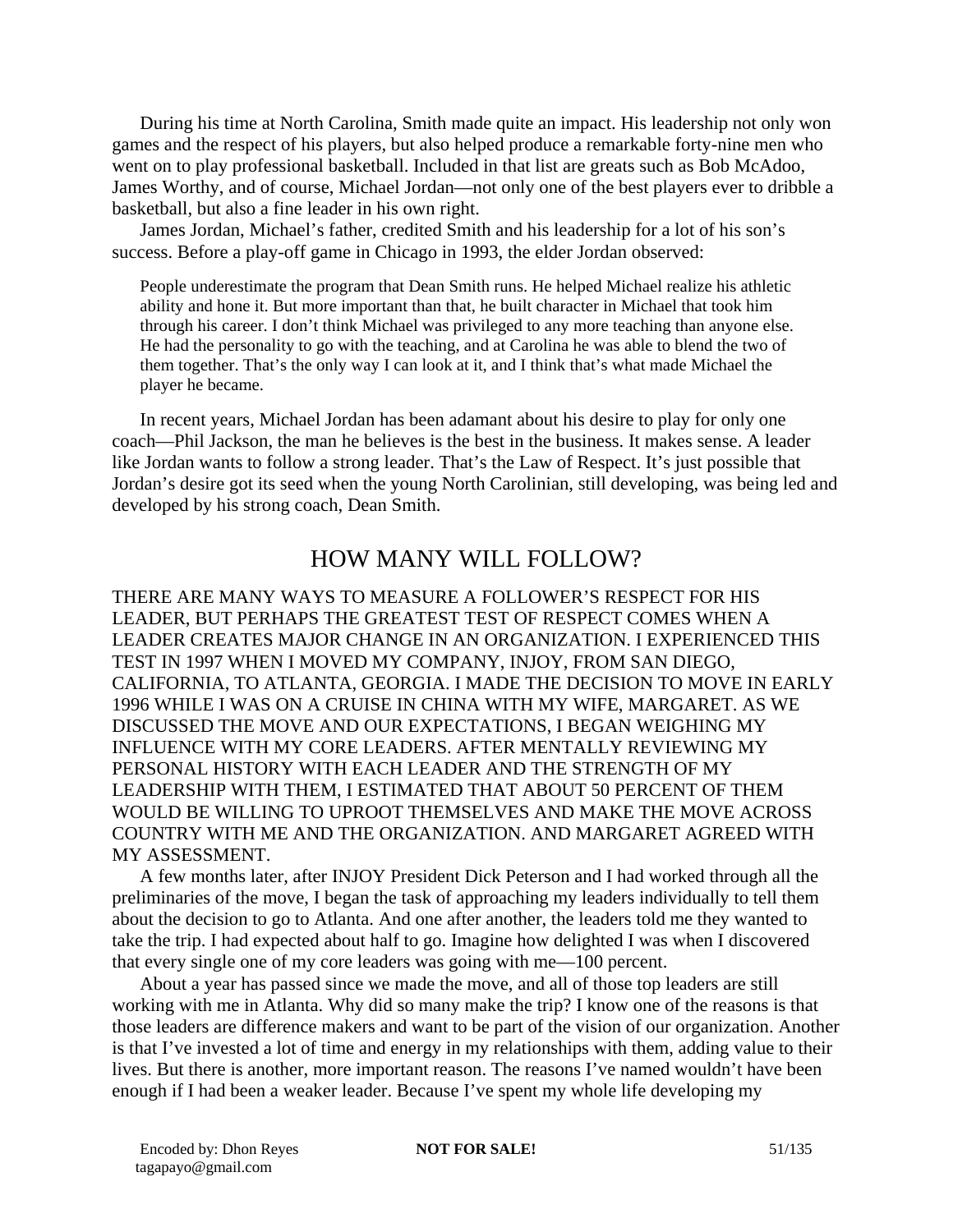leadership skills, that has made it possible for me to lead other strong leaders. People who are 9s and 10s don't follow a 7. That's just the way leadership works. That's the secret of the Law of Respect.



# THE LAW OF INTUITION *LEADERS EVALUATE EVERYTHING WITH A LEADERSHIP BIAS*

Do you remember the old television show *Dragnet*? If you do, then you probably know the phrase that Jack Webb made famous in it: "Just the facts, ma'am, just the facts." Of all the laws of leadership, the Law of Intuition is probably the most difficult to understand. Why? Because it depends on so much more than *just the facts*. The Law of Intuition is based on facts *plus* instinct and other intangible factors. And the reality is that leadership intuition is often the factor that separates the greatest leaders from the merely good ones. Let me recount a conversation I had several years ago with a staff member named Tim Elmore. It will give you some insight into the Law of Intuition.

## THE BEST LEADERS READ AND RESPOND

IT OCCURRED WHEN WE LIVED IN SAN DIEGO, AND THREE PLAYERS WERE COMPETING ON THE CHARGERS FOOTBALL TEAM FOR THE STARTING QUARTERBACK'S POSITION. TIM ASKED ME WHO I THOUGHT WOULD SECURE THE JOB, AND WITHOUT HESITATION, I SAID, "STAN HUMPHRIES."

"Really?" replied Tim. "I didn't think he had a chance. He's not all that big, and they say he doesn't have a strong work ethic in the weight room. He doesn't even really look like a quarterback."

"That doesn't matter," I said. "He's a better leader. Watch Stan play, and you'll see that he has the ability to read just about any situation, call the right play, and pull it off. He's the one who'll get the job." And Stan did get the job. He was so good that he was able to lead a fairly weak San Diego team to the Super Bowl in 1995.

All professional quarterbacks have physical talent. At the pro level the differences in physical ability really aren't that significant. What makes one man a third-string backup and another a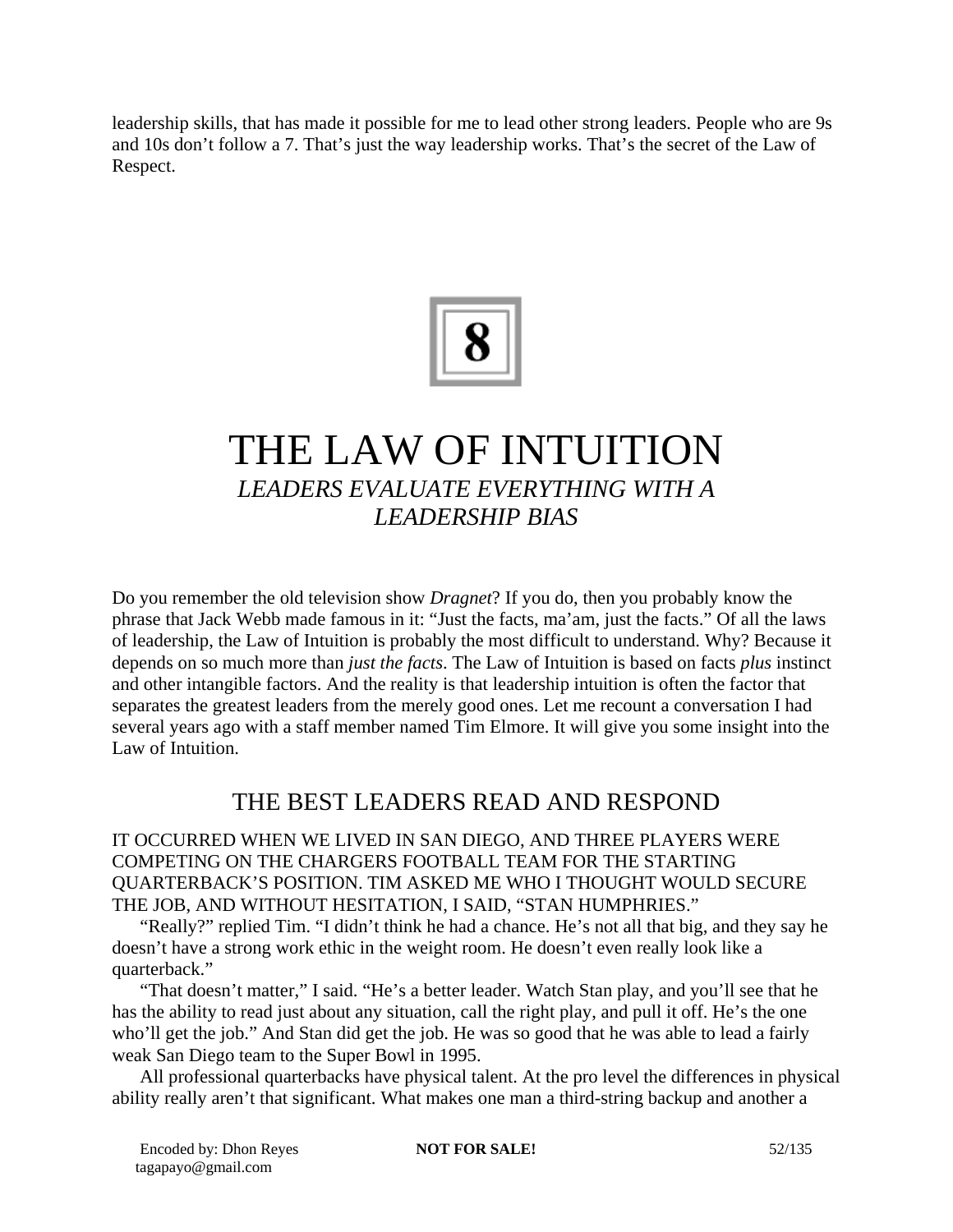Hall of Famer is intuition. The great ones can see things others can't, make changes, and move forward before others know what's happening.

## IT'S INFORMED INTUITION

SEVERAL YEARS AGO I LEARNED A LOT ABOUT HOW QUARTERBACKS ARE TRAINED TO THINK WHEN I WAS INVITED TO VISIT THE UNIVERSITY OF SOUTHERN CALIFORNIA BY COACH LARRY SMITH. HE ASKED ME TO SPEAK TO THE TROJANS FOOTBALL TEAM BEFORE A BIG GAME. WHILE I WAS THERE, I ALSO VISITED THEIR OFFENSIVE WAR ROOM. ON CHALKBOARDS COVERING EVERY WALL, THE COACHES HAD MAPPED OUT EVERY POSSIBLE SITUATION THEIR TEAM COULD BE IN—ACCORDING TO DOWN, YARDAGE, AND PLACE ON THE FIELD. AND FOR EVERY SITUATION, THE COACHES HAD MAPPED OUT A SPECIFIC PLAY DESIGNED TO SUCCEED, BASED ON THEIR YEARS OF EXPERIENCE AND THEIR INTUITIVE KNOWLEDGE OF THE GAME. TOGETHER THOSE PLAYS CONSTITUTED THE APPROACH AND BIAS THEY WOULD TAKE INTO THE GAME IN ORDER TO WIN IT. THE THREE USC QUARTERBACKS HAD TO MEMORIZE EVERY ONE OF THOSE PLAYS. THE NIGHT BEFORE THE GAME, I WATCHED AS THE COACHES FIRED ONE SITUATION AFTER ANOTHER AT THOSE THREE YOUNG MEN, REQUIRING THEM TO TELL WHICH PLAY WAS THE RIGHT ONE TO BE CALLED.

After they were finished, I noticed that the offensive coordinator headed for a cot in the war room, and I said, "Aren't you going home to get some sleep?"

"No," he said. "I always spend Friday night here to make sure that *I* know all the plays too."

"Yeah, but you've got all of them written down on that sheet that you'll carry with you tomorrow on the sidelines," I said. "Why don't you just use that?"

"I can't rely on that," he answered, "there isn't time. You see, by the time the ball carrier's knee touches the ground, I have to know what play to call next. There's no time to fumble around deciding what to do." It was his job to put the coaching staff's intuition into action in an instant.

## LEADERSHIP IS THEIR BIAS

THE KIND OF INFORMED INTUITION THAT COACHES AND QUARTERBACKS HAVE ON GAME DAY IS SIMILAR TO WHAT LEADERS EXHIBIT. LEADERS SEE EVERYTHING WITH A LEADERSHIP BIAS, AND AS A RESULT, THEY INSTINCTIVELY, ALMOST AUTOMATICALLY, KNOW WHAT TO DO. YOU CAN SEE THIS READ-AND-REACT INSTINCT IN ALL GREAT LEADERS. FOR EXAMPLE, LOOK AT THE CAREER OF U.S. ARMY GENERAL H. NORMAN SCHWARZKOPF. TIME AFTER TIME, HE WAS ASSIGNED COMMANDS THAT OTHERS AVOIDED, BUT HE WAS ABLE TO TURN THE SITUATIONS AROUND AS THE RESULT OF HIS EXCEPTIONAL LEADERSHIP INTUITION AND ABILITY TO ACT.

When Schwarzkopf had been in the army seventeen years, he finally got his chance to command a battalion. It occurred in December 1969 during his second tour of Vietnam as a lieutenant colonel. The command, which nobody wanted, was of the First Battalion of the Sixth Infantry, called the "First of the Sixth." But because the group had such a horrible reputation, it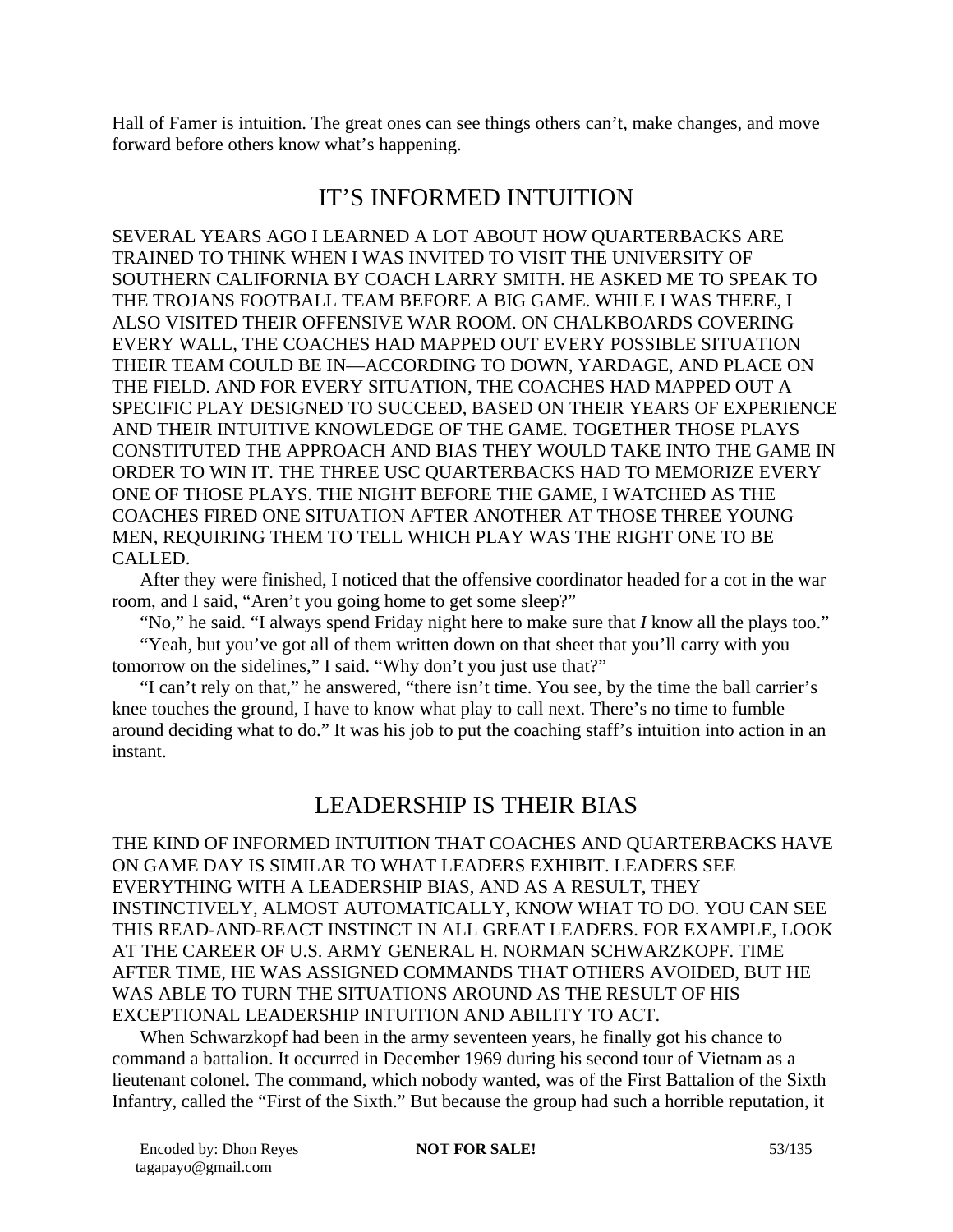was nicknamed the "worst of the Sixth." Confirming this was the fact that as he took command, Schwarzkopf was told that the battalion had just flunked an annual inspection. They had scored an abysmal sixteen out of one hundred points. He had only thirty days to whip his men into shape.

## SEEING THROUGH A LEADERSHIP LENS

#### AFTER THE CHANGE-IN-COMMAND CEREMONY, SCHWARZKOPF MET THE OUTGOING COMMANDER, WHO TOLD HIM, "THIS IS FOR YOU," HANDING HIM A BOTTLE OF SCOTCH. "YOU'RE GONNA NEED IT. WELL, I HOPE YOU DO BETTER THAN I DID. I TRIED TO LEAD AS BEST I COULD, BUT THIS IS A LOUSY BATTALION. IT'S GOT LOUSY MORALE. IT'S GOT A LOUSY MISSION. GOOD LUCK TO YOU." AND WITH THAT, HE LEFT.

Schwarzkopf's intuition told him that he faced a terrible situation, but it was even worse than he had expected. His predecessor hadn't known the first thing about leadership. The man had never ventured outside the safety of the base camp to inspect his troops. And the results were appalling. The entire battalion was in chaos. The officers were indifferent, the most basic military security procedures weren't being followed, and soldiers were dying needlessly. The departing commander was right: It was a lousy battalion with lousy morale. But he didn't say that it was his fault. Based on Schwarzkopf's description, it's obvious that the previous commander had displayed no ability to read the situation, and he had failed his people as a leader.

During the next few weeks, Schwarzkopf's intuition kicked in, and he took action. He implemented military procedures, retrained the troops, developed his leaders, and gave the men direction and a sense of purpose. When it was time for the thirty-day inspection, they achieved a passing score. And the men started to think to themselves, *Hey, we can do it right. We can be a success. We're not the "worst of the Sixth" anymore.* As a result, fewer men died, morale rose, and the battalion started to become effective in its mission. Schwarzkopf's leadership was so strong and the turnaround was so effective that just a few months after he took it over, his battalion was selected to perform more difficult missions—the kind that could be carried out only by a disciplined, well-led group with strong morale.

## ANOTHER LEADERSHIP CHALLENGE

LATER IN HIS CAREER, SCHWARZKOPF GOT THE OPPORTUNITY TO COMMAND A BRIGADE. ONCE AGAIN, HE ACCEPTED A POST THAT OTHERS DIDN'T WANT, AND HE FOLLOWED SOMEONE WHO I BELIEVE WAS ANOTHER POOR LEADER. THE UNIT WAS THE FIRST RECONNAISSANCE/COMMANDO BRIGADE OF THE NINTH INFANTRY AT FORT LEWIS, BUT PEOPLE CALLED IT THE "CIRCUS BRIGADE" BECAUSE OF THE WAY THE PREVIOUS COMMANDER HAD RUN IT.

Schwarzkopf's leadership intuition told him that the people he commanded were good. The real problem was that their priorities were all wrong. He immediately rallied his officers, set new priorities, and empowered them to retrain their people to get back on track. As he implemented changes, his vision for them was clear in his mind. He wanted them to be ready for battle.

The unit began improving. A weaker leader might have been afraid to push the troops while they were regaining their confidence, but Schwarzkopf's intuition told him that his people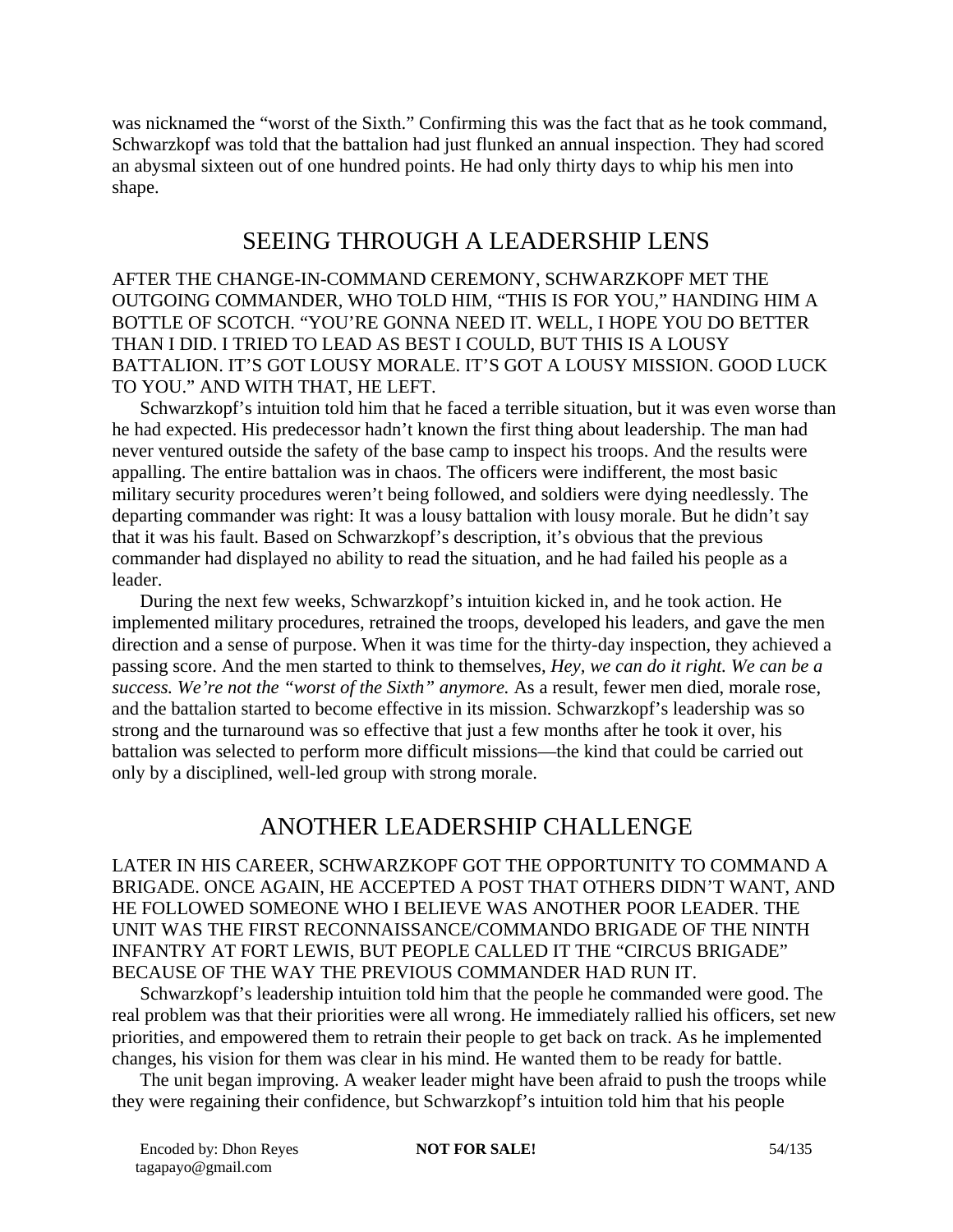needed a goal to galvanize them. So he found one: the desert maneuvers scheduled for the following summer.

Schwarzkopf received his commander's commitment to let the men of the First represent the division in the exercises, and then he threw everything he had into preparing his people to fulfill that mission. And when the maneuvers came around that summer, Schwarzkopf's three battalions went up against *thirteen* marine battalions and performed so successfully that the marine commander, a two-star general, refused to speak to Schwarzkopf when the exercises were finished.

## HOW LEADERS THINK

BECAUSE OF THEIR INTUITION, LEADERS EVALUATE EVERYTHING WITH A LEADERSHIP BIAS. SOME PEOPLE ARE BORN WITH GREAT LEADERSHIP INTUITION. OTHERS HAVE TO WORK HARD TO DEVELOP AND HONE IT. BUT EITHER WAY IT EVOLVES, THE RESULT IS A COMBINATION OF NATURAL ABILITY AND LEARNED SKILLS. THIS INFORMED INTUITION CAUSES LEADERSHIP ISSUES TO JUMP OUT. THE BEST WAY TO DESCRIBE THIS BIAS IS AN ABILITY TO GET A HANDLE ON INTANGIBLE FACTORS, UNDERSTAND THEM, AND WORK WITH THEM TO ACCOMPLISH LEADERSHIP GOALS.

Intuition helps leaders become readers of the numerous intangibles of leadership:

## LEADERS ARE READERS OF THEIR SITUATION

IN ALL KINDS OF CIRCUMSTANCES, THEY CAPTURE DETAILS THAT ELUDE OTHERS. FOR EXAMPLE, WHEN I WAS THE SENIOR PASTOR OF SKYLINE, MY CHURCH IN SAN DIEGO, THERE WERE TIMES WHEN I WAS REQUIRED TO TRAVEL FOR LONG PERIODS OF TIME. OFTEN WHEN I RETURNED AFTER BEING GONE FOR TEN TO FOURTEEN DAYS, I COULD TELL SOMETHING WAS GOING ON. I COULD FEEL IT. AND USUALLY IN AN HOUR OR SO OF TALKING WITH STAFF AND GETTING THE PULSE OF WHAT WAS GOING ON, I'D BE ABLE TO TRACK IT DOWN.

## LEADERS ARE READERS OF TRENDS

EVERYTHING THAT HAPPENS AROUND US DOES SO IN THE CONTEXT OF A BIGGER PICTURE. LEADERS HAVE THE ABILITY TO STEP BACK FROM WHAT'S HAPPENING AT THE MOMENT AND SEE NOT ONLY WHERE THEY AND THEIR PEOPLE HAVE GONE, BUT ALSO WHERE THEY ARE HEADED IN THE FUTURE. IT'S AS IF THEY CAN SMELL CHANGE IN THE WIND.

## LEADERS ARE READERS OF THEIR RESOURCES

A MAJOR DIFFERENCE BETWEEN ACHIEVERS AND LEADERS IS THE WAY THEY SEE RESOURCES. SUCCESSFUL INDIVIDUALS THINK IN TERMS OF WHAT THEY CAN DO. SUCCESSFUL LEADERS, ON THE OTHER HAND, SEE EVERY SITUATION IN TERMS OF AVAILABLE RESOURCES: MONEY, RAW MATERIALS, TECHNOLOGY AND, MOST IMPORTANT, PEOPLE. THEY NEVER FORGET THAT PEOPLE ARE THEIR GREATEST ASSET.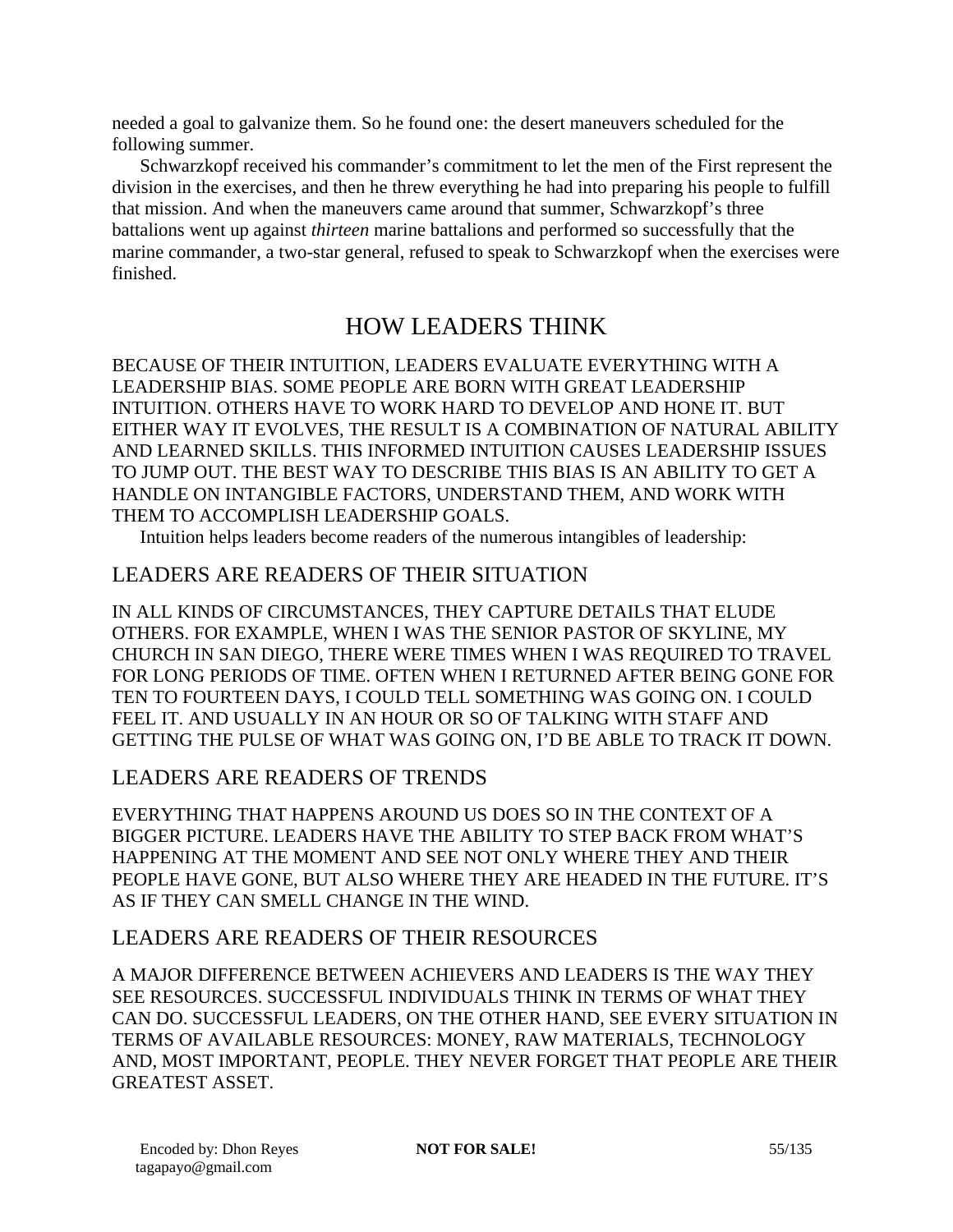#### LEADERS ARE READERS OF PEOPLE

PRESIDENT LYNDON JOHNSON ONCE SAID THAT WHEN YOU WALK INTO A ROOM, IF YOU CAN'T TELL WHO'S FOR YOU AND WHO'S AGAINST YOU, YOU DON'T BELONG IN POLITICS. THAT STATEMENT ALSO APPLIES TO LEADERSHIP. INTUITIVE LEADERS CAN SENSE WHAT'S HAPPENING AMONG PEOPLE AND ALMOST INSTANTLY KNOW THEIR HOPES, FEARS, AND CONCERNS.

#### LEADERS ARE READERS OF THEMSELVES

FINALLY, GOOD LEADERS DEVELOP THE ABILITY TO READ THEMSELVES—THEIR STRENGTHS, SKILLS, WEAKNESSES, AND CURRENT STATE OF MIND. THEY RECOGNIZE THE TRUTH OF WHAT JAMES RUSSELL LOVELL SAID: "NO ONE CAN PRODUCE GREAT THINGS WHO IS NOT THOROUGHLY SINCERE IN DEALING WITH HIMSELF."

## WHAT YOU SEE RESULTS FROM WHO YOU ARE

HOW WAS SCHWARZKOPF ABLE TO TURN AROUND DIFFICULT ASSIGNMENTS AGAIN AND AGAIN? THE ANSWER LIES IN THE LAW OF INTUITION. ALL OFFICERS HAD THE BENEFIT OF THE SAME TRAINING IN SOLDIERING AND TACTICS. AND THEY ALL HAD ACCESS TO THE SAME RESOURCES, SO THAT WASN'T THE ANSWER. SCHWARZKOPF WASN'T NECESSARILY SMARTER THAN HIS COUNTERPARTS, EITHER. WHAT HE BROUGHT TO THE TABLE WAS STRONG LEADERSHIP INTUITION. HE SAW EVERYTHING WITH A LEADERSHIP BIAS.

Who you are dictates what you see. If you've seen the movie *The Great Outdoors,* you may remember a scene that illustrates this idea perfectly. In the movie, John Candy plays Chet, a man vacationing with his family at a small lake community in the woods. He is unexpectedly visited by his sister-in-law and her husband, Roman (played by Dan Aykroyd), who is kind of a shady character. As the two men sit on the porch of their cabin overlooking the lake and miles of beautiful forest, they start to talk. And Roman, who sees himself as a wheeler-dealer, shares his vision with Chet: "I'll tell you what I see when I look out there … I see the underdeveloped resources of northern Minnesota, Wisconsin, and Michigan. I see a syndicated development consortium exploiting over a billion and a half dollars in forest products. I see a paper mill and if the strategic metals are there—a mining operation; a green belt between the condos on the lake and a waste management facility … Now I ask you, what do you see?"

"I, uh, I just see trees," answers Chet.

"Well," says Roman, "nobody ever accused you of having a grand vision."

Chet saw trees because he was there to enjoy the scenery. Roman saw opportunity because he was a businessman whose desire was to make money. How you see your world around you is determined by who you are.

## THREE LEVELS OF LEADERSHIP INTUITION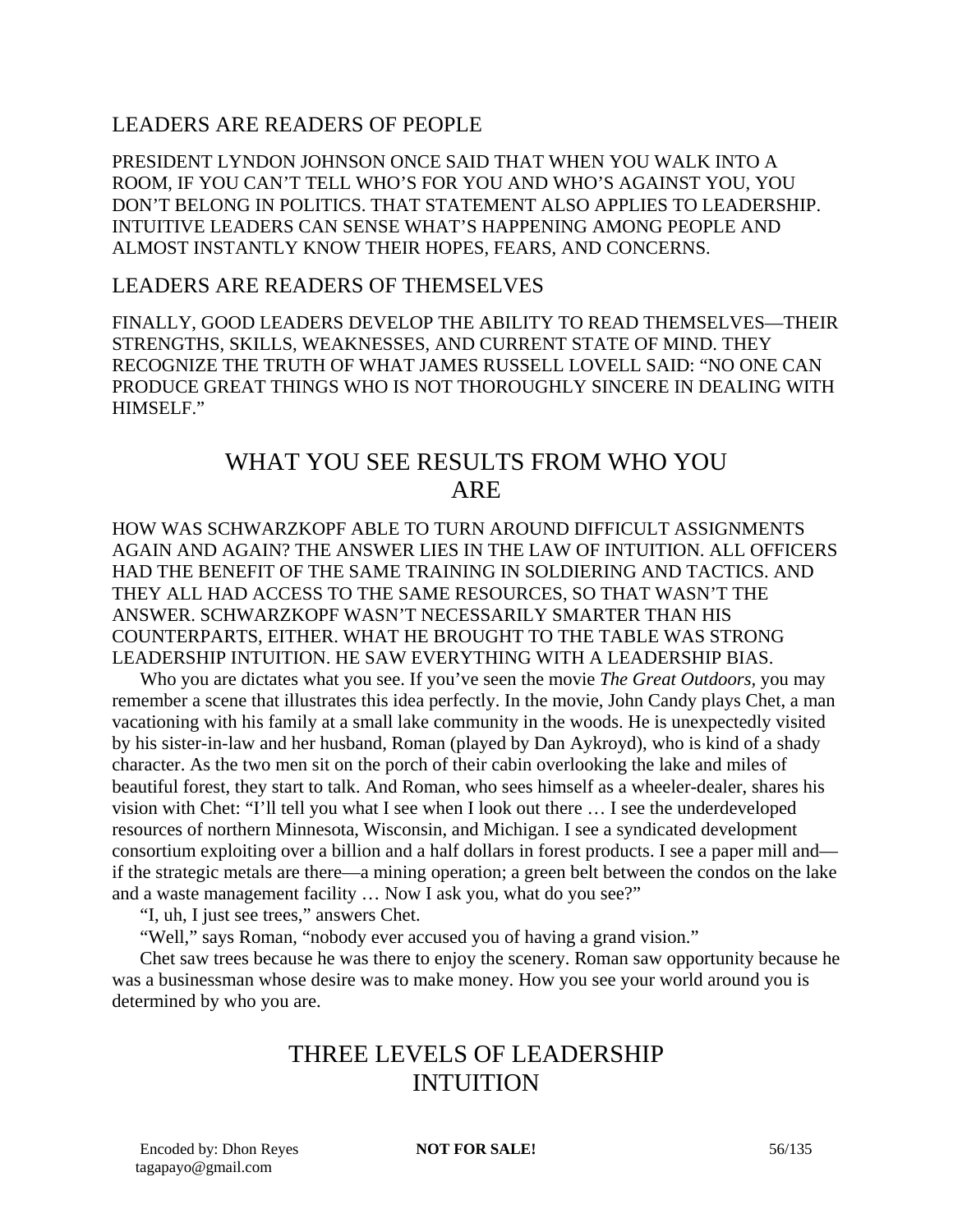JUST ABOUT EVERYONE IS CAPABLE OF DEVELOPING A DEGREE OF LEADERSHIP INTUITION, THOUGH WE DON'T ALL START OFF AT THE SAME PLACE. I'VE FOUND THAT ALL PEOPLE FIT INTO THREE MAJOR INTUITION LEVELS:

## 1. THOSE WHO **NATURALLY** SEE IT

SOME PEOPLE ARE BORN WITH EXCEPTIONAL LEADERSHIP GIFTS. THEY INSTINCTIVELY UNDERSTAND PEOPLE AND KNOW HOW TO MOVE THEM FROM POINT A TO POINT B. EVEN WHEN THEY'RE KIDS, THEY ACT AS LEADERS. WATCH THEM ON THE PLAYGROUND, AND YOU CAN SEE EVERYONE IS FOLLOWING THEM. PEOPLE WITH NATURAL LEADERSHIP INTUITION CAN BUILD UPON IT AND BECOME WORLD-CLASS LEADERS OF THE HIGHEST CALIBER. THIS NATURAL ABILITY IS OFTEN THE DIFFERENCE BETWEEN A 9 (AN EXCELLENT LEADER) AND A 10 (A WORLD-CLASS LEADER).

## 2. THOSE WHO ARE **NURTURED** TO SEE IT

NOT EVERYONE STARTS OFF WITH GREAT INSTINCTS, BUT WHATEVER ABILITIES PEOPLE HAVE CAN BE NURTURED AND DEVELOPED. THE ABILITY TO THINK LIKE A LEADER IS *INFORMED* INTUITION. EVEN SOMEONE WHO DOESN'T START OFF AS A NATURAL LEADER CAN BECOME AN EXCELLENT ONE. PEOPLE WHO DON'T DEVELOP THEIR INTUITION ARE CONDEMNED TO BE BLINDSIDED IN THEIR LEADERSHIP FOR THE REST OF THEIR LIVES.

## 3. THOSE WHO WILL **NEVER** SEE IT

I BELIEVE NEARLY EVERYONE IS CAPABLE OF DEVELOPING LEADERSHIP SKILLS AND INTUITION. BUT OCCASIONALLY, I RUN ACROSS SOMEONE WHO DOESN'T SEEM TO HAVE A LEADERSHIP BONE IN HIS BODY AND WHO HAS NO INTEREST IN DEVELOPING THE SKILLS NECESSARY TO LEAD. THOSE PEOPLE WILL NEVER THINK LIKE ANYTHING BUT FOLLOWERS.

## LEADERS SOLVE PROBLEMS USING THE LAW OF INTUITION

WHENEVER LEADERS FIND THEMSELVES FACING A PROBLEM, THEY AUTOMATICALLY MEASURE IT—AND BEGIN SOLVING IT—USING THE LAW OF INTUITION. THEY EVALUATE EVERYTHING WITH A LEADERSHIP BIAS. FOR EXAMPLE, YOU CAN SEE WHERE LEADERSHIP INTUITION CAME INTO PLAY RECENTLY AT APPLE COMPUTER. JUST ABOUT EVERYBODY KNOWS THE SUCCESS STORY OF APPLE. THE COMPANY WAS CREATED IN 1976 BY STEVE JOBS AND STEVE WOZNIAK IN JOBS' FATHER'S GARAGE. JUST FOUR YEARS LATER, THE BUSINESS WENT PUBLIC, OPENING AT TWENTY-TWO DOLLARS A SHARE AND SELLING 4.6 MILLION SHARES. IT MADE MORE THAN FORTY EMPLOYEES AND INVESTORS MILLIONAIRES OVERNIGHT.

But Apple's story isn't all positive. Since those early years, Apple's success, stock value, and ability to capture customers have fluctuated wildly. Jobs left Apple in 1985, having been pushed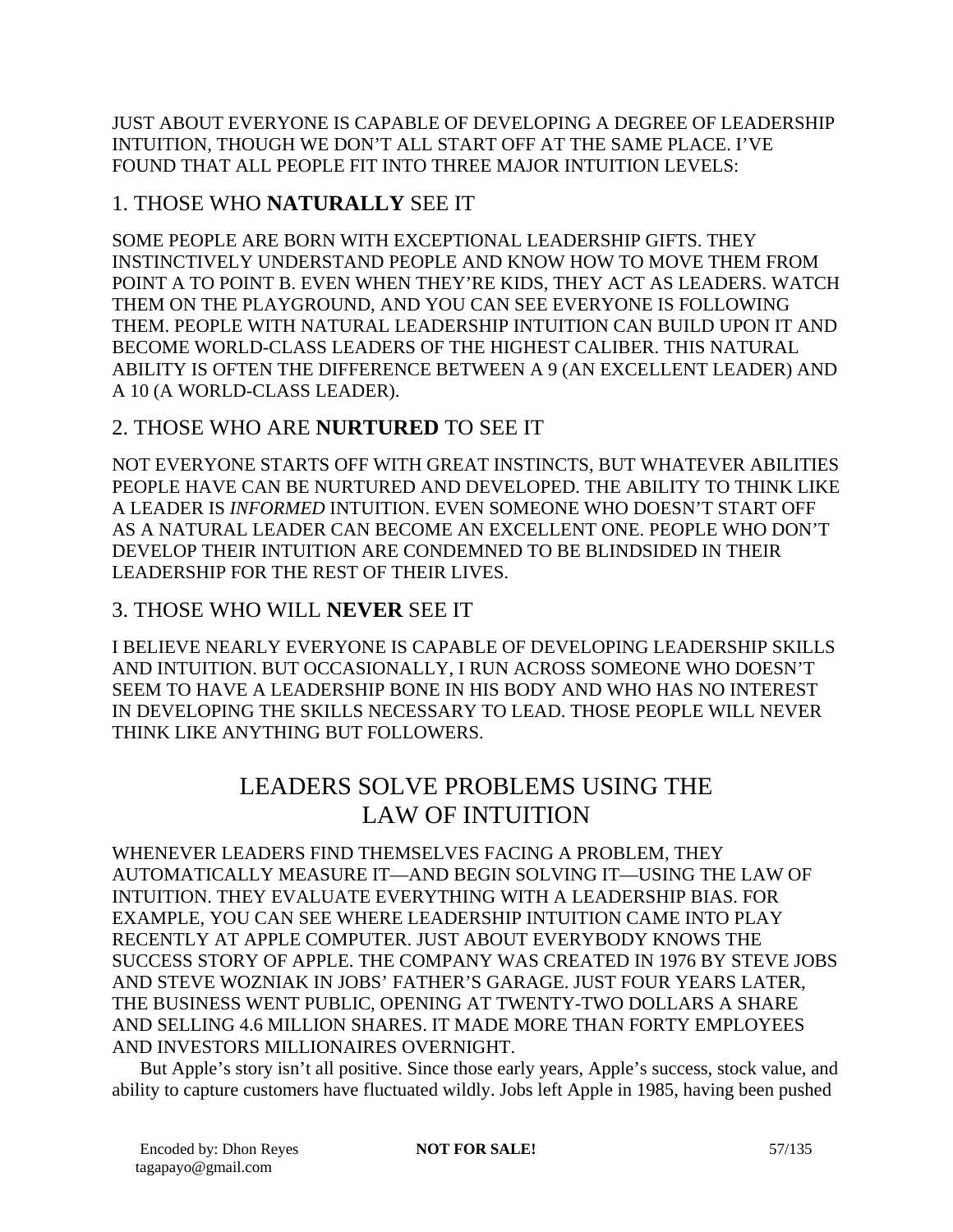out in a battle with CEO John Sculley, the former Pepsi president whom Jobs had recruited in 1983. Sculley was followed by Michael Spindler in 1993 and then Gilbert Amelio in 1996. None of them was able to reestablish Apple's previous success. In its glory days, Apple had sold 14.6 percent of all personal computers in the United States. By 1997, sales were depressed to 3.5 percent. That was when Apple looked to the leadership of its original founder, Steve Jobs, for help. The failing company believed he could save it.

#### REINVENTING APPLE

#### JOBS INTUITIVELY REVIEWED THE SITUATION AND IMMEDIATELY TOOK ACTION. HE KNEW THAT IMPROVEMENT WAS IMPOSSIBLE WITHOUT A CHANGE IN LEADERSHIP, SO HE QUICKLY DISMISSED ALL BUT TWO OF THE PREVIOUS BOARD MEMBERS AND INSTALLED NEW ONES. EXECUTIVE LEADERSHIP ALSO EXPERIENCED POSITIVE CHANGE AT HIS HANDS.

Once new leaders were in place, he looked at the company's focus. Jobs wanted to get back to the basics of what Apple had always done best: use its individuality to create products that made a difference. Jobs said, "We've reviewed the road map of new products and axed more than 70% of the projects, keeping the 30% that were gems. Plus we're adding new ones that are a whole new paradigm of looking at computers." He also sensed a problem with the company's marketing, so he fired the ad agency and held a competition for the account among three firms.

None of those actions was especially surprising. But Jobs also did something that really showed the Law of Intuition in action. He made a leadership decision that went absolutely against the grain of Apple's previous thinking. It was an incredible intuitive leadership leap. Jobs created a strategic alliance with the man whom Apple employees considered to be their archenemy—Bill Gates. Jobs explained, "I called Bill and said Microsoft and Apple should work more closely together, but we have this issue to resolve, this intellectual-property dispute. Let's resolve it."

They negotiated a deal quickly, which settled Apple's lawsuit against Microsoft. Gates promised to pay off Apple and invest \$150 million in nonvoting stock. That cleared the way for future partnership and brought much-needed capital to the company. It was something only an intuitive leader would have done. Not surprisingly, when Jobs announced the new alliance to a meeting of the Apple faithful, they booed. But on Wall Street, Apple stock value immediately soared 33 percent to \$26.31.

Apple looks as if it's turning around. Prior to Jobs's return, the company had posted net quarterly losses the previous year totaling more than \$1 billion. However, in the first fiscal quarter of 1998, Apple finally recorded a net profit of \$47 million. In the long run, it's hard to know whether the company will ever recapture its former success. But at least it now has a fighting chance.

Leadership is really more art than science. The principles of leadership are constant, but the application changes with every leader and every situation. That's why it requires intuition. Without it, you can get blindsided, and that's one of the worst things that can happen to a leader. If you want to lead long, you've got to obey the Law of Intuition.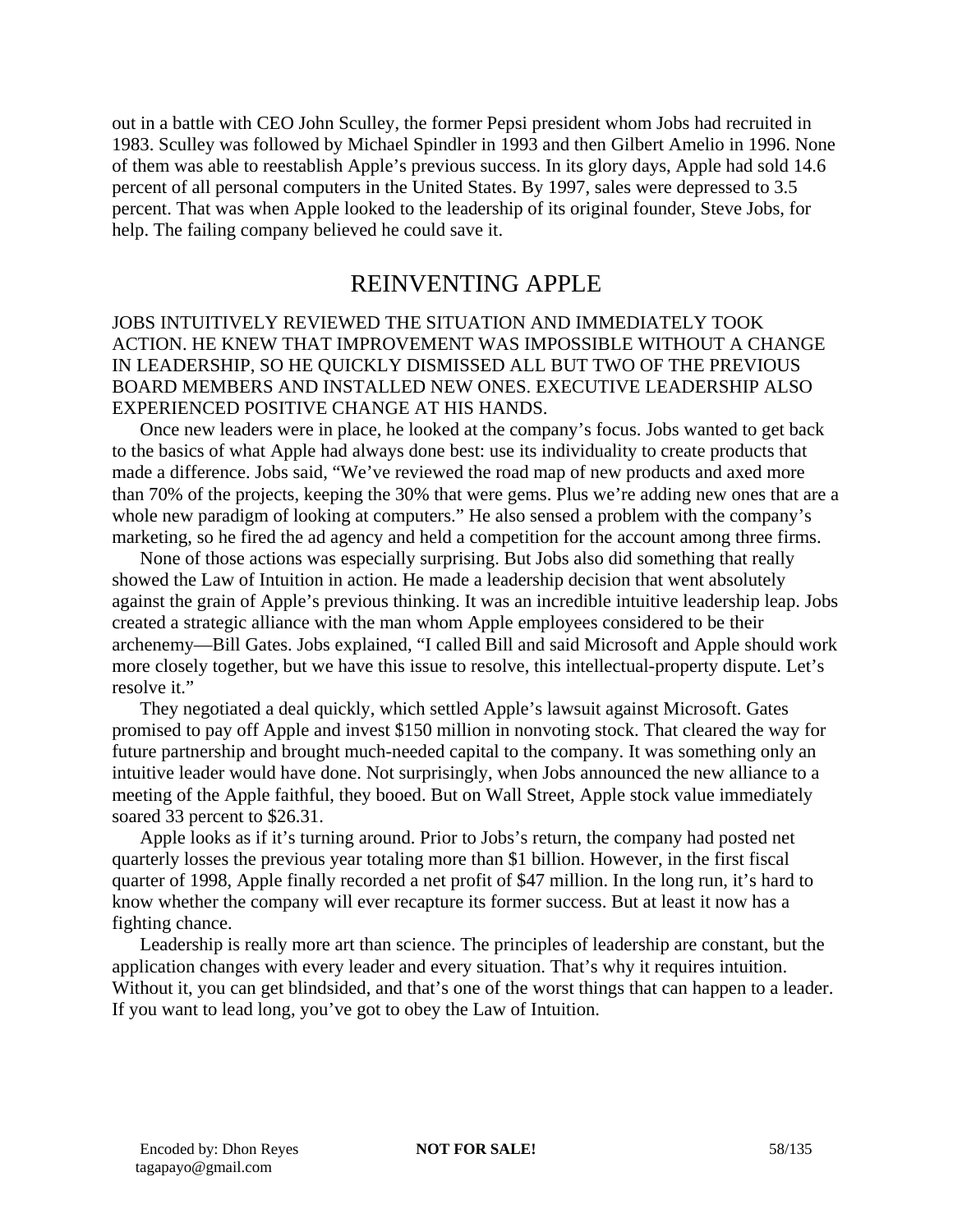

# THE LAW OF MAGNETISM *WHO YOU ARE IS WHO YOU ATTRACT*

Effective leaders are always on the lookout for good people. I think each of us carries around a mental list of what kind of people we would like to have in our organization. Think about it. Do you know who you're looking for right now? What is your profile of the perfect employee? What does he look like? What qualities do these people possess? Do you want them to be aggressive and entrepreneurial? Are you looking for leaders? Do you care whether they are in their twenties, forties, or sixties? Stop right now, take a moment, and make a list of the qualities you'd like to see in the people on your team. Find a pencil or pen. and do it now before you read any farther.

#### **My People Would Have These Qualities**

\_\_\_\_\_\_\_\_\_\_\_\_\_\_\_\_\_\_\_\_\_\_\_\_\_\_\_\_\_\_

**\_\_\_\_\_\_\_\_\_\_\_\_\_\_\_\_\_\_\_\_\_\_\_\_\_\_\_\_\_\_** 

**\_\_\_\_\_\_\_\_\_\_\_\_\_\_\_\_\_\_\_\_\_\_\_\_\_\_\_\_\_\_** 

**\_\_\_\_\_\_\_\_\_\_\_\_\_\_\_\_\_\_\_\_\_\_\_\_\_\_\_\_\_\_** 

**\_\_\_\_\_\_\_\_\_\_\_\_\_\_\_\_\_\_\_\_\_\_\_\_\_\_\_\_\_\_** 

**\_\_\_\_\_\_\_\_\_\_\_\_\_\_\_\_\_\_\_\_\_\_\_\_\_\_\_\_\_\_** 

**\_\_\_\_\_\_\_\_\_\_\_\_\_\_\_\_\_\_\_\_\_\_\_\_\_\_\_\_\_\_** 

**\_\_\_\_\_\_\_\_\_\_\_\_\_\_\_\_\_\_\_\_\_\_\_\_\_\_\_\_\_\_** 

**\_\_\_\_\_** 

**\_\_\_\_\_** 

**\_\_\_\_\_** 

**\_\_\_\_\_** 

**\_\_\_\_\_** 

**\_\_\_\_\_** 

**\_\_\_\_\_**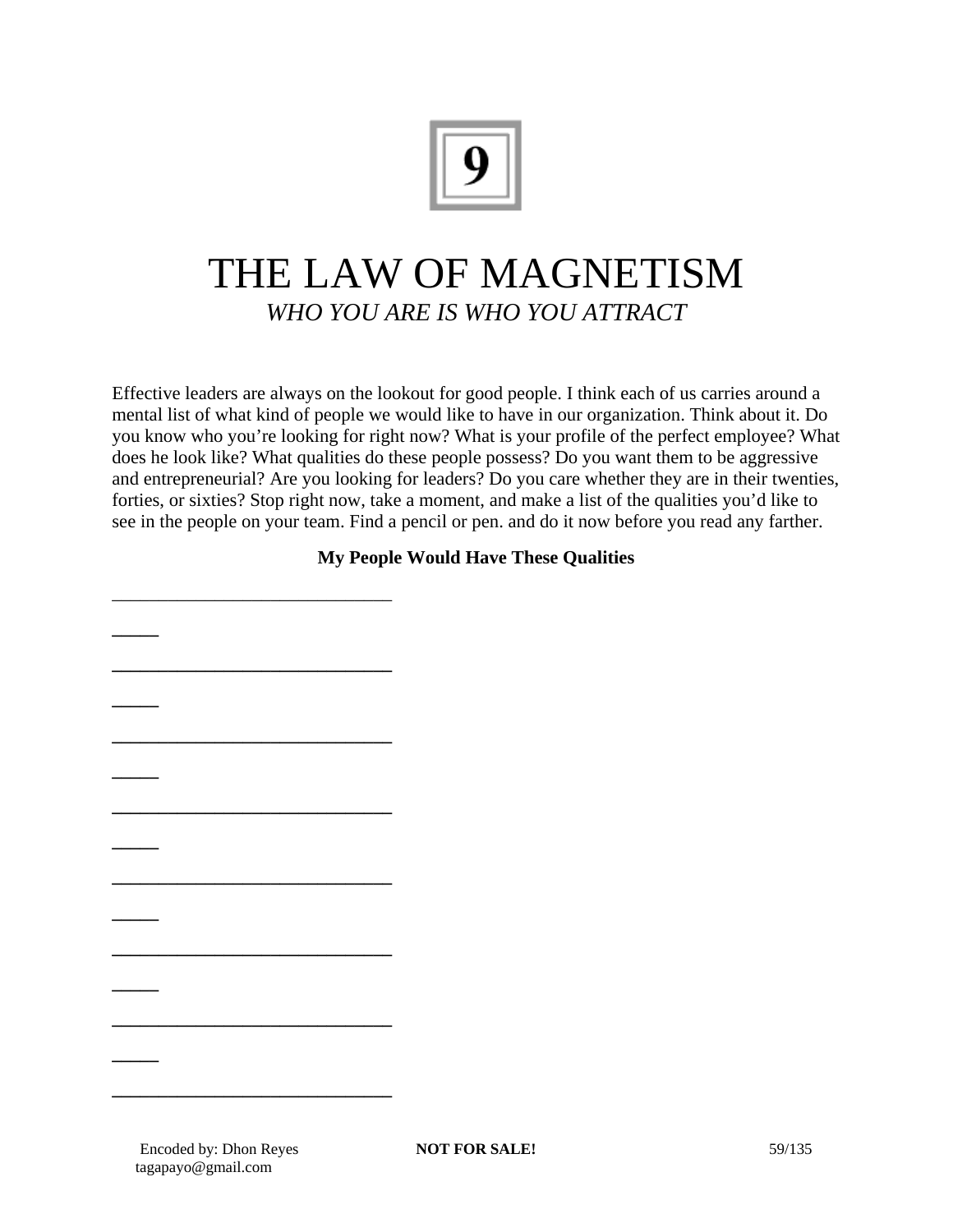Now, what will determine whether the people you want are the people you get, whether they will possess the qualities you desire? You may be surprised by the answer. Believe it or not, who you get is not determined by what you *want*. It's determined by who you *are*. Go back to the list you just made, and next to each characteristic you identified, check to see if you possess that quality. For example, if you wrote that you would like "great leaders" and you are an excellent leader, that's a match. Put a check by it. But if your leadership is no better than average, put an X and write "only average leader" next to it. If you wrote that you want people who are "entrepreneurial" and you possess that quality, put a check. Otherwise, mark it with an X, and so on. Now review the whole list.

If you see a whole bunch of Xs, then you're in trouble because the people you describe are not the type who will want to follow you. In most situations, you draw people to you who possess the same qualities you do. That's the Law of Magnetism: Who you are is who you attract.

## FROM MUSICIANSHIP TO LEADERSHIP

WHEN I WAS A KID, MY MOTHER USED TO TELL ME THAT BIRDS OF A FEATHER FLOCKED TOGETHER. I THOUGHT THAT WAS A WISE SAYING WHEN I WAS SPENDING TIME WITH MY OLDER BROTHER, LARRY, AND PLAYING BALL. HE WAS A GOOD ATHLETE, SO I FIGURED THAT MADE ME ONE TOO. AS I GREW UP, I THINK I INSTINCTIVELY RECOGNIZED THAT GOOD STUDENTS SPENT TIME WITH GOOD STUDENTS, PEOPLE WHO ONLY WANTED TO PLAY STUCK TOGETHER, AND SO ON. BUT I DON'T THINK I *REALLY* UNDERSTOOD THE IMPACT OF THE LAW OF MAGNETISM UNTIL I MOVED TO SAN DIEGO, CALIFORNIA, AND BECAME THE LEADER OF MY LAST CHURCH.

My predecessor at Skyline Church was Dr. Orval Butcher. He is a wonderful man with many fine qualities. One of his best is his musicianship. He plays piano and has a beautiful Irish tenor voice, even today in his eighties. At the time I arrived in 1981, Skyline had a solid reputation for fine music. It was nationally known for its outstanding musical productions. In fact, the church was filled with talented musicians and vocalists. And in the twenty-seven years Dr. Butcher led the church, only two music directors worked for him, an unbelievable track record. (In comparison, during my fourteen years there, I employed five people in that capacity.)

Why were there so many exceptional musicians at Skyline? The answer lies in the Law of Magnetism. People with musical talent were naturally attracted to Dr. Butcher. They respected him and understood him. They shared his motivation and values. They were on the same page with him. In contrast, I *enjoy* music, but I am not a musician. It's funny, but when I interviewed for the position at Skyline, one of the first questions they asked me was whether I could sing. They were very disappointed when I told them no.

After I came on board at the church, the number of new musicians declined quickly. We still had more than our share, because Dr. Butcher had created momentum and a wonderful legacy in that area. But do you know what kind of people started coming instead? Leaders. By the time I left Skyline, not only was the church filled with hundreds of excellent leaders, but the church had also equipped and sent out hundreds of men and women as leaders during the time I was there. The reason was the Law of Magnetism. Our organization became a magnet for people with leadership ability.

**\_\_\_\_\_**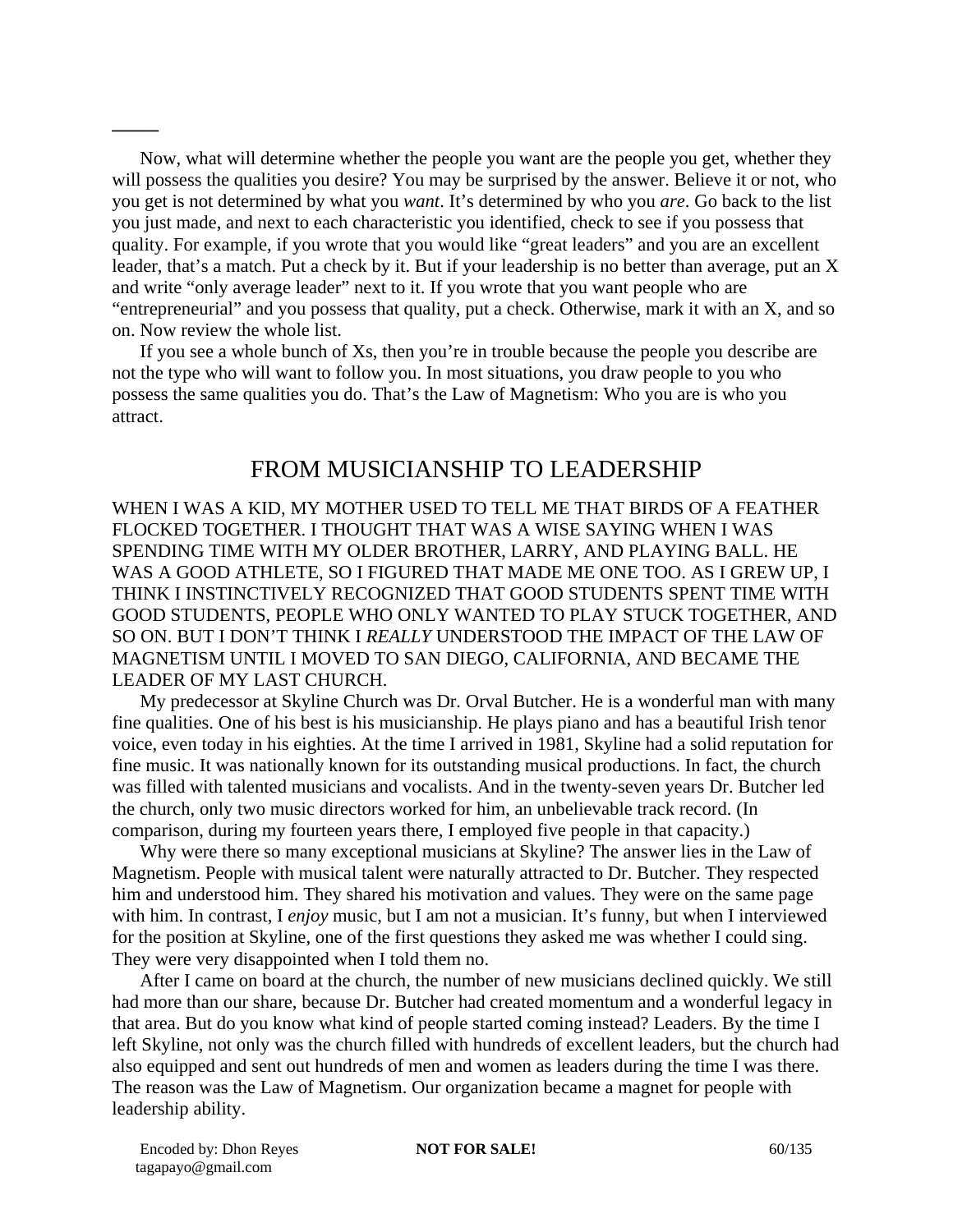## PEOPLE LIKE YOU WILL SEEK YOU OUT

OF COURSE, IT IS POSSIBLE FOR A LEADER TO GO OUT AND RECRUIT PEOPLE UNLIKE HIMSELF. GOOD LEADERS KNOW THAT ONE SECRET TO SUCCESS IS TO STAFF THEIR WEAKNESSES. THAT WAY THEY CAN FOCUS AND FUNCTION IN THEIR AREAS OF STRENGTH WHILE OTHERS TAKE CARE OF THE IMPORTANT MATTERS THAT WOULD OTHERWISE BE NEGLECTED. BUT IT'S CRUCIAL TO RECOGNIZE THAT PEOPLE WHO ARE DIFFERENT WILL NOT NATURALLY BE ATTRACTED TO YOU. LEADERS DRAW PEOPLE WHO ARE LIKE THEMSELVES.

For example, think about the NFL's Dallas Cowboys. In the sixties and seventies, the Cowboys' image was squeaky clean. Tex Schramm was the president and general manager of the team, and Tom Landry was the coach. Players were men like Roger Staubach, called "Captain Comeback," a family man with strong values similar to those of Tom Landry. In those days, the Cowboys were called "America's team." They were one of the most popular groups of athletes around the country. And they were respected not only because of the talent and character of the individuals associated with the organization, but also because of their incredible ability to work together as a team. As they developed a winning tradition in Dallas, they continued to attract more winners.

But for the past ten years, the Dallas Cowboys have been a very different kind of team. They have changed, and their image has too. Instead of working together as a team, they sometimes appear to be a loosely associated group of individuals who are in the game solely for their own benefit. (Unfortunately, because the country has also changed, they could still be called "America's team.") Various players, such as wide receiver Michael Irvin, have been on the wrong side of the law. Even Coach Barry Switzer found himself in trouble several times, such as when he tried to take a loaded gun through the security gate at an airport. Why has the complexion of the team changed so drastically? It's the Law of Magnetism. In 1989 the Cowboys' ownership changed. The new owner, Jerry Jones, is an individualist and something of a maverick. He had no qualms about going out and signing his own deals with shoe and soft drink companies despite the fact that all the NFL teams had already signed a collective endorsement contract with a competitor.

It's little wonder that the Cowboys don't enjoy the reputation they once had, even with their recent Super Bowl victories. Al McGuire, former head basketball coach of Marquette University, once said, "A team should be an extension of the coach's personality. My teams were arrogant and obnoxious." I say that teams cannot be anything *but* an extension of the coach's personality. Fortunately, Dallas just brought on board a new coach, Chan Gailey. He is a good leader with strong character and values. If he is given enough time and authority, he may be able to attract enough additional people like himself to turn the Cowboys around. Then the Law of Magnetism will be able to work *for* Dallas, but it won't happen overnight.

#### WHERE DO THEY MATCH UP?

MAYBE YOU'VE STARTED THINKING ABOUT THE PEOPLE THAT YOU HAVE ATTRACTED IN YOUR ORGANIZATION. YOU MIGHT SAY TO YOURSELF, "WAIT A MINUTE. I CAN NAME TWENTY THINGS THAT MAKE MY PEOPLE DIFFERENT FROM ME." AND MY RESPONSE WOULD BE, "OF COURSE, YOU CAN." BUT THE PEOPLE WHO ARE DRAWN TO YOU PROBABLY HAVE MORE SIMILARITIES THAN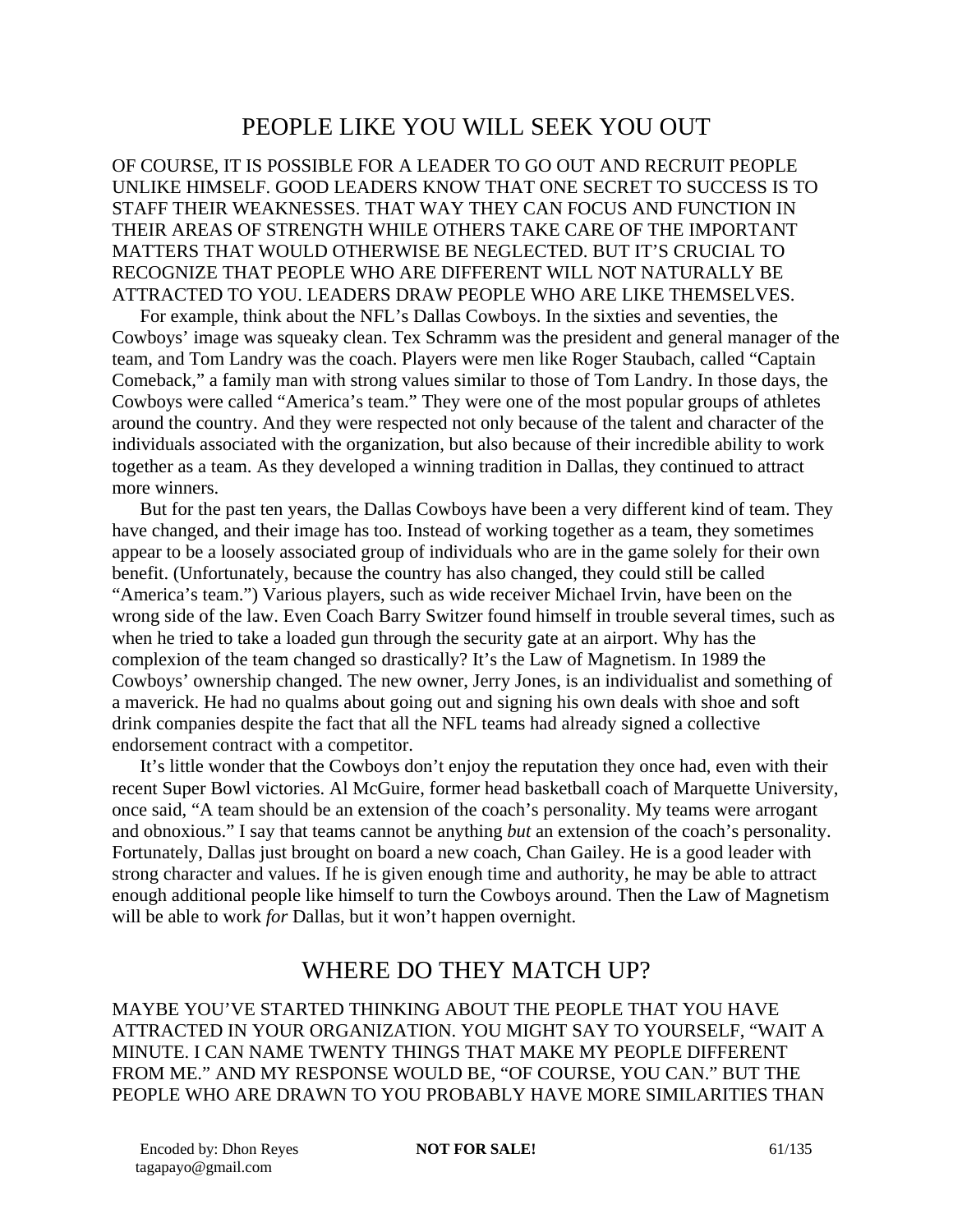DIFFERENCES, ESPECIALLY IN A FEW KEY AREAS. TAKE A LOOK AT THE FOLLOWING CHARACTERISTICS. YOU WILL PROBABLY FIND THAT YOU AND THE PEOPLE WHO FOLLOW YOU SHARE COMMON GROUND IN SEVERAL OF THESE KEY AREAS:

## **ATTITUDE**

RARELY HAVE I SEEN POSITIVE AND NEGATIVE PEOPLE ATTRACTED TO ONE ANOTHER. PEOPLE WHO VIEW LIFE AS A SERIES OF OPPORTUNITIES AND EXCITING CHALLENGES DON'T WANT TO HEAR OTHERS TALK ABOUT HOW BAD THINGS ARE ALL THE TIME. I KNOW THAT'S TRUE FOR ME. I CAN'T THINK OF A SINGLE NEGATIVE PERSON IN MY ORGANIZATIONS. AND IF YOU WERE TO TALK TO MY FOUR COMPANY PRESIDENTS AND ALL MY TOP MANAGERS, YOU'D FIND THAT EVERY ONE OF THEM IS AN ESPECIALLY POSITIVE PERSON.

#### GENERATION

PEOPLE TEND TO ATTRACT OTHERS OF ROUGHLY THE SAME AGE. MY TOP LEADERS ARE A GOOD EXAMPLE. THREE OF MY FOUR COMPANY PRESIDENTS ARE ONLY ONE OR TWO YEARS DIFFERENT IN AGE FROM ME. THE FOURTH IS FEWER THAN TEN YEARS YOUNGER. AND THAT SAME PATTERN CAN BE SEEN IN OTHER AREAS OF MY COMPANIES, SUCH AS AMONG SOME MANAGERS AT INJOY. FOR INSTANCE, KEVIN SMALL, WHO HEADS THE SEMINAR MARKETING AREA, IS A SHARP, AGGRESSIVE YOUNG MAN IN HIS TWENTIES. CAN YOU GUESS WHAT KIND OF PEOPLE ARE ATTRACTED TO HIM? MOST OF THEM ARE SHARP AND AGGRESSIVE AND IN THEIR TWENTIES. WHO YOU ARE IS WHO YOU ATTRACT.

## BACKGROUND

IN THE CHAPTER ON THE LAW OF PROCESS, I WROTE ABOUT THEODORE ROOSEVELT. ONE OF HIS MEMORABLE ACCOMPLISHMENTS IS HIS DARING CHARGE UP SAN JUAN HILL WITH THE ROUGH RIDERS DURING THE SPANISH-AMERICAN WAR. ROOSEVELT PERSONALLY RECRUITED THAT ALL-VOLUNTEER CAVALRY COMPANY, AND IT WAS SAID TO BE A REMARKABLY PECULIAR GROUP OF PEOPLE. IT WAS COMPRISED PRIMARILY OF TWO TYPES OF MEN: WEALTHY ARISTOCRATS FROM THE NORTHEAST AND COWBOYS FROM THE WILD WEST. WHY? BECAUSE TR WAS AN ARISTOCRATIC-BORN, HARVARD-EDUCATED NEW YORKER WHO TURNED HIMSELF INTO A REAL-LIFE COWBOY AND BIG-GAME HUNTER IN THE DAKOTAS OF THE WEST. HE WAS A STRONG AND GENUINE LEADER IN BOTH WORLDS, AND AS A RESULT, HE ATTRACTED BOTH KINDS OF PEOPLE.

## VALUES

PEOPLE ARE ATTRACTED TO LEADERS WHOSE VALUES ARE SIMILAR TO THEIR OWN. THINK ABOUT THE PEOPLE WHO FLOCKED TO PRESIDENT JOHN F. KENNEDY AFTER HE WAS ELECTED IN 1960. HE WAS A YOUNG IDEALIST WHO WANTED TO CHANGE THE WORLD, AND HE ATTRACTED PEOPLE WITH A SIMILAR PROFILE. WHEN HE FORMED THE PEACE CORPS AND CALLED PEOPLE TO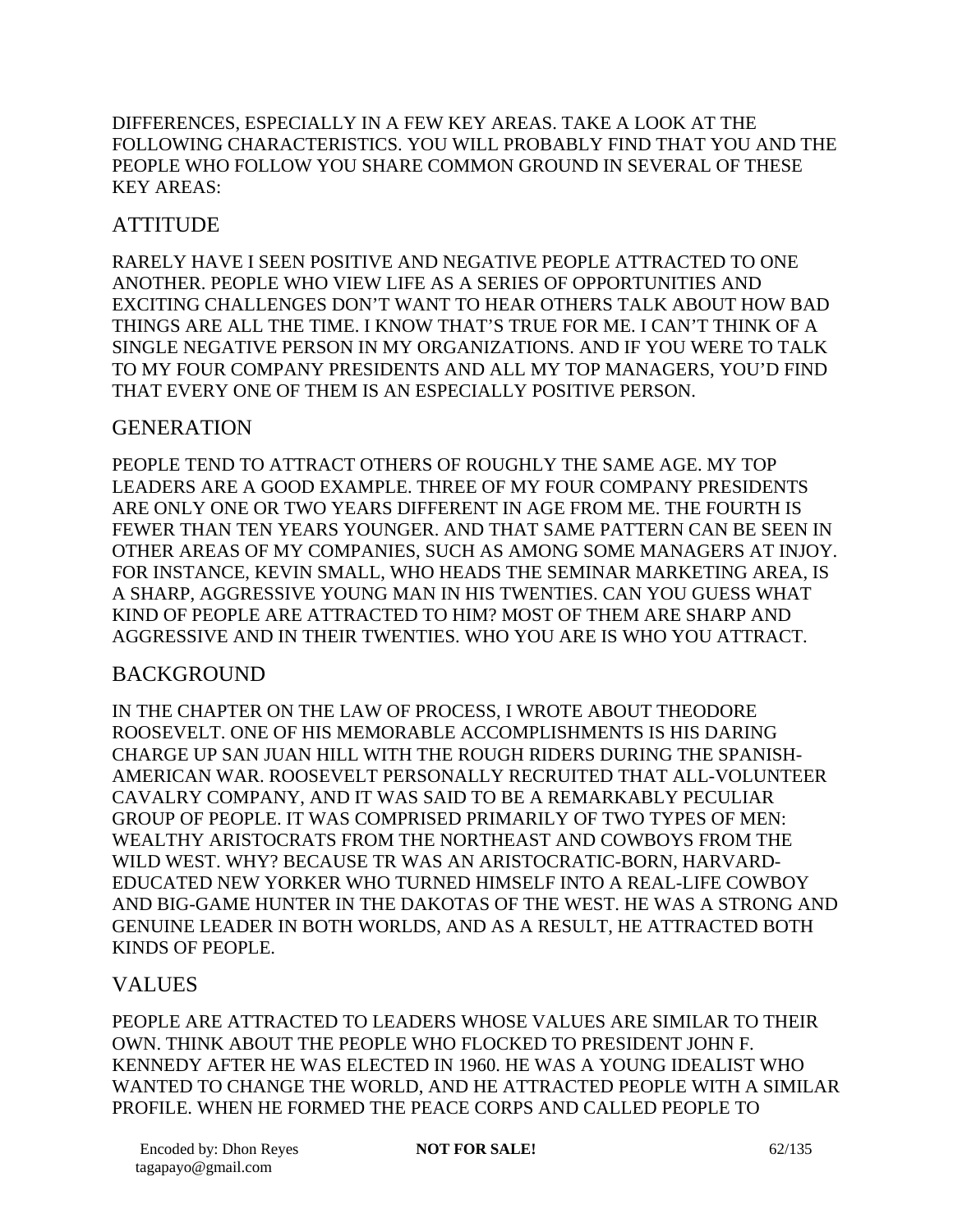SERVICE, SAYING, "ASK NOT WHAT YOUR COUNTRY CAN DO FOR YOU; ASK WHAT YOU CAN DO FOR YOUR COUNTRY," THOUSANDS OF YOUNG, IDEALISTIC PEOPLE STEPPED FORWARD TO ANSWER THE CHALLENGE.

It doesn't matter whether the shared values are positive or negative. Either way, the attraction is equally strong. Think about someone like Adolf Hitler. He was a very strong leader (as you can judge by his level of influence). But his values were rotten to the core. What kinds of people did he attract? Leaders with similar values: Hermann Goering, founder of the Gestapo; Joseph Goebbels, a bitter anti-Semite who ran Hitler's propaganda machine; Reinhard Heydrich, second in command of the Nazi secret police, who ordered mass executions of Nazi opponents; and Heinrich Himmler, chief of the SS and director of the Gestapo who initiated the systematic execution of Jews. They were all strong leaders, and they were all utterly evil men. The Law of Magnetism is powerful. Whatever character you possess you will likely find in the people who follow you.

## LIFE EXPERIENCE

LIFE EXPERIENCE IS ANOTHER AREA OF ATTRACTION FOR PEOPLE. FOR EXAMPLE, ANYTIME I SPEAK TO A NEW AUDIENCE, I CAN TELL WITHIN THIRTY SECONDS WHAT KIND OF SPEAKER THEY ARE USED TO HEARING. IF THEY REGULARLY LISTEN TO GIFTED AND ENERGETIC COMMUNICATORS, THEY ARE A SHARP AND RESPONSIVE AUDIENCE. YOU CAN SEE IT IN THEIR FACES. THEIR SENSE OF EXPECTATION IS HIGH, THEIR BODY LANGUAGE IS POSITIVE, AND WHEN YOU GET READY TO SPEAK, THEY HAVE PAPER AND PENCIL READY TO TAKE NOTES. BUT IF PEOPLE ARE USED TO A POOR COMMUNICATOR, I FIND THAT THEY JUST CHECK OUT MENTALLY.

#### LEADERSHIP ABILITY

FINALLY, THE PEOPLE YOU ATTRACT WILL HAVE LEADERSHIP ABILITY SIMILAR TO YOUR OWN. AS I SAID IN DISCUSSING THE LAW OF RESPECT, PEOPLE NATURALLY FOLLOW LEADERS STRONGER THAN THEMSELVES. BUT YOU ALSO HAVE TO FACTOR IN THE LAW OF MAGNETISM, WHICH STATES THAT WHO YOU ARE IS WHO YOU ATTRACT. WHAT THAT MEANS IS THAT IF YOU ARE A 7 WHEN IT COMES TO LEADERSHIP, YOU ARE MORE LIKELY TO DRAW 5S AND 6S TO YOU THAN 2S AND 3S. THE LEADERS YOU ATTRACT WILL BE SIMILAR IN STYLE AND ABILITY TO YOU.

## HISTORY CHANGES COURSE

A VIVID EXAMPLE OF THE LAW OF MAGNETISM CAN BE SEEN AMONG THE MILITARY LEADERS OF THE CIVIL WAR. WHEN THE SOUTHERN STATES SECEDED, THERE WERE QUESTIONS ABOUT WHICH SIDE MANY OF THE GENERALS WOULD FIGHT FOR. ROBERT E. LEE WAS CONSIDERED THE BEST GENERAL IN THE NATION, AND PRESIDENT LINCOLN ACTUALLY OFFERED HIM COMMAND OF THE UNION ARMY. BUT LEE WOULD NEVER CONSIDER FIGHTING AGAINST HIS NATIVE VIRGINIA. HE DECLINED THE OFFER AND JOINED THE CONFEDERACY—AND THE BEST GENERALS IN THE LAND FOLLOWED HIM.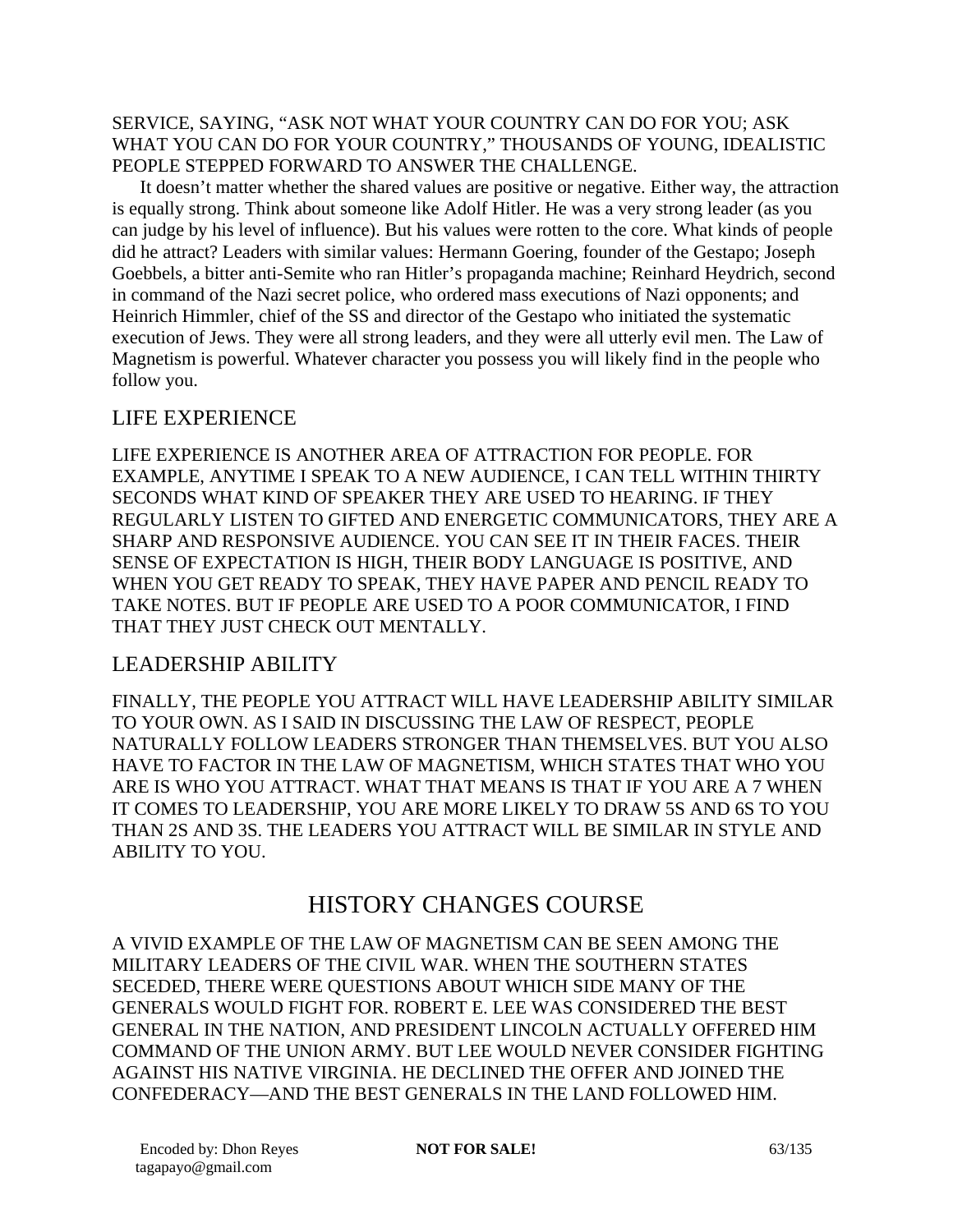If Lee had chosen to lead an army for the Union instead, many other good generals would have followed him north. As a result, the war probably would have been much shorter. It might have lasted two years instead of five—and hundreds of thousands of lives would have been saved. It just goes to show you that the better leader you are, the better leaders you will attract. And that has an incredible impact on everything you do.

How do the people you are currently attracting to your organization or department look to you? Are they the strong, capable potential leaders you desire? Or could they be better? Remember, their quality does not ultimately depend on a hiring process, a human resources department, or even what you consider to be the quality of your area's applicant pool. It depends on you. Who you are is who you attract. That is the Law of Magnetism.



# THE LAW OF CONNECTION *LEADERS TOUCH A HEART BEFORE THEY ASK FOR A HAND*

I love communicating. It's one of the joys of my life and one of my passions. Although I've spent more than thirty years speaking professionally, I'm always looking for ways to grow and keep improving in that area. That's why I try to see first-rate communicators in person when I get the chance. For instance, I made a trip to San Jose, California, to see an event sponsored by the local chamber of commerce. Speaking that day was an all-star cast of communicators: Mark Russell, who used humor so effectively; Mario Cuomo, who infused passion into everything he said; the brilliant Malcolm Forbes, whose insight made every subject he talked about seem brand new; and Colin Powell, whose confidence gave everyone in the audience security and hope. Every one of those communicators was strong and was able to develop an incredible rapport with the audience. But as good as they were, none was as good as my favorite. Head and shoulders above the rest stood Elizabeth Dole.

## THE AUDIENCE'S BEST FRIEND

#### NO DOUBT YOU'VE HEARD OF ELIZABETH DOLE. SHE IS A LAWYER BY TRADE, WAS A CABINET MEMBER IN THE REAGAN AND BUSH ADMINISTRATIONS, AND IS

Encoded by: Dhon Reyes **NOT FOR SALE!** 64/135 tagapayo@gmail.com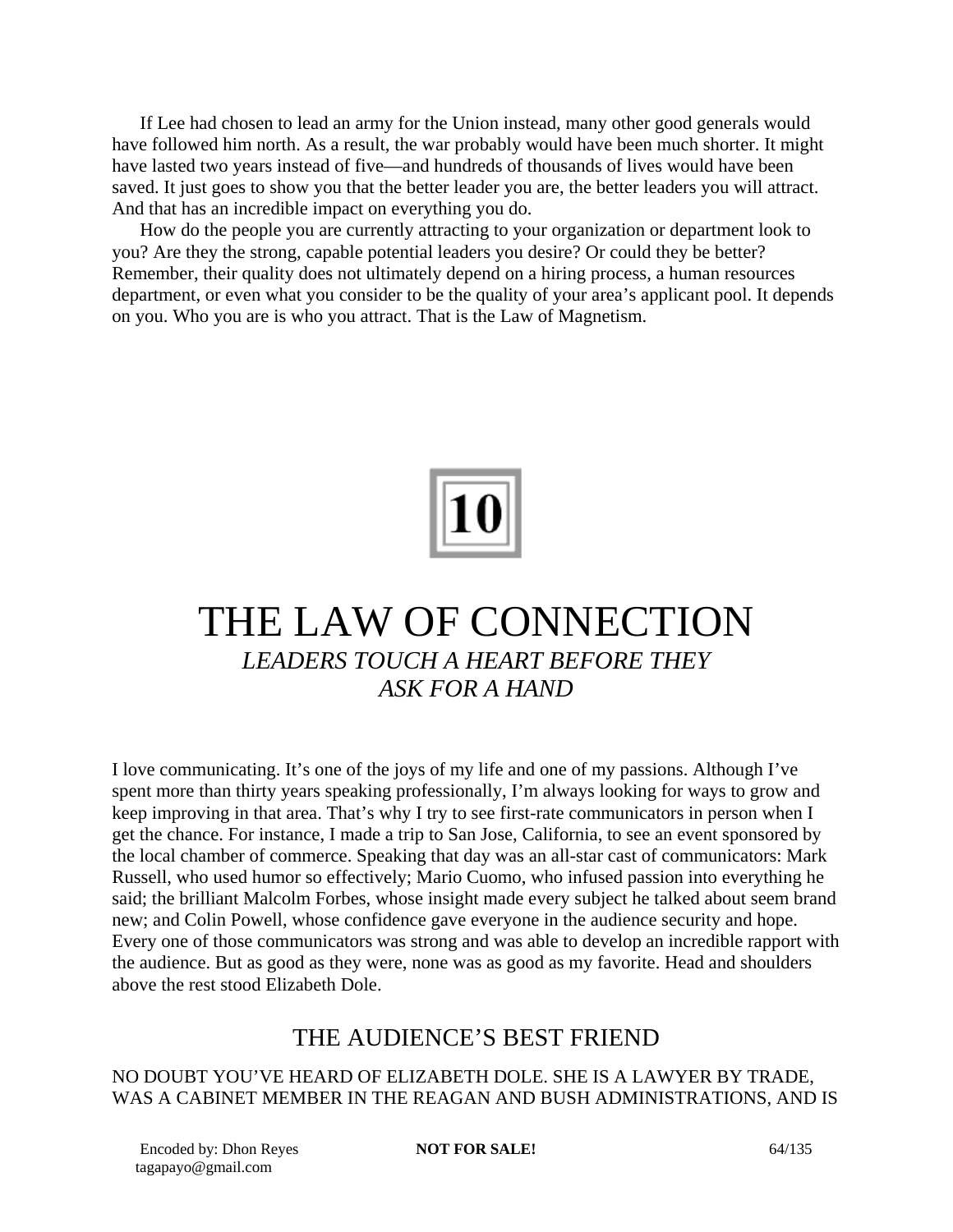NOW THE PRESIDENT OF THE AMERICAN RED CROSS. SHE IS A MARVELOUS COMMUNICATOR. HER PARTICULAR GIFT, WHICH SHE DEMONSTRATED IN SAN JOSE THAT DAY, WAS MAKING ME AND EVERYONE ELSE IN HER AUDIENCE FEEL AS THOUGH SHE WAS REALLY OUR FRIEND. SHE MADE ME GLAD I WAS THERE. THE BOTTOM LINE IS THAT SHE REALLY KNOWS HOW TO CONNECT WITH PEOPLE.

In 1996, she demonstrated that ability to the whole country when she spoke at the Republican National Convention. If you watched it on television, you know what I'm talking about. When Elizabeth Dole walked out into the audience that night, they felt that she was their best friend. She was able to develop an amazing connection with them. I also felt that connection, even though I was sitting in my living room at home watching her on television. Once she finished her talk, I would have followed her anywhere.

## BOB NEVER MADE THE CONNECTION

ALSO SPEAKING AT THAT CONVENTION WAS BOB DOLE, ELIZABETH'S HUSBAND—NOT SURPRISING SINCE HE WAS THE REPUBLICAN NOMINEE FOR THE PRESIDENTIAL RACE. ANYONE WHO WATCHED WOULD HAVE OBSERVED A REMARKABLE DIFFERENCE BETWEEN THE COMMUNICATION ABILITIES OF THE TWO SPEAKERS. WHERE ELIZABETH WAS WARM AND APPROACHABLE, BOB APPEARED STERN AND DISTANT. THROUGHOUT THE CAMPAIGN, HE NEVER SEEMED TO BE ABLE TO CONNECT WITH THE PEOPLE.

Many factors come into play in the election of a president of the United States, but not least among them is the ability of a candidate to connect with his audience. A lot has been written about the Kennedy-Nixon debates of the 1960 election. One of the reasons Kennedy succeeded was that he was able to make the television audience feel connected to him. The same kind of connection developed between Ronald Reagan and his audiences. And in the 1992 election, Bill Clinton worked extremely hard to develop a sense of connection with the American people—to do it he even appeared on the talk show *Arsenio* and played the saxophone.

I believe Bob Dole is a good man. But I also know he never connected with the people. Ironically, after the presidential race was over, he appeared on *Saturday Night Live,* a show that made fun of him during the entire campaign, implying that he was humorless and out of touch. On the show Dole came across as relaxed, approachable, and able to make fun of himself. And he was a hit with the audience. I can't help wondering what might have happened if he had done more of that early in the campaign.

## THE HEART COMES FIRST

EFFECTIVE LEADERS KNOW THAT YOU FIRST HAVE TO TOUCH PEOPLE'S HEARTS BEFORE YOU ASK THEM FOR A HAND. THAT IS THE LAW OF CONNECTION. ALL GREAT COMMUNICATORS RECOGNIZE THIS TRUTH AND ACT ON IT ALMOST INSTINCTIVELY. YOU CAN'T MOVE PEOPLE TO ACTION UNLESS YOU FIRST MOVE THEM WITH EMOTION. THE HEART COMES BEFORE THE HEAD.

An outstanding orator and African-American leader of the nineteenth century was Frederick Douglass. It's said that he had a remarkable ability to connect with people and move their hearts when he spoke. Historian Lerone Bennett said of Douglass, "He could make people *laugh* at a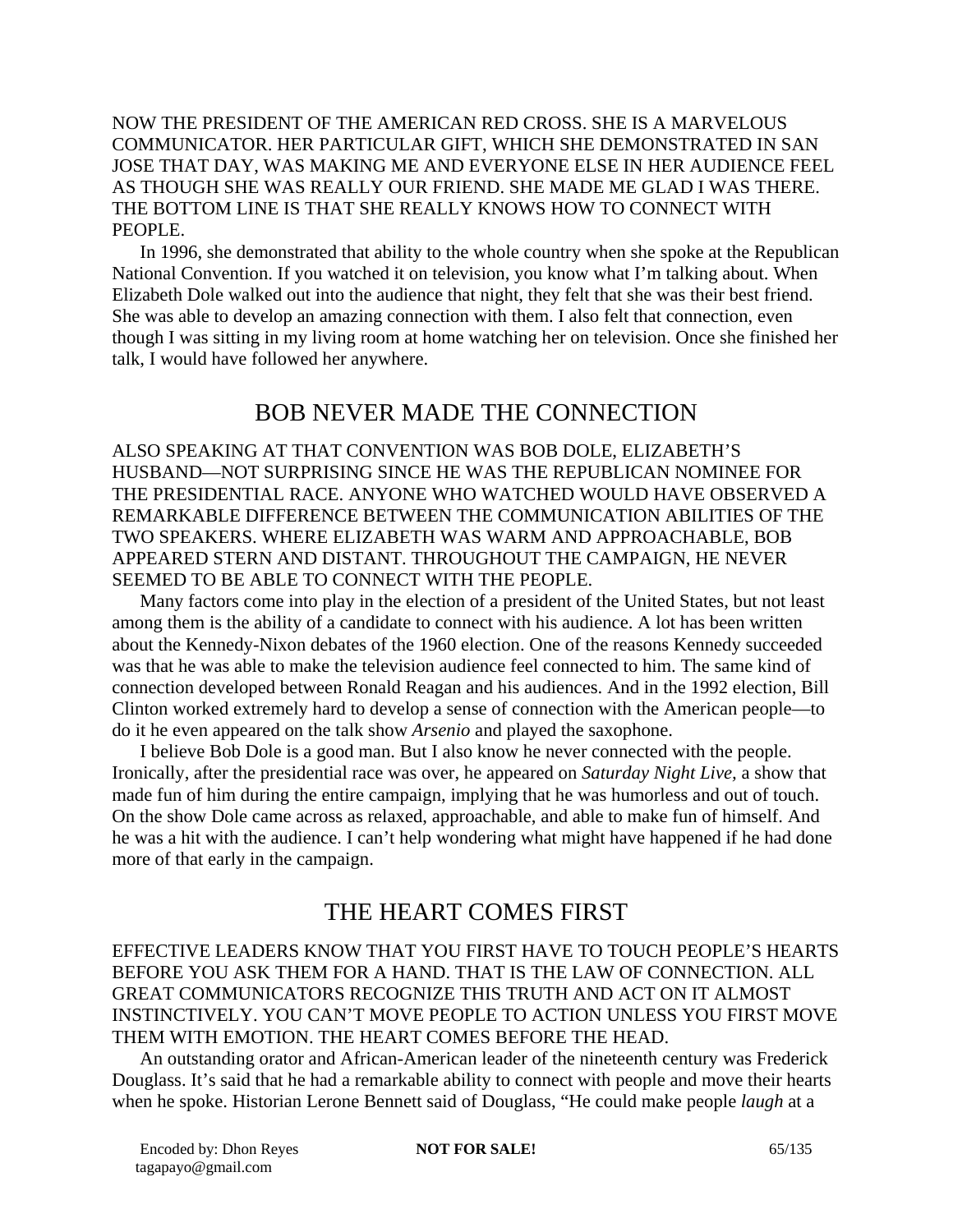slave owner preaching the duties of Christian obedience; could make them *see* the humiliation of a Black maiden ravished by a brutal slave owner; could make them *hear* the sobs of a mother separated from her child. Through him, people could cry, curse, and *feel;* through him they could *live* slavery."

## PUBLIC AND PRIVATE CONNECTION

CONNECTING WITH PEOPLE ISN'T SOMETHING THAT NEEDS TO HAPPEN ONLY WHEN A LEADER IS COMMUNICATING TO GROUPS OF PEOPLE. IT NEEDS TO HAPPEN WITH INDIVIDUALS. THE STRONGER THE RELATIONSHIP AND CONNECTION BETWEEN INDIVIDUALS, THE MORE LIKELY THE FOLLOWER WILL WANT TO HELP THE LEADER. THAT IS ONE OF THE MOST IMPORTANT PRINCIPLES I'VE TAUGHT MY STAFF OVER THE YEARS. MY STAFF AT SKYLINE USED TO GROAN EVERY TIME I WOULD SAY, "PEOPLE DON'T CARE HOW MUCH YOU KNOW UNTIL THEY KNOW HOW MUCH YOU CARE," BUT THEY ALSO KNEW THAT IT WAS TRUE. YOU DEVELOP CREDIBILITY WITH PEOPLE WHEN YOU CONNECT WITH THEM AND SHOW THAT YOU GENUINELY WANT TO HELP THEM.

The greatest leaders are able to connect on both levels: with individuals and with an audience. A perfect example was Ronald Reagan. His ability to develop rapport with an audience is reflected in the nickname he received as president: the Great Communicator. But he also had the ability to touch the hearts of the individuals close to him. Former Reagan speechwriter Peggy Noonan said that when the president used to return to the White House from long trips and the staff heard his helicopter landing on the lawn, everyone would stop working, and staff member Donna Elliott would say, "Daddy's home!" It was an indication of the affection his people felt for him.

You don't need the charisma of Ronald Reagan to connect with people. You will sometimes discover the ability to connect with people where you would least expect to find it. I was reminded of that recently as I read about the funeral of Sonny Bono. Though he had succeeded in recent years in the world of politics, having served as the mayor of Palm Springs and a member of the U.S. House of Representatives, most people remember Bono from his show business days. He was hard to take seriously. He wore outrageous clothes. He was always the butt of then wife Cher's jokes, and he couldn't sing. But the man knew how to connect with others. At his funeral, House Speaker Newt Gingrich said of Bono:

You looked at him and thought to yourself: "This can't be a famous person." He smiled, he said something, then you thought to yourself: "This can't be a serious person." Four jokes and two stories later you were pouring your heart out to him, he was helping you solve a problem and you began to realize this is a very hard-working, very thoughtful man who covered up a great deal of his abilities with his wonderful sense of humor and his desire to make you bigger than him so he could serve you, which would then make it easier for you to do something the two of you needed to do together.

Bono understood the Law of Connection. He won people over before he enlisted their help. He knew that you have to touch a heart before you ask for a hand.

## CONNECT WITH PEOPLE ONE AT A TIME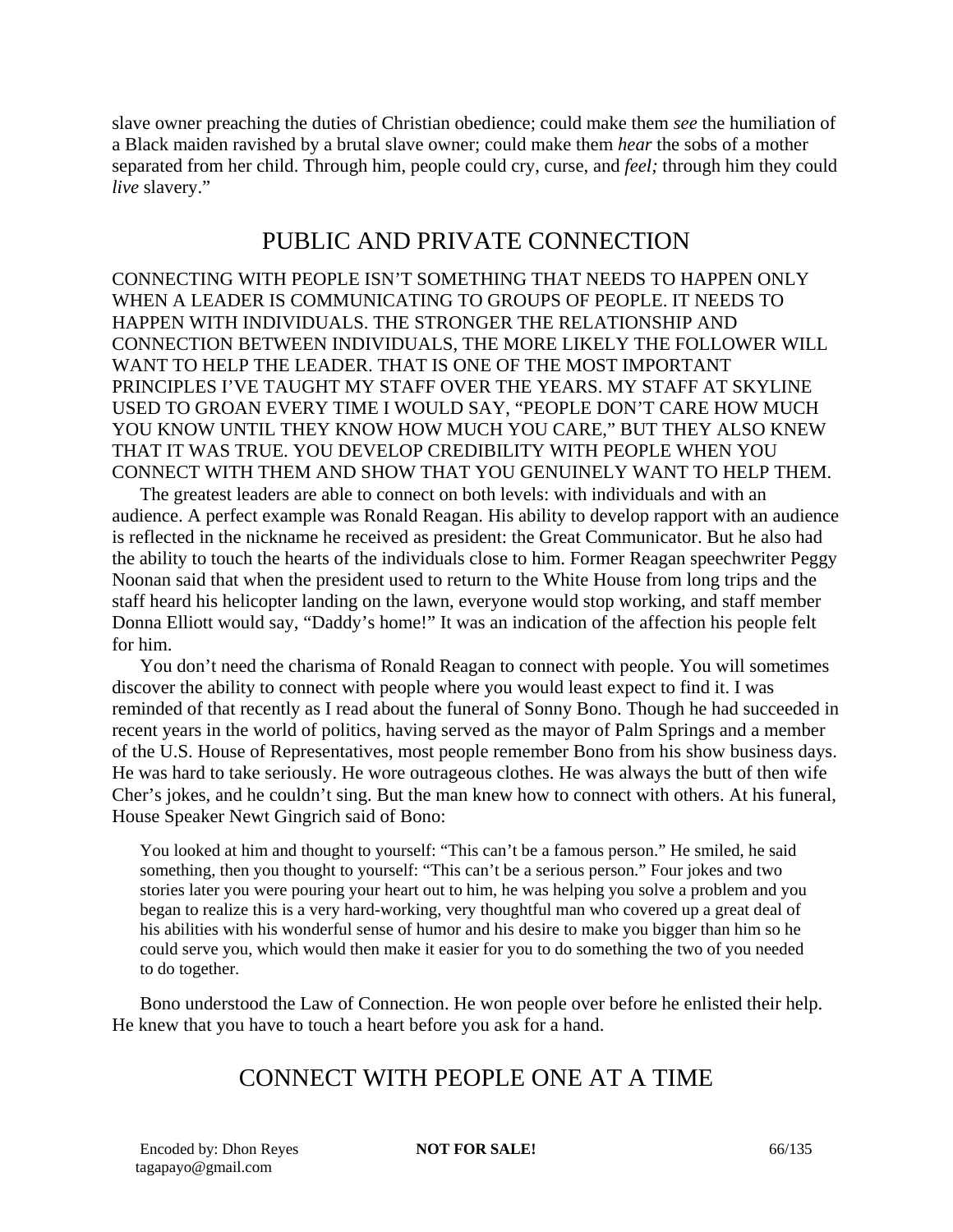A KEY TO CONNECTING WITH OTHERS IS RECOGNIZING THAT EVEN IN A GROUP, YOU HAVE TO RELATE TO PEOPLE AS INDIVIDUALS. GENERAL NORMAN SCHWARZKOPF REMARKED, "I HAVE SEEN COMPETENT LEADERS WHO STOOD IN FRONT OF A PLATOON AND ALL THEY SAW WAS A PLATOON. BUT GREAT LEADERS STAND IN FRONT OF A PLATOON AND SEE IT AS 44 INDIVIDUALS, EACH OF WHOM HAS ASPIRATIONS, EACH OF WHOM WANTS TO LIVE, EACH OF WHOM WANTS TO DO GOOD."

I've had the opportunity to speak to some wonderful audiences during the course of my career. The largest have been in stadiums where 60,000 to 70,000 people were in attendance. Some of my colleagues who also speak for a living have asked me, "How in the world do you speak to that many people?" The secret is simple. I don't try to talk to the thousands. I focus on talking to one person. That's the only way to connect with people.

## IT'S THE LEADER'S JOB

SOME LEADERS HAVE PROBLEMS WITH THE LAW OF CONNECTION IS BECAUSE THEY BELIEVE THAT CONNECTING IS THE RESPONSIBILITY OF FOLLOWERS. THAT IS ESPECIALLY TRUE OF POSITIONAL LEADERS. THEY OFTEN THINK, *I'M THE BOSS. I HAVE THE POSITION. THESE ARE MY EMPLOYEES. LET* THEM *COME TO*  ME. BUT SUCCESSFUL LEADERS WHO OBEY THE LAW OF CONNECTION ARE ALWAYS INITIATORS. THEY TAKE THE FIRST STEP WITH OTHERS AND THEN MAKE THE EFFORT TO CONTINUE BUILDING RELATIONSHIPS. THAT'S NOT ALWAYS EASY, BUT IF IT'S IMPORTANT TO THE SUCCESS OF THE ORGANIZATION, A LEADER HAS TO DO IT ANYWAY, NO MATTER HOW MANY OBSTACLES THERE MIGHT BE.

I learned this lesson in 1972 when I was faced with a very difficult situation. I was moving to Lancaster, Ohio, where I would be taking over the leadership of a church. Before I accepted the position, I found out from a friend that the church had just gone through a big battle related to a building project. Heading up one of the factions was the number one influencer in the church, a man named Jim Butz who was the elected lay leader of the congregation. And I also heard that Jim had a reputation for being negative and something of a maverick. He liked to use his influence to move the people in directions that didn't always help the organization.

Because the previous senior pastor had butted heads with Jim more than a few times, I knew my best chance for being successful in leadership there was to make a connection with Jim. So the first thing I did when I got there was to make an appointment to meet him in my office.

Jim was a big man. He was about six feet four inches tall and weighed about 250 pounds the kind of guy who could go bear hunting with nothing but a switch. He was very intimidating, and he was about sixty-five years old. I, on the other hand, was only twenty-five. When he came in, I said, "Jim, I know you're the influencer in this church, and I want you to know that I've decided I'm going to do everything in my power to build a good relationship with you. I'd like to meet with you every Tuesday for lunch at the Holiday Inn to talk through issues. While I'm the leader here, I'll never take any decision to the people without first discussing it with you. I really want to work with you.

"But I also want you to know that I've heard you're a very negative person," I said, "and that you like to fight battles. If you decide to work against me, I'll guess we'll just have to be on opposite sides. And because you have so much influence, I know you'll win most of the time in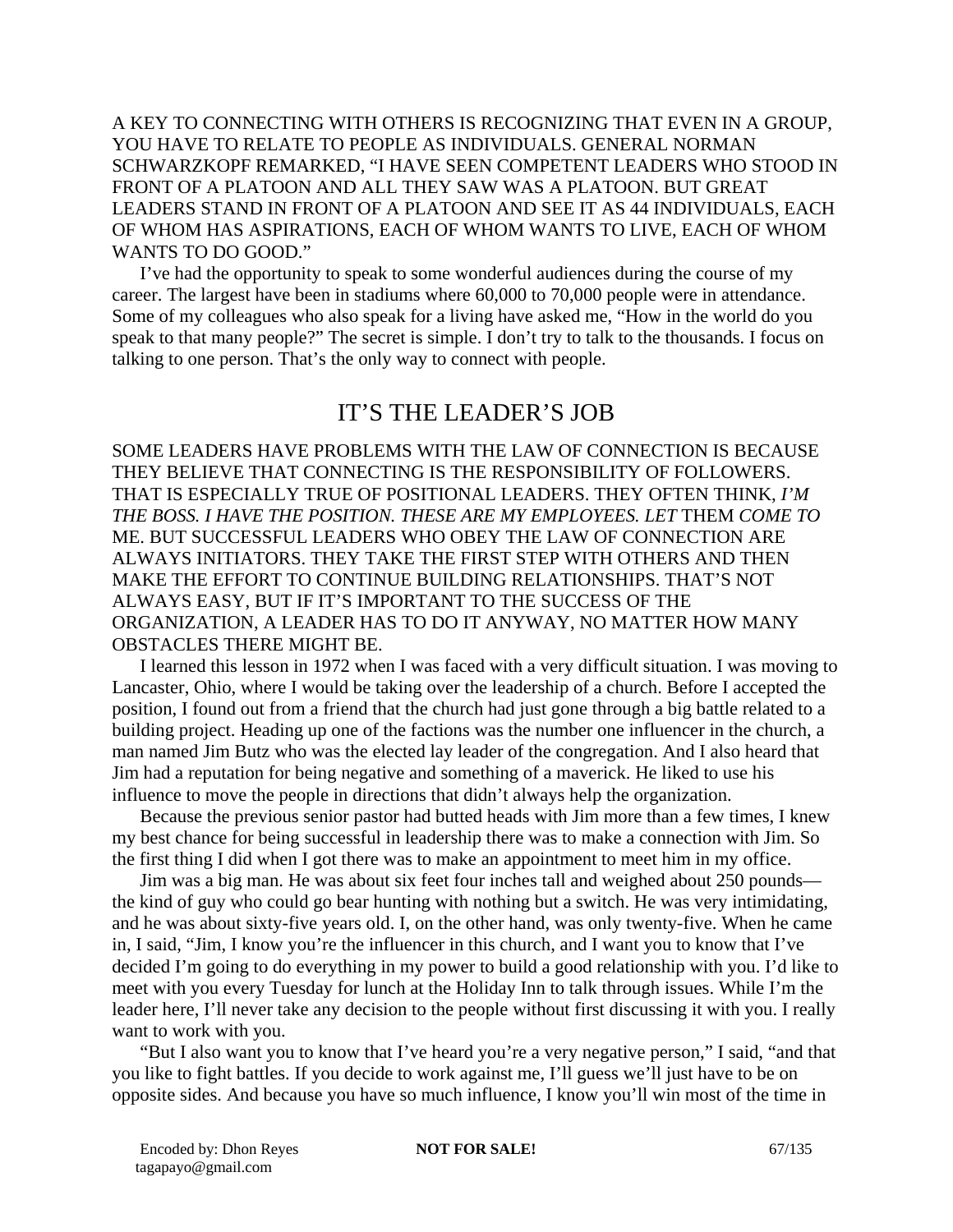the beginning. But I'm going to develop relationships with people and draw new people to this church, and someday, I'll have greater influence than you.

"But I don't want to battle you," I continued. "You're sixty-five years old right now. Let's say you've got another ten to fifteen years of good health and productivity ahead of you. If you want, you can make these years your very best and make your life count. We can do a lot of great things together at this church, but the decision is yours."

When I finished, Jim didn't say a word. He got up from his seat, walked into the hall, and stopped to take a drink at the water fountain. I followed him out and waited. After a long time, he stood up straight and turned around. When he did, I could see that tears were rolling down his cheeks. And then he gave me a great big bear hug and said, "You can count on me to be on your side."

And Jim did get on my side. As it turned out, he did live about another ten years, and because he was willing to help me, we accomplished some positive things together at that church. But it never would have happened if I hadn't had the courage to try to make a connection with him that first day in my office.

## THE TOUGHER THE CHALLENGE, THE GREATER THE CONNECTION

NEVER UNDERESTIMATE THE POWER OF BUILDING RELATIONSHIPS WITH PEOPLE BEFORE ASKING THEM TO FOLLOW YOU. IF YOU'VE EVER STUDIED THE LIVES OF NOTABLE MILITARY COMMANDERS, YOU HAVE PROBABLY NOTICED THAT THE BEST ONES PRACTICED THE LAW OF CONNECTION. I ONCE READ THAT DURING WORLD WAR I IN FRANCE, GENERAL DOUGLAS MACARTHUR TOLD A BATTALION COMMANDER BEFORE A DARING CHARGE, "MAJOR, WHEN THE SIGNAL COMES TO GO OVER THE TOP, I WANT YOU TO GO FIRST, BEFORE YOUR MEN. IF YOU DO, THEY'LL FOLLOW." THEN MACARTHUR REMOVED THE DISTINGUISHED SERVICE CROSS FROM HIS UNIFORM AND PINNED IT ON THE MAJOR. HE HAD, IN EFFECT, AWARDED HIM FOR HEROISM BEFORE ASKING HIM TO EXHIBIT IT. AND OF COURSE, THE MAJOR LED HIS MEN, THEY FOLLOWED HIM OVER THE TOP, AND THEY ACHIEVED THEIR OBJECTIVE.

Not all military examples of the Law of Connection are quite so dramatic. For example, it's said that Napoleon made it a practice to know every one of his officers by name and to remember where they lived and which battles they had fought with him. Robert E. Lee was known to visit the men in their campsites the night before any major battle. Often he met the next day's challenges without having slept. More recently, I read about how Norman Schwarzkopf often found ways of connecting with his troops. On Christmas in 1990 during the Persian Gulf War, he spent the day among the men and women who were so far away from their families. In his autobiography, he says,

I started at Lockheed Village … Some [troops] had already sat down to dinner, though it was only noon, because they were eating in shifts. I shook a lot of hands. Next I went back out to the Escan Village, where there were three huge mess halls in tents. At the first a long line of troops stretched out the entryway. I shook hands with everyone in the line, went behind the serving counter to greet the cooks and helpers, and worked my way through the mess hall, hitting every table, wishing everyone Merry Christmas. Then I went into the second and third dining facilities and did the same thing. I came back to the first mess tent and repeated the exercise, because by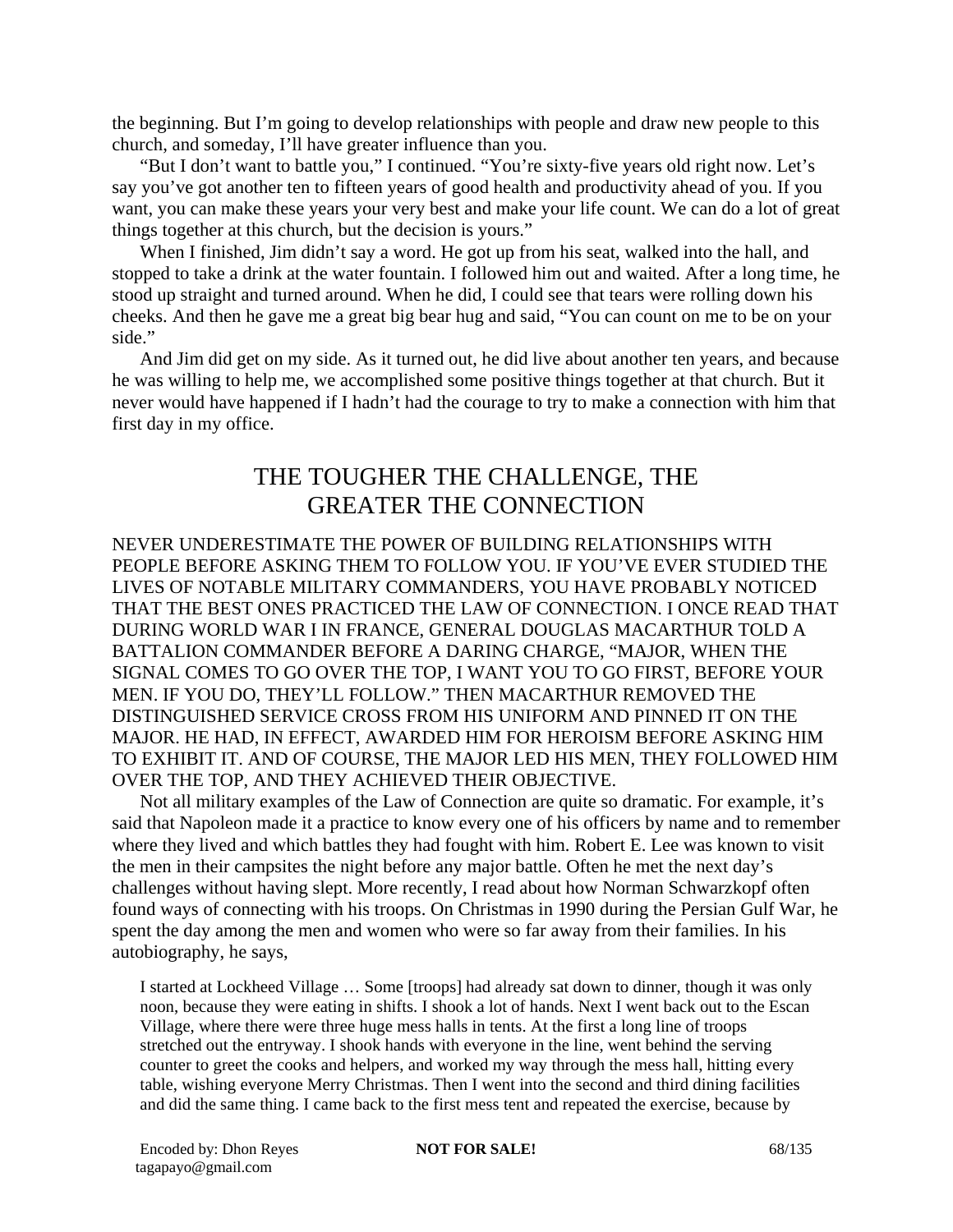this time there was an entirely new set of faces. Then I sat down with some of the troops and had my dinner. In the course of four hours, I must have shaken four thousand hands.

Schwarzkopf didn't have to do that, but he did. He used one of the most effective methods for connecting with others, something I call walking slowly through the crowd. It may sound corny, but it's really true: People don't care how much you know until they know how much you care.

## THE RESULT OF CONNECTION

#### WHEN A LEADER HAS DONE THE WORK TO CONNECT WITH HIS PEOPLE, YOU CAN SEE IT IN THE WAY THE ORGANIZATION FUNCTIONS. AMONG EMPLOYEES THERE ARE INCREDIBLE LOYALTY AND A STRONG WORK ETHIC. THE VISION OF THE LEADER BECOMES THE ASPIRATION OF THE PEOPLE. THE IMPACT IS INCREDIBLE.

You can also see the results in other ways. On Boss's Day in 1994, a full-page ad appeared in *USA Today*. It was contracted and paid for by the employees of Southwest Airlines, and it was addressed to Herb Kelleher, the company's CEO:

Thanks, Herb For remembering every one of our names. For supporting the Ronald McDonald House. For helping load baggage on Thanksgiving. For giving everyone a kiss (and we mean everyone). For listening. For running the only profitable major airline. For singing at our holiday party. For singing only once a year. For letting us wear shorts and sneakers to work. For golfing at The LUV Classic with only one club. For outtalking Sam Donaldson. For riding your Harley Davidson into Southwest Headquarters. For being a friend, not just a boss. Happy Boss's Day from Each One of Your 16,000 Employees

A display of affection like that occurs only when a leader has worked hard to connect with his people.

Don't ever underestimate the importance of building relational bridges between yourself and the people you lead. There's an old saying: To lead yourself, use your head; to lead others, use your heart. That's the nature of the Law of Connection. Always touch a person's heart before you ask him for a hand.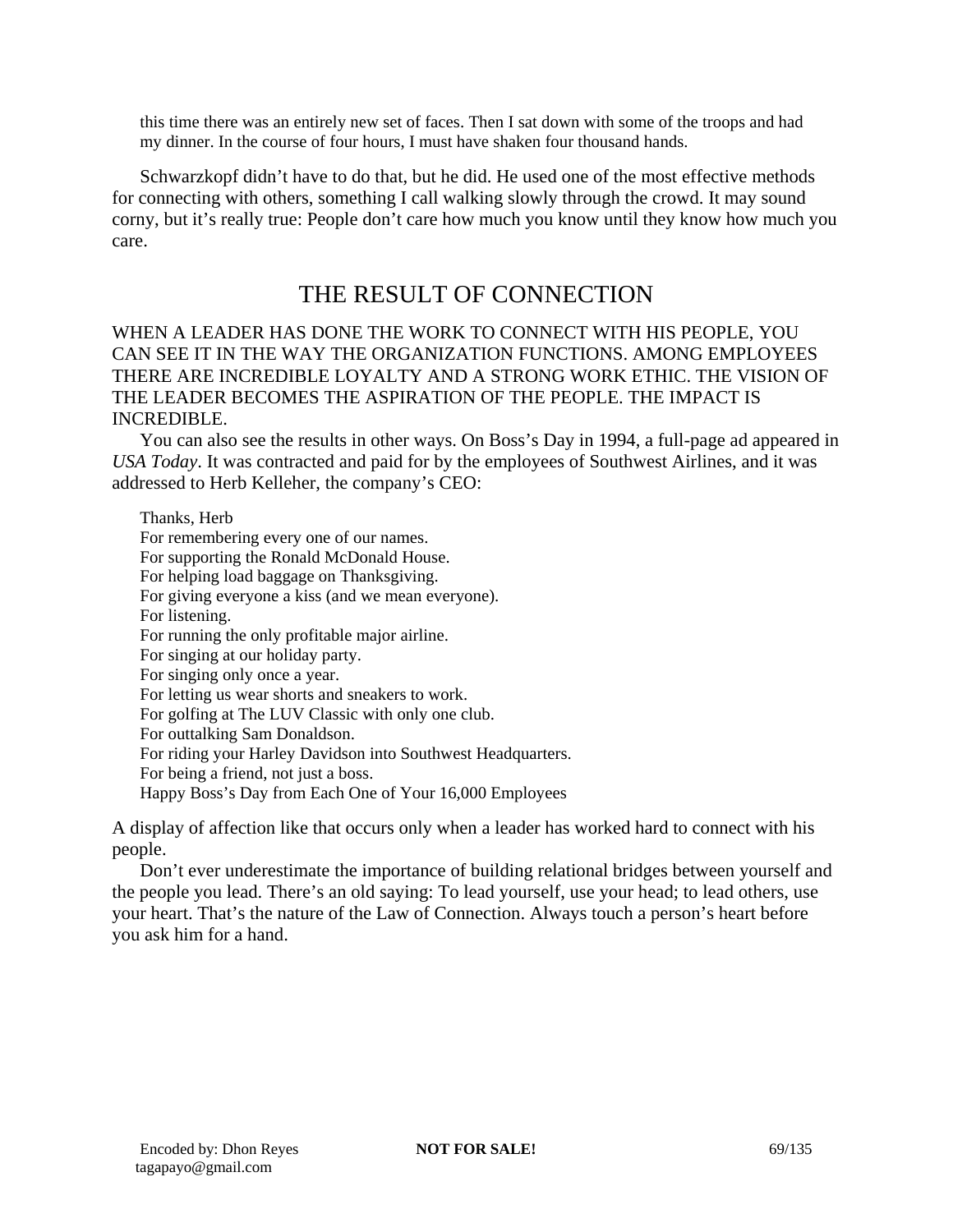

# THE LAW OF THE INNER CIRCLE *A LEADER'S POTENTIAL IS DETERMINED BY THOSE CLOSEST TO HIM*

In 1981, I received a marvelous offer. I was working as an executive director at Wesleyan World Headquarters when I was given the opportunity to become the leader of the largest church in the Wesleyan denomination. The name of the church was Skyline, and it was located in the San Diego, California, area.

The church had a great history. It had been founded in the 1950s by a wonderful man named Orval Butcher, and he was retiring after serving there for twenty-seven years. Dr. Butcher had touched the lives of thousands of people with his leadership, and the church had a strong, nationally recognized reputation. It was a good church, but it did have one problem. It had not grown in years. After making it to a little more than one thousand members, it had reached a plateau.

The first time I flew out to talk with the board, I knew that Skyline was the place I was supposed to be. I immediately called and told my wife, Margaret, that we should start packing and preparing for a move. And as soon as they offered me the job, off we went with our two kids to San Diego.

As we drove across country, I began thinking about the task ahead. I was really looking forward to the challenge of taking Skyline to a new level. After we arrived, I met with each of the staff members to assess individual abilities. Almost immediately I discovered why the church had flat-lined. The staff were good people, but they weren't strong leaders. No matter what I did with them, they would never be able to take the organization to the place we needed to go. You see, every leader's potential is determined by the people closest to him. If those people are strong, then the leader can make a huge impact. If they are weak, he can't. That is the Law of the Inner Circle.

## THREE PHASES TO NEW GROWTH

THE TASK THAT LAY AHEAD OF ME WAS CLEAR. I NEEDED TO REMOVE THE WEAK LEADERS I POSSESSED AND BRING IN BETTER ONES. THAT WAS THE ONLY WAY I WOULD BE ABLE TO TURN THE SITUATION AROUND. MENTALLY, I DIVIDED THE PEOPLE INTO THREE GROUPS ACCORDING TO THEIR ABILITY TO LEAD AND DELIVER RESULTS. THE FIRST GROUP I WANTED TO DEAL WITH WAS THE BOTTOM THIRD, THE STAFF CONTRIBUTING LEAST TO THE ORGANIZATION. I KNEW I COULD DISMISS THEM RIGHT AWAY BECAUSE THE IMPACT OF THEIR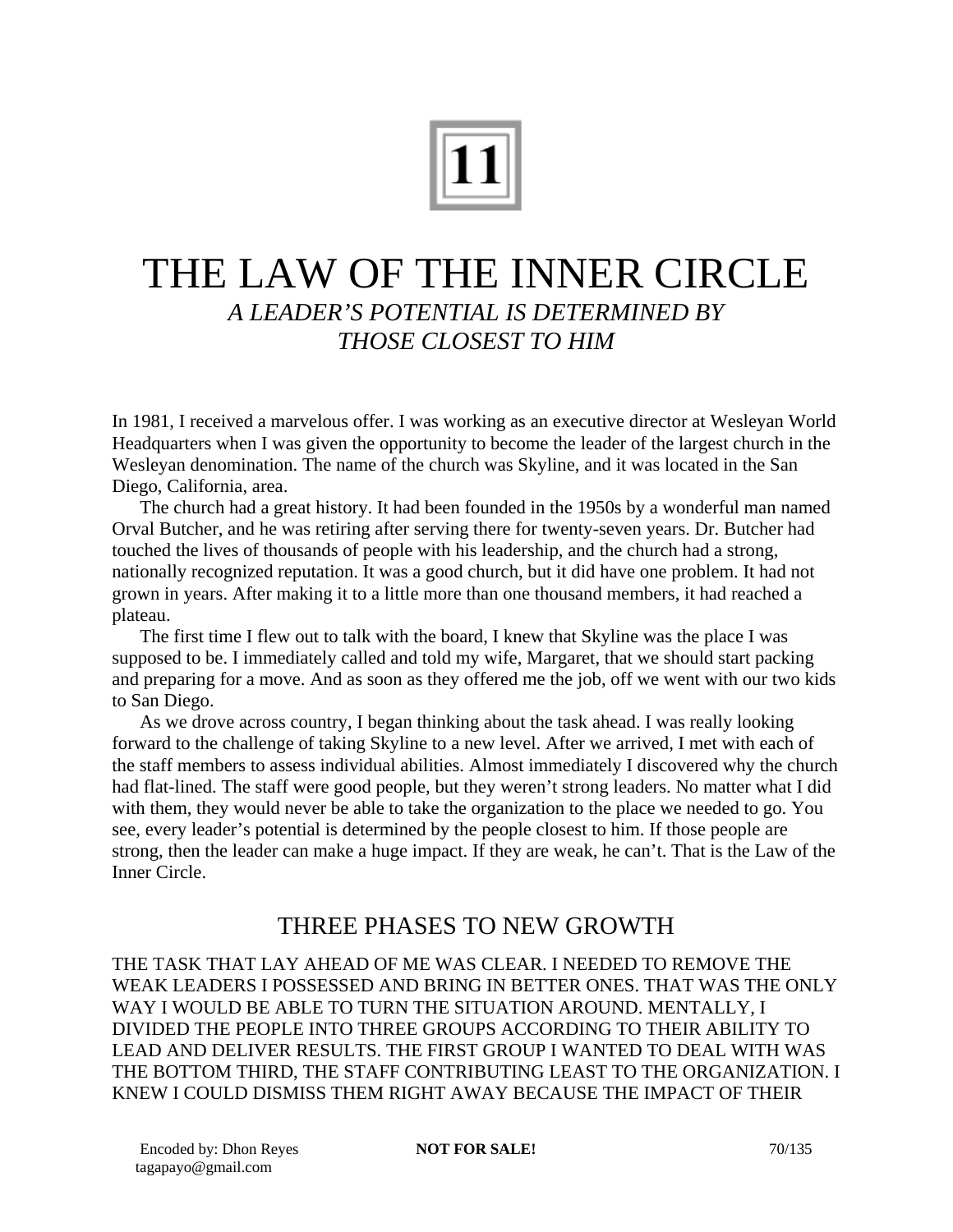#### DEPARTURE COULD BE NOTHING BUT POSITIVE. I IMMEDIATELY REPLACED THEM WITH THE BEST PEOPLE I COULD FIND.

I then began working on the middle third. One by one, as I found good leaders from outside the organization, I brought them in and let go the weakest of the existing staff. It took me another year to process out the old middle group. By the end of three years, I had completely cleaned house, leaving only two on staff out of the original group. And because the inner circle had gone to a new level, the organization was able to go to a new level. On the new staff, even the weakest of the new people were stronger than all the old ones I had let go.

The staff continued to grow in strength. I developed the people to make them better leaders. And anytime a staff member left, I searched for someone even better as a replacement. As a result, the impact on Skyline was incredible. Almost as soon as I made the initial staff changes in 1981, we started growing again. In fewer than ten years, the church became three times the size it had been when I started. And the annual budget, which was \$800,000 when I arrived, grew to more than \$5 million a year.

The growth and success we experienced at Skyline were due to the Law of the Inner Circle. When we had the right staff, our potential skyrocketed. And in 1995 when I left, other leaders from around the country sought to hire my key staff members for their own organizations. They recognized the power of the Law of the Inner Circle and wanted to hire the very best they could find to boost their potential.



## EVERY ORGANIZATION HAS AN INNER CIRCLE

LOOK AT AN ORGANIZATION IN JUST ABOUT ANY PROFESSION AND YOU CAN SEE THE LAW OF THE INNER CIRCLE AT WORK. FOR EXAMPLE, IN 1997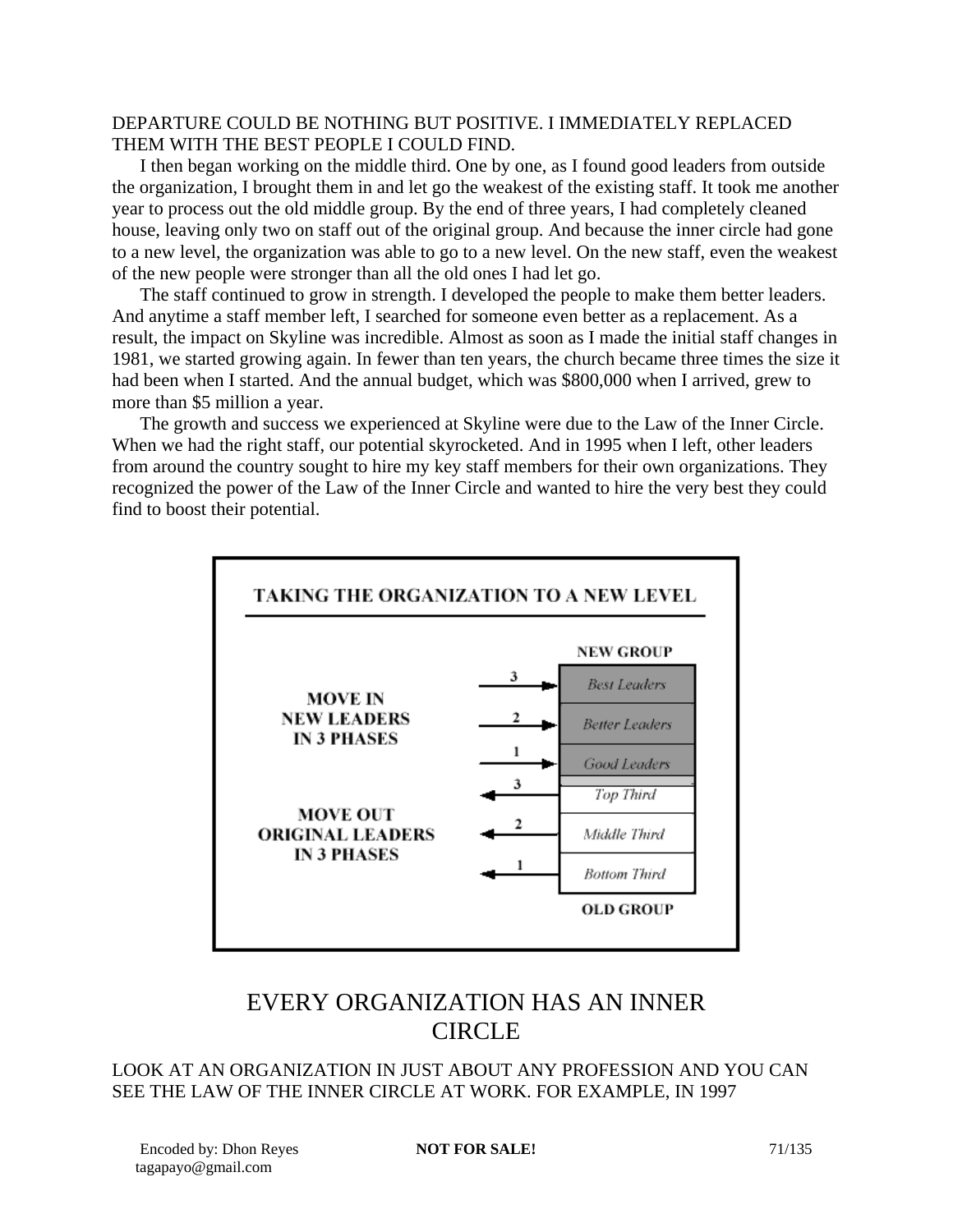BASEBALL'S FLORIDA MARLINS ASSEMBLED AN AWESOME GROUP OF PLAYERS TOGETHER AS A TEAM. WHAT WAS THE RESULT? THEY WON THE WORLD SERIES. BUT ONCE THEIR CHAMPIONSHIP SEASON WAS OVER, THEY BEGAN DISMANTLING THE TEAM. IT WAS A "FIRE SALE" SIMILAR TO THE ONE THAT THE SAN DIEGO PADRES MANAGEMENT HELD IN THE EARLY 1990S BEFORE THEIR TEAM WAS SOLD. THE RESULT IN FLORIDA WILL BE THE SAME AS IT WAS IN SAN DIEGO. WITHOUT THEIR KEY PLAYERS, THEIR INNER CIRCLE, THE MARLINS WILL FALL INTO THE RANKS OF THE MEDIOCRE. THE POTENTIAL OF THE LEADER— ALONG WITH THE POTENTIAL OF THE WHOLE ORGANIZATION—IS DETERMINED BY THOSE CLOSEST TO HIM.

Knowing what I do about the impact of the Law of the Inner Circle, I am amazed when I meet people who continue to hold up the Lone Ranger as their model for leadership. One of the best illustrations of how unrealistic that ideal of leadership really is can be found in *American Spirit* by Lawrence Miller:

Problems are always solved in the same way. The Lone Ranger and his faithful Indian companion … come riding into town. The Lone Ranger, with his mask and mysterious identity, background, and life-style, never becomes intimate with those whom he will help. His power is partly in his mystique. Within ten minutes the Lone Ranger has understood the problem, identified who the bad guys are, and has set out to catch them. He quickly outwits the bad guys, draws his gun, and has them behind bars. And then there was always that wonderful scene at the end [where] the helpless victims are standing in front of their ranch or in the town square marveling at how wonderful it is now that they have been saved.

That's baloney. There are no Lone Ranger leaders. Think about it: If you're alone, you're not *leading* anybody, are you?

Leadership expert Warren Bennis was right when he maintained, "The leader finds greatness in the group, and he or she helps the members find it in themselves." Think of any highly effective leader, and you will find someone who surrounded himself with a strong inner circle. My friend Joseph Fisher reminded me of that as he talked about the impact of evangelist Billy Graham. His success has come as the result of a fantastic inner circle: Ruth Bell Graham, Grady Wilson, Cliff Barrows, and George Beverly Shea. They made him better than he ever would have been alone. You could say the same thing of two-term President Ronald Reagan. He was successful because he surrounded himself with good people.

## THE BEST DON'T ALWAYS DO THE BEST

AT A CONFERENCE WHERE I WAS TEACHING THE LAW OF THE INNER CIRCLE, A MAN NAMED ASHLEY RANDALL OF WOODBINE, GEORGIA, CAME UP TO ME DURING A BREAK AND SAID, "JOHN, YOU'RE RIGHT ABOUT THE POWER OF ASSOCIATION WITH GOOD PEOPLE. I BICYCLE A LOT, AND I FOLLOW THE WORLD-CLASS RACERS. IN ENDURANCE BICYCLE RACES LIKE THE TOUR DE FRANCE, THE WINNER IS ALMOST ALWAYS THE PERSON WHO IS RACING WITH THE STRONGEST TEAM. THEY AREN'T THE FIRST TO FINISH EVERY DAY, BUT THEY ARE ALWAYS IN THE FIRST PACK TO FINISH EACH DAY.

"I've also found that to be true myself," he said. "I've competed in a couple of triathlons, and I can testify that I swim, bike, and run better on the day of the race than I do any other day of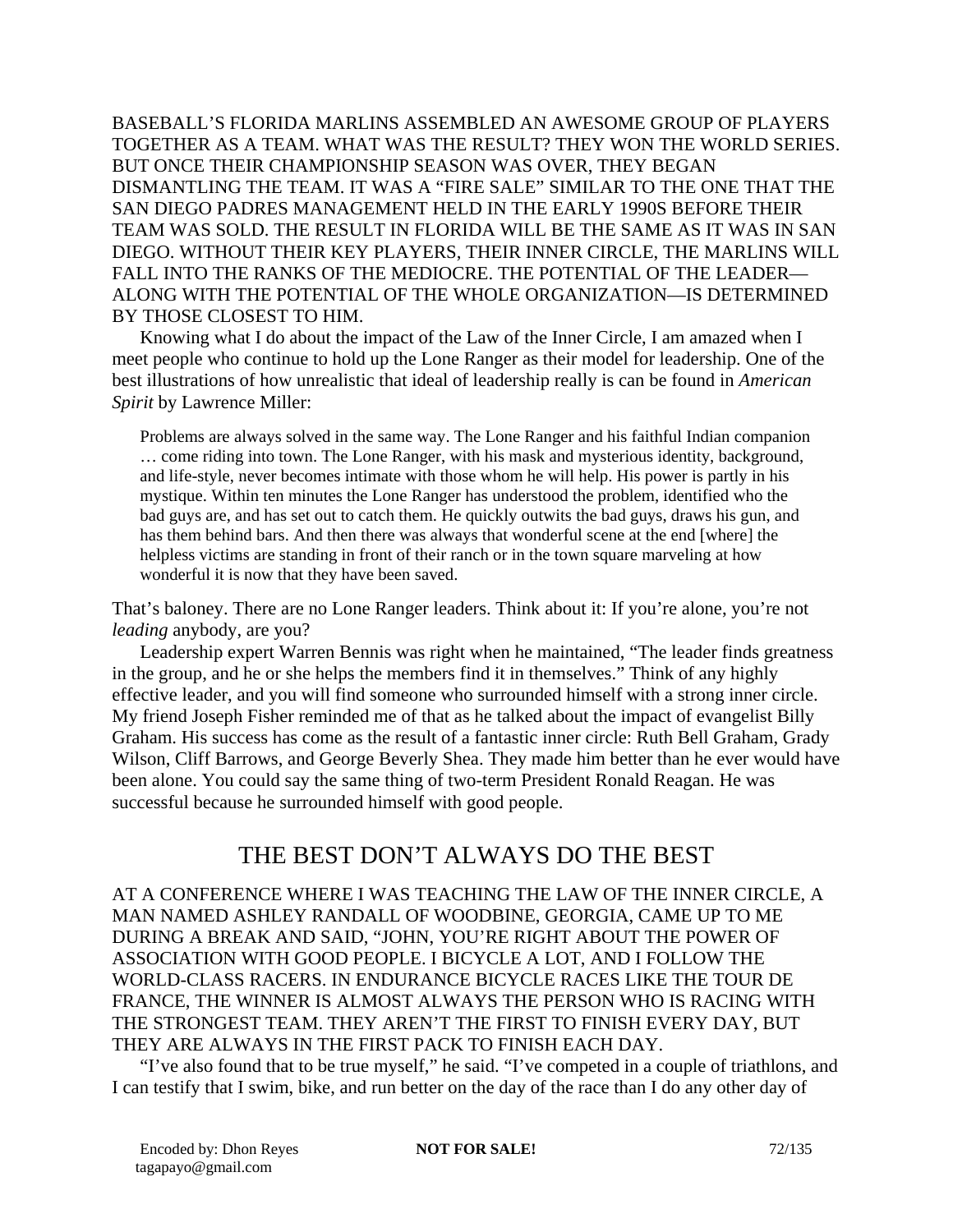training. It's because I am surrounded by people who are swimming, biking, and running at a higher level and doing it with me."

You can tell when a leader has mastered the Law of the Inner Circle. For example, Jack Welch, chairman and CEO of General Electric, doesn't leave to chance the formation of the top inner circles within his organization. Since assuming leadership of GE in 1981, he has personally given his okay to every general manager's circle of executives—that's five hundred positions in all.

# THE VALUE OF RAISING UP THE RIGHT PEOPLE IN YOUR INNER CIRCLE

UNDER THE BEST CIRCUMSTANCES, A LEADER SHOULD TRY TO RAISE UP PEOPLE FOR HIS INNER CIRCLE FROM WITHIN HIS ORGANIZATION. OF COURSE, THAT'S NOT ALWAYS POSSIBLE, AS MY STORY FROM SKYLINE SHOWS. BUT YOU CAN'T BEAT THE SATISFACTION AND REWARDS OF BRINGING UP MEN AND WOMEN FROM THE "FARM TEAM."

Hewlett-Packard manager Ned Barnholt believes there are three groups of people in an organization when it comes to their response to leadership and its impact: (1) those who get it almost immediately and they're off and running with it; (2) those who are skeptical and not sure what to do with it; and (2) another third who start out negative and hope it will go away. "I used to spend most of my time with those who were the most negative," says Barnholt, "trying to convince them to change. Now I spend my time with the people in the first [group]. I'm investing in my best assets" That attitude pays rich dividends in the future.

You may be wondering where you should be spending your time in your organization. You should try to bring five types of people into your inner circle. All of them can add tremendous value to you and your organization.

#### 1. POTENTIAL VALUE—THOSE WHO RAISE UP THEMSELVES.

THE FIRST ABILITY THAT EVERY LEADER MUST HAVE IS THE ABILITY TO LEAD AND MOTIVATE HIMSELF. ALWAYS KEEP YOUR EYES OPEN FOR PEOPLE WITH POTENTIAL.

### 2. POSITIVE VALUE—THOSE WHO RAISE MORALE IN THE ORGANIZATION.

#### HERE IS AN OLD POEM BY ELLA WHEELER WILCOX THAT MY MOTHER USED TO RECITE TO ME:

There are two kinds of people on earth today, Just two kinds of people, no more, I say. Not the good and the bad, for 'tis well understood That the good are half-bad and the bad are half-good. No! The two kinds of people on earth I mean Are the people who lift and the people who lean.

People who are able to lift up others and boost the morale in an organization are invaluable, and they are always a tremendous asset to a leader's inner circle.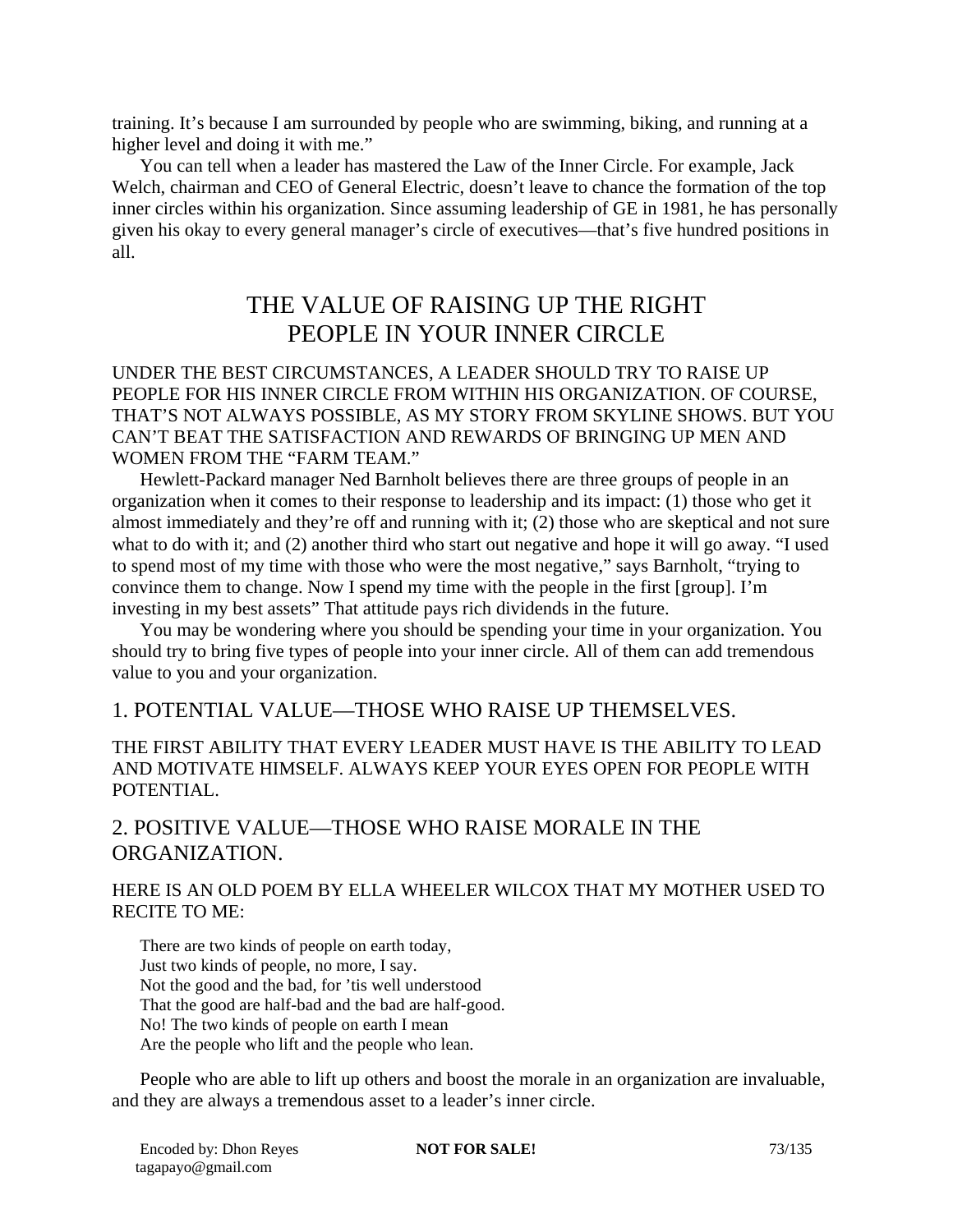### 3. PERSONAL VALUE—THOSE WHO RAISE UP THE LEADER

A FRIEND ONCE TOLD ME, "IT'S LONELY AT THE TOP, SO YOU HAD BETTER KNOW WHY YOU'RE THERE." IT'S TRUE THAT LEADERS CARRY A HEAVY LOAD. WHEN YOU'RE OUT FRONT, YOU CAN BE AN EASY TARGET. BUT YOU DON'T HAVE TO GO IT ALONE. THAT'S WHY I SAY, "IT'S LONELY AT THE TOP, SO YOU'D BETTER TAKE SOMEONE WITH YOU." WHO COULD BE BETTER THAN SOMEONE WHO LIFTS YOU UP, NOT AS A YES-MAN, BUT AS A SOLID SUPPORTER AND FRIEND? SOLOMON OF ANCIENT ISRAEL RECOGNIZED THIS TRUTH: "AS IRON SHARPENS IRON, FRIENDS SHARPEN THE MINDS OF EACH OTHER." SEEK FOR YOUR INNER CIRCLE PEOPLE WHO HELP YOU IMPROVE.

### 4. PRODUCTION VALUE—THOSE WHO RAISE UP OTHERS

RADIO COMEDIAN FRED ALLEN SAID ABOUT TELEVISION HOST ED SULLIVAN, "HE'LL BE AROUND AS LONG AS OTHER PEOPLE HAVE TALENT." THOUGH HE SAID IT AS A JOKE, THERE WAS A LOT OF WISDOM IN HIS COMMENT. SULLIVAN HAD AN EYE FOR TALENT AND WAS A MASTER AT ATTRACTING TALENTED PEOPLE TO HIS SHOW. MANY STAND-UP COMICS AND MUSICAL GROUPS WHO BECAME FAMOUS IN THE 1960S CAN TRACE THE BEGINNING OF THEIR SUCCESS BACK TO AN APPEARANCE ON THE *ED SULLIVAN SHOW*. FOR YOUR INNER CIRCLE, VALUE PEOPLE CAPABLE OF RAISING UP OTHERS.

### 5. PROVEN VALUE—THOSE WHO RAISE UP PEOPLE WHO RAISE UP OTHER PEOPLE

THE GREATEST VALUE TO ANY LEADER IS SOMEONE WHO CAN RAISE UP OTHER LEADERS. THAT PRODUCES MULTIGENERATIONAL LEADERSHIP. (THE POWER OF THIS CAN BE SEEN IN THE LAW OF EXPLOSIVE GROWTH.)

# NEVER STOP IMPROVING YOUR INNER **CIRCLE**

IN MY BOOK *DEVELOPING THE LEADER WITHIN YOU,* I WROTE ABOUT HOW I REVIEWED MY LIFE WHEN I TURNED FORTY. I HAD THE DESIRE TO KEEP GOING TO A HIGHER LEVEL AND TO MAKE A GREATER IMPACT, BUT I REALIZED THAT I HAD LEVERAGED MY TIME AS MUCH AS I POSSIBLY COULD, AND IT WOULD HAVE BEEN IMPOSSIBLE TO SHARPEN THE FOCUS ON MY PRIORITIES ANY MORE THAN IT ALREADY WAS. IN OTHER WORDS, I COULD NOT WORK HARDER *OR*  SMARTER. THAT LEFT ME ONLY ONE CHOICE: LEARNING TO WORK THROUGH OTHERS. THAT'S THE DAY I TRULY UNDERSTOOD THE LAW OF THE INNER CIRCLE. SINCE THEN, I HAVE BEEN COMMITTED TO CONTINUALLY DEVELOPING MY INNER CIRCLE. I HIRE THE BEST STAFF I CAN FIND, DEVELOP THEM AS MUCH AS I CAN, AND HAND OFF EVERYTHING I POSSIBLY CAN.

In 1994, I discovered one of the key members of my inner circle. At the time, INJOY Stewardship Services (ISS), the second company I founded, was about two years old, and it wasn't doing all that well. It was succeeding in fulfilling its mission of capital campaign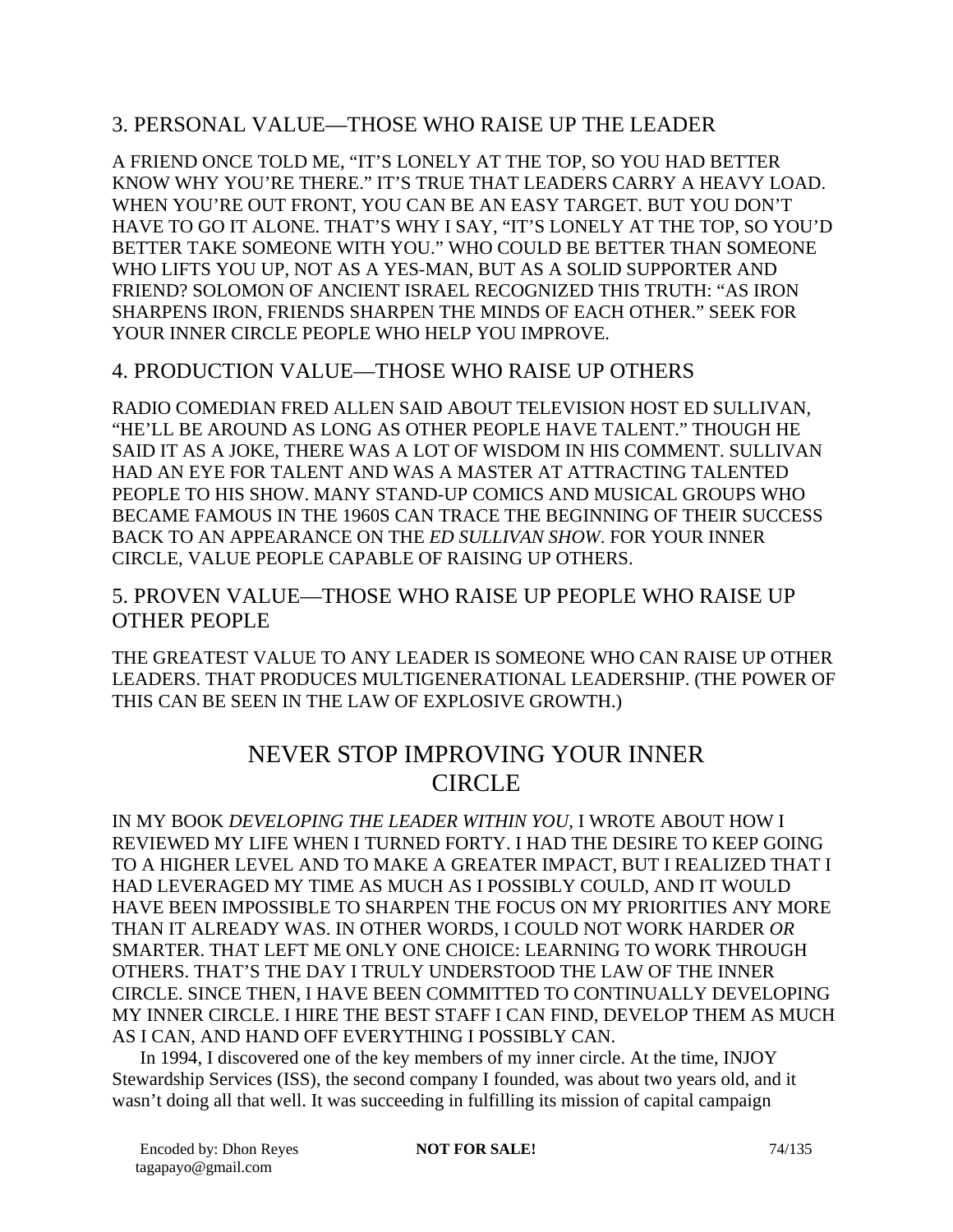consulting, but it wasn't growing fast enough, and as a result, it was losing money. It needed a really good leader. Dick Peterson, the president of my first company, already had his hands full with INJOY. And I didn't have the time to lead it myself, with my heavy speaking schedule, a church of 3,500 (including a staff of forty), and a family with two kids in high school.

At that time, I decided to go to Seattle to seek advice from Dave Sutherland, an IBM executive with a remarkable marketing background, an intuitive leadership ability, and one of the finest strategic minds I've ever encountered. I already knew Dave casually, and he had some experience interacting with ISS, so he was willing to sit down and talk to me as a favor to a friend. Several weeks prior to the meeting, I filled him in on everything I thought he needed to know, and I asked him to think about what he would do if he were the one trying to take the company to the next level.

As we sat down in my hotel room in Seattle, he started to lay out an incredible strategy for ISS. He believed in our mission because we had helped his church and pastor earlier that year. And he knew exactly what it would take to move the company to the next level. After about thirty minutes, that's when it hit me. *Dave is the guy who can do it*.

"Dave," I said, "I want to hire *you* to run ISS." Dave ignored me and kept communicating the plan to me. About an hour later, I told him again, "Dave, I want to hire you." Again, he ignored me and kept telling Dick and me his plan. Finally, after we had been at it about four hours, I told him again. I said, "Dave, didn't you hear me? I'm telling you that I want to hire you to be the president of ISS. Why are you ignoring me?"

At that point, he took my request seriously. I realized that I didn't have much to offer Dave. He was one of the top guys in the country for IBM in its marketing area. And all I had was a small company and a dream. But because of the Law of the Inner Circle, I knew that my potential and that of my organizations would skyrocket if Dave became a part of my team. When I offered to give him my ISS salary if he came on board, he finally realized how serious I was. And though it meant taking a big pay cut, Dave took the job.

Today, ISS is the fastest growing company of its type and the second largest capital campaign consulting firm in the United States. It has gone to a whole new level, thanks to Dave Sutherland. And not only that, Dave brings his strategic thinking and marketing savvy to the table for all four of my companies.

Dave Sutherland is only one of a dozen or so key players that I've added to my inner circle. I've been strategically building that group for more than ten years—ever since my fortieth birthday. Dave is joined by INJOY President Dick Peterson and longtime colleagues Dan Reiland and Tim Elmore, who feel like my right and left hands when it comes to creating resources for leaders. The three of them have been with me for well over a decade. Other more recent additions include Ron McManus and Chris Fryer, my other two company presidents. My assistant, Linda Eggers, does the impossible with my calendar and organizational needs every day, while Charlie Wetzel, my writer, makes it possible for me to keep producing books despite my demanding schedule. Up-and-coming leaders like young managers Dave Johnson, Kevin Small, and Larry Figueroa are also helping INJOY make an incredible impact. And of course, I can't forget my good buddy Jim Dornan, my brother, Larry Maxwell, and my best friend in the whole world, Margaret, my wife.

Lee Iacocca says that success comes not from what you know, but from who you know and how you present yourself to each of those people. There is a lot of truth in that. I must say that I'm blessed with an incredible team. But I'm not finished yet. I'll continue building and adding good people for another decade and longer. You see, I know I have more potential that I haven't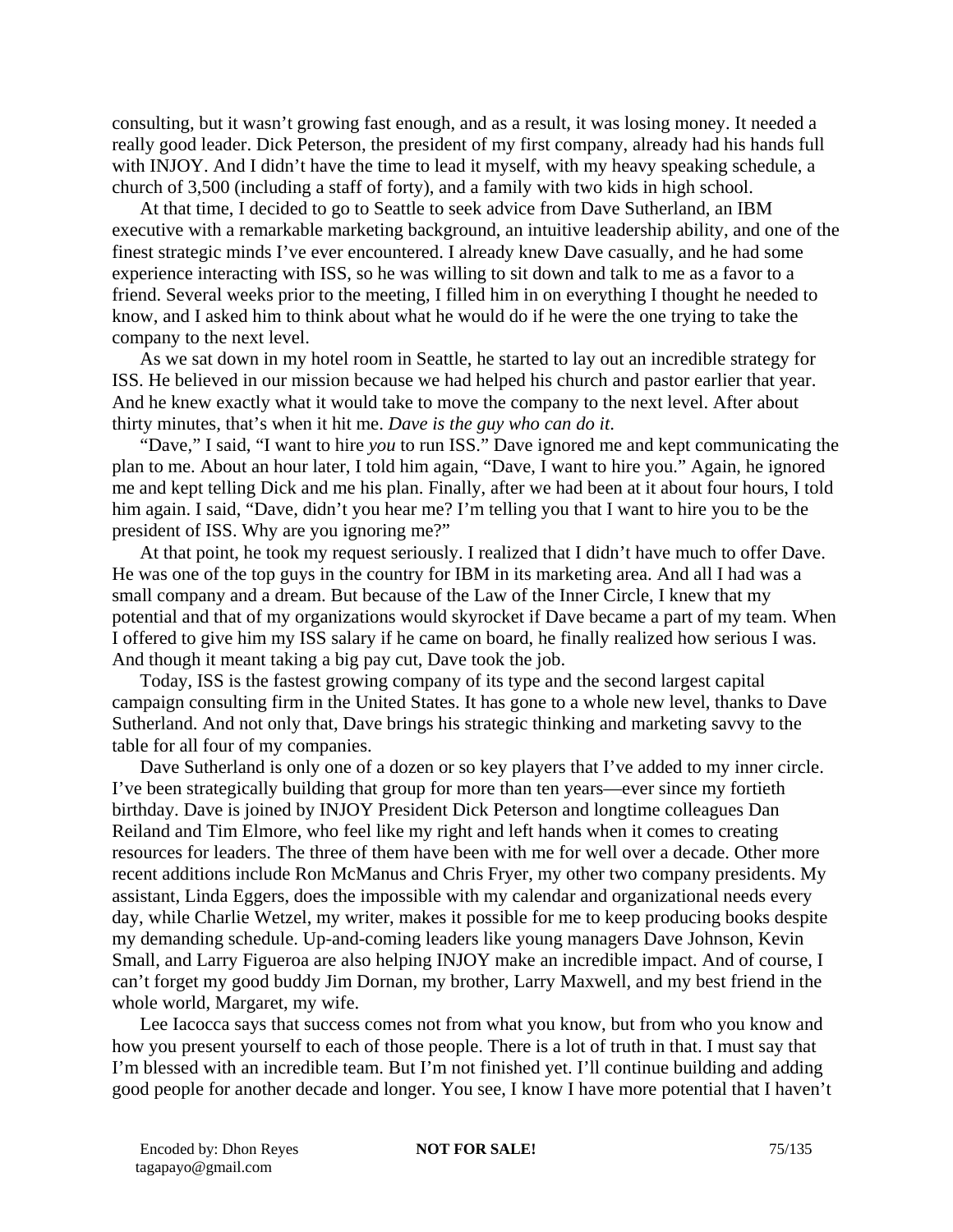yet reached, and if I want someday to get there, I've got to surround myself with the best people possible. That's the only way it will ever happen. That's the Law of the Inner Circle.



# THE LAW OF EMPOWERMENT *ONLY SECURE LEADERS GIVE POWER TO OTHERS*

Just about everybody has heard of Henry Ford. He was the revolutionary innovator in the automobile industry and a legend in American business history. In 1903, he cofounded the Ford Motor Company with the belief that the future of the automobile lay in putting it within the reach of the average American. Ford said,

I will build a motorcar for the multitude. It will be large enough for the family but small enough for the individual to run and care for. It will be constructed of the best materials, by the best men to be hired, after the simplest designs that modern engineering can devise. But it will be so low in price that no man making a good salary will be unable to own one—and enjoy with his family the blessings of hours of pleasure in God's great open spaces.

Henry Ford carried out that vision with the Model T, and it changed the face of twentiethcentury American life. By 1914, Ford was producing nearly 50 percent of all automobiles in the United States. The Ford Motor Company looked like an American success story.

# A LESS-KNOWN CHAPTER OF THE STORY

HOWEVER, ALL OF FORD'S STORY IS NOT ABOUT POSITIVE ACHIEVEMENT, AND ONE OF THE REASONS WAS THAT HE DIDN'T EMBRACE THE LAW OF EMPOWERMENT. HENRY FORD WAS SO IN LOVE WITH HIS MODEL T THAT HE NEVER WANTED TO CHANGE OR IMPROVE IT—NOR DID HE WANT ANYONE ELSE TO TINKER IT. ONE DAY WHEN A GROUP OF HIS DESIGNERS SURPRISED HIM BY PRESENTING HIM WITH THE PROTOTYPE OF AN IMPROVED MODEL, FORD RIPPED ITS DOORS OFF THE HINGES AND PROCEEDED TO DESTROY THE CAR WITH HIS BARE HANDS.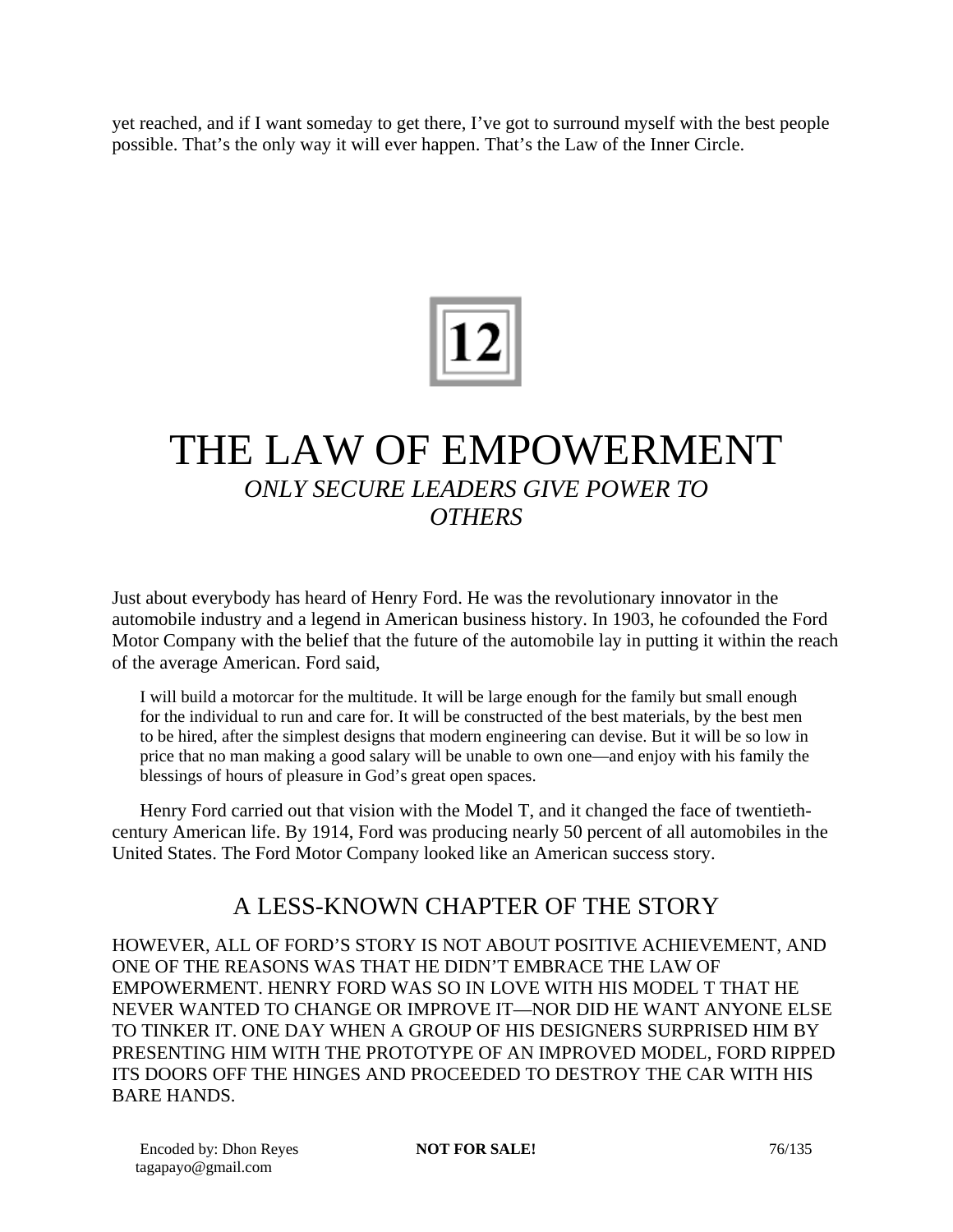For almost twenty years, the Ford Motor Company offered only one design, the Model T, which Ford had personally developed. It wasn't until 1927 that he finally—grudgingly—agreed to offer a new car to the public. The company produced the Model A, but it was incredibly far behind its competitors in technical innovations. Despite its early head start and the incredible lead over its competitors, the Ford Motor Company's market share kept shrinking. By 1931, it was down to only 28 percent.

Henry Ford was the antithesis of an empowering leader. He always seemed to undermine his leaders and look over the shoulders of his people. He even created a sociological department within Ford Motor Company to check up on his employees and direct their private lives. And as time went by, he became more and more eccentric. He once went into his accounting office and tossed the company's books into the street, saying, "Just put all the money we take in in [*sic*] a big barrel and when a shipment of material comes in reach into the barrel and take out enough money to pay for it." He also devoted more and more of his time and money to pet projects, such as growing and experimenting with hundreds of varieties of soybeans.

Perhaps Ford's most peculiar dealings were with his executives, especially his son Edsel. The younger Ford had worked at the company since he was a boy. As Henry became more eccentric, Edsel worked harder to keep the company going. If it weren't for Edsel, the Ford Motor Company probably would have gone out of business in the 1930s. Henry eventually gave Edsel the presidency of the company and publicly said that Ford Motor Company's future looked bright with his leadership. Yet at the same time he undermined him and backed other leaders within the organization. Anytime a promising leader rose up in the company, Henry tore him down. As a result, the company kept losing its most promising executives. The few who stayed did so because of Edsel. They figured that someday old Henry would die, and Edsel would finally take over and set things right. But that's not what happened. In 1943, Edsel died at age forty-nine.

#### ANOTHER HENRY FORD

EDSEL'S OLDEST SON, THE TWENTY-SIX-YEAR-OLD HENRY FORD II, QUICKLY LEFT THE NAVY SO THAT HE COULD RETURN TO DEARBORN, MICHIGAN, AND TAKE OVER THE COMPANY. AT FIRST, HE FACED OPPOSITION FROM HIS GRANDFATHER'S ENTRENCHED FOLLOWERS. BUT WITHIN TWO YEARS, HE GATHERED THE SUPPORT OF SEVERAL KEY PEOPLE, RECEIVED THE BACKING OF THE BOARD OF DIRECTORS (HIS MOTHER CONTROLLED 41 PERCENT OF FORD MOTOR COMPANY'S STOCK), AND CONVINCED HIS GRANDFATHER TO STEP DOWN SO THAT HE COULD BECOME PRESIDENT IN HIS PLACE.

Young Henry was taking over a company that hadn't made a profit in fifteen years. At that time, it was losing \$1 million *a day*! The young president knew he was in over his head, so he began looking for leaders. Fortunately, the first group actually approached him. It was a team of ten men, headed by Colonel Charles "Tex" Thornton, who had decided they wanted to work together following their service at the War Department during World War II. Their contribution to Ford Motor Company was substantial. In the years to come, the group produced six company vice presidents and two presidents.

The second influx of leadership came with the entrance of Ernie Breech, an experienced General Motors executive and the former president of Bendix Aviation. Young Henry hired him to be Ford's executive vice president. Although Breech held a position second to Henry's, the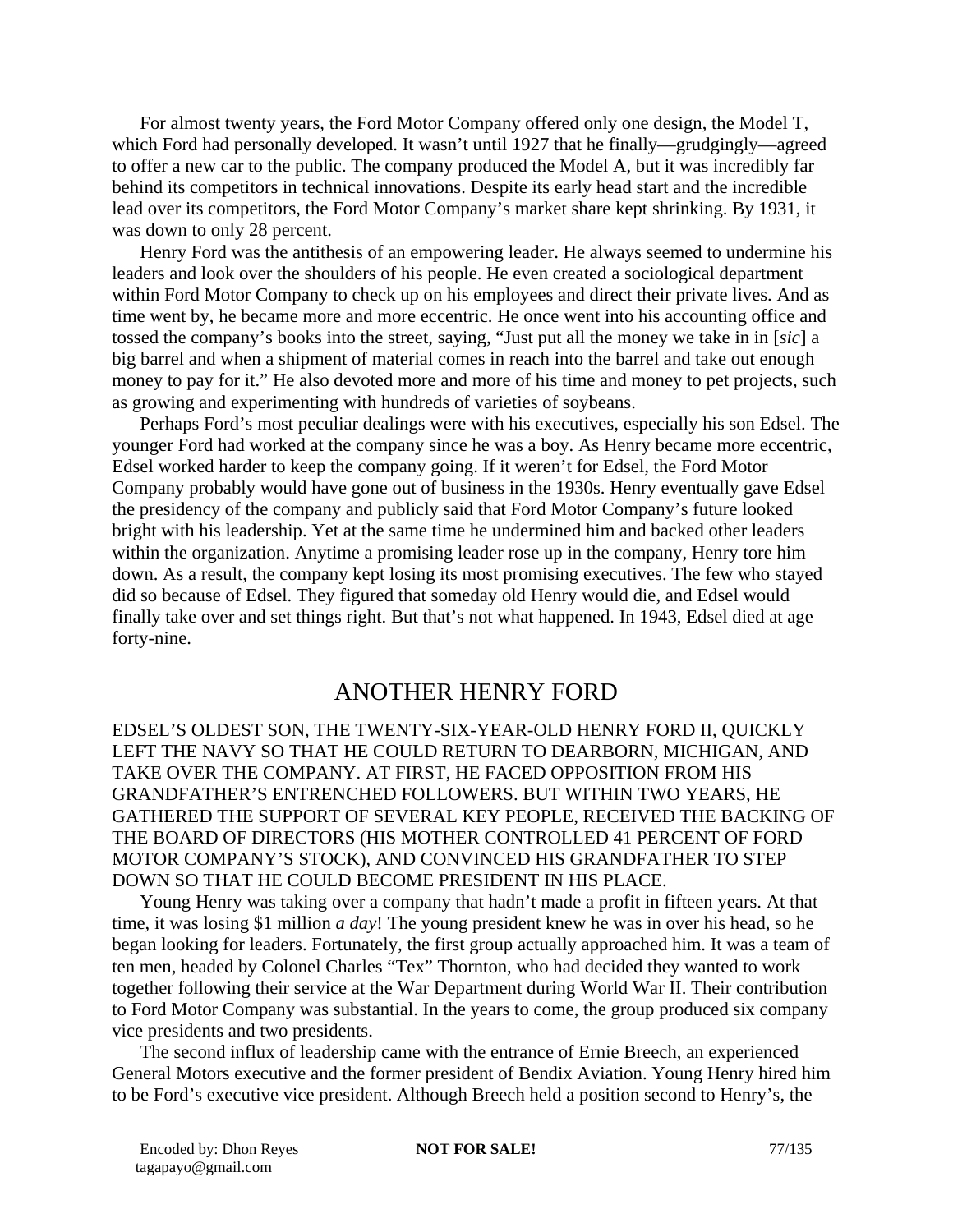expectation was that he would take command and turn the company around. And he did. Breech quickly brought in more than 150 outstanding executives from General Motors, and by 1949, Ford Motor Company was on a roll again. In that year, the company sold more than a million Fords, Mercurys, and Lincolns—the best sales since the Model A.

### WHO'S THE BOSS?

IF HENRY FORD II HAD LIVED BY THE LAW OF EMPOWERMENT, THE FORD MOTOR COMPANY MIGHT HAVE GROWN ENOUGH TO EVENTUALLY OVERTAKE GENERAL MOTORS AND BECOME THE NUMBER ONE CAR COMPANY AGAIN. BUT ONLY SECURE LEADERS ARE ABLE TO GIVE POWER TO OTHERS. HENRY FELT THREATENED. THE SUCCESS OF TEX THORNTON, ERNIE BREECH, AND LEWIS CRUSOE, A LEGENDARY GM EXECUTIVE BREECH HAD BROUGHT INTO THE COMPANY, MADE HENRY WORRY ABOUT HIS OWN PLACE AT FORD. HIS POSITION WAS BASED NOT ON INFLUENCE BUT ON HIS NAME AND HIS FAMILY'S CONTROL OF COMPANY STOCK.

So Henry began pitting one top executive against another. He would invite Thornton to his office and encourage him to criticize fellow executive Crusoe. After a while, Crusoe got fed up with Thornton's insubordination and demanded that Breech fire him, which he did. Then Ford started backing Crusoe, who worked for Breech. Ford biographers Peter Collier and David Horowitz described the second Henry Ford's method this way:

Henry's instinct for survival manifested itself as craftiness combined with a kind of weakness. He had endowed Crusoe with the power to do virtually what ever he wished. By withdrawing his grace from Breech and bestowing it on his lieutenant, he had made antagonists of the two men most vital to Ford's success. While Henry had lost confidence in Breech, however, he had left him officially in charge because this increased his own maneuverability. And, as Crusoe's official superior, Breech could be useful if Henry wanted to keep Crusoe in check.

This became a pattern in the leadership of Henry Ford II. Anytime an executive gained power and influence, Henry undercut the person's authority by moving him to a position with less clout, supporting the executive's subordinates, or publicly humiliating him. This continued all the days Henry II was at Ford. As one Ford president, Lee Iacocca, commented after leaving the company, "Henry Ford, as I would learn firsthand, had a nasty habit of getting rid of strong leaders."

# IF YOU CAN'T LEAD 'EM …

IACOCCA SAID THAT HENRY FORD II ONCE DESCRIBED HIS LEADERSHIP PHILOSOPHY TO HIM, YEARS BEFORE IACOCCA HIMSELF BECAME ITS TARGET. FORD SAID, "IF A GUY WORKS FOR YOU, DON'T LET HIM GET TOO COMFORTABLE. DON'T LET HIM GET COZY OR SET IN HIS WAYS. ALWAYS DO THE OPPOSITE OF WHAT HE EXPECTS. KEEP YOUR PEOPLE ANXIOUS AND OFF-BALANCE."

Both Henry Fords failed to abide by the Law of Empowerment. Rather than finding leaders, building them up, giving them resources, authority, and responsibility, and then turning them loose to achieve, they alternately encouraged and undermined their best people because of their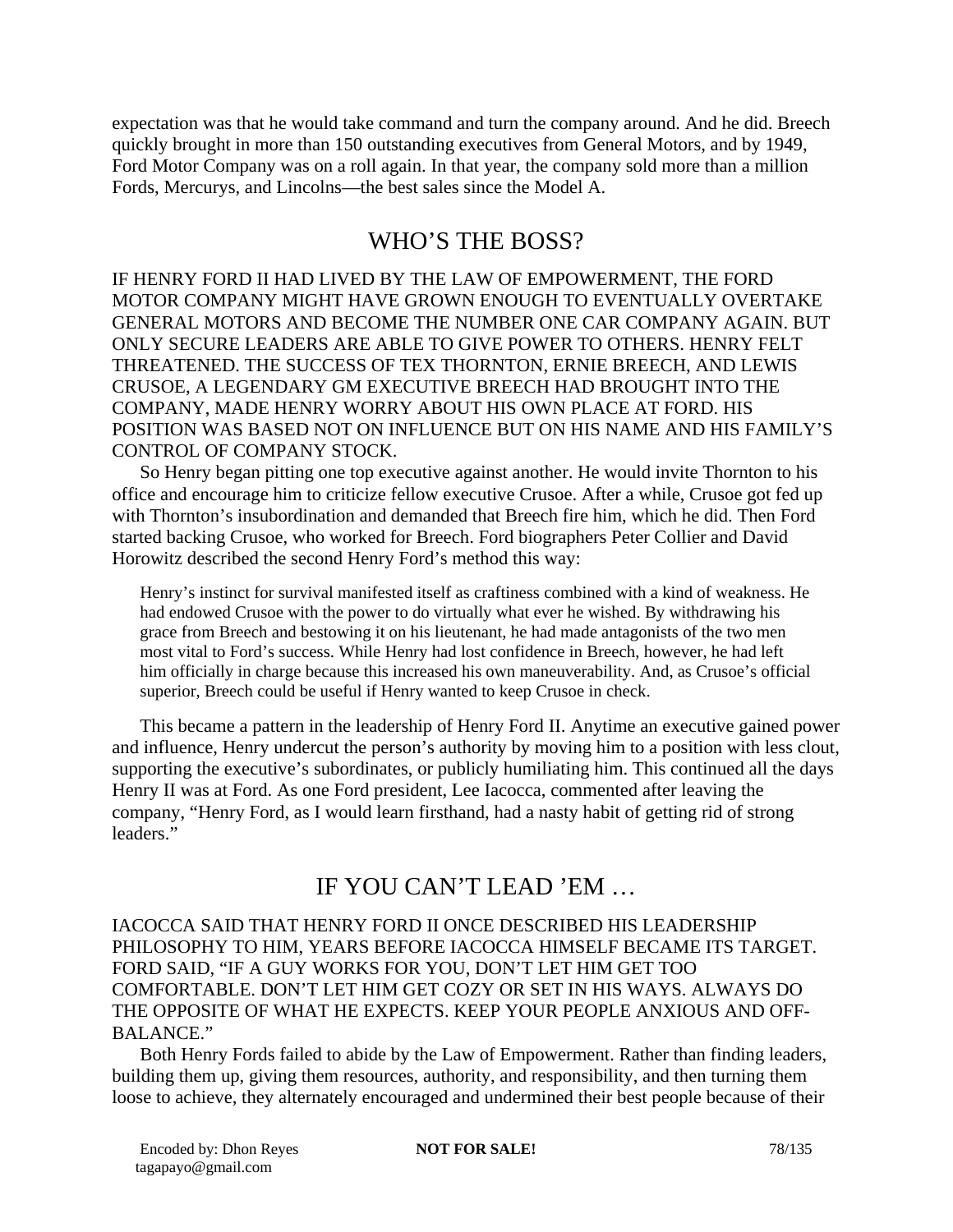own insecurity. But if you want to be successful as a leader, you have to be an empowerer. Theodore Roosevelt realized that, "the best executive is the one who has sense enough to pick good men to do what he wants done, and the self-restraint enough to keep from meddling with them while they do it."

# BARRIERS TO EMPOWERMENT

LEADERSHIP ANALYSTS LYNNE MCFARLAND, LARRY SENN, AND JOHN CHILDRESS AFFIRM THAT "THE EMPOWERMENT LEADERSHIP MODEL SHIFTS AWAY FROM 'POSITION POWER' WHERE ALL PEOPLE ARE GIVEN LEADERSHIP ROLES SO THEY CAN CONTRIBUTE TO THEIR FULLEST CAPACITY." ONLY EMPOWERED PEOPLE CAN REACH THEIR POTENTIAL. WHEN A LEADER CAN'T OR WON'T EMPOWER OTHERS, HE CREATES BARRIERS WITHIN THE ORGANIZATION THAT PEOPLE CANNOT OVERCOME. IF THE BARRIERS REMAIN LONG ENOUGH, THEN THE PEOPLE GIVE UP, OR THEY MOVE TO ANOTHER ORGANIZATION WHERE THEY CAN MAXIMIZE THEIR POTENTIAL.

Why do some leaders violate the Law of Empowerment? Consider some common reasons:

### DESIRE FOR JOB SECURITY

THE NUMBER ONE ENEMY OF EMPOWERMENT IS THE DESIRE FOR JOB SECURITY. A WEAK LEADER WORRIES THAT IF HE HELPS SUBORDINATES, HE WILL BECOME DISPENSABLE. BUT THE TRUTH IS THAT THE ONLY WAY TO MAKE YOURSELF INDISPENSABLE IS TO MAKE YOURSELF DISPENSABLE. IN OTHER WORDS, IF YOU ARE ABLE TO CONTINUALLY EMPOWER OTHERS AND HELP THEM DEVELOP SO THAT THEY BECOME CAPABLE OF TAKING OVER YOUR JOB, YOU WILL BECOME SO VALUABLE TO THE ORGANIZATION THAT YOU BECOME INDISPENSABLE. THAT'S A PARADOX OF THE LAW OF EMPOWERMENT.

### RESISTANCE TO CHANGE

NOBEL PRIZE-WINNING AUTHOR JOHN STEINBECK ASSERTED, "IT IS THE NATURE OF MAN AS HE GROWS OLDER TO PROTEST AGAINST CHANGE, PARTICULARLY CHANGE FOR THE BETTER." BY ITS VERY NATURE, EMPOWERMENT BRINGS CONSTANT CHANGE BECAUSE IT ENCOURAGES PEOPLE TO GROW AND INNOVATE. CHANGE IS THE PRICE OF PROGRESS.

### LACK OF SELF-WORTH

MANY PEOPLE GAIN THEIR PERSONAL VALUE AND ESTEEM FROM THEIR WORK OR POSITION. THREATEN TO CHANGE EITHER OF THEM, AND YOU THREATEN THEIR SELF-WORTH. ON THE OTHER HAND, AUTHOR BUCK ROGERS SAYS, "TO THOSE WHO HAVE CONFIDENCE IN THEMSELVES, CHANGE IS A STIMULUS BECAUSE THEY BELIEVE ONE PERSON CAN MAKE A DIFFERENCE AND INFLUENCE WHAT GOES ON AROUND THEM. THESE PEOPLE ARE THE DOERS AND MOTIVATORS." THEY ARE ALSO THE EMPOWERERS.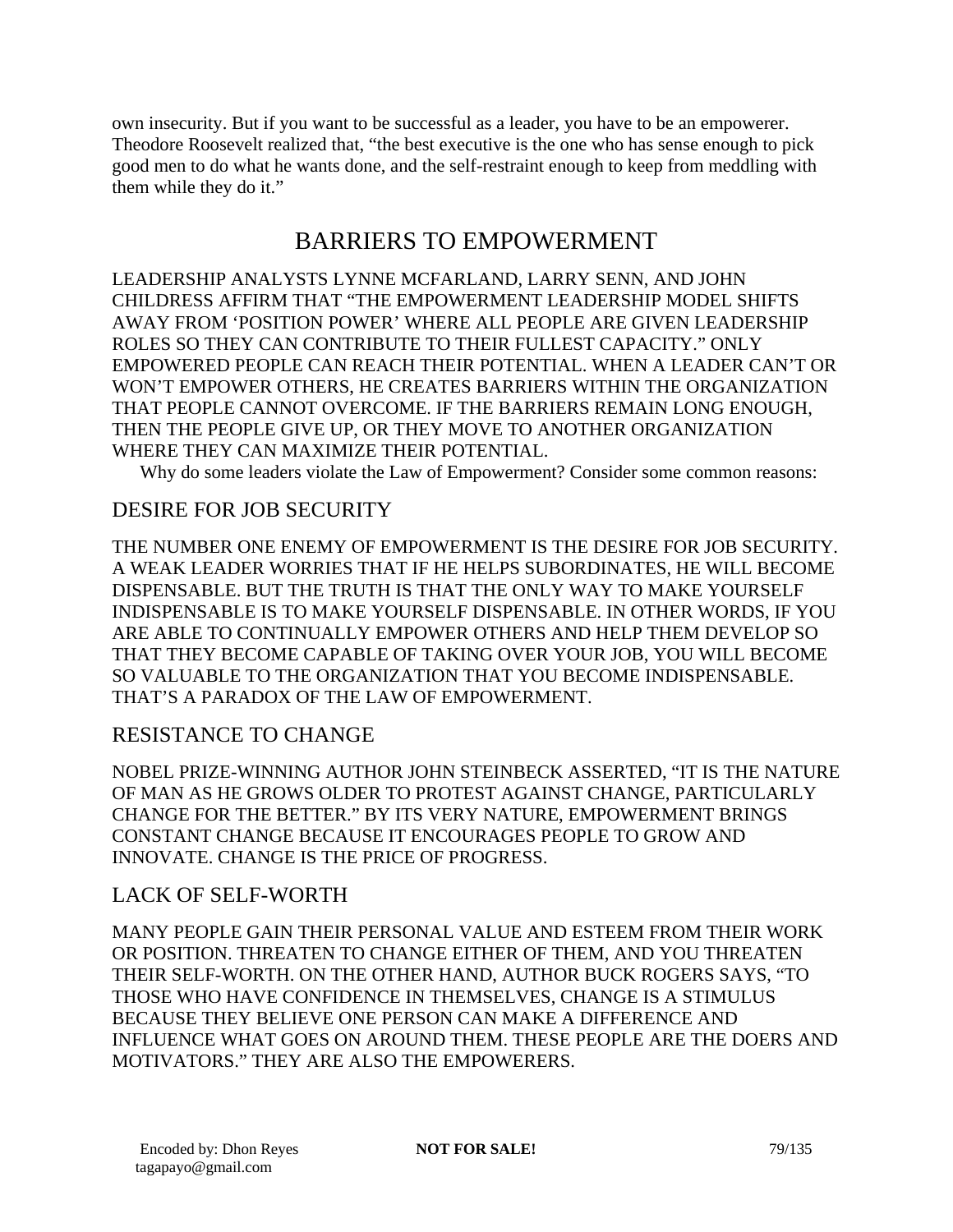# LEADING BY LIFTING UP OTHERS

ONLY SECURE LEADERS ARE ABLE TO GIVE THEMSELVES AWAY. MARK TWAIN ONCE REMARKED THAT GREAT THINGS CAN HAPPEN WHEN YOU DON'T CARE WHO GETS THE CREDIT. BUT YOU CAN TAKE THAT A STEP FARTHER. I BELIEVE THE GREATEST THINGS HAPPEN *ONLY* WHEN YOU GIVE OTHERS THE CREDIT. THAT'S THE LAW OF EMPOWERMENT IN ACTION. ONE-TIME VICE PRESIDENTIAL CANDIDATE ADMIRAL JAMES B. STOCKDALE DECLARED, "LEADERSHIP MUST BE BASED ON GOODWILL … IT MEANS OBVIOUS AND WHOLEHEARTED COMMITMENT TO HELPING FOLLOWERS … WHAT WE NEED FOR LEADERS ARE MEN OF HEART WHO ARE SO HELPFUL THAT THEY, IN EFFECT, DO AWAY WITH THE NEED OF THEIR JOBS. BUT LEADERS LIKE THAT ARE NEVER OUT OF A JOB, NEVER OUT OF FOLLOWERS. STRANGE AS IT SOUNDS, GREAT LEADERS GAIN AUTHORITY BY GIVING IT AWAY."

One of the greatest leaders of this nation was truly gifted at giving his power and authority to others. His name was Abraham Lincoln. The depth of Lincoln's security as a leader can be seen in the selection of his cabinet. Most presidents pick like-minded allies. But not Lincoln. At a time of turmoil for the country when disparate voices were many, Lincoln brought together a group of leaders who would unify his party and bring strength through diversity and mutual challenge. One Lincoln biographer said this of his method:

For a President to select a political rival for a cabinet post was not unprecedented; but deliberately to surround himself with all of his disappointed antagonists seemed to be courting disaster. It was a mark of his sincere intentions that Lincoln wanted the advice of men as strong as himself or stronger. That he entertained no fear of being crushed or overridden by such men revealed either surpassing naïveté or a tranquil confidence in his powers of leadership.

Lincoln lived the Law of Empowerment. His security enabled him to give his power away.

### FINDING STRONG LEADERS TO EMPOWER

LINCOLN'S ABILITY TO EMPOWER PLAYED A MAJOR ROLE IN HIS RELATIONSHIP WITH HIS GENERALS DURING THE CIVIL WAR. IN THE BEGINNING, HE HAD TROUBLE FINDING WORTHY RECIPIENTS OF HIS CONFIDENCE. WHEN THE SOUTHERN STATES SECEDED, THE FINEST GENERALS IN THE LAND WENT SOUTH TO SERVE THE CONFEDERACY. BUT LINCOLN NEVER LOST HOPE, NOR DID HE NEGLECT TO GIVE HIS LEADERS POWER AND FREEDOM, EVEN WHEN THAT STRATEGY HAD FAILED WITH PREVIOUS GENERALS.

For example, in June of 1863, Lincoln put the command of the Army of the Potomac into the hands of General George G. Meade. Lincoln hoped that he would do a better job than had preceding generals Ambrose E. Burnside and Joseph Hooker. Within hours of Meade's appointment, Lincoln sent a courier to him. The president's message, in part, said,

Considering the circumstances, no one ever received a more important command; and I cannot doubt that you will fully justify the confidence which the Government has reposed in you. You will not be hampered by any minute instructions from these headquarters. Your army is free to act as you may deem proper under the circumstances as they arise … All forces within the sphere of your operations will be held subject to your orders.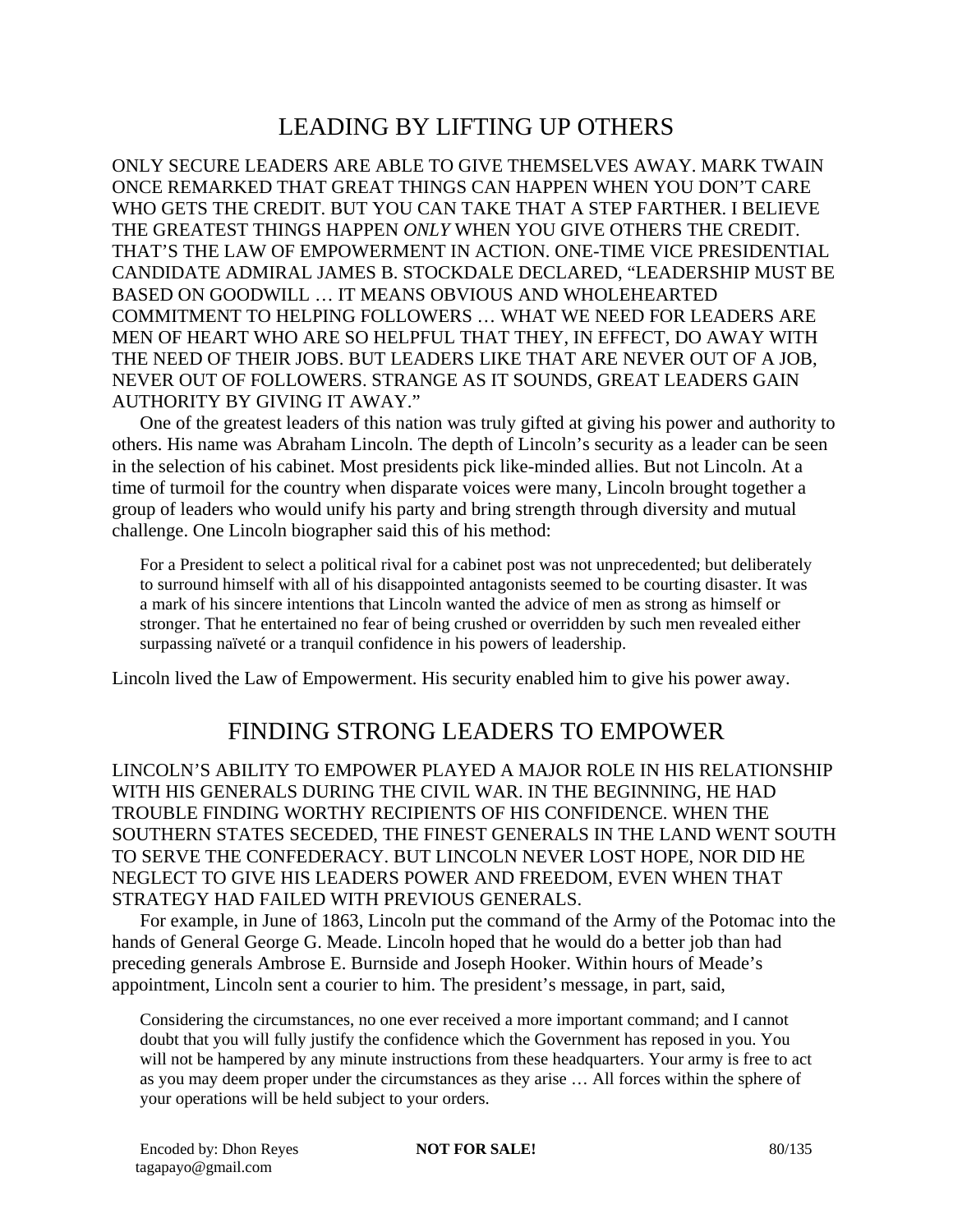As it turned out, Meade's first significant challenge came as he commanded the army at a small Pennsylvania town named Gettysburg. It was a test he passed with authority. In the end, though, Meade was not the general who would make full use of the power Lincoln offered. It took Ulysses S. Grant to turn the war around. But Meade stopped Lee's army when it counted, and he prevented the Confederate general from moving on Washington.

Lincoln's use of the Law of Empowerment was as consistent as Henry Ford's habit of breaking it. Even when his generals performed poorly, Lincoln took the blame. Lincoln expert Donald T. Phillips acknowledged, "Throughout the war Lincoln continued to accept public responsibility for battles lost or opportunities missed." Lincoln was able to stand strongly during the war and continually give power to others because of his rock-solid security.

### THE POWER OF EMPOWERMENT

A KEY TO EMPOWERING OTHERS IS HIGH BELIEF IN PEOPLE. I FEEL I'VE BEEN FORTUNATE BECAUSE BELIEVING IN OTHERS HAS ALWAYS BEEN VERY EASY FOR ME. I RECENTLY RECEIVED A NOTE FROM THE ONE PERSON, OUTSIDE MY FAMILY, THAT I HAVE WORKED HARDEST TO EMPOWER. HIS NAME IS DAN REILAND. HE WAS MY EXECUTIVE PASTOR WHEN I WAS AT SKYLINE, AND TODAY HE IS THE VICE PRESIDENT FOR LEADERSHIP DEVELOPMENT AT INJOY. DAN WROTE,

#### John,

The ultimate in mentoring has come to pass. I am being asked to teach on the topic of empowerment! I can do this only because you first empowered me. The day is still crystal clear in my mind when you took a risk and chose me as your Executive Pastor. You trusted me with significant responsibility, the day to day leadership of the staff and ministries of your church. You released me with authority … You believed in me—perhaps more than I believed in myself. You demonstrated your faith and confidence in me in such a way that I could tap into your belief, and eventually it became my own …

I am so very grateful for your life-changing impact on my life. Saying thank you hardly touches it. "I love and appreciate you" is better. Perhaps the best way I can show my gratitude is to pass on the gift you have given me to other leaders in my life.

Dan

I am grateful to Dan for all he has done for me, and I believe he has returned to me much more than I have given to him. And I've genuinely enjoyed the time I've spent with Dan helping him grow. The truth is that empowerment is powerful—not only for the person being developed, but also for the mentor. Enlarging others makes you larger. Dan has made me better than I am, not just because he helped me achieve much more than I could have done on my own, but also because the whole process made me a better leader. That is the impact of the Law of Empowerment.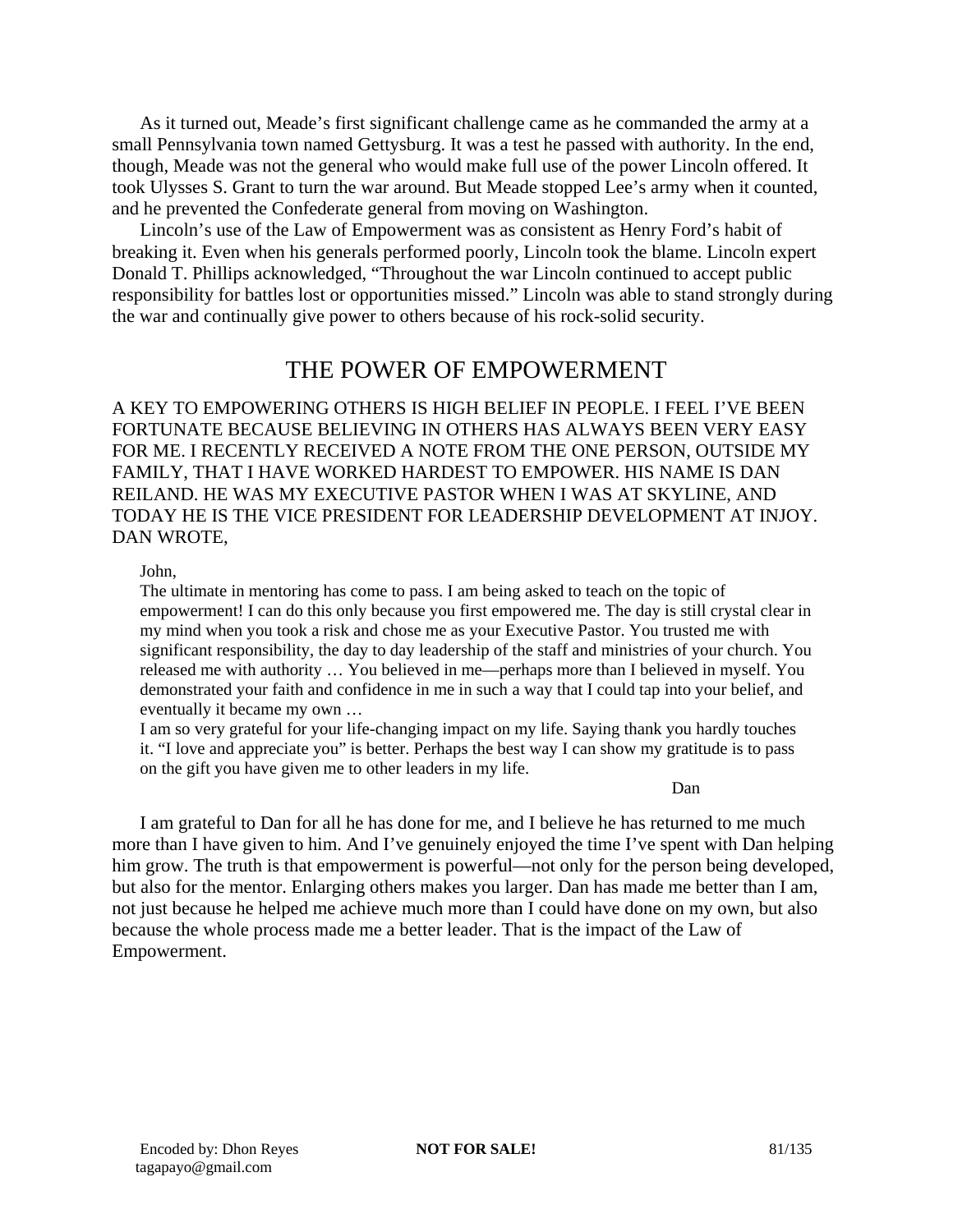

# THE LAW OF REPRODUCTION *IT TAKES A LEADER TO RAISE UP A LEADER*

This year in my leadership conferences, I've been taking time to conduct an informal poll to find out what prompted the men and women who attend to become leaders. The results of the survey are as follows:

**How They Became Leaders**

Natural Gifting

**10 percent** 

**Result of Crisis** 

**5 percent** 

**Influence of Another Leader** 

#### **85 percent**

If you've ever given much thought to the origins of leadership, then you're probably not surprised by those figures. It's true that a few people step into leadership because their organization experiences a crisis, and they are compelled to do something about it. Another small group is comprised of people with such great natural gifting and instincts that they are able to navigate their way into leadership on their own. But more than four out of five of all the leaders that you ever meet will have emerged as leaders because of the impact made on them by established leaders who mentored them. That happens because of the Law of Reproduction: It takes a leader to raise up a leader.

### MANY FOLLOW IN THEIR FOOTSTEPS

OF THE PEOPLE I SURVEYED, ABOUT ONE-THIRD ARE LEADERS IN THE BUSINESS WORLD AND TWO-THIRDS ARE LEADERS IN CHURCHES. BUT THE RESPONSES WILL BE SIMILAR IN JUST ABOUT ANY FIELD. FOR INSTANCE, YOU WILL FIND THE LAW OF REPRODUCTION AT WORK IN PROFESSIONAL FOOTBALL. LET ME ASK YOU THIS: DID YOU KNOW THAT THE DEVELOPMENT AND MENTORING OF NEARLY HALF OF THE HEAD COACHES IN THE NFL (IN 1998) CAN BE TRACED TO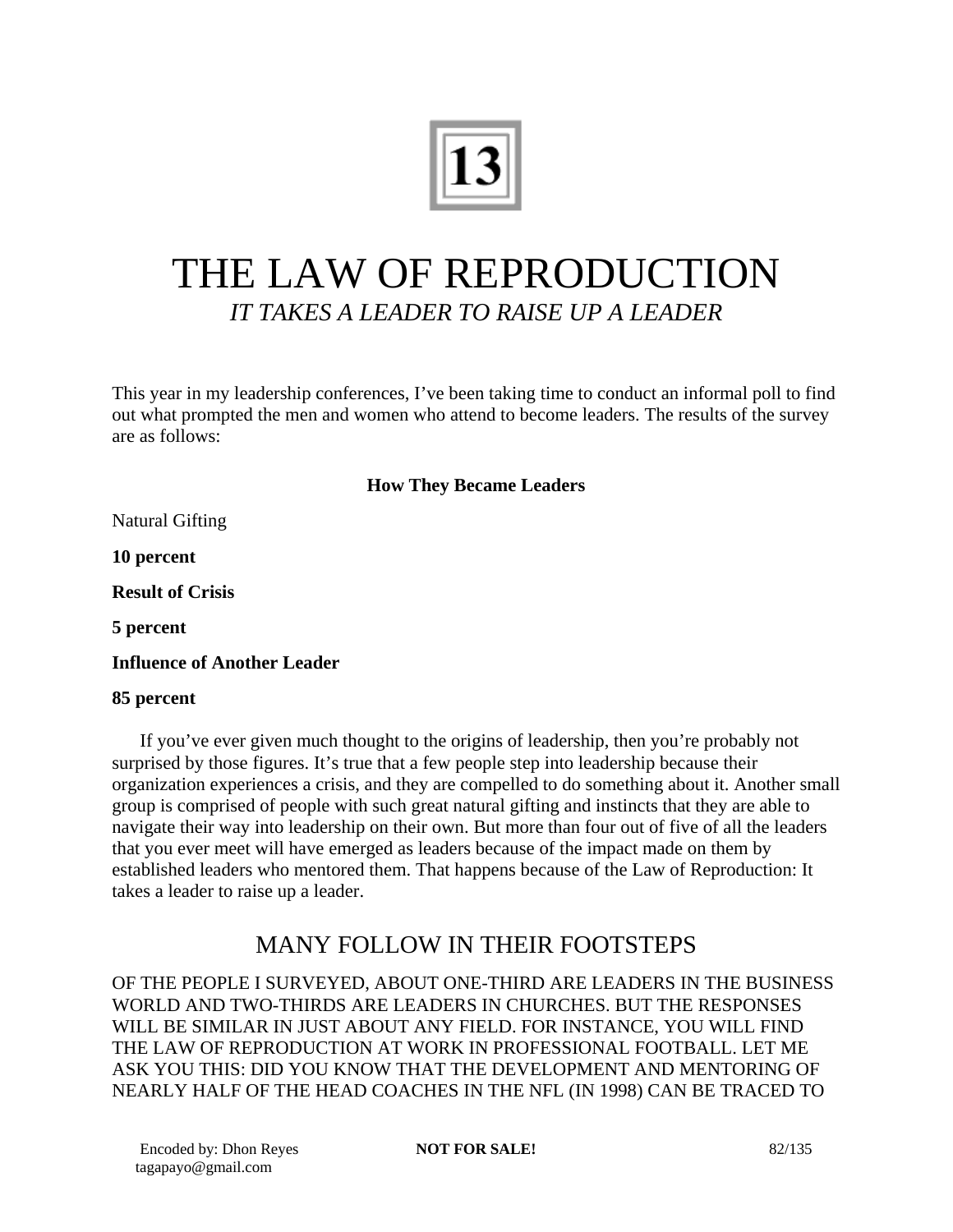TWO OUTSTANDING FORMER PRO FOOTBALL LEADERS—BILL WALSH AND TOM LANDRY? TEN CURRENT NFL HEAD COACHES SPENT A YEAR OR LONGER WORKING FOR THREE-TIME SUPER BOWL-CHAMPION BILL WALSH OR FOR ONE OF THE TOP ASSISTANTS HE TRAINED. AND FIVE NFL COACHES HAVE A DIRECT OR INDIRECT MENTORING CONNECTION WITH TWO-TIME SUPER BOWL-WINNER TOM LANDRY OR ONE OF THE MEN HE TRAINED.

Just about every successful coach in the NFL has spent time working with another strong leader who helped to teach and model for him. In addition to the ones with a Walsh or Landry connection, there are other NFL examples: Dave Wannstedt worked for two-time Super Bowlchampion Jimmy Johnson, and head coaches Bill Cowher and Tony Dungy spent significant time working with Marty Schottenheimer of the Kansas City Chiefs. It takes a leader to raise up a leader.

# SOME DO IT, SOME DON'T

IN THE CHAPTER ON THE LAW OF RESPECT, I EXPLAINED THAT PEOPLE NATURALLY FOLLOW LEADERS STRONGER THAN THEMSELVES. IN THE SAME WAY, ONLY LEADERS ARE CAPABLE OF DEVELOPING OTHER LEADERS. PEOPLE CANNOT GIVE TO OTHERS WHAT THEY THEMSELVES DO NOT POSSESS. FOLLOWERS SIMPLY CANNOT DEVELOP LEADERS. BUT JUST BECAUSE A PERSON IS A LEADER, IT DOES NOT NECESSARILY MEAN THAT HE WILL RAISE UP OTHER LEADERS. FOR EVERY BILL WALSH, GEORGE SEIFERT, OR TOM LANDRY, THERE IS A VINCE LOMBARDI—A PERSON WHO IS A GREAT COACH AND LEADER IN HIS OWN RIGHT, BUT WHO DOESN'T RAISE UP OTHER GREAT COACHES TO FOLLOW IN HIS FOOTSTEPS.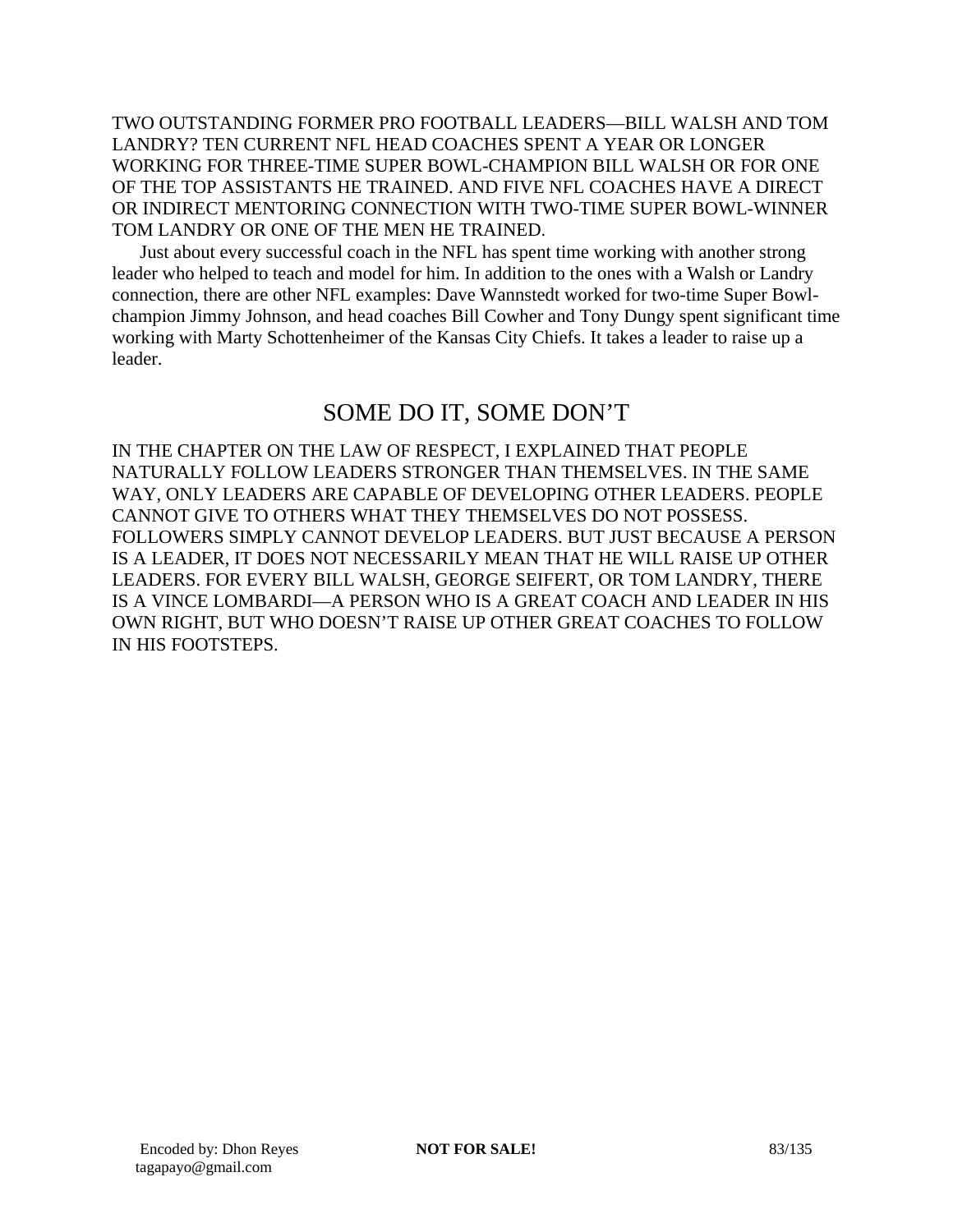

Why don't all leaders develop others? There are many reasons. Sometimes they just don't recognize the tremendous *value* of developing leaders. (I'll talk more about that value in the chapter on the Law of Explosive Growth.) Others may focus so much attention on their followers and give them so much that they don't have anything left for their key staff. I suspect that was the case with Vince Lombardi. For other leaders the real problem may be insecurity. Remember what the Law of Empowerment teaches: Only secure leaders give power to others.

As a kid, did you ever play follow the leader? I know I did. Even then I wanted to be the leader. Do you remember what you had to do to stay in front in that game? You purposely tried to get your followers to make mistakes. That's what sent them to the back of the line. The same thing was true when playing the game of horse on the basketball court. You made your shots so hard that others couldn't possibly duplicate them. And if you were like me, you had a special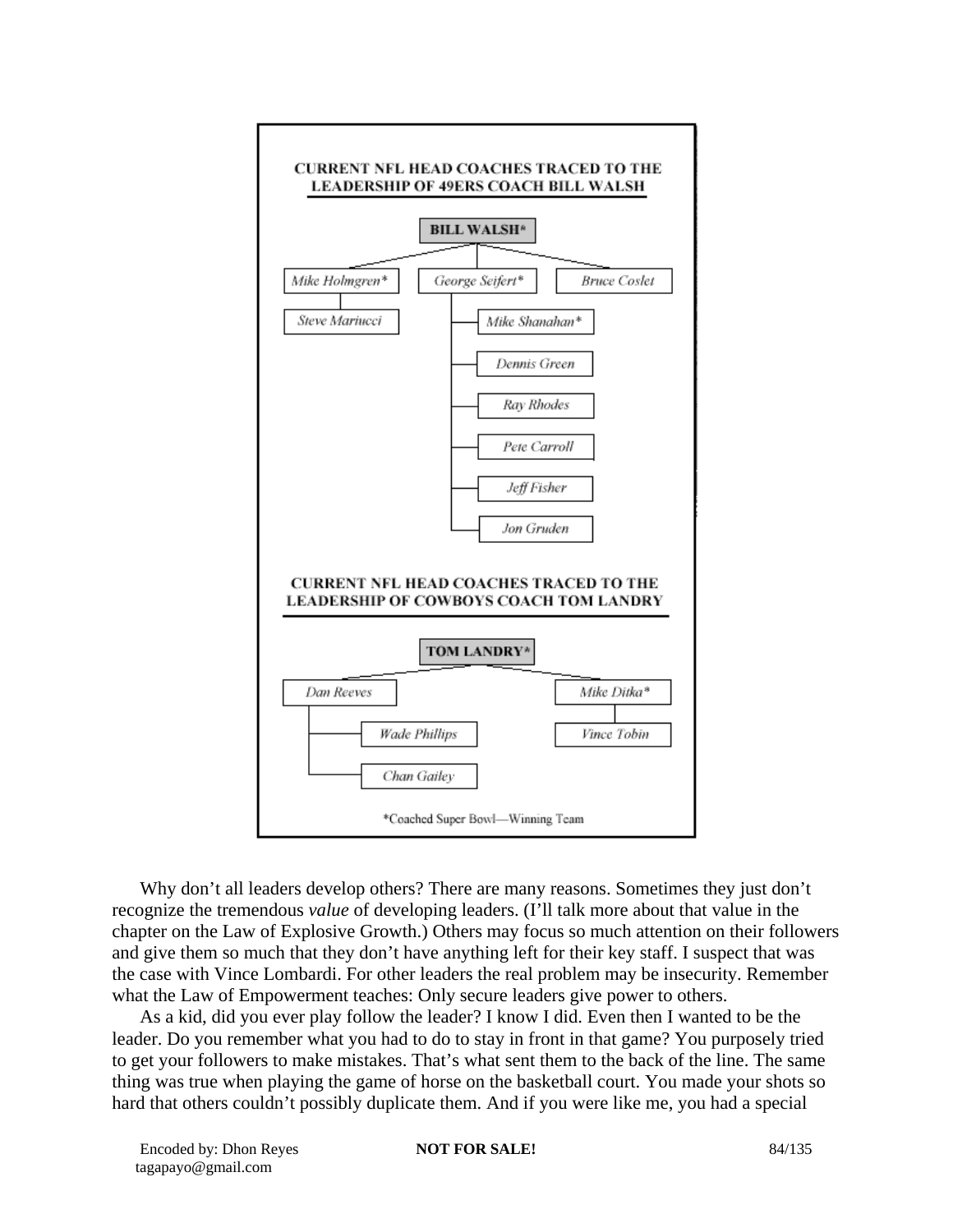home-court, fail-safe shot that no other kid could make, and you used it to put the game away. The problem with the old follow-the-leader games is that to win, you had to make the other guy lose. That's opposite of the way you raise up leaders.

Last year as I conducted a leadership conference in Jakarta, Indonesia, I taught the Law of Reproduction and talked about the follow-the-leader game. I asked a volunteer to come up so that I could show visually what happens when a leader tries to keep others down instead of raising them up. I had the volunteer stand in front of me, and I put my hands on his shoulders. Then I began pushing him down. The lower I wanted to push him, the more I had to bend down to do it. The lower I wanted him to go, the lower I had to go. That's the same way it is in leadership: to keep others down, you have to go down with them.

### RAISING UP GIANT KILLERS

ONE OF MY FAVORITE STORIES THAT ILLUSTRATES THE LAW OF REPRODUCTION IS ABOUT DAVID OF ANCIENT ISRAEL. JUST ABOUT EVERYONE HAS HEARD THE STORY OF DAVID AND GOLIATH. WHEN THE ARMIES OF THE PHILISTINES FACED OFF AGAINST KING SAUL AND THE PEOPLE OF ISRAEL, GOLIATH, A LARGE, POWERFUL PROFESSIONAL WARRIOR, LAID OUT A CHALLENGE. HE SAID HE'D FIGHT ISRAEL'S GREATEST CHAMPION IN A WINNER-TAKE-ALL BATTLE. AND WHO STEPPED FORWARD TO ACCEPT THE CHALLENGE? NOT SAUL, THE MIGHTY KING, OR ANY OF HIS SEASONED VETERANS. DAVID, A LOWLY SHEPHERD BOY, STOOD TO FACE HIM, AND USING A SLING, HE HURLED A ROCK AT GOLIATH, KNOCKED HIM OUT, AND THEN CUT THE BIG WARRIOR'S HEAD OFF WITH GOLIATH'S OWN SWORD.

We all identify with a story like that because we like to cheer for the underdog. But many people don't know the rest of the story. David grew up to be a warrior and eventually became king. But along the way, he raised up a group of great warriors who were called his "mighty men." No fewer than five of them also became giant killers, just like their leader. Had Saul, the previous king, done that? No. It took a person who had done it himself. And just as it takes a giant killer to produce other giant killers, it takes a leader to raise up other leaders.

# WE TEACH WHAT WE KNOW—WE REPRODUCE WHAT WE ARE

I WAS VERY FORTUNATE GROWING UP BECAUSE I LIVED IN THE HOUSEHOLD OF A LEADER: MY FATHER, MELVIN MAXWELL. EVERY DAY OF MY EARLY LIFE, I LEARNED LESSONS ABOUT WORKING WITH PEOPLE, UNDERSTANDING PRIORITIES, DEVELOPING MYSELF THROUGH A PERSONAL GROWTH PLAN, AND PAYING THE PRICE OF LEADERSHIP. SOME OF WHAT I LEARNED CAME FROM HIS TEACHING. BUT EVEN MORE OF IT CAME FROM BEING AROUND HIM, WATCHING HIM INTERACT WITH OTHERS, AND LEARNING HOW HE THOUGHT. AS A RESULT, BY THE TIME I WENT TO COLLEGE, I ALREADY HAD PRETTY GOOD INTUITION AND UNDERSTOOD LEADERSHIP BETTER THAN MOST OF MY PEERS DID. SINCE THEN, I'VE CONTINUED TO LEARN ABOUT LEADERSHIP. AND I'VE SOUGHT OUT GREAT LEADERS TO MENTOR ME SO THAT I CAN KEEP LEARNING.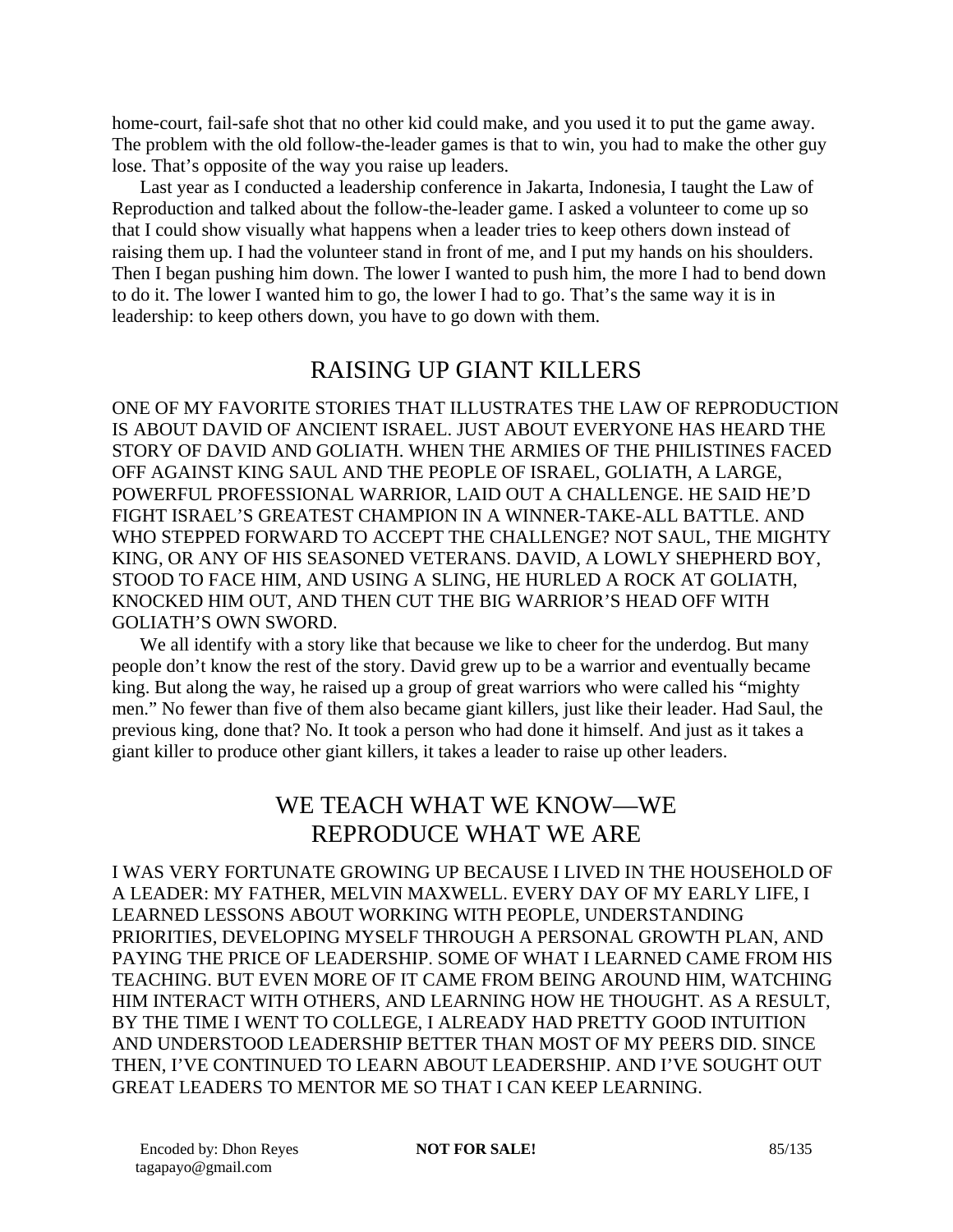If you want to continue developing as a leader, you should do the same. Spend time with the best leaders you can find. If you're just starting out, you may want to spend time with people in your field so that you can master the basics of your profession. But once you have that foundation, learn leadership from people in many professions. I've learned from businesspeople, pastors, politicians, generals, ballplayers, entrepreneurs—you name it. No matter what the profession, the principles of leadership remain the same.

Not everyone understands that immediately. For example, several years ago when I told my brother, Larry, that I was going to start spending more time teaching leadership in the corporate world, he was a little skeptical. Larry is a natural businessman. He achieved financial independence in real estate by the time he was in his twenties, and he sits on several corporate boards and is a trustee of one university. But he wasn't sure if businesspeople would be receptive to learning leadership from someone with a pastoral background. But I knew that leadership is leadership; the principles apply no matter where you are. And sure enough, when I started teaching leadership to organizations such as Sam's Club, Wal-Mart, Mary Kay, and Baillie Lumber—and the people saw that the principles worked—they kept asking for more. Why would such big companies seek advice from someone who leads four small companies? Because they understand the Law of Reproduction. They know that it takes a leader to raise up other leaders no matter the field.

### TAKE THE NEXT STEP

THE ONLY WAY YOU WILL BE ABLE TO DEVELOP OTHER LEADERS IS TO BECOME A LEADER. IF YOU'VE ALREADY TAKEN THOSE FIRST STEPS, YOU ARE TO BE COMMENDED. YOU'RE IN A POSITION TO BEGIN RAISING UP OTHER LEADERS. AS YOU GET STARTED, KEEP IN MIND THAT LEADERS WHO DEVELOP LEADERS …

#### SEE THE BIG PICTURE

EVERY EFFECTIVE LEADERSHIP MENTOR MAKES THE DEVELOPMENT OF LEADERS ONE OF HIS HIGHEST PRIORITIES IN LIFE. HE KNOWS THAT THE POTENTIAL OF THE ORGANIZATION DEPENDS ON THE GROWTH OF ITS LEADERSHIP. THE MORE LEADERS THERE ARE, THE GREATER ITS CHANCE OF SUCCESS.

### ATTRACT POTENTIAL LEADERS

YOU'VE PROBABLY HEARD THE ROSS PEROT QUOTE: "LEADERS DON'T FLOCK. YOU HAVE TO FIND THEM ONE AT A TIME." THAT'S TRUE. BUT AS THE LAW OF MAGNETISM ALSO SUGGESTS, IF YOU FIRST DEVELOP YOUR LEADERSHIP QUALITIES, YOU WILL BE CAPABLE OF ATTRACTING PEOPLE WITH LEADERSHIP POTENTIAL. WHEN YOU DO THAT AND ALSO EARN THEIR RESPECT, YOU WILL GET THE OPPORTUNITY TO DEVELOP THEM INTO BETTER LEADERS.

#### CREATE AN EAGLE ENVIRONMENT

AN ENVIRONMENT WHERE LEADERSHIP IS VALUED AND TAUGHT BECOMES AN ASSET TO A LEADERSHIP MENTOR. IT NOT ONLY ATTRACTS "EAGLES," BUT IT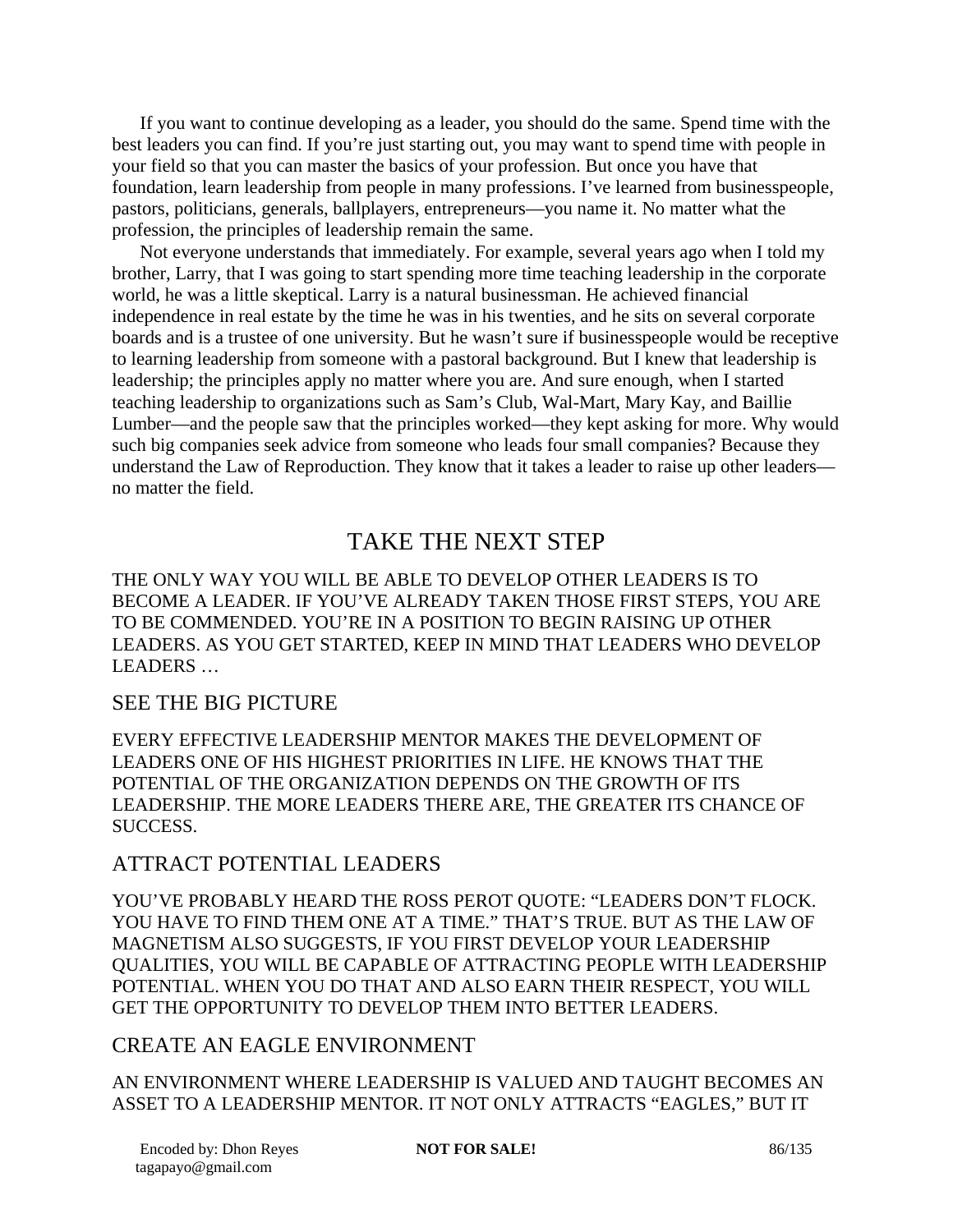ALSO HELPS THEM LEARN TO FLY. AN EAGLE ENVIRONMENT IS ONE WHERE THE LEADER CASTS A VISION, OFFERS INCENTIVES, ENCOURAGES CREATIVITY, ALLOWS RISKS, AND PROVIDES ACCOUNTABILITY. DO THAT LONG ENOUGH WITH ENOUGH PEOPLE, AND YOU'LL DEVELOP A LEADERSHIP CULTURE WHERE EAGLES BEGIN TO FLOCK.

# THE IMPACT CARRIES OVER

#### ONCE YOU UNDERSTAND THE LAW OF REPRODUCTION, YOU RECOGNIZE ITS INCREDIBLE IMPACT ON AN ORGANIZATION. IF A COMPANY HAS POOR LEADERS, WHAT LITTLE LEADERSHIP IT HAS WILL ONLY GET WORSE. IF A COMPANY HAS STRONG LEADERS—AND THEY ARE REPRODUCING THEMSELVES—THEN THE LEADERSHIP JUST KEEPS GETTING BETTER AND BETTER.

Occasionally, a company will emerge where the leadership is so strong and the development process is so deliberate that the impact not only drives that organization to the highest level, but it also overflows into other businesses. That is the case at General Electric, led by chairman Jack Welch. GE has become one of the best-run companies in the world, and it keeps developing leader upon leader. In fact, the company has *lost* more leaders capable of running organizations than most other good companies are able to produce in their lifetimes. Scan this list of CEOs who once worked at GE:

William Anders, General Dynamics Norman P. Blake Jr., USF & G Larry A. Bossidy, Allied-Signal Inc. Michael J. Emmi, Systems and Computer Technology Stanley C. Gault, Rubbermaid Inc., and later, Goodyear Tire and Rubber Corp. Fred Garry, late chief executive of Rohr Inc. Robert Goldsmith, former chief executive, Rohr Inc. Glen Hiner, Owens Corning Fiberglass Clyde Keaton, Clean Harbors Chuck Lillis, MeadiaOne Group (formerly U.S. West Media Group) Michael Lockhart, General Signal Corp. Daniel McClaughlin, Equifax Richard Miller, Wang Laboratories George Schofield, Zurn Industries Roger Shipke, Ryland Group Inc. Harry C. Stonecipher, Sunstrand, and later, McDonnell Douglas Corp. John M. Trani, Stanley Works Walter Williams, Rubbermaid Thomas Vanderslice, president of GTE, then CEO for Apollo Computer, and then CEO of M/A Com, which produces microwave components Alva O. Way, American Express Co.

Just as in the world of pro football, the ability of many leaders can be traced to a common source. How was General Electric able to produce so many outstanding leaders? First, leadership development is one of the company's highest priorities. It spends more than \$500 million a year on training and develops leaders at its own institute in Crotonville, often called "the Harvard of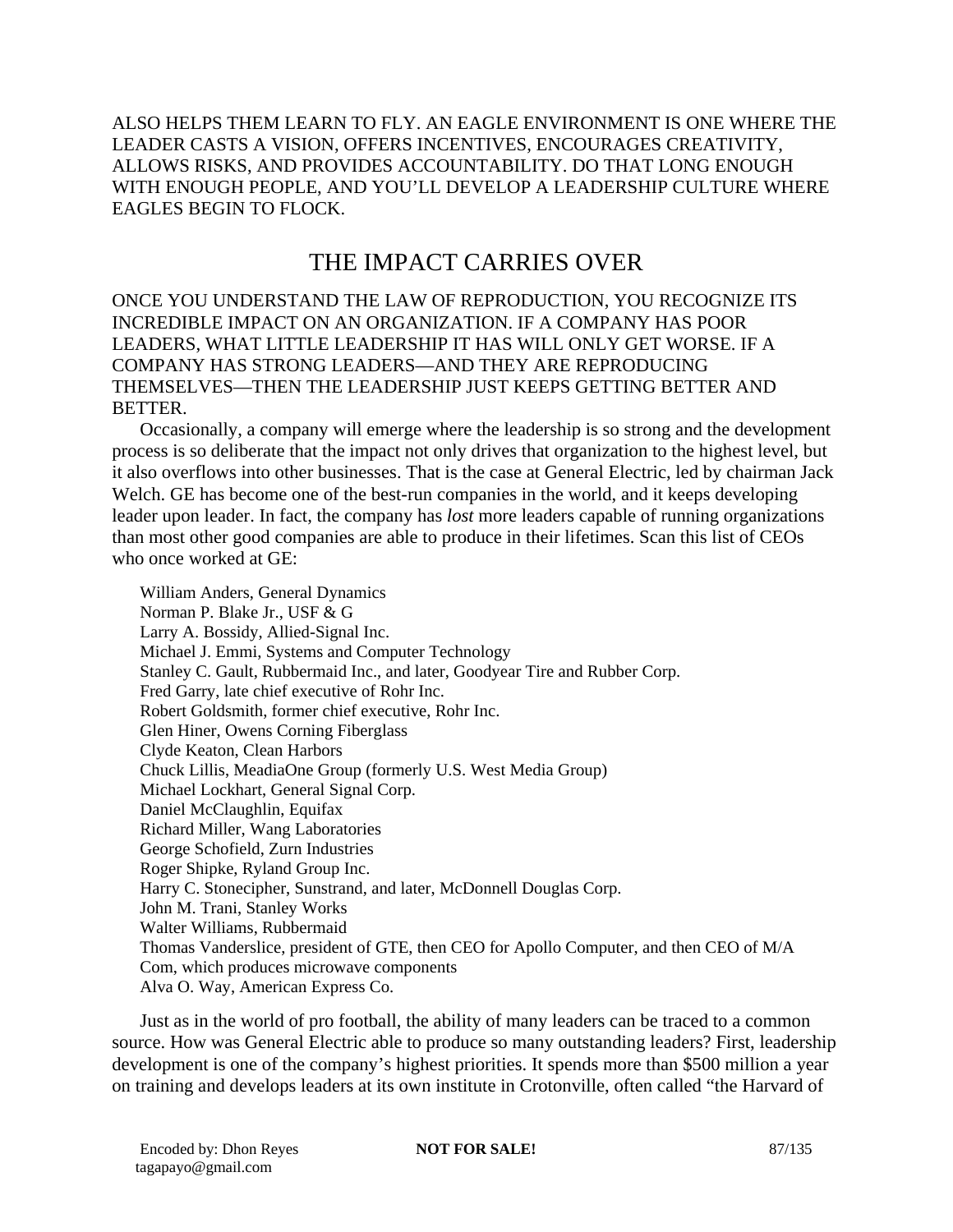corporate America." But even more important than that is the fact that the company is run by a great leader, Jack Welch.

It all starts at the top because it takes a leader to raise up another leader. Followers can't do it. Neither can institutional programs. It takes one to know one, show one, and grow one. That's the Law of Reproduction.



# THE LAW OF BUY-IN *PEOPLE BUY INTO THE LEADER, THEN THE VISION*

In the fall of 1997, a few members of my staff and I had the opportunity to travel to India and teach four leadership conferences. India is an amazing country, full of contradictions. It's a place of beauty with warm and generous people, yet at the same time millions and millions of its inhabitants live in the worst poverty imaginable. It was there that I was reminded of the Law of Buy-In.

I'll never forget when our plane landed in Delhi. Exiting the airport, I felt as if we had been transported to another planet. There were crowds everywhere. People on bicycles, in cars, on camels and elephants. People on the streets, some sleeping right on the sidewalks. Animals roamed free, no matter where we were. And everything was in motion. As we drove along the main street toward our hotel, I also noticed something else. Banners. Wherever we looked, we could see banners celebrating India's fifty years of liberty, along with huge pictures of one man: Mahatma Gandhi.

Today, people take for granted that Gandhi was a great leader. But the story of his leadership is a marvelous study in the Law of Buy-In. Mohandas K. Gandhi, called Mahatma (which means "great soul"), was educated in London. After finishing his education in law, he traveled back to India and then to South Africa. There he worked for twenty years as a barrister and political activist. And in that time he developed as a leader, fighting for the rights of Indians and other minorities who were oppressed and discriminated against by South Africa's apartheid government.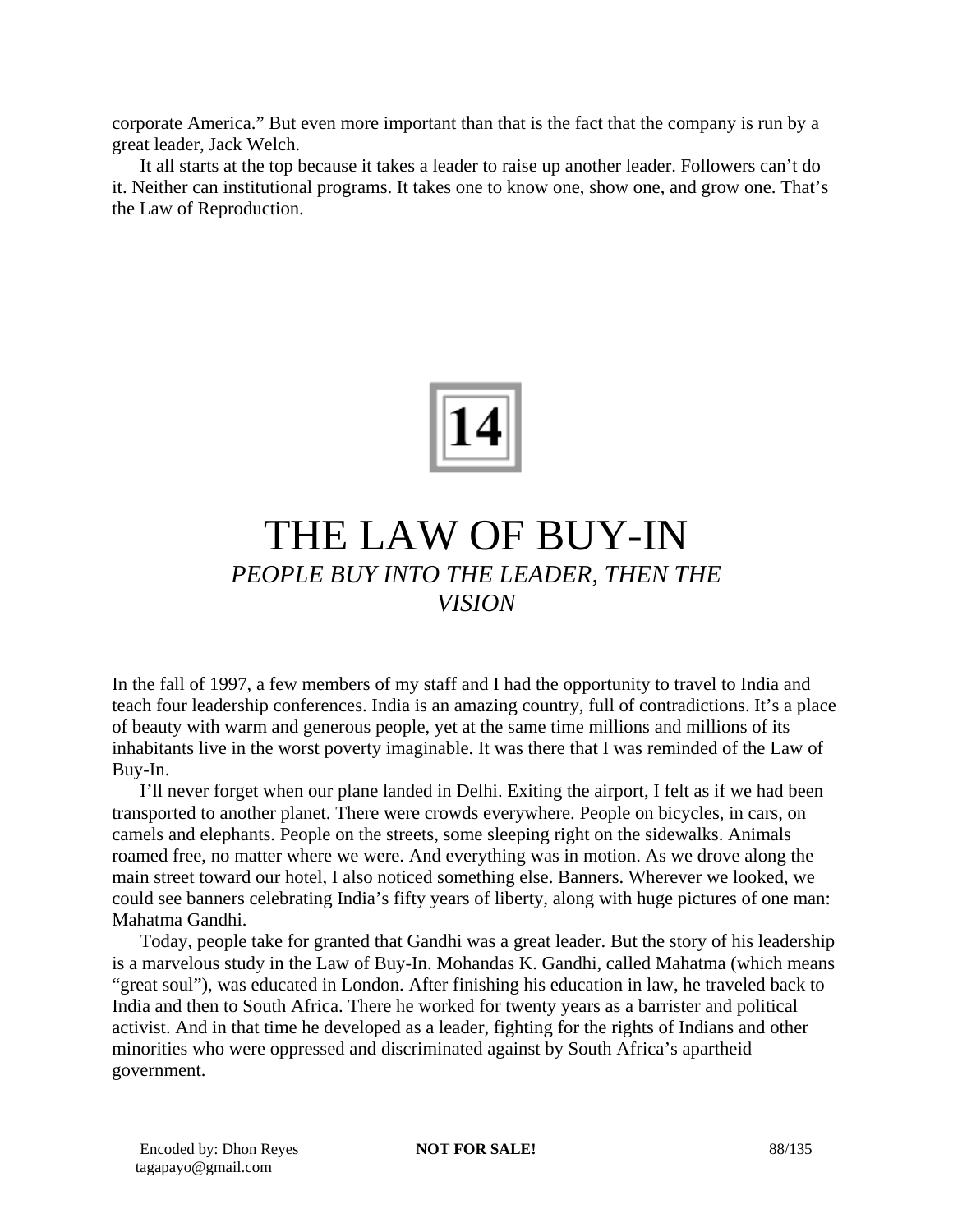By the time he returned to India in 1914, Gandhi was very well known and highly respected among his countrymen. Over the next several years, as he led protests and strikes around the country, people rallied to him and looked to him more and more for leadership. In 1920—a mere six years after returning to India—he was elected president of the All India Home Rule League.

The most remarkable thing about Gandhi isn't that he became their leader, but that he was able to change the people's vision for obtaining freedom. Before he began leading them, the people used violence in an effort to achieve their goals. For years riots against the British establishment had been common. But Gandhi's vision for change in India was based on nonviolent civil disobedience. He once said, "Nonviolence is the greatest force at the disposal of mankind. It is mightier than the mightiest weapon of destruction devised by the ingenuity of man."

Gandhi challenged the people to meet oppression with peaceful disobedience and noncooperation. Even when the British military massacred more than one thousand people at Amritsar in 1919, Gandhi called the people to stand, but without fighting back. Rallying everyone to his way of thinking wasn't easy. But because the people had come to buy into him as their leader, they embraced his vision. And then they followed him faithfully. He asked them not to fight, and eventually, they stopped fighting. When he called for everyone to burn foreignmade clothes and start wearing nothing but home-spun material, millions of people started doing it. When he decided that a March to the Sea to protest the Salt Act would be their rallying point for civil disobedience against the British, the nation's leaders followed him the two hundred miles to the city of Dandi, where they were arrested by government representatives.

Their struggle for independence was slow and painful, but Gandhi's leadership was strong enough to deliver on the promise of his vision. In 1947, India gained home rule. Because the people had bought into Gandhi, they accepted his vision. And once they had embraced the vision, they were able to carry it out. That's how the Law of Buy-In works. The leader finds the dream and then the people. The people find the leader, and then the dream.

### DON'T PUT THE CART FIRST

WHEN I TEACH LEADERSHIP SEMINARS, I FIELD A LOT OF QUESTIONS ABOUT VISION. INVARIABLY SOMEONE WILL COME UP TO ME DURING A BREAK, GIVE ME A BRIEF DESCRIPTION OF AN EVOLVING VISION, AND ASK ME, "DO YOU THINK MY PEOPLE WILL BUY INTO MY VISION?" MY RESPONSE IS ALWAYS THE SAME: "FIRST TELL ME THIS. DO YOUR PEOPLE BUY INTO YOU?"

You see, many people who approach the area of vision in leadership have it all backward. They believe that if the cause is good enough, people will automatically buy into it and follow. But that's not how leadership really works. People don't follow worthy causes. They follow worthy leaders who promote worthwhile causes. People buy into the leader first, then the leader's vision. Having an understanding of that changes your whole approach to leading people.

For the person who attends one of my conferences and asks whether his people will follow, the question really becomes, "Have I given my people reasons to buy into me?" If his answer is yes, they will gladly buy into his vision. But if he has not built his credibility with his people, it really doesn't matter how great a vision he has.

Not long ago I was reading an article in *Business Week* that profiled entrepreneurs who partner with venture capitalists in the computer industry. Silicon Valley in California is evidently full of people who work in the computer industry for a while and then try to start their own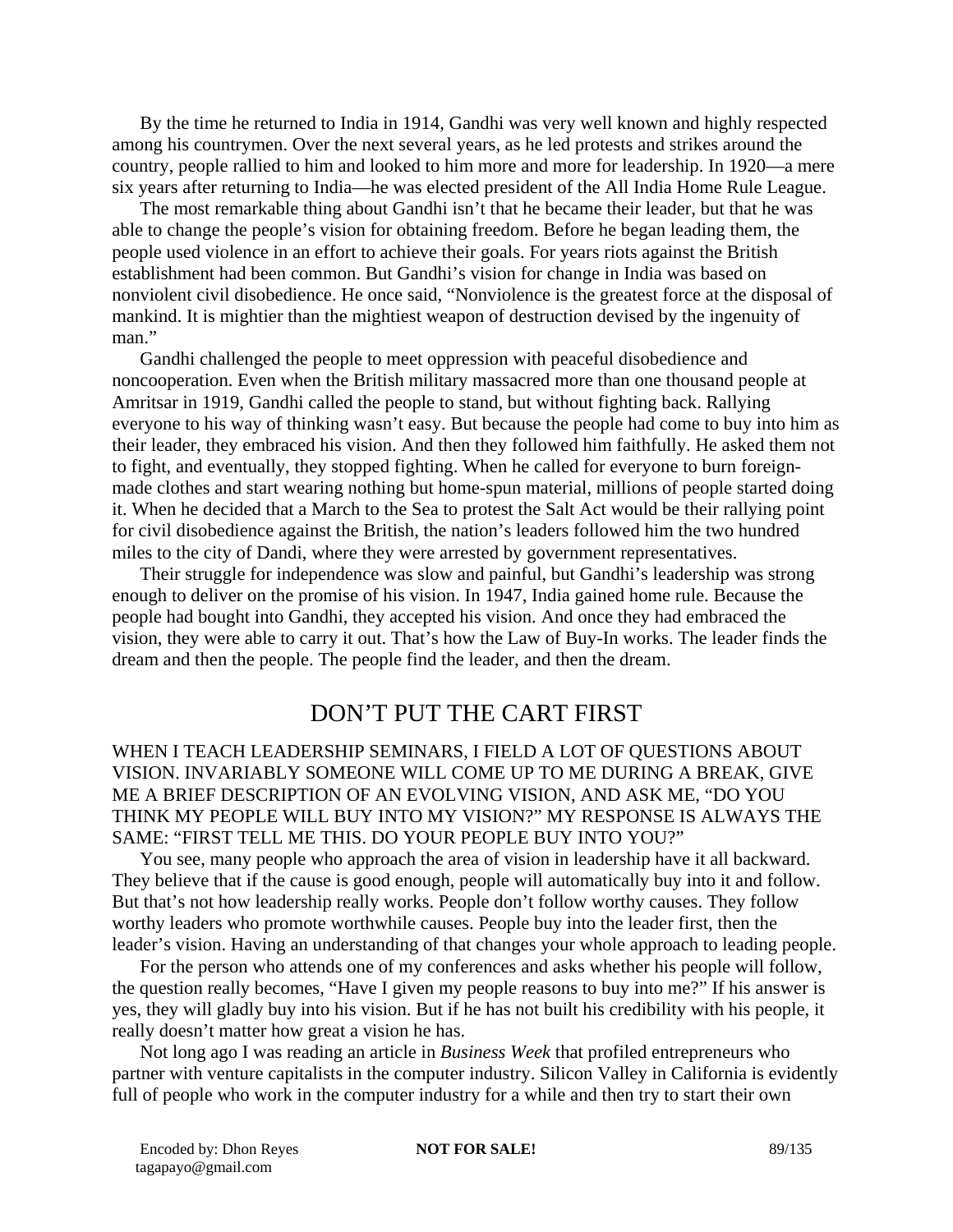companies. Every day hundreds of them are buzzing around trying to find investors so that they can get their ideas and enterprises off the ground. Many are unsuccessful. But if an entrepreneur succeeds once, then he finds it pretty easy to find money the next time around. Many times, the investors aren't even interested in finding out what the entrepreneur's vision is. If they've bought into the person, then they readily accept the ideas.

For example, software entrepreneur Judy Estrim and her partner have founded two companies over the years. She said that funding her first company took six months and countless presentations, even though she had a viable idea and believed in it 100 percent. But the start-up of her second company happened almost overnight. It took only two phone calls that lasted mere minutes for her to land \$5 million in backing. When the word got out that she was starting her second company, people were dying to give her even more money. She said, "We had venture capitalists calling us and begging us to take their money." Why had everything changed so drastically for her? Because of the Law of Buy-In. People had bought into her, so they were ready to buy into whatever vision she offered, sight unseen.

# YOU ARE THE MESSAGE

EVERY MESSAGE THAT PEOPLE RECEIVE IS FILTERED THROUGH THE MESSENGER WHO DELIVERS IT. IF YOU CONSIDER THE MESSENGER TO BE CREDIBLE, THEN YOU BELIEVE THE MESSAGE HAS VALUE. THAT'S ONE OF THE REASONS ACTORS AND ATHLETES ARE HIRED AS PROMOTERS OF PRODUCTS. PEOPLE BUY NIKE SHOES BECAUSE THEY HAVE BOUGHT INTO MICHAEL JORDAN, NOT NECESSARILY BECAUSE OF THE QUALITY OF THE SHOES. THE SAME IS TRUE WHEN ACTORS PROMOTE CAUSES. HAVE THE ACTORS BEING EMPLOYED SUDDENLY BECOME EXPERTS IN THE CAUSE THEY'RE PROMOTING? USUALLY NOT. BUT THAT DOESN'T MATTER. PEOPLE WANT TO LISTEN TO CHARLTON HESTON AS HE SPEAKS FOR THE NRA, NOT BECAUSE THEY BELIEVE HE IS AN EXPERT IN THE FIELD OF HUNTING OR GUNS, BUT BECAUSE THEY BELIEVE IN HIM AS A PERSON AND BECAUSE HE HAS CREDIBILITY AS AN ACTOR. ONCE PEOPLE HAVE BOUGHT INTO SOMEONE, THEY ARE WILLING TO GIVE HIS VISION A CHANCE. PEOPLE WANT TO GO ALONG WITH PEOPLE THEY GET ALONG WITH.

# IT'S NOT AN EITHER/OR PROPOSITION

YOU CANNOT SEPARATE THE LEADER FROM THE CAUSE HE PROMOTES. IT CANNOT BE DONE, NO MATTER HOW HARD YOU TRY. IT'S NOT AN EITHER/OR PROPOSITION. THE TWO ALWAYS GO TOGETHER. TAKE A LOOK AT THE FOLLOWING TABLE. IT SHOWS HOW PEOPLE REACT TO A LEADER AND HIS VISION UNDER DIFFERENT CIRCUMSTANCES: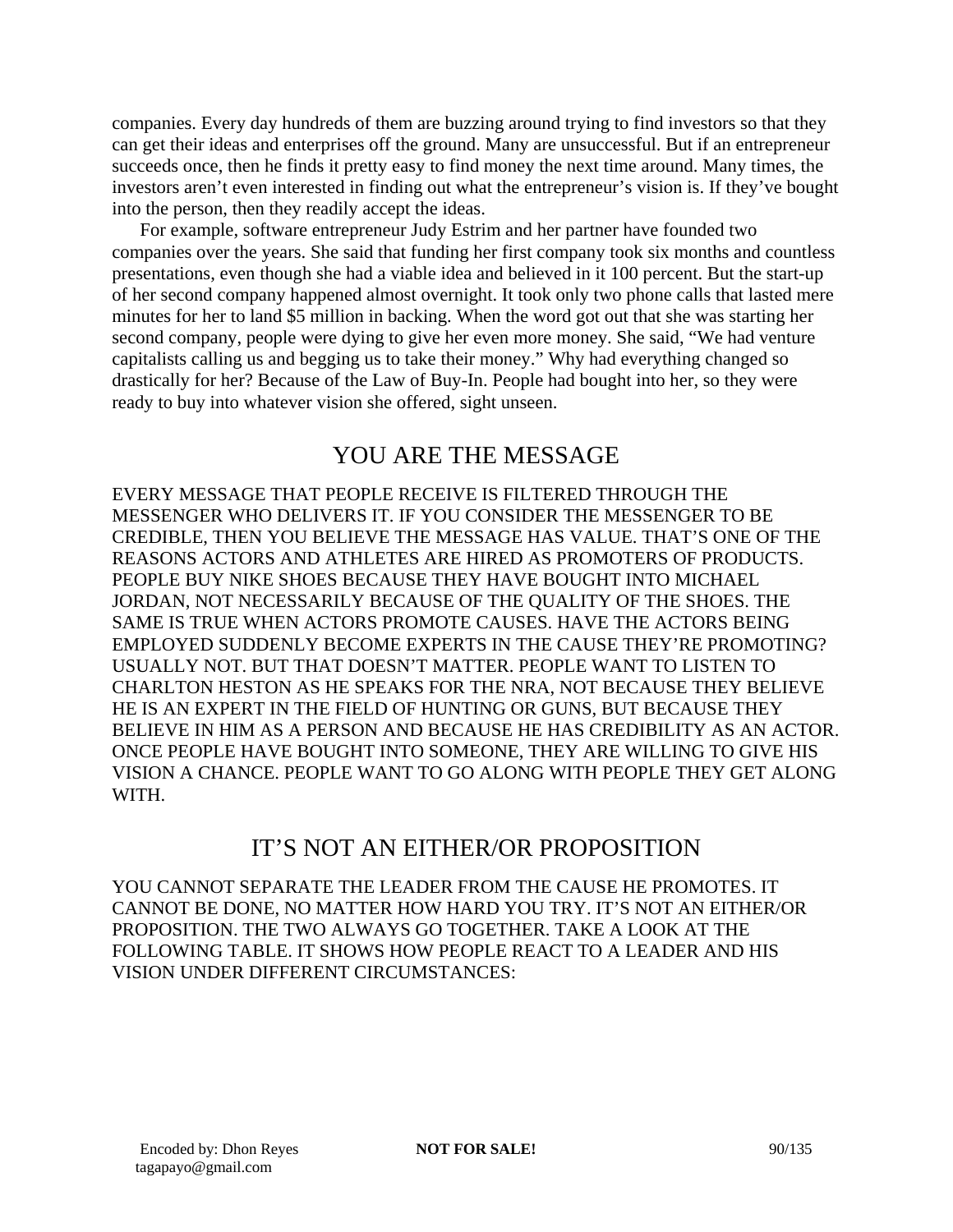| <b>LEADER</b> | $\div$ | <b>VISION</b> | =                     | <b>RESULT</b> |
|---------------|--------|---------------|-----------------------|---------------|
| Don't Buy In  |        | Don't Buy In  | Get Another Leader    |               |
| Don't Buy In  |        | Buy In        | Get Another Leader    |               |
| Buy In        |        | Don't Buy In  | Get Another Vision    |               |
| Buy In        |        | Buy In        | Get Behind the Leader |               |

### WHEN FOLLOWERS DON'T LIKE THE LEADER OR THE VISION, THEY LOOK FOR ANOTHER LEADER

IT'S EASY TO UNDERSTAND THE REACTION OF PEOPLE WHEN THEY DON'T LIKE THE LEADER OR THE VISION. THEY DON'T FOLLOW. BUT THEY ALSO DO SOMETHING ELSE: THEY START LOOKING FOR ANOTHER LEADER. IT'S A NO-WIN SITUATION.

WHEN FOLLOWERS DON'T LIKE THE LEADER BUT THEY DO LIKE THE VISION, THEY STILL LOOK FOR ANOTHER LEADER

YOU MAY BE SURPRISED BY THIS. EVEN THOUGH PEOPLE MAY THINK A CAUSE IS GOOD, IF THEY DON'T LIKE THE LEADER, THEY WILL GO OUT AND FIND ANOTHER ONE. THAT'S ONE REASON THAT COACHES CHANGE TEAMS SO OFTEN IN PROFESSIONAL SPORTS. THE VISION FOR ANY TEAM ALWAYS STAYS THE SAME: EVERYONE WANTS TO WIN A CHAMPIONSHIP. BUT THE PLAYERS DON'T ALWAYS BELIEVE IN THEIR LEADER. AND WHEN THEY DON'T, WHAT HAPPENS? THE OWNERS DON'T FIRE ALL OF THE PLAYERS. THEY FIRE THE LEADER AND BRING IN SOMEONE THEY HOPE THE PLAYERS WILL BUY INTO.

WHEN FOLLOWERS LIKE THE LEADER BUT NOT THE VISION, THEY CHANGE THE VISION

EVEN WHEN PEOPLE DON'T LIKE A LEADER'S VISION, IF THEY'VE ALREADY BOUGHT INTO HIM, THEY WILL KEEP FOLLOWING HIM. YOU OFTEN SEE THIS RESPONSE IN POLITICS. FOR EXAMPLE, IN THE PAST, THE NATIONAL ORGANIZATION OF WOMEN (NOW) HAS SPOKEN OUT STRONGLY AGAINST SEXUAL HARASSMENT. BUT RECENTLY WHEN PAULA JONES ACCUSED PRESIDENT CLINTON OF SEXUALLY HARASSING HER, NOW CONTINUED TO SUPPORT HIM. WHY? IT'S NOT BECAUSE THE MEMBERS SUDDENLY THINK SEXUAL HARASSMENT IS ACCEPTABLE. THEY HAVE CHOSEN TO PUT THEIR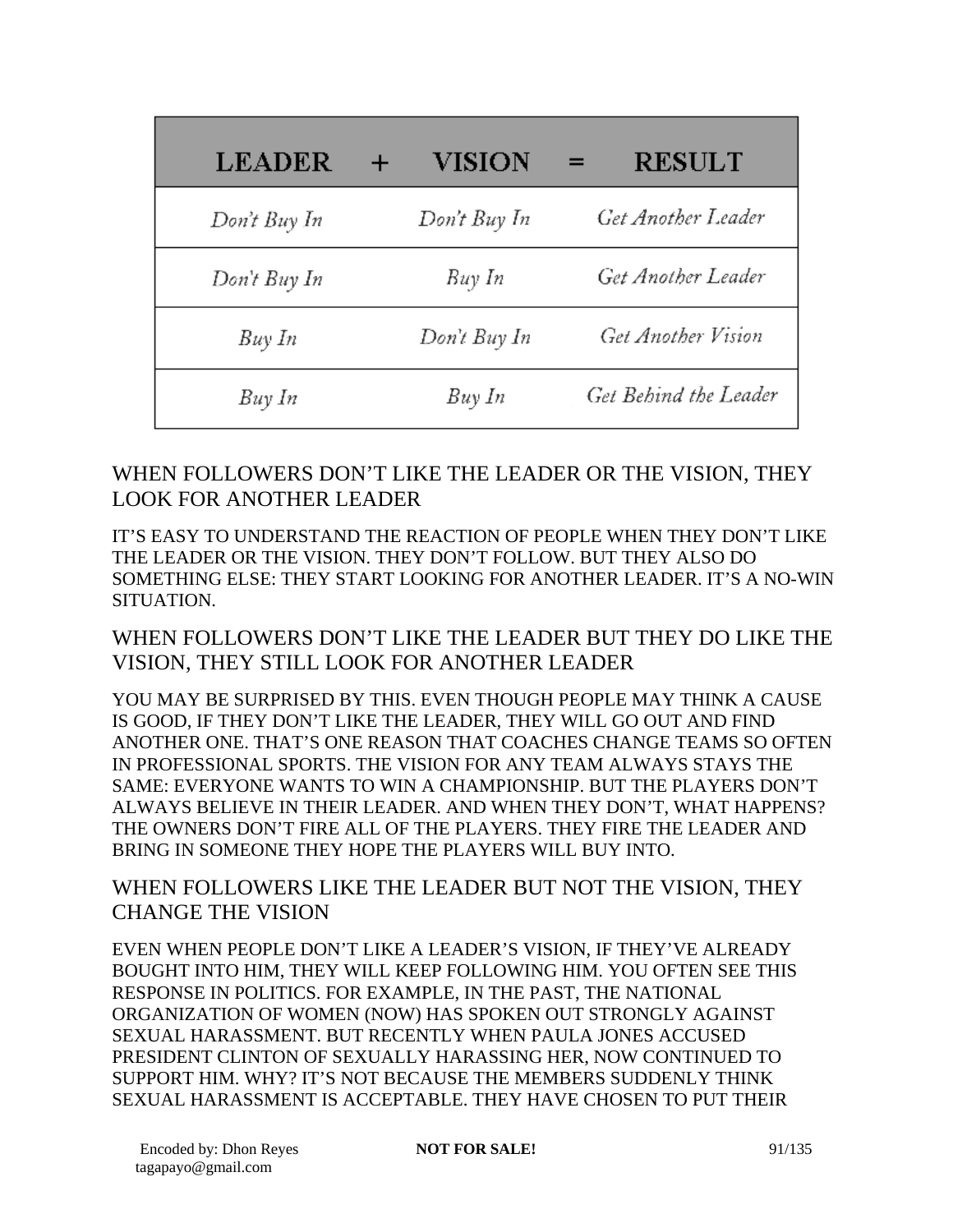AGENDA ON HOLD IN ORDER TO KEEP SUPPORTING THE LEADER THEY'VE ALREADY BOUGHT INTO.

When followers don't agree with their leader's vision, they react in many ways. Sometimes they work to convince their leader to change his vision. Sometimes they abandon their point of view and adopt his. Other times they find a compromise. But as long as they still buy into the leader, they won't out-and-out reject him. They will keep following.

### WHEN FOLLOWERS LIKE THE LEADER AND THE VISION, THEY WILL GET BEHIND BOTH

THEY WILL FOLLOW THEIR LEADER NO MATTER HOW BAD CONDITIONS GET OR HOW MUCH THE ODDS ARE STACKED AGAINST THEM. THAT'S WHY THE INDIAN PEOPLE IN GANDHI'S DAY REFUSED TO FIGHT BACK AS SOLDIERS MOWED THEM DOWN. THAT'S WHAT INSPIRED THE U.S. SPACE PROGRAM TO FULFILL JOHN F. KENNEDY'S VISION AND PUT A MAN ON THE MOON. THAT'S THE REASON PEOPLE CONTINUED TO HAVE HOPE AND KEEP ALIVE THE DREAM OF MARTIN LUTHER KING JR., EVEN AFTER HE WAS GUNNED DOWN. THAT'S WHAT CONTINUES TO INSPIRE FOLLOWERS TO KEEP RUNNING THE RACE, EVEN WHEN THEY FEEL THEY'VE HIT THE WALL AND GIVEN EVERYTHING THEY'VE GOT.

As a leader, having a great vision and a worthy cause is not enough to get people to follow you. First you have to become a better leader; you must get your people to buy into *you*. That is the price you have to pay if you want your vision to have a chance of becoming a reality.

### BUYING TIME FOR PEOPLE TO BUY IN

IF IN THE PAST YOU TRIED TO GET YOUR PEOPLE TO ACT ON YOUR VISION BUT WERE UNABLE TO MAKE IT HAPPEN, YOU PROBABLY CAME UP AGAINST THE LAW OF BUY-IN, MAYBE WITHOUT EVEN KNOWING IT. I FIRST RECOGNIZED THE IMPORTANCE OF THE LAW OF BUY-IN IN 1972 WHEN I ACCEPTED MY SECOND LEADERSHIP POSITION. IN THE CHAPTER ON THE LAW OF NAVIGATION, I MENTIONED THAT AFTER I HAD BEEN AT THAT CHURCH SEVERAL YEARS, I TOOK THEM THROUGH A MULTIMILLION-DOLLAR CONSTRUCTION PROGRAM IN WHICH WE BUILT A NEW AUDITORIUM. BUT WHEN I FIRST GOT THERE, THAT WAS NOT THE DIRECTION THAT THE CONGREGATION HAD WANTED TO GO.

The week before I arrived at my new church, more than 65 percent of the members had voted in favor of building a new activity center. Now, I had done some homework on that church, and I knew coming in that its future growth and success depended not on a new activity center, but on a new auditorium. My vision for the years ahead was absolutely clear to me. But I couldn't walk in and say, "Forget the decision you just made and all the agonizing you did to make it. Follow me instead." I needed to buy some time to build my credibility with the people.

I arranged for a committee to make a thorough study of all the issues involved with the activity center project. I told the members, "If we're going to invest this kind of time and money, we have to be sure about it. I must have information on every possible issue related to it." That seemed fair enough to everyone, and off the committee went to work. For the next year, the group would come back to me every month or so and report on the information gathered. And each time I'd praise their work and ask several questions that would prompt them to do more research.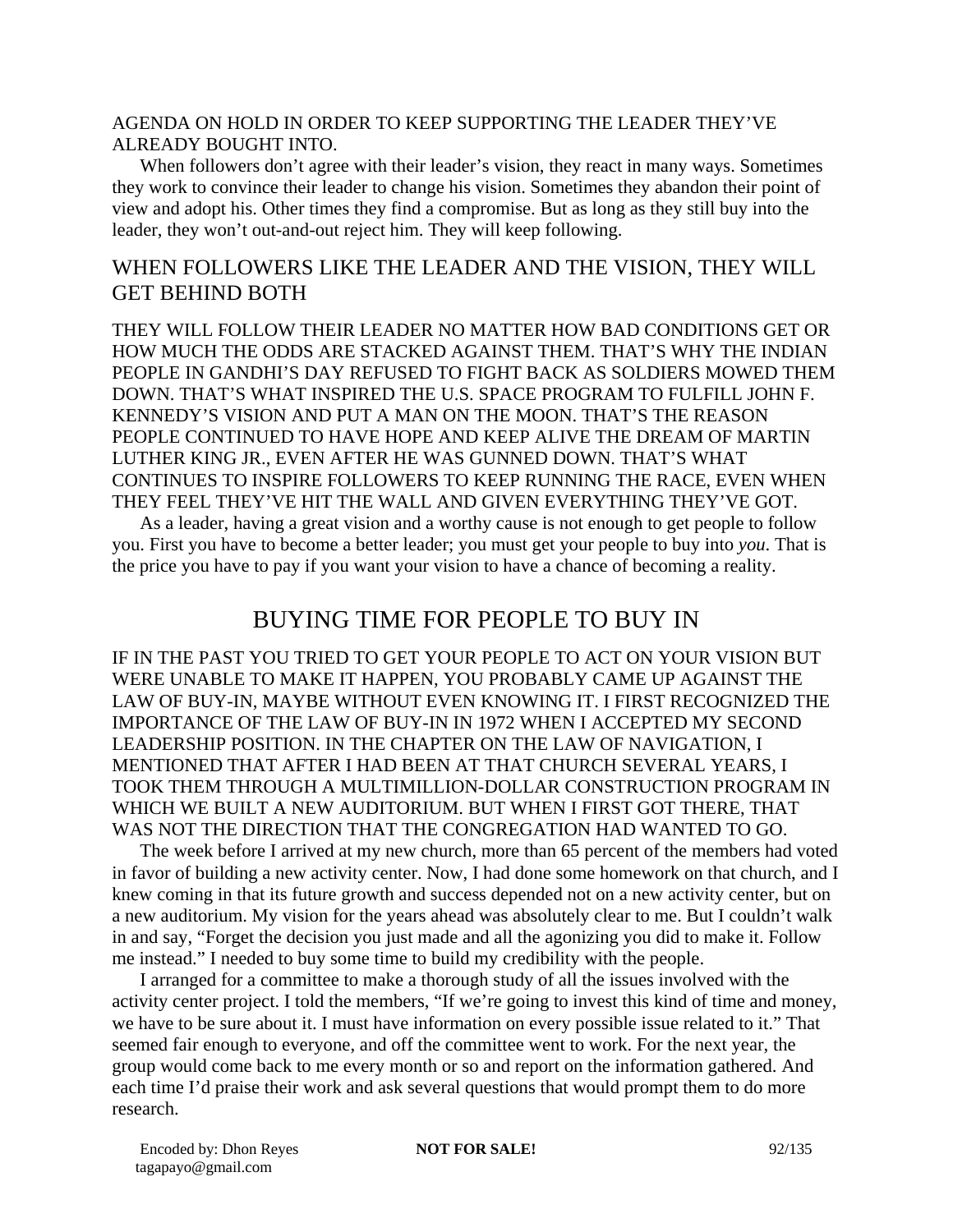In the meantime, I worked hard to build my credibility with the people. I forged relationships with the leaders in the church. I answered everybody's questions so that they could understand me and how I thought as a leader. I shared my ideas, hopes, and dreams for the work we were doing. And I started to produce growth in the organization. That, more than anything else, gave the people confidence in me and my ability.

After about six months, the people started to see that the church was changing and beginning to move in a new direction. In a year, the building committee decided that the activity center was not in the church's best interest, and they recommended that we not build it. In another year, the people had reached consensus: The key to the future was the building of a new auditorium. And when the time came, 98 percent of the people voted yes on the issue, and off we went.

When I arrived at that church, I could have tried to push my vision and agenda on the people. I was just as sure that it was the right thing to do in 1972 as I was two years later when we implemented it. But if I had approached it in that way, I wouldn't have succeeded in helping those people get where they needed to go. And in the process I would have undermined my ability to lead them.

As a leader, you don't earn any points for failing in a noble cause. You don't get credit for being "right." Your success is measured by your ability to actually take the people where they need to go. But you can do that only if the people first buy into you as a leader. That's the reality of the Law of Buy-In.



# THE LAW OF VICTORY *LEADERS FIND A WAY FOR THE TEAM TO WIN*

Have you ever thought about what separates the leaders who achieve victory from those who suffer defeat? What does it take to be a winner? It's hard to put a finger on the quality that separates a winner from a loser. Every leadership situation is different. Every crisis has its own challenges. But I think that victorious leaders share an inability to accept defeat. The alternative to winning seems totally unacceptable to them, so they figure out what must be done to achieve victory, and then they go after it with everything at their disposal.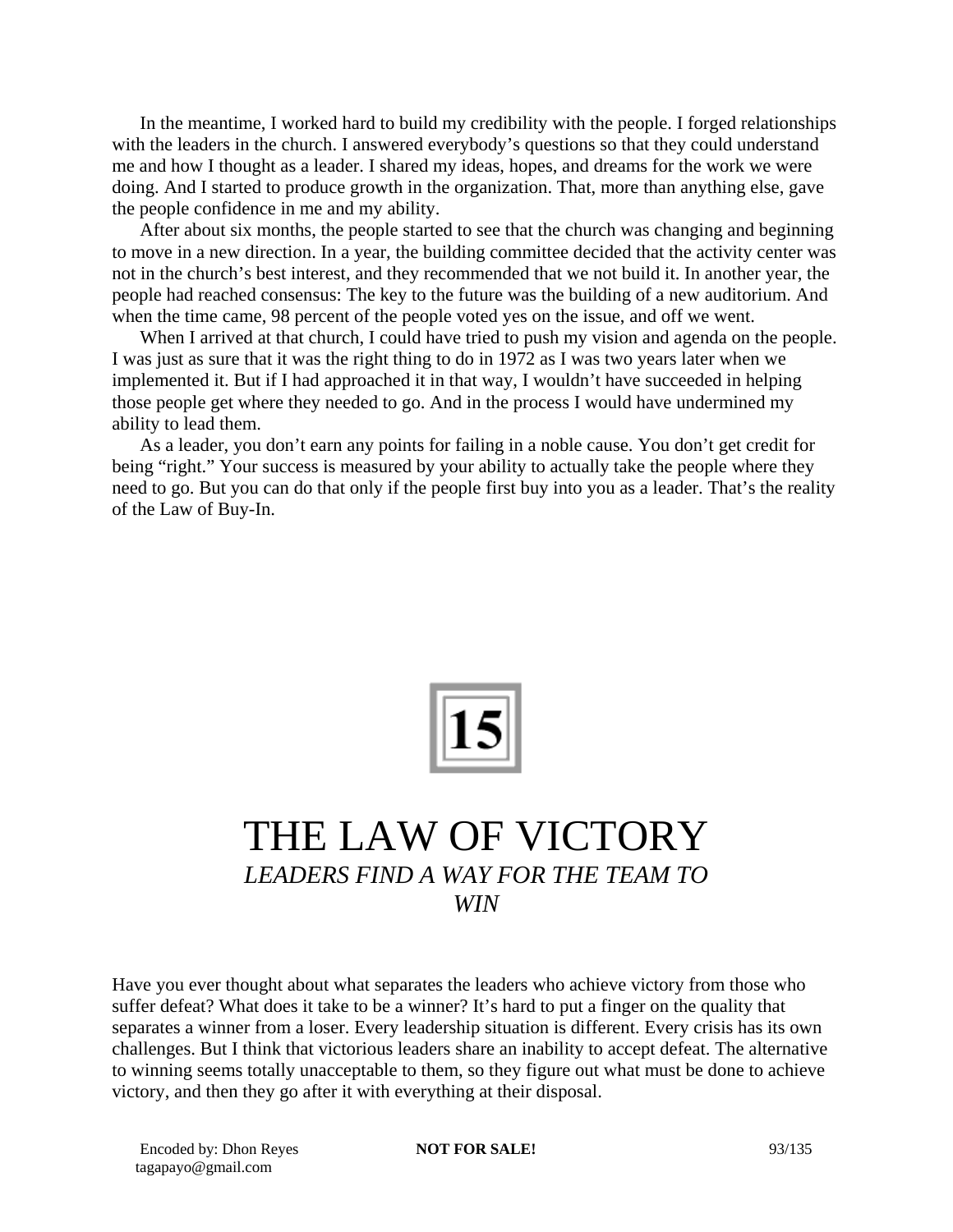I'm a Civil War buff, and I was reading an old book that reminded me of the importance of the Law of Victory. It discussed the differences between the presidents of the Union and the Confederacy: Abraham Lincoln and Jefferson Davis. I've talked quite a bit about Lincoln throughout *The 21 Irrefutable Laws of Leadership* because he was such a remarkable leader. Lincoln never forgot that the nation's victory was his highest priority, ahead of his pride, reputation, and personal comfort. He surrounded himself with the best leaders possible, empowered his generals, and was never afraid to give others the credit for the victories the Union gained. For example, following General Grant's victory at Vicksburg, Lincoln sent a letter to him saying, "I never had any faith, except the general hope that you knew better than I ... I now wish to make the personal acknowledgment that you were right and I was wrong."

Jefferson Davis, on the other hand, never seemed to make victory his priority. When he should have been thinking like a revolutionary, he worked like a bureaucrat. When he should have been delegating authority and decision making to his generals—the best in the land—he spent his time micromanaging them. And worst of all, he was more concerned with being right than with winning the war. Historian David M. Potter says of Davis, "He used an excessive share of his energy in contentious and even litigious argument to prove he was right. He seemed to feel that if he were right that was enough; that it was more important to vindicate his own rectitude than to get results." Davis violated the Law of Victory, and as a consequence, his people suffered a devastating defeat.

# THESE LEADERS PURSUED VICTORY

CRISIS SEEMS TO BRING OUT THE BEST—AND THE WORST—IN LEADERS. DURING WORLD WAR II, TWO OUTSTANDING LEADERS WHO PRACTICED THE LAW OF VICTORY EMERGED FOR THE ALLIES: BRITISH PRIME MINISTER WINSTON CHURCHILL AND U.S. PRESIDENT FRANKLIN ROOSEVELT. THEY PREVENTED ADOLF HITLER FROM CRUSHING EUROPE AND REMAKING IT ACCORDING TO HIS OWN VISION.

On his side of the Atlantic Ocean, Winston Churchill inspired the British people to resist Hitler. Long before he became prime minister in 1940, Churchill spoke out against the Nazis. He seemed like the lone critic in 1932 when he warned, "Do not delude yourselves … Do not believe that all Germany is asking for is equal status … They are looking for weapons and when they have them believe me they will ask for the return of lost territories or colonies."

Churchill continued to speak out against the Nazis. And when Hitler annexed Austria in 1938, Churchill said to members of the House of Commons:

For five years I have talked to the House on these matters—not with very great success. I have watched this famous island descending incontinently, fecklessly, the stairway which leads to a dark gulf … Now is the time at last to rouse the nation. Perhaps it is the last time it can be roused with a chance of preventing war, or with a chance of coming through with victory should our effort to prevent war fail.

Unfortunately, Prime Minister Neville Chamberlain and the other leaders of Great Britain did not make a stand against Hitler. And more of Europe fell to the Nazis.

By mid-1940, most of Europe was under Germany's thumb. But then something happened that might have changed the history of the free world. The leadership of England fell to Winston Churchill. He refused to buckle under the Nazis' threats. For more than a year, Great Britain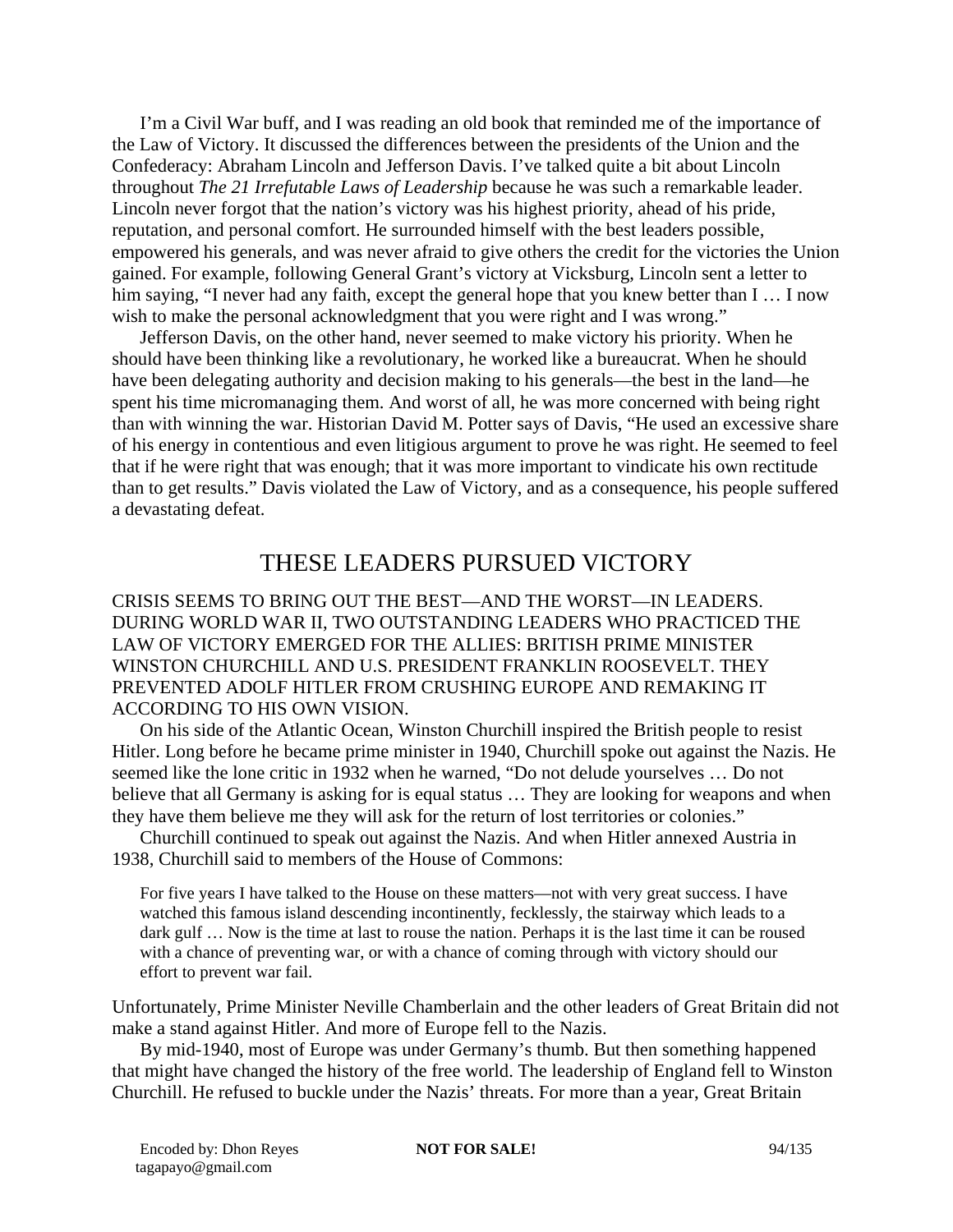stood alone facing the threat of German invasion. When Hitler indicated that he wanted to make a deal with England, Churchill defied him. When Germany began bombing England, the British stood strong. And all the while, Churchill looked for a way to gain victory.

# CHURCHILL WOULD ACCEPT NOTHING LESS

#### TIME AFTER TIME, CHURCHILL RALLIED THE BRITISH PEOPLE. IT BEGAN WITH HIS FIRST SPEECH AFTER BECOMING PRIME MINISTER:

We have before us an ordeal of the most grievous kind. We have before us many, many long months of struggle and of suffering. You ask what is our policy? I will say: It is to wage war, by sea, land and air, with all our might and with all the strength that God can give us; to wage war against a monstrous tyranny, never surpassed in the dark, lamentable catalogue of human crime. That is our policy. You ask, What is our aim? I answer in one word: Victory—victory at all costs, victory in spite of all terror, victory, however long and hard the road may be; for without victory, there is no survival.

Meanwhile, Churchill did everything in his power to prevail. He deployed troops in the Mediterranean against Mussolini's forces. Although he hated communism, he allied himself with Stalin and the Soviets, sending them aid even when Great Britain's supplies were threatened and its survival hung in the balance. And he developed his personal relationship with Franklin Roosevelt. Though the president of the United States was reluctant to enter the war, Churchill worked to build his relationship with him, hoping to change it from one of friendship and mutual respect to a full-fledged war alliance. In time his efforts paid off. On the day the Japanese bombed Pearl Harbor, ushering the United States into the war, Churchill said to himself, "So we have won after all."

# ANOTHER LEADER DEDICATED TO VICTORY

PRIOR TO DECEMBER 1941, FRANKLIN ROOSEVELT HAD ALREADY BEEN PRACTICING THE LAW OF VICTORY FOR DECADES. IN FACT, IT IS A HALLMARK OF HIS ENTIRE LIFE. HE HAD FOUND A WAY TO ACHIEVE POLITICAL VICTORY WHILE WINNING OVER POLIO. WHEN HE WAS ELECTED PRESIDENT AND BECAME RESPONSIBLE FOR PULLING THE AMERICAN PEOPLE OUT OF THE GREAT DEPRESSION, IT WAS JUST ANOTHER IMPOSSIBLE SITUATION THAT HE LEARNED HOW TO FIGHT THROUGH. AND FIGHT HE DID. THROUGH THE 1930S, THE COUNTRY WAS SLOWLY RECOVERING.

By the time the Nazis were battling in Europe, the stakes were high. Pulitzer Prize-winning historian Arthur Schlesinger Jr., noted, "The Second World War found democracy fighting for its life. By 1941, there were only a dozen or so democratic states left on earth. But great leadership emerged in time to rally the democratic cause." The team of Roosevelt and Churchill provided that leadership like a one-two punch. Just as the prime minister had rallied England, the president brought together the American people and united them in a common cause as no one ever had before or has since.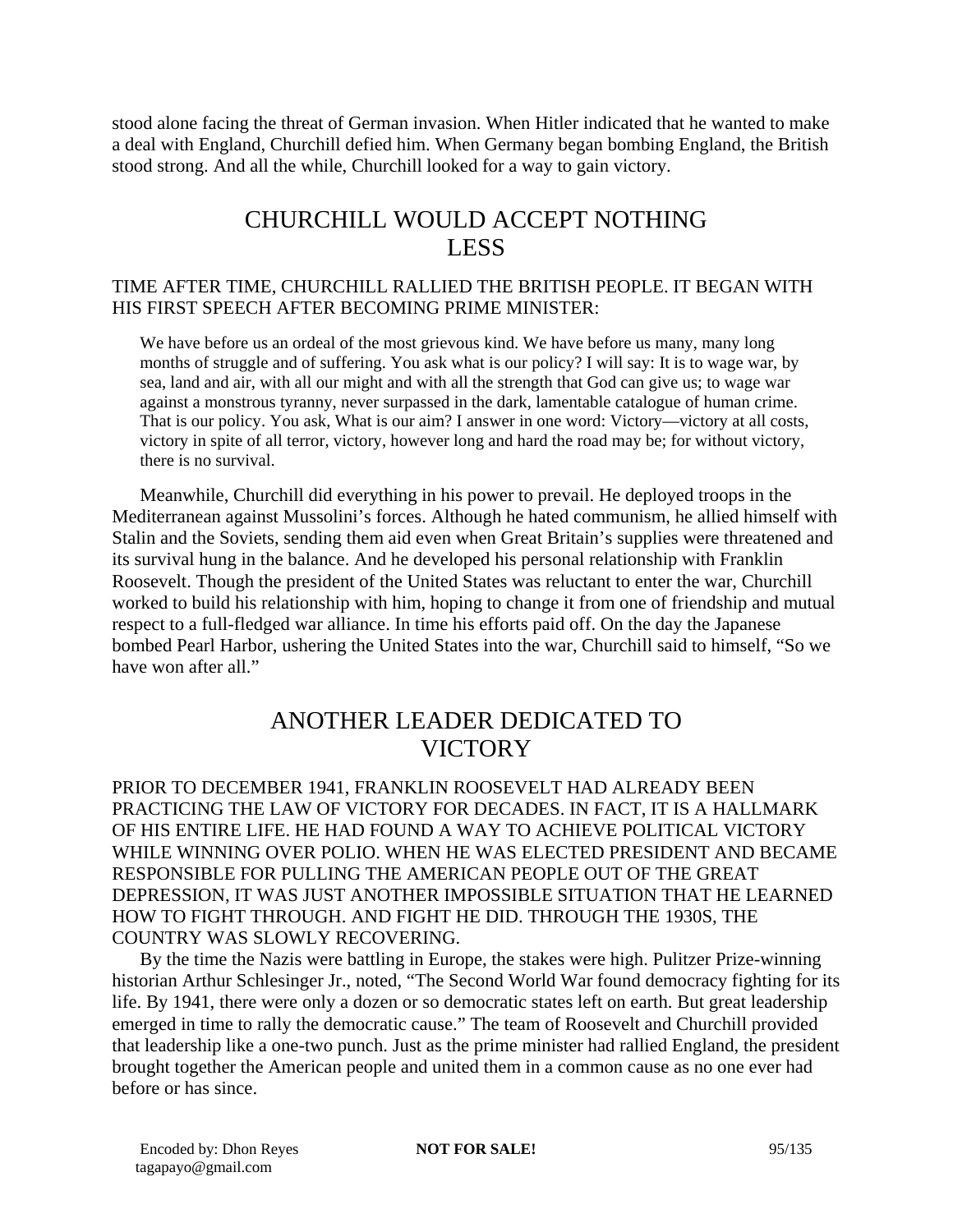To those two leaders, victory was the only option. If they had accepted anything less, the world would be a very different place today. Schlesinger says, "Take a look at our present world. It is manifestly not Adolf Hitler's world. His Thousand-Year Reich turned out to have a brief and bloody run of a dozen years. It is manifestly not Joseph Stalin's world. That ghastly world selfdestructed before our eyes. Nor is it Winston Churchill's world … The world we live in is Franklin Roosevelt's world." Without Churchill and England, all of Europe would have fallen. Without Roosevelt and the United States, it might never have been reclaimed for freedom. But not even an Adolf Hitler and the army of the Third Reich could stand against two leaders dedicated to the Law of Victory.

# GREAT LEADERS FIND A WAY TO WIN

WHEN THE PRESSURE IS ON, GREAT LEADERS ARE AT THEIR BEST. WHATEVER IS INSIDE THEM COMES TO THE SURFACE AND WORKS FOR OR AGAINST THEM. JUST A FEW YEARS AGO, NELSON MANDELA WAS ELECTED PRESIDENT OF SOUTH AFRICA. IT WAS A HUGE VICTORY FOR THE PEOPLE OF THAT COUNTRY, BUT IT WAS A LONG TIME COMING. THE ROAD TO THAT VICTORY WAS PAVED WITH TWENTY-SEVEN YEARS OF MANDELA'S OWN LIFE SPENT IN PRISON. ALONG THE WAY, HE DID WHATEVER IT TOOK TO BRING VICTORY ONE STEP CLOSER. HE JOINED THE AFRICAN NATIONAL CONGRESS, WHICH BECAME AN OUTLAWED ORGANIZATION. HE STAGED PEACEFUL PROTESTS. HE WENT UNDERGROUND AND TRAVELED OVERSEAS TO TRY TO ENLIST SUPPORT. WHEN HE NEEDED TO, HE STOOD TRIAL AND ACCEPTED A PRISON SENTENCE, WITH DIGNITY AND COURAGE. AND WHEN THE TIME WAS RIGHT, HE NEGOTIATED CHANGES IN THE GOVERNMENT WITH F. W. DE KLERK. TODAY HE IS WORKING TO BRING LASTING VICTORY BY TRYING TO BRING HEALING TO THE COUNTRY. MANDELA DESCRIBES HIMSELF AS "AN ORDINARY MAN WHO HAD BECOME A LEADER BECAUSE OF EXTRAORDINARY CIRCUMSTANCES." I SAY HE IS A LEADER MADE EXTRAORDINARY BECAUSE OF THE STRENGTH OF HIS CHARACTER AND HIS DEDICATION TO THE LAW OF VICTORY.

# YOU CAN SEE IT EVERY DAY

YOU CAN READILY SEE THE LAW OF VICTORY IN ACTION AT SPORTING EVENTS. IN OTHER AREAS OF LIFE, LEADERS DO MOST OF THEIR WORK BEHIND THE SCENES, AND YOU NEVER GET TO SEE IT. BUT AT A BALL GAME, YOU CAN ACTUALLY WATCH A LEADER AS HE WORKS TO ACHIEVE VICTORY. AND WHEN THE FINAL BUZZER SOUNDS OR THE LAST OUT IS RECORDED, YOU KNOW EXACTLY WHO WON AND WHY. GAMES HAVE IMMEDIATE AND MEASURABLE OUTCOMES.

When I want to see the Law of Victory in action, I go to a game and watch someone such as basketball's Michael Jordan. He is an awesome athlete, but he is also an exceptional leader. He lives and breathes the Law of Victory every day. When the game is on the line, Jordan finds a way for the team to win. His biographer, Mitchell Krugel, says that Jordan's tenacity and passion for victory are evident in every part of his life. He even shows it in practice when the Bulls scrimmage. Krugel explains,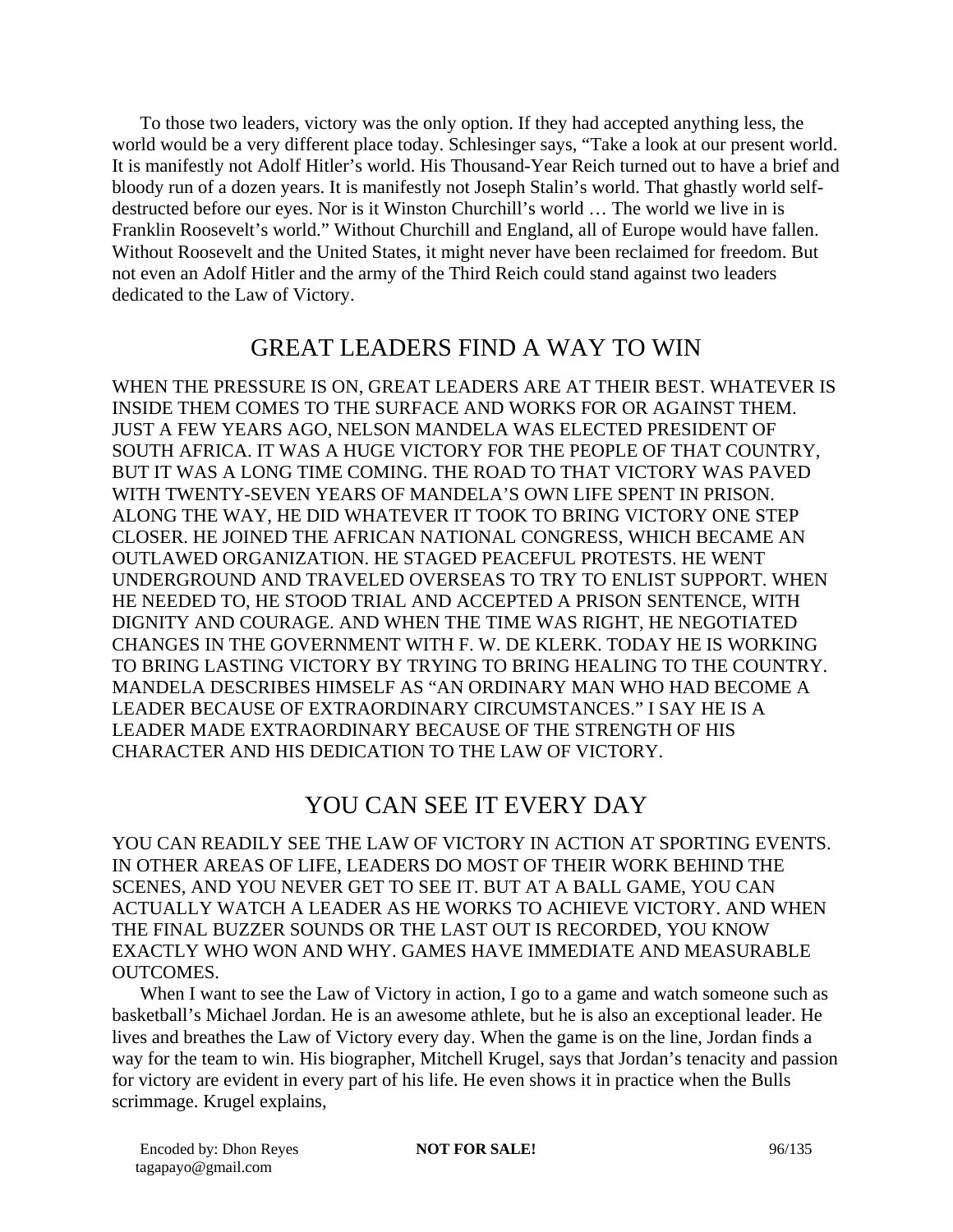At Bulls' practices, the starters were known as the white team. The second five wore red. [Former Bulls' coach] Loughery had Jordan playing with the white team from his first day. With Jordan and [teammate] Woolridge, the white team easily rolled up leads of 8-1 or 7-4 in games to 11. The loser of these games always had to run extra wind sprints after practice. It was about that time of the scrimmage that Loughery would switch Jordan to the red team. And the red team would wind up winning more often than not."

Early in his career, Jordan relied heavily on his personal talent and efforts to win games. But as he has matured, he has turned his attention more to bring a leader and making the whole team play better. Jordan thinks that many people have overlooked that. He once said, "That's what everybody looks at when I miss a game. Can they win without me? … Why doesn't anybody ask why or what it is I contribute that makes a difference? I bet nobody would ever say they miss my leadership or my ability to make my teammates better." Yet that is exactly what he provides. Leaders always find a way for the team to win.

Not long ago Michael Jordan did a commercial for Nike in which he recounted some of his failures: "I've missed over 9,000 shots in my career, lost over 300 games. Twenty-six times I took the game-winning shot and missed." I read an interview with Jordan soon after the commercial first aired where a reporter asked Jordan whether he had really missed that many shots. Jordan's response was revealing: "I have no idea." People may be disappointed by that comment, but it offers insight into his personality. Michael Jordan is not dwelling on his past mistakes. What's important to him is what he can do right now to lead his team to victory.

# IT DOESN'T MATTER WHAT "GAME" THEY'RE IN

THERE ARE A LOT OF GREAT ATHLETES IN THE GAME OF BASKETBALL TODAY. BUT FLASHY INDIVIDUAL PLAY DOESN'T ALWAYS BRING VICTORY. WHAT'S NEEDED MORE THAN ANYTHING ELSE IS LEADERSHIP. THE GREATEST PLAYERS OF THE PAST HAD MORE THAN INDIVIDUAL TALENT, THOUGH THAT WAS DEFINITELY PRESENT. A PLAYER SUCH AS BOSTON CENTER BILL RUSSELL, FOR EXAMPLE, MEASURED HIS PLAY BY WHETHER IT HELPED THE WHOLE TEAM PLAY BETTER. AND THE RESULT WAS A REMARKABLE ELEVEN NBA TITLES. LAKERS GUARD MAGIC JOHNSON, WHO WAS NAMED NBA MOST VALUABLE PLAYER (MVP) THREE TIMES AND WON FIVE CHAMPIONSHIPS, WAS AN OUTSTANDING SCORER, BUT HIS GREATEST CONTRIBUTION WAS HIS ABILITY TO RUN THE TEAM AND GET THE BALL INTO THE HANDS OF HIS TEAMMATES. LARRY BIRD, WHO MADE THINGS HAPPEN FOR THE CELTICS IN THE 1980S, IS REMARKABLE BECAUSE HE EXEMPLIFIED THE LAW OF VICTORY NOT ONLY AS A PLAYER, BUT ALSO LATER AS THE HEAD COACH OF THE INDIANA PACERS. WHEN HE WAS PLAYING IN BOSTON, HE WAS NAMED ROOKIE OF THE YEAR, BECAME THE MVP THREE TIMES, AND LED HIS TEAM TO THREE NBA CHAMPIONSHIPS. IN HIS FIRST YEAR WITH THE PACERS, HE WAS NAMED NBA COACH OF THE YEAR AFTER LEADING HIS TEAM TO ITS BEST-WINNING PERCENTAGE IN THE FRANCHISE'S HISTORY.

Good leaders find a way for their teams to win. That's the Law of Victory. Their particular sport is irrelevant. Michael Jordan, Magic Johnson, and Larry Bird did it in the NBA. John Elway did it in football, leading his team to more fourth-quarter victories than any other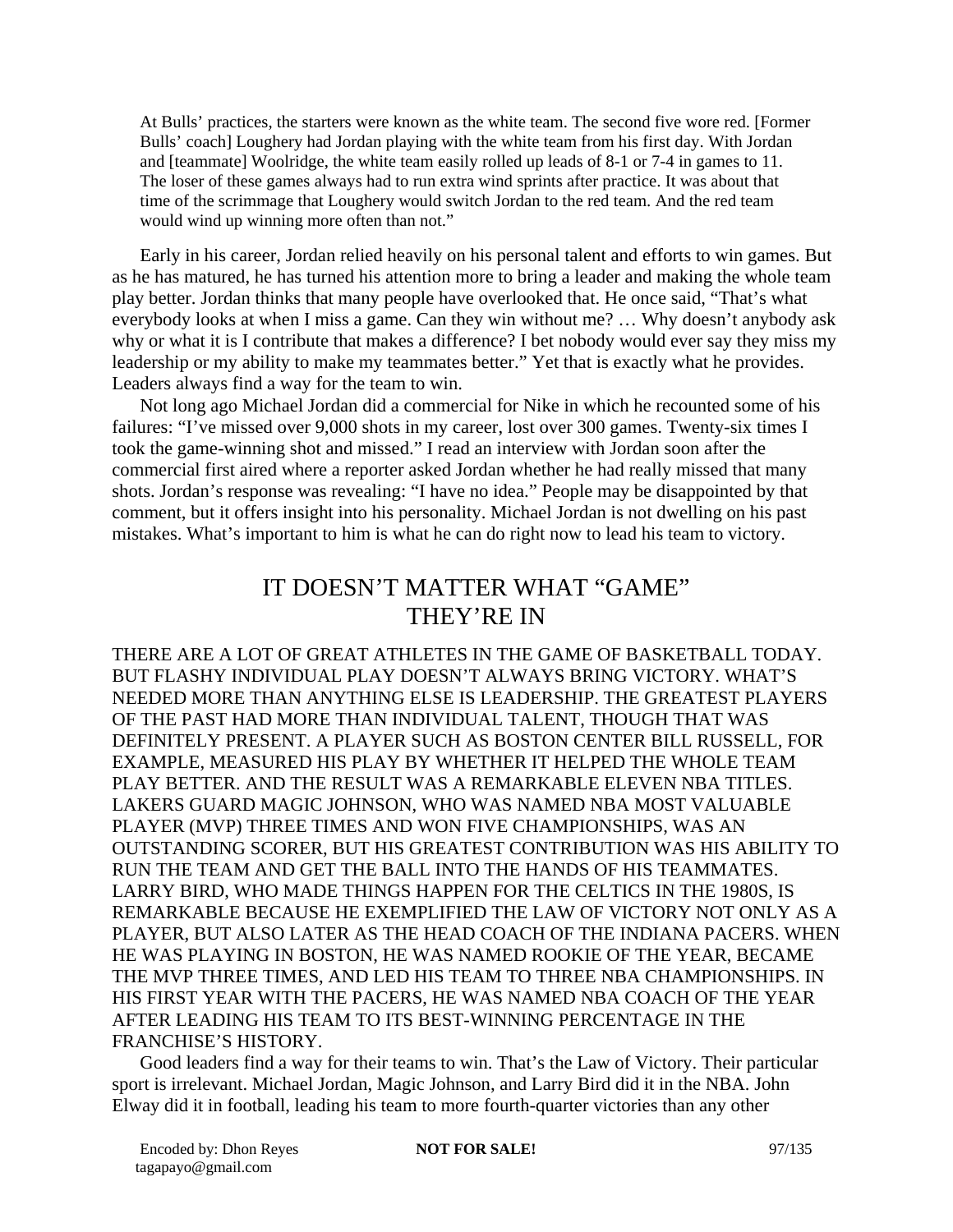quarterback in NFL history. Pelé did it in soccer, winning an unprecedented three World Cups for Brazil. Leaders find a way for the team to succeed.

# THREE COMPONENTS OF VICTORY

WHETHER YOU'RE LOOKING AT A SPORTS TEAM, AN ARMY, A BUSINESS, OR A NONPROFIT ORGANIZATION, VICTORY IS POSSIBLE AS LONG AS YOU HAVE THREE COMPONENTS:

### 1. UNITY OF VISION

TEAMS SUCCEED ONLY WHEN THE PLAYERS HAVE A UNIFIED VISION, NO MATTER HOW MUCH TALENT OR POTENTIAL THERE IS. A TEAM DOESN'T WIN THE CHAMPIONSHIP IF ITS PLAYERS HAVE DIFFERENT AGENDAS. THAT'S TRUE IN PROFESSIONAL SPORTS. IT'S TRUE IN BUSINESS. IT'S TRUE IN CHURCHES.

I learned this lesson in high school when I was a junior on the varsity basketball team. We had a very talented group of kids, and we had been picked to win the state championship. But we had a problem. The juniors and seniors on the team refused to work together. It got so bad that the coach eventually gave up trying to get us to play together and divided us into two different squads for our games. In the end the team had miserable results. Why? We didn't share a common vision.

### 2. DIVERSITY OF SKILLS

IT ALMOST GOES WITHOUT SAYING THAT THE TEAM NEEDS DIVERSITY OF SKILLS. CAN YOU IMAGINE A WHOLE HOCKEY TEAM OF GOALIES? OR A FOOTBALL TEAM OF QUARTERBACKS? IT DOESN'T MAKE SENSE. IN THE SAME WAY, ORGANIZATIONS REQUIRE DIVERSE TALENTS TO SUCCEED, EACH PLAYER TAKING HIS PART.

3. A LEADER DEDICATED TO VICTORY AND RAISING PLAYERS TO THEIR POTENTIAL

IT'S TRUE THAT HAVING GOOD PLAYERS WITH DIVERSE SKILLS IS IMPORTANT. AS FORMER NOTRE DAME HEAD FOOTBALL COACH LOU HOLTZ SAYS, "YOU'VE GOT TO HAVE GREAT ATHLETES TO WIN, I DON'T CARE WHO THE COACH IS. YOU CAN'T WIN WITHOUT GOOD ATHLETES, BUT YOU CAN LOSE WITH THEM. THIS IS WHERE COACHING MAKES THE DIFFERENCE." IN OTHER WORDS, YOU ALSO REQUIRE LEADERSHIP TO ACHIEVE VICTORY. UNITY OF VISION DOESN'T HAPPEN SPONTANEOUSLY. THE RIGHT PLAYERS WITH THE PROPER DIVERSITY OF TALENT DON'T COME TOGETHER ON THEIR OWN. IT TAKES A LEADER TO MAKE THOSE THINGS HAPPEN, AND IT TAKES A LEADER TO PROVIDE THE MOTIVATION, EMPOWERMENT, AND DIRECTION REQUIRED TO WIN.

# THE LAW OF VICTORY IS HIS BUSINESS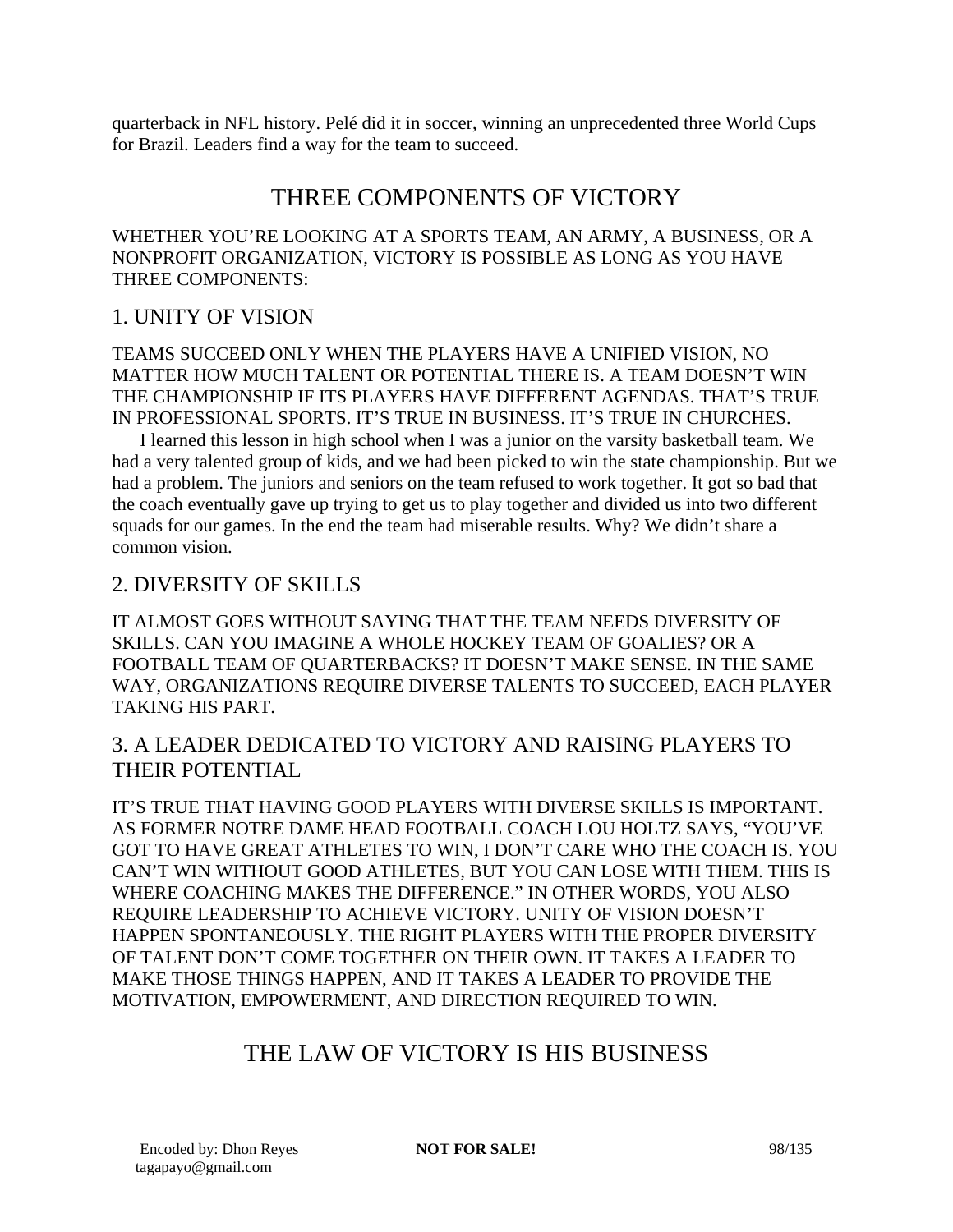ONE OF THE MOST NOTEWORTHY SUCCESS STORIES I'VE COME ACROSS RECENTLY IS THAT OF SOUTHWEST AIRLINES AND HERB KELLEHER, WHOM I MENTIONED IN THE CHAPTER ON THE LAW OF CONNECTION. THEIR STORY IS AN ADMIRABLE EXAMPLE OF THE LAW OF VICTORY IN ACTION. TODAY SOUTHWEST LOOKS LIKE A POWERHOUSE THAT HAS EVERYTHING GOING FOR IT. IN THE ROUTES WHERE IT FLIES, IT DOMINATES THE MARKET. THE COMPANY IS ON A STEADY GROWTH CURVE, AND ITS STOCK PERFORMS EXTREMELY WELL. IN FACT, IT IS THE ONLY U.S. AIRLINE THAT HAS EARNED A PROFIT EVERY YEAR SINCE 1973. EMPLOYEES LOVE WORKING THERE. TURNOVER IS EXTREMELY LOW, AND THE COMPANY IS CONSIDERED TO HAVE THE MOST PRODUCTIVE WORKFORCE IN THE INDUSTRY. AND IT'S EXTREMELY POPULAR WITH CUSTOMERS; SOUTHWEST GETS CONSISTENTLY SUPERIOR CUSTOMER SERVICE RATINGS.

Given Southwest's position today, you wouldn't suspect that its start-up was anything but smooth. It's a testament to the Law of Victory that the company even exists today. The airline was begun in 1967 by Rollin King, owner of a small commuter air service in Texas; John Parker, a banker; and Herb Kelleher, an attorney. But it took them four years to get their first plane off the ground. As soon as the company incorporated, Braniff, Trans Texas, and Continental Airlines all tried to put it out of business. And they almost succeeded. One court battle followed another, and one man, more than any other, made the fight his own: Herb Kelleher. When their start-up capital was gone, and they seemed to be defeated, the board wanted to give up. However, Kelleher said, "Let's go one more round with them. I will continue to represent the company in court, and I'll postpone any legal fees and pay every cent of the court costs out of my own pocket." Finally when their case made it to the Texas Supreme Court, they won, and they were at last able to put their planes in the air.

Once it got going, Southwest hired experienced airline leader Lamar Muse as it's new CEO. He, in turn, hired the best executives available. And as other airlines kept trying to put them out of business, Kelleher and Muse kept fighting—in court and in the marketplace. When they had trouble filling their planes going to and from Houston, Southwest began flying into Houston's Hobby Airport, which was more accessible to commuters because of its proximity to downtown. When all the major carriers moved to the newly created Dallas-Fort Worth Airport, Southwest kept flying into convenient Love Field. When the airline had to sell one of its four planes to survive, the executives figured out a way for their planes to remain on the ground no longer than an amazingly short ten minutes between flights. That way Southwest could maintain routes and schedules. And when they couldn't figure out any other way to fill their planes, they pioneered peak and off-peak pricing, giving leisure travelers a huge break in the cost of fares.

Through it all, Kelleher kept fighting and helped keep Southwest alive. In 1978, seven years after he helped put the company's first small fleet of planes into the air, he became chairman of the company. In 1982, he was made president and CEO. Today he continues to fight and find ways for the company to win. And look at the success:

#### **Southwest Airlines Yesterday and Today**

**1971 1997**  *Size of Fleet*

> Encoded by: Dhon Reyes **NOT FOR SALE!** 99/135 tagapayo@gmail.com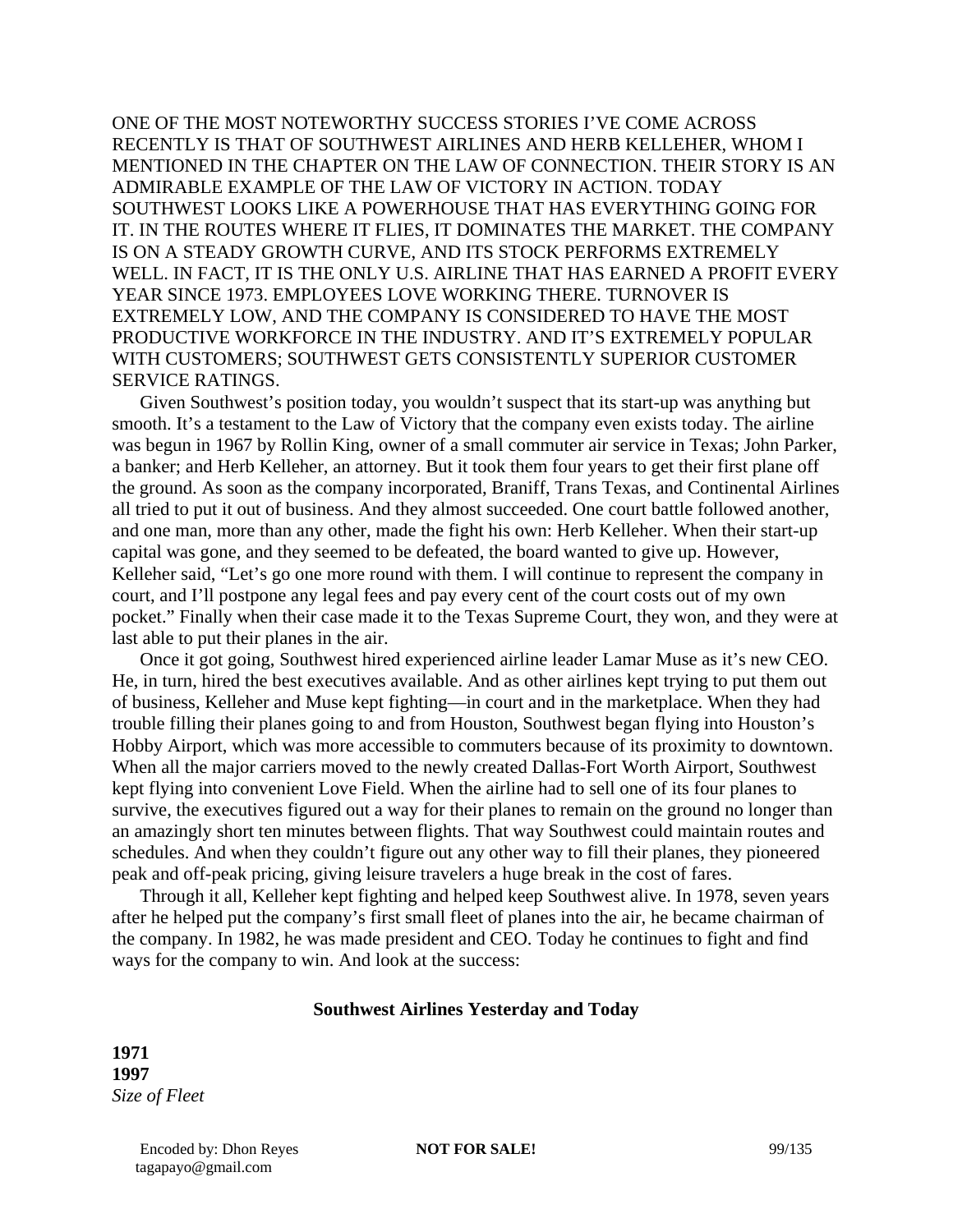4 *262 Employees at year-end*  195 *23,974 Customers carried*  108,000 *50,399,960 Cities served*  3 *51 Trips flown*  6,051 *786,288 Stockholders' equity*  \$3.3 million *\$2.0 billion Total assets*  \$22 million *\$4.2 billion* 

Southwest's Vice President of Administration Colleen Barrett sums it up: "The warrior mentality, the very fight to survive is truly what created our culture." What Kelleher and Southwest have is not just a will to survive, but a will to win. Leaders who practice the Law of Victory believe that anything less than success is unacceptable. And they have no Plan B. That keeps them fighting.

What is your level of expectation when it comes to succeeding for your organization? How dedicated are you to winning your "game"? Are you going to have the Law of Victory in your corner as you fight, or when times get difficult, are you going to throw in the towel? Your answer to that question may determine whether you fail or succeed as a leader.



# THE LAW OF THE BIG MO

Encoded by: Dhon Reyes **NOT FOR SALE!** 100/135 tagapayo@gmail.com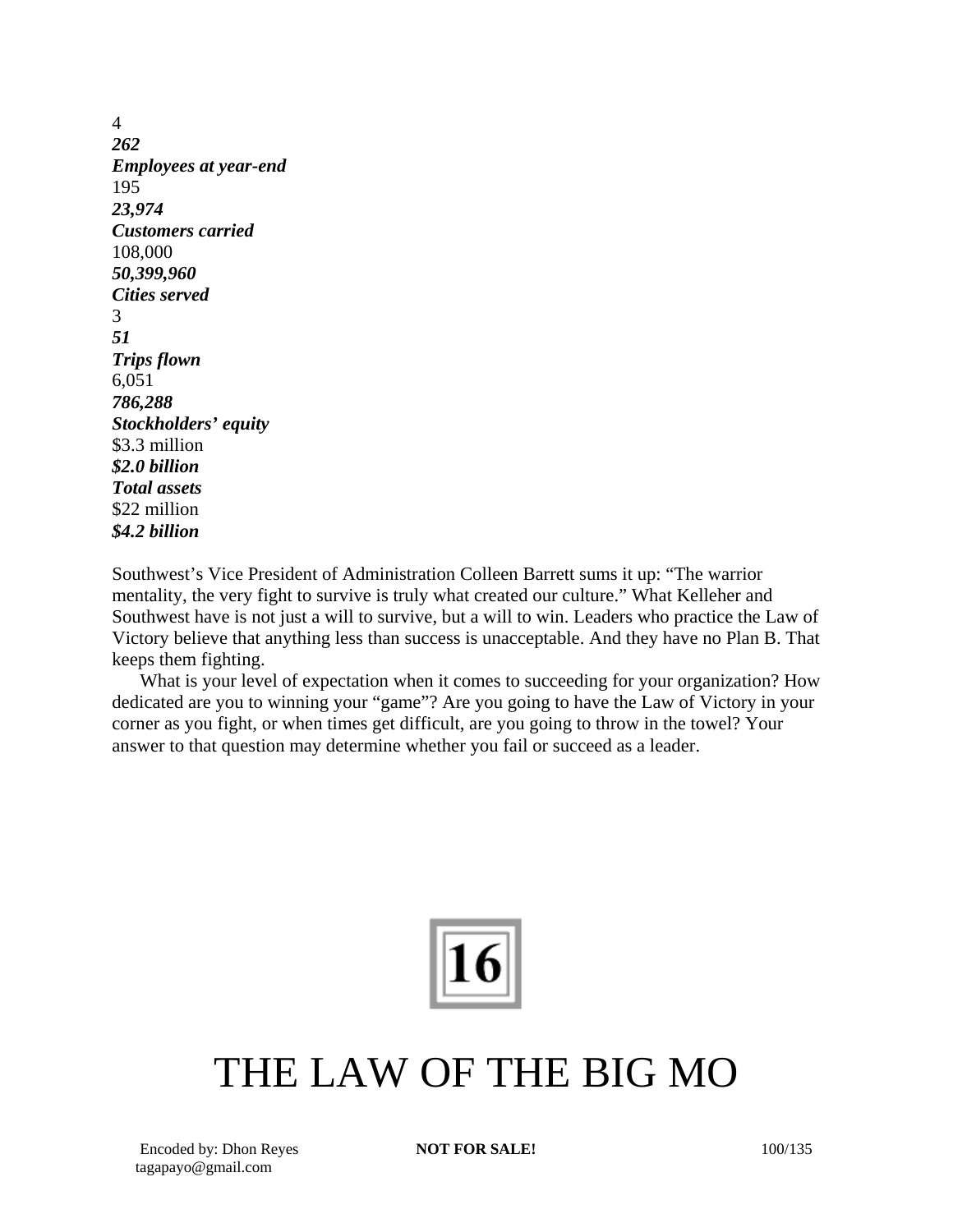# *MOMENTUM IS A LEADER'S BEST FRIEND*

All leaders face the challenge of creating change in an organization. The key is momentum what I call the Big Mo. Just as every sailor knows that you can't steer a ship that isn't moving forward, strong leaders understand that to change direction, you first have to create forward progress—and that takes the Law of the Big Mo.

I saw a movie several years ago called *Stand and Deliver*. Maybe you've seen it too. It's about a real-life teacher named Jaime Escalante who worked at Garfield High School in East Los Angeles, California. The movie focused on Escalante's ability to teach, but the real story is actually a study in the Law of the Big Mo.

Teaching, motivating, and leading were in Jaime Escalante's blood, even from the time of his youth in his native Bolivia. He started tutoring kids when he was in elementary school, and he began his career as a physics teacher before he finished his college degree. He quickly became known as his city's finest teacher. When he was in his thirties, Escalante and his family immigrated to the United States. He worked several years in a restaurant, and then at Russell Electronics. Though he could have pursued a promising career at Russell, he went back to school and earned a second bachelor's degree so that he could teach in the United States. Escalante's burning desire was to make a difference in people's lives.

At age forty-three, he was hired by Garfield High School to teach computer science. But when he arrived at Garfield on the first day of class, he found that there was no funding for computers. And because his degree was in mathematics, he would be teaching basic math. Disappointed, he went in search of his first class, hoping that his dream of making a difference wasn't slipping through his fingers.

# FIGHTING A TIDAL WAVE OF NEGATIVE **MOMENTUM**

THE CHANGE FROM COMPUTERS TO MATH TURNED OUT TO BE THE LEAST OF ESCALANTE'S PROBLEMS. THE SCHOOL, WHICH HAD BEEN QUIET DURING HIS SUMMERTIME INTERVIEW, WAS NOW IN CHAOS. DISCIPLINE WAS NONEXISTENT. FIGHTS SEEMED TO BREAK OUT CONTINUALLY. TRASH AND GRAFFITI WERE EVERYWHERE. STUDENTS—AND EVEN OUTSIDERS FROM THE NEIGHBORHOOD— ROAMED ALL OVER THE CAMPUS THROUGHOUT THE DAY. ESCALANTE DISCOVERED THAT ALEX AVILEZ, THE SCHOOL'S LIBERAL PRINCIPAL, WAS ACTUALLY *ENCOURAGING* GANG RECOGNITION ON CAMPUS. AVILEZ HAD DECIDED THAT STUDENT GANG MEMBERS NEEDED VALIDATION AND MORE OPPORTUNITIES TO IDENTIFY WITH THE SCHOOL. SO HE ENCOURAGED EIGHTEEN DIFFERENT GANGS TO PUT UP THEIR *PLACAS* (SIGNS WITH THE GANG'S SYMBOL) IN VARIOUS PLACES ON CAMPUS TO SERVE AS MEETING AREAS FOR THEM. IT WAS A TEACHER'S WORST NIGHTMARE. HOW IN THE WORLD WAS ESCALANTE GOING TO MAKE A DIFFERENCE UNDER THOSE CONDITIONS LIKE THESE?

Almost daily he thought of quitting. But his passion for teaching and his dedication to improving the lives of his students wouldn't allow him to give up. Yet at the same time Escalante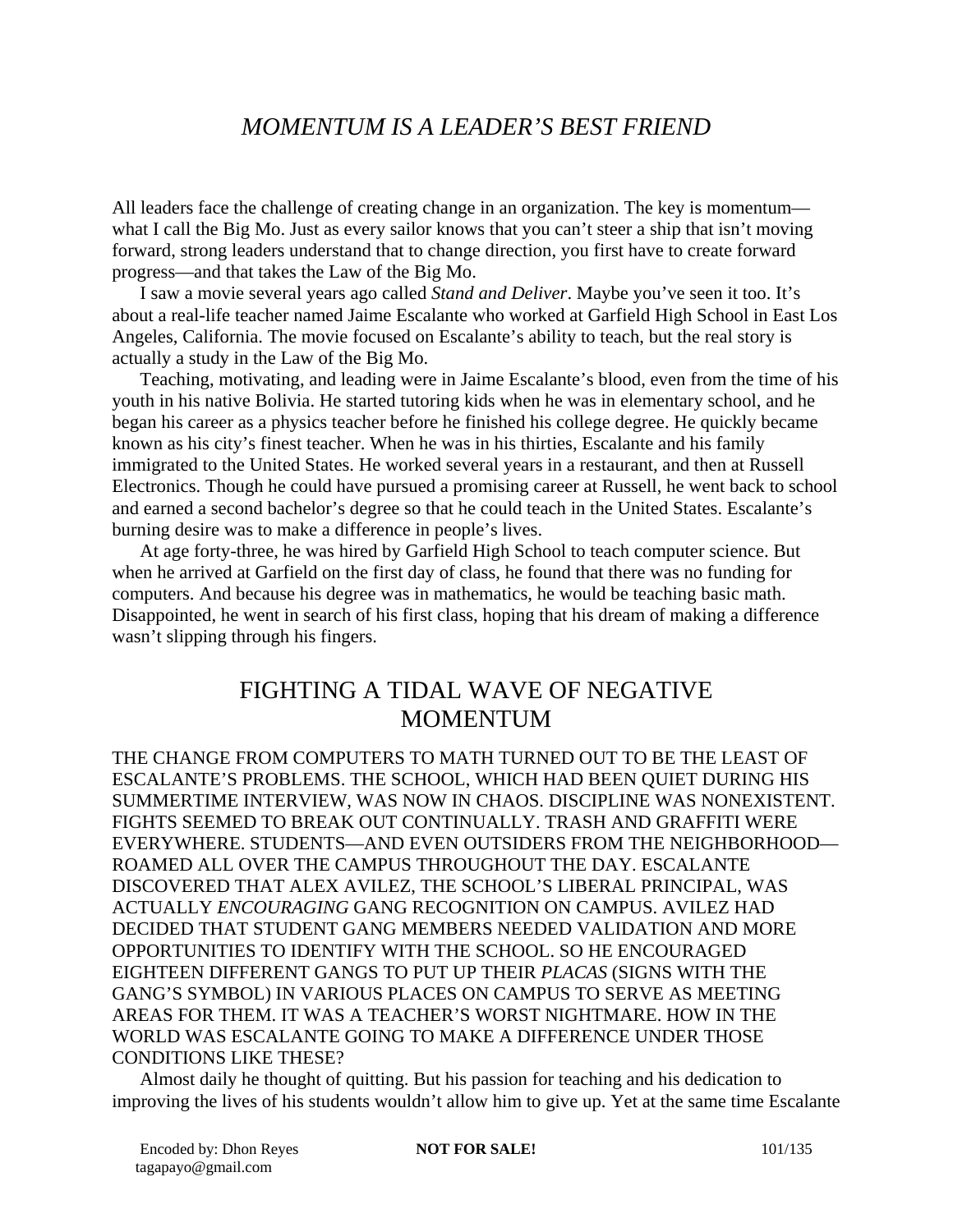knew that the students were doomed if the school didn't change. They were all sliding backward fast, and they needed something to move them forward.

The break came as a result of what looked like a major setback: When administrators were informed that the school was in danger of losing its accreditation, the district removed Principal Avilez and replaced him with a better leader, Paul Possemato. He immediately cleaned up the school, discouraged gang activity, and chased outsiders from the campus. Though he was at the school only two years, the principal saved Garfield from losing its accreditation, and he stopped the negative momentum the school had experienced.

# IT TAKES A LEADER TO GET THINGS STARTED

THE MOVIE *STAND AND DELIVER* MADE IT LOOK AS THOUGH ESCALANTE WAS THE ONE WHO CAME UP WITH THE IDEA OF PREPARING STUDENTS TO TAKE AN ADVANCED PLACEMENT (AP) EXAM. THE REALITY WAS THAT A FEW AP TESTS WERE ALREADY BEING GIVEN ON CAMPUS. EACH YEAR SEVERAL STUDENTS TOOK TESTS FOR SPANISH. AND OCCASIONALLY, ONE OR TWO WOULD ATTEMPT A TEST IN PHYSICS OR HISTORY. BUT THE PROBLEM WAS THAT THE SCHOOL DIDN'T HAVE A LEADER WITH VISION TO TAKE UP THE CAUSE. THAT'S WHERE ESCALANTE CAME INTO PLAY. HE BELIEVED THAT HE AND THE SCHOOL COULD MAKE A POSITIVE IMPACT ON HIS STUDENTS' LIVES, AND THE WAY TO START THE BALL ROLLING WAS TO CHALLENGE THE SCHOOL'S BEST AND BRIGHTEST WITH AN AP CALCULUS TEST.

### SMALL BEGINNINGS

IN THE FALL OF 1978, ESCALANTE ORGANIZED THE FIRST CALCULUS CLASS. ROUNDING UP EVERY POSSIBLE CANDIDATE WHO MIGHT BE ABLE TO HANDLE THE COURSE FROM GARFIELD'S 3,500 STUDENT POPULATION, HE WAS ABLE TO FIND ONLY FOURTEEN STUDENTS. IN THE FIRST FEW CLASSES, HE LAID OUT THE WORK IT WOULD TAKE FOR THEM TO PREPARE FOR THE AP CALCULUS TEST AT THE END OF THE YEAR.

By the end of the second week of school, he had lost seven students—half the class. Even the ones who stayed were not well prepared for calculus. And by late spring, he was down to only five students. All of them took the AP test in May, but only two passed.

Escalante was disappointed, but he refused to give up, especially since he had made some progress. He knew that if he could give some of the students a few wins, build their confidence, and give them hope, he could move them forward. If he could just build some momentum, things at the school could turn around.

# TWO KEYS: PREPARATION AND MOTIVATION

#### ESCALANTE RECOGNIZED THAT HE COULD SUCCEED ONLY IF HIS STUDENTS WERE EFFECTIVELY INSPIRED AND PROPERLY PREPARED. MOTIVATION WOULD

Encoded by: Dhon Reyes **NOT FOR SALE!** 102/135 tagapayo@gmail.com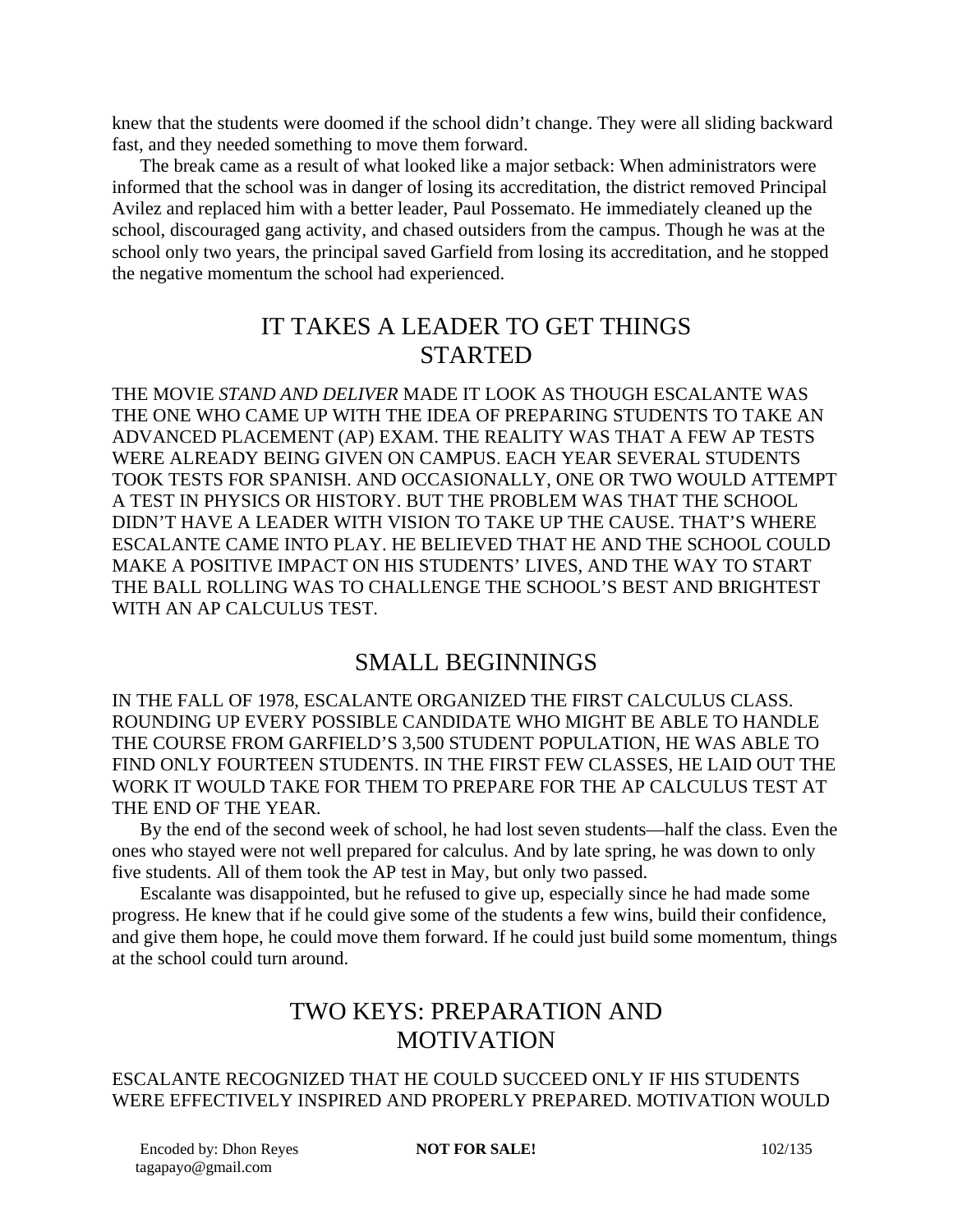NOT BE A PROBLEM BECAUSE THE CALCULUS TEACHER WAS GIFTED IN THAT AREA. HE READ HIS STUDENTS MASTERFULLY AND ALWAYS KNEW EXACTLY WHAT TO DO WITH THEM. IF THEY NEEDED MOTIVATION, HE'D GIVE THEM EXTRA HOMEWORK OR CHALLENGE ONE OF THE SCHOOL'S ATHLETES TO A HANDBALL MATCH. (ESCALANTE NEVER LOST!) IF THEY NEEDED ENCOURAGEMENT, HE'D TAKE THEM OUT TO MCDONALD'S AS A REWARD. IF THEY GOT LAZY, HE'D INSPIRE, AMAZE, AMUSE, AND EVEN INTIMIDATE THEM. AND ALL ALONG THE WAY, HE MODELED HARD WORK, DEDICATION TO EXCELLENCE, AND WHAT HE CALLED *GANAS*—DESIRE.

Getting his students prepared was more difficult. He introduced more algebra and trigonometry to students in the lower-level classes, and he got some of his colleagues to do the same. He also started to rally support for a summer program to teach advanced math. And in time, the students improved.

# IT STARTS WITH A LITTLE PROGRESS

IN THE FALL, ESCALANTE PUT TOGETHER ANOTHER CALCULUS CLASS, THIS TIME WITH NINE STUDENTS. AT THE END OF THE YEAR, EIGHT TOOK THE TEST AND SIX PASSED. HE WAS MAKING PROGRESS. WORD OF HIS SUCCESS SPREAD, AND IN THE FALL OF 1980, HIS CALCULUS CLASS NUMBERED FIFTEEN. WHEN THEY ALL TOOK THE TEST AT THE END OF THE YEAR, FOURTEEN STUDENTS PASSED. THE STEPS FORWARD WEREN'T HUGE, BUT ESCALANTE COULD SEE THAT THE PROGRAM WAS BUILDING MOMENTUM.

The next group of students, numbering eighteen, was the subject of the movie *Stand and Deliver*. Like their predecessors, they worked very hard to learn calculus, many coming to school at 7:00 A.M. every day—a full hour and a half before school started. And often they stayed until 5:00, 6:00 or 7:00 P.M. When they took the test in May, they felt that they had done well.

### MOMENTUM BREAKER?

BUT THEN THERE WAS A PROBLEM, ONE THAT THREATENED TO DESTROY THE FLEDGLING PROGRAM AND STOP COLD THE MOMENTUM ESCALANTE HAD BEEN WORKING HARD TO BUILD OVER THE PAST SEVERAL YEARS. A GRADER FOR THE EDUCATIONAL TESTING SERVICE (ETS), WHICH ADMINISTERED THE AP EXAMS, FOUND SOME SIMILARITIES ON SEVERAL OF THE TESTS THE STUDENTS HAD TAKEN. THAT LED TO AN INVESTIGATION OF FOURTEEN OF THE EIGHTEEN GARFIELD STUDENTS WHO TOOK THE TEST. THE TESTERS ACCUSED ESCALANTE'S STUDENTS OF CHEATING.

Resolving the investigation was a bureaucratic nightmare. The only way for the students to receive the college credit they wanted so desperately was to retake the test, but the students were indignant and felt retesting was an admission of guilt. Escalante tried to intervene, but the bureaucrats at ETS refused to talk with him. Henry Gradillas, who was then the principal, also tried to get the testing service to reverse its decision but was unsuccessful. They were at an impasse.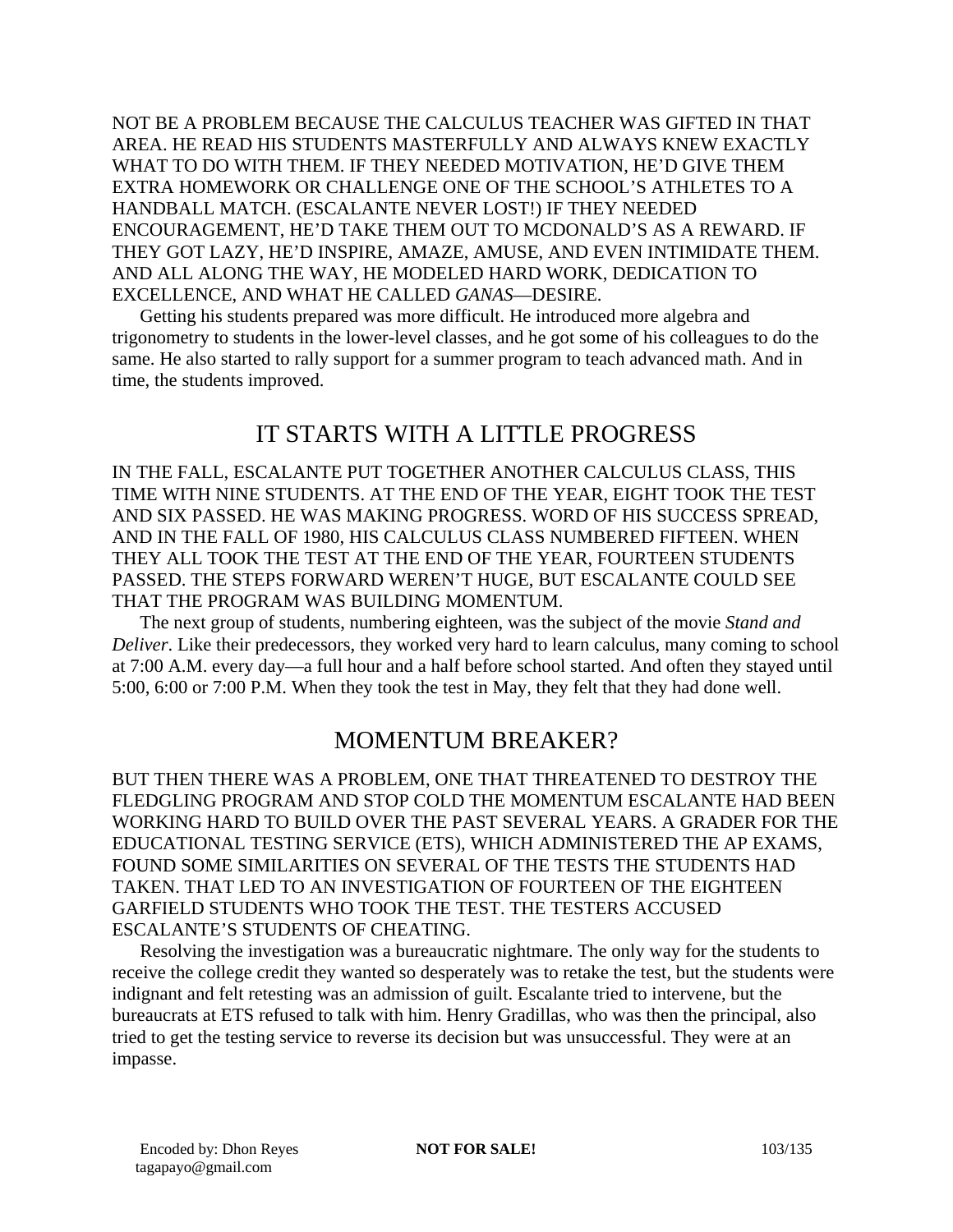Finally, the students agreed to retake the test—even though they had been out of school and hadn't studied for three months. What were the results? Every single student passed. Escalante's pass rate for the year was 100 percent.

### NO—MOMENTUM MAKER

WHAT COULD HAVE KILLED THE MOMENTUM ESCALANTE HAD BUILT AT GARFIELD TURNED INTO A REAL MOMENTUM BUILDER. STUDENTS AT THE SCHOOL BECAME MORE CONFIDENT, AND PEOPLE WITHIN THE COMMUNITY RALLIED AROUND ESCALANTE AND HIS PROGRAM. AND THE PUBLICITY SURROUNDING THE TEST GAVE A PUSH OF MOMENTUM THAT MADE IT POSSIBLE FOR EAST LOS ANGELES COLLEGE TO START A SUMMER PROGRAM THAT ESCALANTE WANTED FOR HIS STUDENTS.

After that, the math program exploded. In 1983, the number of students passing the AP calculus exam almost doubled, from 18 to 31. The next year it doubled again, the number reaching 63. And it continued growing. In 1987, 129 students took the test, with 85 of them receiving college credit. Garfield High School in East Los Angeles, once considered the sinkhole of the district, produced 27 percent of all passing AP calculus test scores by Mexican-Americans in the entire United States.

### THE MOMENTUM EXPLOSION

THE BENEFITS OF THE LAW OF THE BIG MO WERE FELT BY ALL OF GARFIELD HIGH SCHOOL'S STUDENTS. THE SCHOOL STARTED OFFERING CLASSES TO PREPARE STUDENTS FOR OTHER AP EXAMS. IN TIME, GARFIELD HELD REGULAR AP CLASSES IN SPANISH, CALCULUS, HISTORY, EUROPEAN HISTORY, BIOLOGY, PHYSICS, FRENCH, GOVERNMENT, AND COMPUTER SCIENCE.

In 1987, nine years after Escalante spearheaded the program, Garfield students took more than 325 AP examinations. Most incredibly, Garfield had a waiting list of more than four hundred students from areas outside its boundaries wanting to enroll. The school that was once the laughingstock of the district and that had almost lost its accreditation had become one of the top three inner-city schools in the entire nation! That's the power of the Law of the Big Mo.

# ONLY A LEADER CAN CREATE **MOMENTUM**

IT TAKES A LEADER TO CREATE MOMENTUM. FOLLOWERS CATCH IT. AND MANAGERS ARE ABLE TO CONTINUE IT ONCE IT HAS BEGUN. BUT *CREATING* IT REQUIRES SOMEONE WHO CAN MOTIVATE OTHERS, NOT WHO NEEDS TO BE MOTIVATED. HARRY TRUMAN ONCE SAID, "IF YOU CAN'T STAND THE HEAT, GET OUT OF THE KITCHEN." BUT FOR LEADERS, THAT STATEMENT SHOULD BE CHANGED TO READ, "IF YOU CAN'T *MAKE* SOME HEAT, GET OUT OF THE KITCHEN."

### TRUTHS ABOUT MOMENTUM

Encoded by: Dhon Reyes **NOT FOR SALE!** 104/135 tagapayo@gmail.com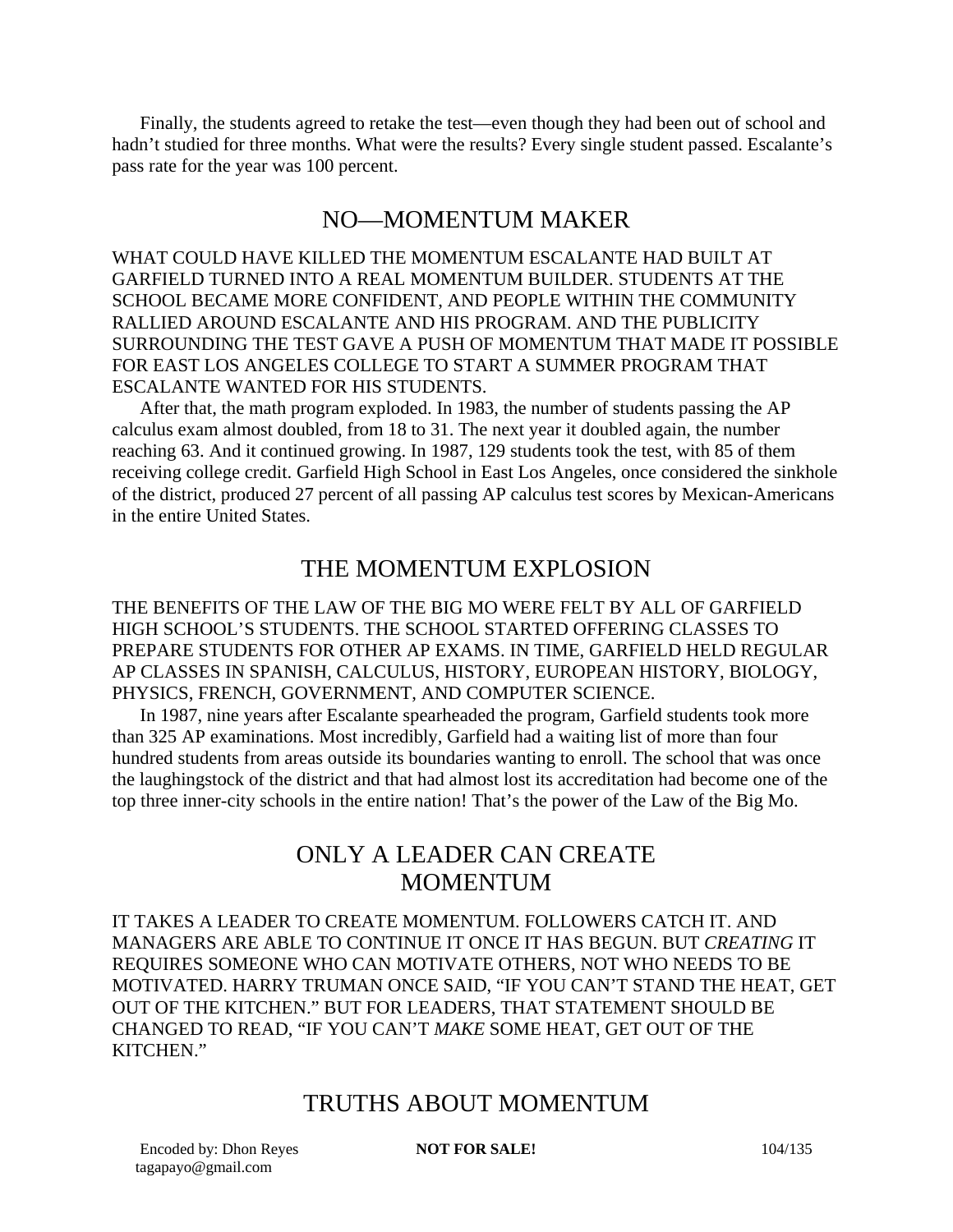MOMENTUM REALLY IS A LEADER'S BEST FRIEND. SOMETIMES IT'S THE ONLY DIFFERENCE BETWEEN LOSING AND WINNING. THAT'S WHY IN BASKETBALL GAMES, FOR INSTANCE, WHEN THE OPPOSING TEAM SCORES A LOT OF UNANSWERED POINTS AND STARTS TO DEVELOP TOO MUCH MOMENTUM, A GOOD COACH WILL CALL A TIME-OUT. HE KNOWS THAT IF THE OTHER TEAM'S MOMENTUM GETS TOO STRONG, HIS TEAM IS LIKELY TO LOSE THE GAME.

Momentum also makes a huge difference in organizations. When you have no momentum, even the simplest tasks can seem to be insurmountable problems. But when you have momentum on your side, the future looks bright, obstacles appear small, and trouble seems temporary.

### MOMENTUM MAKES LEADERS LOOK BETTER THAN THEY ARE

WHEN LEADERS HAVE MOMENTUM ON THEIR SIDE, PEOPLE THINK THEY'RE GENIUSES. THEY LOOK PAST SHORTCOMINGS. THEY FORGET ABOUT THE MISTAKES THE LEADERS HAVE MADE. MOMENTUM CHANGES PEOPLE'S PERSPECTIVE OF LEADERS.

#### MOMENTUM HELPS FOLLOWERS PERFORM BETTER THAN THEY ARE

#### WHEN LEADERSHIP IS STRONG AND THERE IS MOMENTUM IN AN ORGANIZATION, PEOPLE ARE MOTIVATED AND INSPIRED TO PERFORM AT HIGHER LEVELS. THEY BECOME EFFECTIVE BEYOND THEIR HOPES AND EXPECTATIONS.

If you remember the 1980 U.S. Olympic hockey team, you know what I'm talking about. The team was good, but not good enough to win the gold medal. Yet that's what the Americans did. Why? Because leading up to the championship game, they won game after game against very tough teams. They gained so much momentum that they performed beyond their capabilities. And after they beat the Russians, nothing could stop them from coming home with the gold medal.

### MOMENTUM IS EASIER TO STEER THAN TO START

HAVE YOU EVER BEEN WATERSKIING? IF YOU HAVE, YOU KNOW THAT IT'S HARDER TO GET UP ON THE WATER THAN IT IS TO STEER ONCE YOU'RE UP THERE. THINK ABOUT THE FIRST TIME YOU SKIED. BEFORE YOU GOT UP, THE BOAT WAS DRAGGING YOU ALONG, AND YOU PROBABLY THOUGHT YOUR ARMS WERE GOING TO GIVE WAY AS THE WATER FLOODED AGAINST YOUR CHEST AND INTO YOUR FACE. FOR A MOMENT, YOU MIGHT HAVE BELIEVED YOU COULDN'T HOLD ON TO THE TOW ROPE ANY LONGER. BUT THEN THE FORCE OF THE WATER DROVE YOUR SKIS UP ONTO THE SURFACE, AND OFF YOU WENT. AT THAT POINT, YOU WERE ABLE TO MAKE A TURN WITH ONLY A SUBTLE SHIFT OF WEIGHT FROM ONE FOOT TO ANOTHER. THAT'S THE WAY THE MOMENTUM OF LEADERSHIP WORKS. GETTING STARTED IS A STRUGGLE, BUT ONCE YOU'RE MOVING FORWARD, YOU CAN REALLY START TO DO SOME AMAZING THINGS.

#### MOMENTUM IS THE MOST POWERFUL CHANGE AGENT

#### WITH ENOUGH MOMENTUM, NEARLY ANY KIND OF CHANGE IS POSSIBLE. THAT WAS TRUE FOR GARFIELD HIGH SCHOOL, CONSIDERED BY MANY PEOPLE TO BE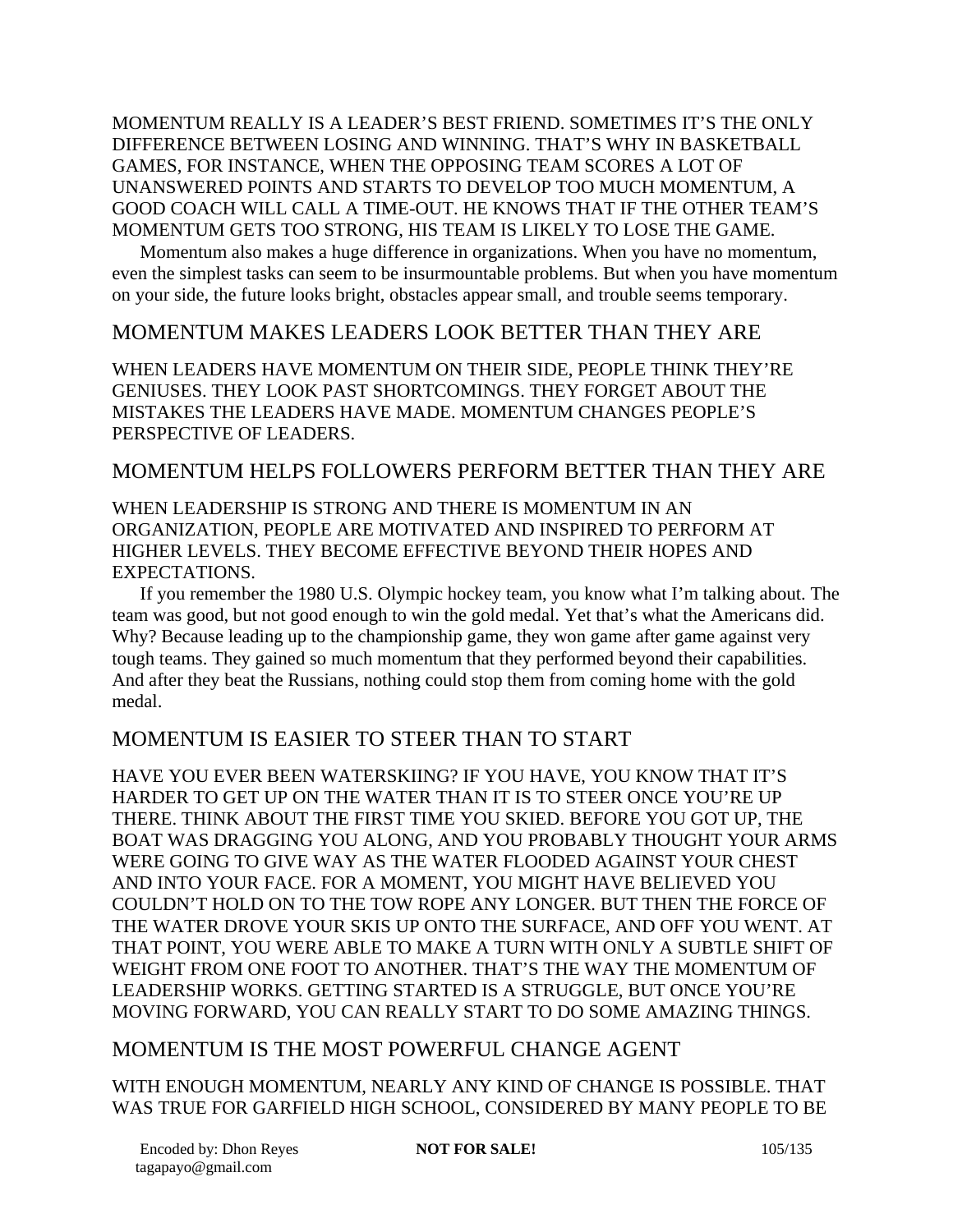#### A PLACE WITH NO HOPE, AND IT'S TRUE FOR ANY OTHER ORGANIZATION. MOMENTUM PUTS VICTORY WITHIN REACH.

### MY GREATEST MOMENTUM CHALLENGE

AS A LEADER, MY GREATEST FIGHT FOR MOMENTUM OCCURRED AT SKYLINE, MY THIRD CHURCH. I ARRIVED THERE AS THE SENIOR PASTOR IN 1981, AND AS THE CHURCH STARTED GROWING, IT DIDN'T TAKE ME LONG TO RECOGNIZE THAT WE WOULD NEED TO RELOCATE TO SUSTAIN OUR GROWTH.

At first, I thought that wouldn't be a problem. A relocation that size isn't easy, but we were in a good position for the move. We had started to develop momentum, having doubled in size from one thousand to more than two thousand in attendance. Through my application of the Law of the Inner Circle, we had an exceptional staff in place. Morale among the people was very high. And I also had the advantage of having led both of my previous churches through building projects. But I failed to take into account the depth of San Diego's bureaucracy and California's environmental protection laws.

When I was the pastor at my first church in Indiana, we had gone through a rapid period of growth and decided to relocate. After the decision was made to construct a new building, a member of the church donated a plot of land, and we started building within a few weeks. In less than nine months, we had built a new facility and moved in.

Things couldn't have been more different in California. We started the relocation process in 1984. Because of local politics, neighborhood concerns, and environmental red tape, what appeared to be a three-year project dragged out for more than three times that long. As it turned out, it took us eleven years *just to get the zoning and building permits approved*. I wasn't the leader anymore when the project finally received approval. Jim Garlow, who followed me as the senior pastor at the church, accomplished that along with a fine team of laypeople.

The greatest challenge of my life as a leader was sustaining momentum during those last five years at Skyline. The people at most churches facing similar circumstances would have given up, and before long, their churches would have shrunk in size. But not Skyline. What saved us? The answer can be found in the Law of the Big Mo. I did everything possible during those years to build momentum. I continually kept the vision for the relocation in front of the people. We made it a habit to focus on what we *could* do rather than on what we couldn't, and we often celebrated our victories, no matter how small. Meanwhile, we made progress in areas where we could. We improved our small groups, making them very strong, and we continually focused on developing leaders. It kept us going. The momentum we built was so strong that even that eleven-year obstacle couldn't stop us.

If your desire is to do great things with your organization, never overlook the power of momentum. It truly is the leader's best friend. If you can develop it, you can do almost anything. That's the power of the Big Mo.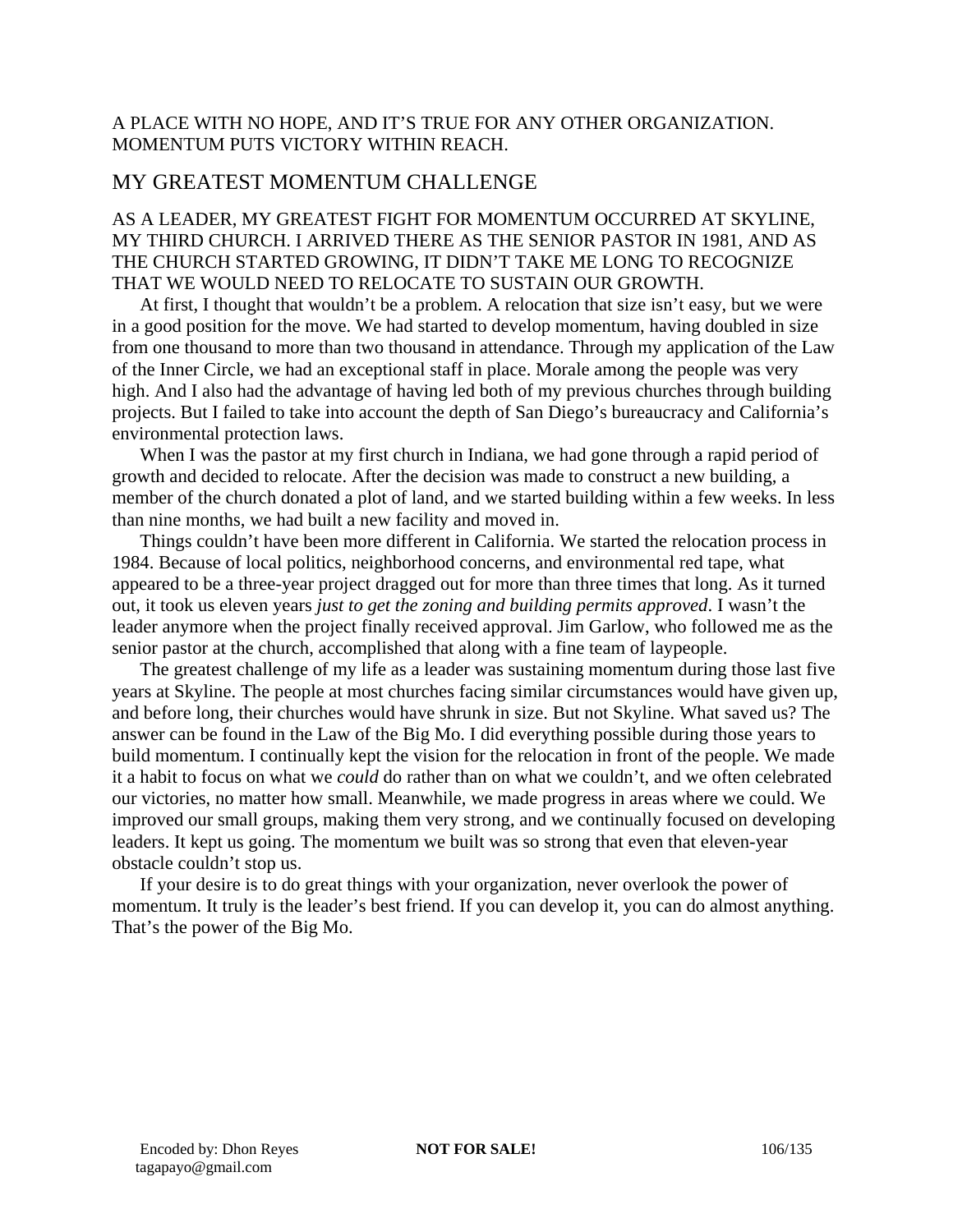

# THE LAW OF PRIORITIES *LEADERS UNDERSTAND THAT ACTIVITY IS NOT NECESSARILY ACCOMPLISHMENT*

Leaders never grow to a point where they no longer need to prioritize. It's something that good leaders keep doing, whether they're leading a small group, pastoring a church, running a small business, or leading a billion-dollar corporation. I was reminded of that last year when I moved my companies from San Diego, California, to Atlanta, Georgia.

I used to think that I would live the rest of my life in San Diego. It's a gorgeous city with one of the best climates in the world. It's ten minutes from the beach and two hours from the ski slopes. It has culture, professional sporting teams, and fine restaurants. And I could play golf there year-round. Why would I ever want to leave a place like that?

But then one day I sat down and started to reevaluate my priorities. I fly a tremendous amount because of my speaking engagements and consulting work. I realized that because I lived in San Diego, I was spending too much time traveling just to various airline hubs in order to make connections. So I asked Linda, my assistant, to figure out exactly how much time I was doing that. What I discovered shocked even me. In 1996, I had spent twenty-seven *days* traveling back and forth just between San Diego and Dallas to make flight connections. That's when I decided to look into moving INJOY and my other companies to an airline hub. Stephen Covey remarked, "A leader is the one who climbs the tallest tree, surveys the entire situation, and yells, 'Wrong jungle!' " I felt a little like that when I realized what we were about to do.

We finally settled on Atlanta as the ideal location. First, it was a major airline hub. From there I would be able to reach 80 percent of the United States with a two-hour flight. That would give me a lot of extra time in the coming years. Second, the area is beautiful, and it offers excellent cultural, recreational, and entertainment opportunities. Finally, my people moving from California would be able to enjoy a good standard of living. The move was quite an undertaking, but it went smoothly thanks to the hard work and strong leadership of the people who work for me.

### THE THREE RS

IMMEDIATELY AFTER OUR MOVE TO ATLANTA, I ALSO SET ASIDE SOME TIME TO REEVALUATE MY PERSONAL PRIORITIES. FOR THE LAST SEVERAL YEARS, MY SCHEDULE HAS GOTTEN HEAVIER AND HEAVIER. AND THE SIZE OF OUR ORGANIZATIONS HAS GROWN. FOUR YEARS AGO, WE HAD FEWER THAN TWENTY EMPLOYEES. NOW WE HAVE MORE THAN ONE HUNDRED. BUT JUST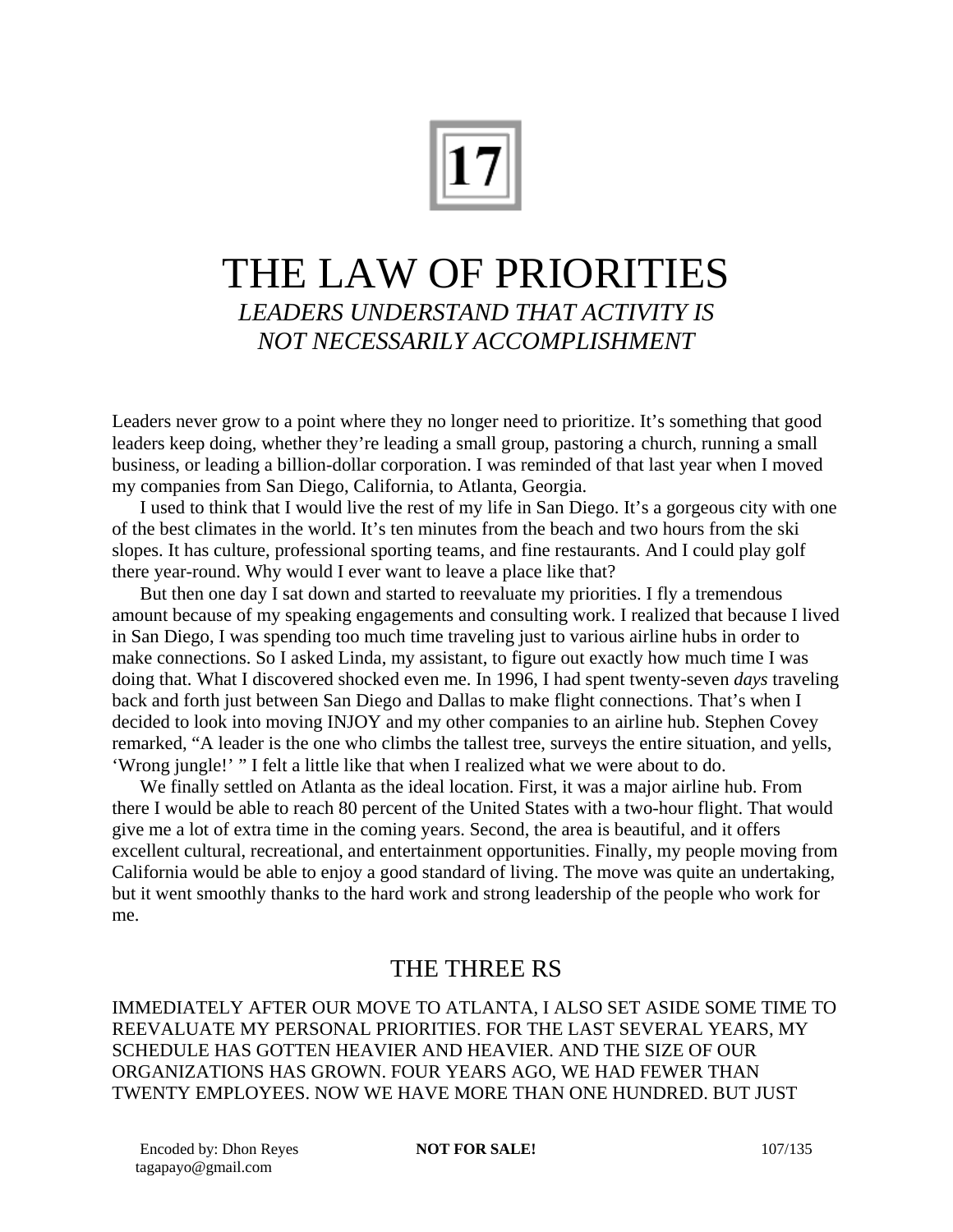BECAUSE WE'RE DOING MORE DOESN'T MEAN THAT WE'RE BEING SUCCESSFUL AND ACCOMPLISHING OUR MISSION. FOR THAT, YOU HAVE TO LOOK TO THE LAW OF PRIORITIES.

For the last ten years, I've used two guidelines to help me measure my activity and determine my priorities. The first is the Pareto Principle. I've often taught it to people at leadership conferences over the years, and I also explain it in my book *Developing the Leader Within You*. The idea is this: If you focus your attention on the activities that rank in the top 20 percent in terms of importance, you will have an 80 percent return on your effort. For example, if you have ten employees, you should give 80 percent of your time and attention to your best two people. If you have one hundred customers, the top twenty will provide you with 80 percent of your business. If your to-do list has ten items on it, the two most important ones will give you an 80 percent return on your time. If you haven't already observed this phenomenon, test it and you'll see that it really works out.

The second guideline is the three Rs. No, they're not reading, writing, and 'rithmetic. My three Rs are requirement, return, and reward. To be effective, leaders must order their lives according to these three questions:

### 1. WHAT IS REQUIRED?

WE'RE ALL ACCOUNTABLE TO SOMEBODY—AN EMPLOYER, A BOARD OF DIRECTORS, OUR STOCKHOLDERS, OR SOMEONE ELSE. FOR THAT REASON, YOUR LIST OF PRIORITIES MUST ALWAYS BEGIN WITH WHAT IS REQUIRED OF YOU. IF IT'S NOT NECESSARY FOR YOU TO DO SOMETHING PERSONALLY, THEN DELEGATE IT OR ELIMINATE IT.

### 2. WHAT GIVES THE GREATEST RETURN?

AS A LEADER, YOU SHOULD SPEND MOST OF YOUR TIME WORKING IN YOUR AREAS OF GREATEST STRENGTH. IF SOMETHING CAN BE DONE 80 PERCENT AS WELL BY SOMEONE ELSE IN YOUR ORGANIZATION, DELEGATE IT. IF A RESPONSIBILITY COULD *POTENTIALLY* MEET THAT STANDARD, THEN DEVELOP A PERSON TO HANDLE IT.

### 3. WHAT BRINGS THE GREATEST REWARD?

TIM REDMOND ADMITTED, "THERE ARE MANY THINGS THAT WILL CATCH MY EYE, BUT THERE ARE ONLY A FEW THINGS THAT WILL CATCH MY HEART." THE THINGS THAT BRING THE GREATEST PERSONAL REWARD ARE THE FIRE LIGHTERS IN A LEADER'S LIFE. NOTHING ENERGIZES A PERSON THE WAY PASSION DOES.

### REORDERING PRIORITIES

MY MOST IMPORTANT PRIORITY AFTER THE MOVE TO ATLANTA WAS TO CARVE OUT MORE TIME FOR MY FAMILY. SO I DISCUSSED THOSE ISSUES WITH MY WIFE, MARGARET, AND WE CAME TO AN AGREEMENT CONCERNING WHAT THAT WOULD LOOK LIKE. THEN I BROUGHT TOGETHER THE FOUR PRESIDENTS OF MY ORGANIZATIONS AND SEVERAL OTHER KEY PLAYERS TO HELP ME REVIEW MY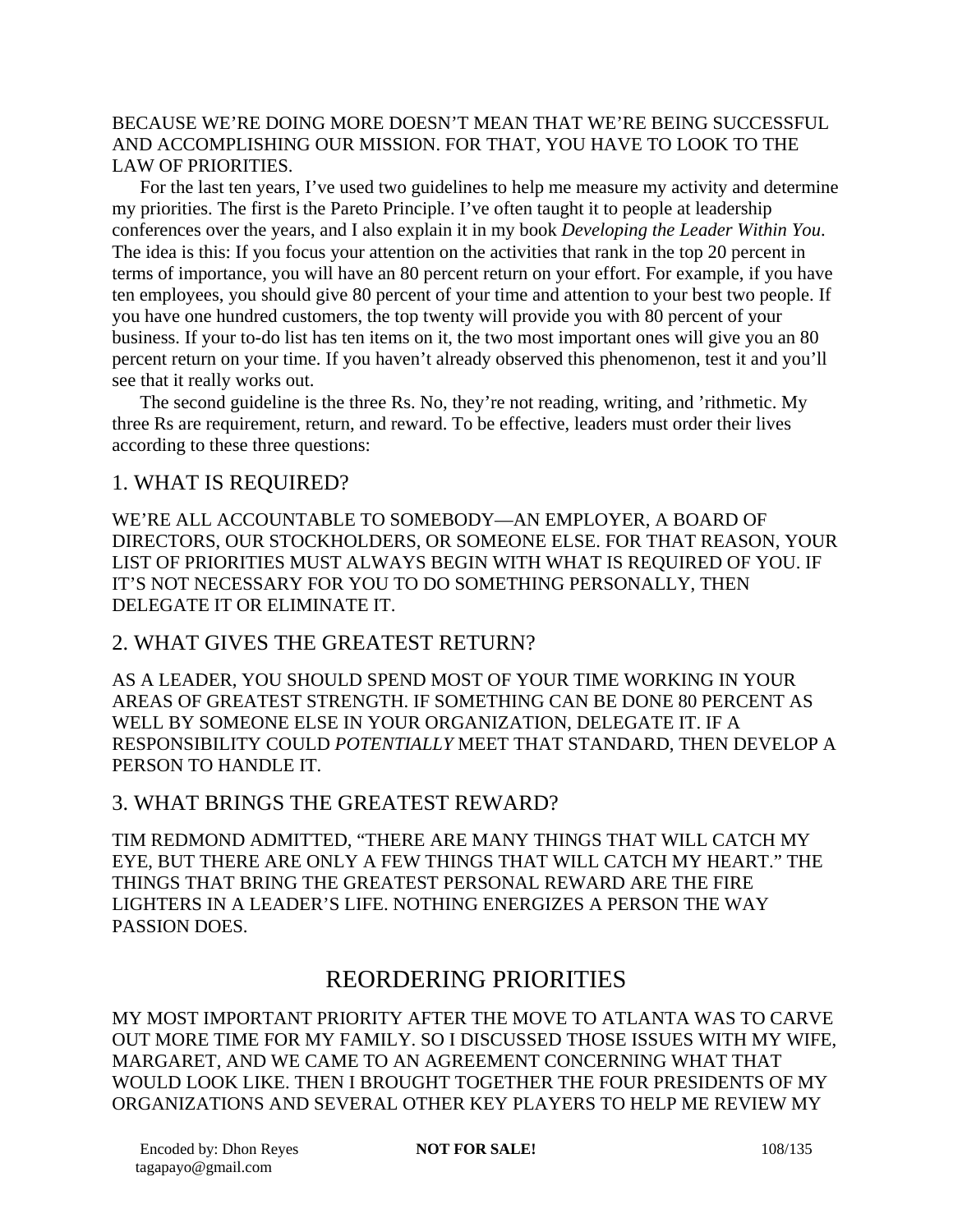OTHER PRIORITIES AND DETERMINE HOW I WOULD SPEND MY TIME IN THE COMING YEAR. AS WE TALKED THROUGH THE ISSUES, THEY SHARED THEIR NEEDS WITH ME, AND I SHARED MY VISION WITH THEM. TOGETHER, WE CONFIRMED THE AMOUNT OF TIME I WOULD GIVE EACH OF MY FOUR KEY PRIORITY AREAS. HERE'S WHAT WE CAME UP WITH:

> **AREA TIME ALLOTTED**  1. Leadership **19 percent 2. Communicating 38 percent 3. Creating 31 percent 4. Networking 12 percent**

I am passionate about each of these four areas. All of them are absolutely necessary for the growth and health of the organizations, and they bring the highest return for my time. So far these guidelines seem to be serving the companies and me well. But every year we will revisit them and take a hard look at how effective we're being. Activity is not necessarily accomplishment. If we want to continue to be effective, we have to work according to the Law of Priorities.

## PRIORITIES WERE THE NAME OF HIS GAME

EXAMINE THE LIFE OF ANY GREAT LEADER, AND YOU WILL SEE HIM PUTTING PRIORITIES INTO ACTION. EVERY TIME NORMAN SCHWARZKOPF ASSUMED A NEW COMMAND, HE DIDN'T JUST RELY ON HIS LEADERSHIP INTUITION; HE ALSO REEXAMINED THE UNIT'S PRIORITIES. WHEN LEE IACOCCA TOOK OVER CHRYSLER, THE FIRST THING HE DID WAS TO REORDER ITS PRIORITIES. WHEN EXPLORER ROALD AMUNDSEN SUCCEEDED IN TAKING HIS TEAM TO THE SOUTH POLE AND BACK, IT WAS DUE, IN PART, TO HIS ABILITY TO SET RIGHT PRIORITIES.

Successful leaders live according to the Law of Priorities. They recognize that activity is not necessarily accomplishment. But the best leaders seem to be able to get the Law of Priorities to work for them by satisfying multiple priorities with each activity. This actually enables them to increase their focus while reducing their number of actions.

A leader who was a master at that was one of my idols: John Wooden, the former head basketball coach of the UCLA Bruins. He is called the Wizard of Westwood because the amazing feats he accomplished in the world of college sports were so incredible that they seemed to be magical.

Evidence of Wooden's ability to make the Law of Priorities work for him could be seen in the way he approached basketball practice. Wooden claimed that he learned some of his methods from watching Frank Leahy, the great former Notre Dame football head coach. He said, "I often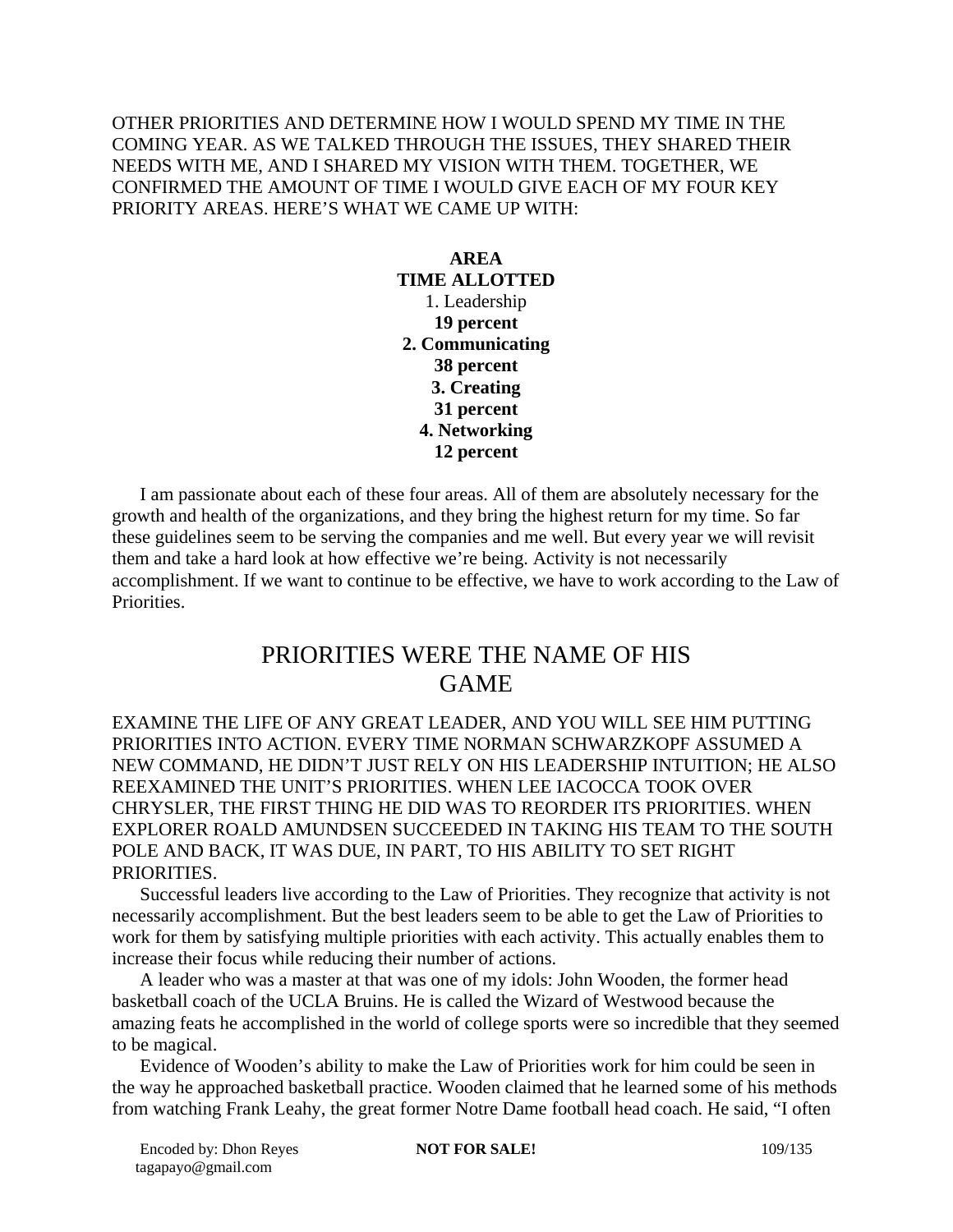went to his [Leahy's] practices and observed how he broke them up into periods. Then I would go home and analyze why he did things certain ways. As a player, I realized there was a great deal of time wasted. Leahy's concepts reinforced my ideas and helped in the ultimate development of what I do now."

## EVERYTHING HAD A PURPOSE BASED ON **PRIORITIES**

#### FRIENDS WHO HAVE BEEN IN THE MILITARY TELL ME THAT THEY OFTEN HAD TO HURRY UP AND WAIT. THAT SEEMS TO BE THE WAY SOME COACHES WORK TOO. THEIR PLAYERS ARE ASKED TO WORK THEIR HEARTS OUT ONE MINUTE AND THEN TO STAND AROUND DOING NOTHING THE NEXT. BUT THAT'S NOT THE WAY WOODEN WORKED. HE ORCHESTRATED EVERY MOMENT OF PRACTICE AND PLANNED EACH ACTIVITY WITH SPECIFIC PURPOSES IN MIND.

Every year, Wooden determined a list of overall priorities for the team, based on observations from the previous season. Those items might include objectives such as, "Build confidence in Drollinger and Irgovich," or "Use 3 on 2 continuity drill at least three times a week." Usually, he had about a dozen or so items that he wanted to work on throughout the season. But Wooden also reviewed his agenda for his teams every day. Each morning, he and an assistant would meticulously plan the day's practice. They usually spent two hours strategizing for a practice that might not even last that long. He drew ideas from notes jotted on three-by-five cards that he always carried with him. He planned every drill, minute by minute, and recorded the information in a notebook prior to practice. Wooden once boasted that if you asked what his team was doing on a specific date at three o'clock in 1963, he could tell you precisely what drill his team was running.

Wooden always maintained his focus, and he found ways for his players to do the same thing. His special talent was for addressing several priority areas at once. For example, to help players work on their free throws—something that many of them found tedious—Wooden instituted a free-throw shooting policy during scrimmages that would encourage them to concentrate and improve instead of just marking time. The sooner a sidelined player made a set number of shots, the sooner he could get back into action. And Wooden continually changed the number of shots required by the guards, forwards, and centers so that team members rotated in and out at different rates. That way everyone, regardless of position or starting status, got experience playing, a critical priority for Wooden's development of total teamwork.

The most remarkable aspect about John Wooden—and the most telling about his ability to focus on his priorities—is that he never scouted opposing teams. Instead, he focused on getting his players to reach *their* potential. And he addressed those things through practice and personal interaction with the players. It was never his goal to win championships or even to beat the other team. His desire was to get each person to play to his potential and to put the best possible team on the floor. And of course, Wooden's results were incredible. In more than forty years of coaching, he had only *one* losing season—his first. And he led his UCLA teams to four undefeated seasons and a record ten NCAA championships. No other college team has ever come close. Wooden is a great leader. He just might be the finest man to coach in any sport. Why? Because every day he lived by the Law of Priorities.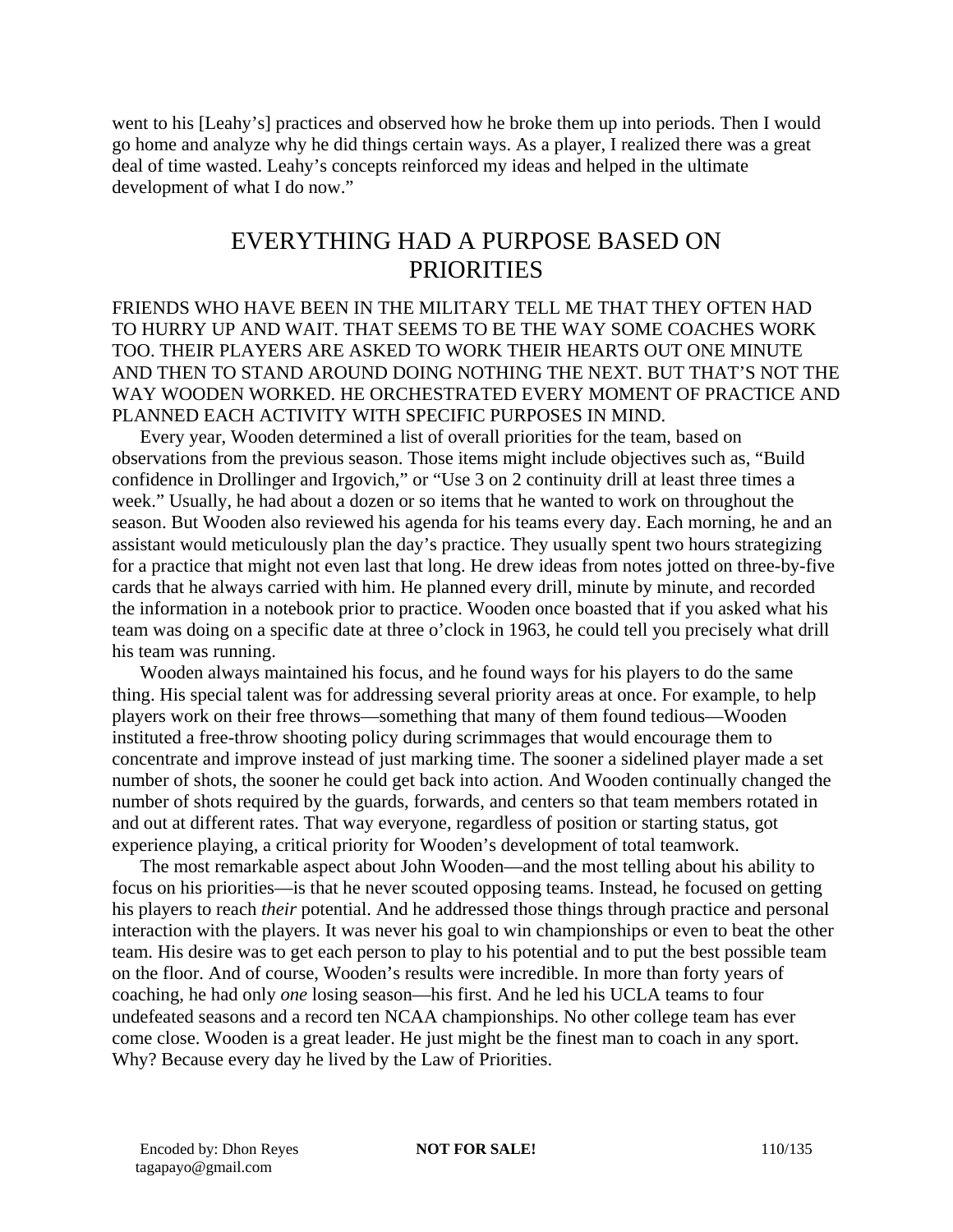# REFOCUSING ON A WORLDWIDE SCALE

ONE OF THE MOST EFFECTIVE LEADERS TODAY WHEN IT COMES TO THE LAW OF PRIORITIES IS JACK WELCH, CHAIRMAN AND CEO OF GENERAL ELECTRIC, WHOM I MENTIONED IN DISCUSSING THE LAW OF REPRODUCTION. WHEN WELCH ASSUMED LEADERSHIP OF GE IN 1981, IT WAS A GOOD COMPANY. IT HAD A NINETY-YEAR HISTORY, THE COMPANY STOCK TRADED AT \$4 PER SHARE, AND THE COMPANY WAS WORTH ABOUT \$12 BILLION, ELEVENTH BEST ON THE STOCK MARKET. IT WAS A HUGE, DIVERSE COMPANY WHICH INCLUDED 350 STRATEGIC BUSINESSES. BUT WELCH BELIEVED THE COMPANY COULD BECOME BETTER. WHAT WAS HIS STRATEGY? HE USED THE LAW OF PRIORITIES.

Within a few months of taking over the company, he began what he called the hardware revolution. It changed the entire profile and focus of the company. Welch said,

To the hundreds of businesses and product lines that made up the company we applied a single criterion: can they be number 1 or number 2 at whatever they do in the world marketplace? Of the 348 businesses or product lines that could not, we closed some and divested others. Their sale brought in almost \$10 billion. We invested \$18 billion in the ones that remained and further strengthened them with \$17 billion worth of acquisitions.

What remained [in 1989], aside from a few relatively small supporting operations, are 14 worldclass businesses … all well positioned for the '90s … each one either first or second in the world market in which it participates.

Welch's strong leadership and ability to focus have paid incredible dividends. Since he took over, GE's stock has experienced a 2 to 1 split four times. And it trades at more than \$80 per share as I write this. The company is currently ranked as the nation's most admired company according to *Fortune,* and it has recently become the most valuable company in the world, with a market capitalization of more than \$250 billion.

What has made GE one of the best companies in the world? Jack Welch's ability to use the Law of Priorities in his leadership. He never mistook activity for accomplishment. He knew that the greatest success comes only when you focus your people on what really matters.

Take some time to reassess your leadership priorities. Like GE in the early '80s, are you spread out all over the place? Or are you focused on the few things that bring the highest reward? If you aren't living by the Law of Priorities, you might be spinning your wheels.

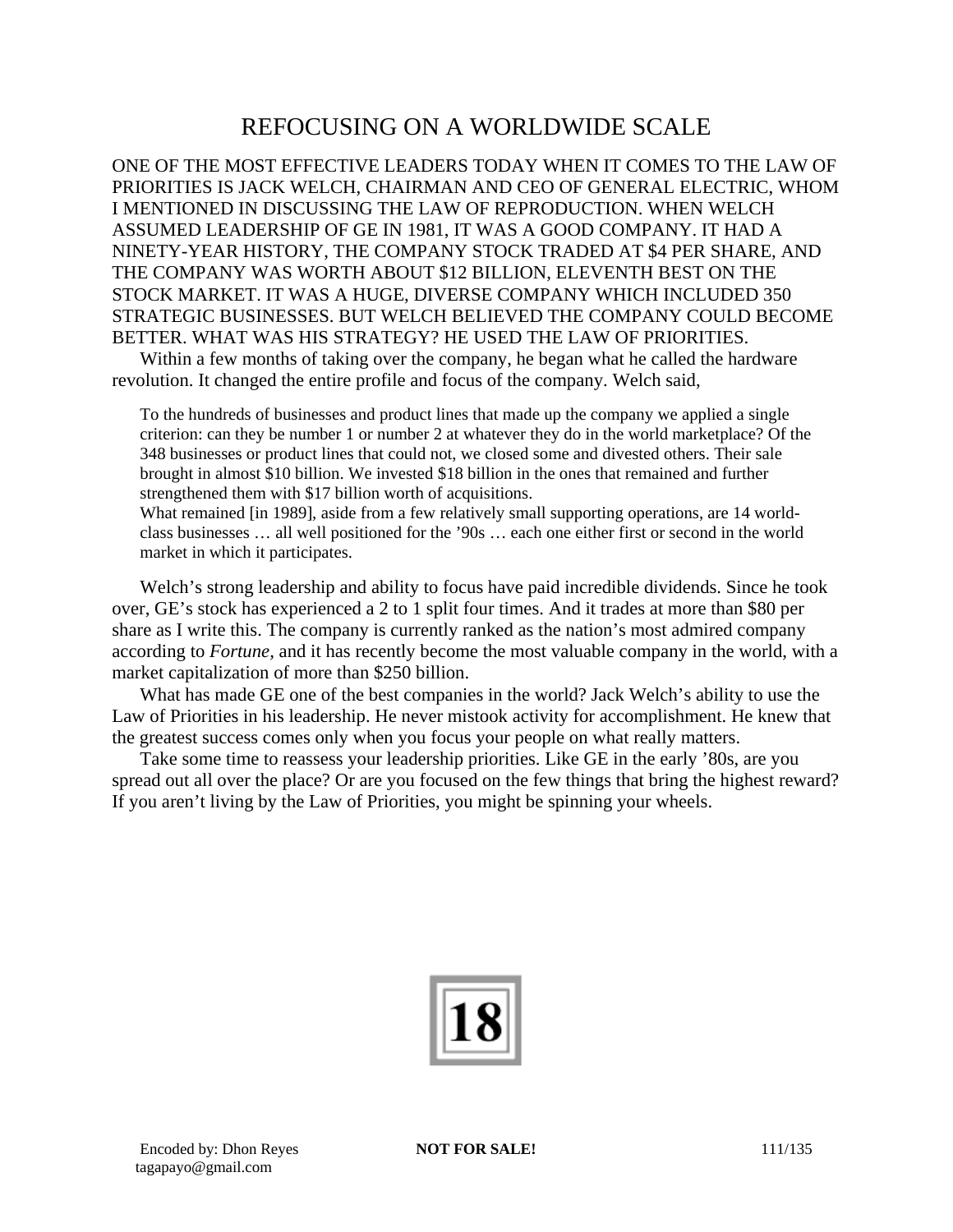# THE LAW OF SACRIFICE *A LEADER MUST GIVE UP TO GO UP*

One of the most incredible turnarounds in American business history dramatically demonstrates the Law of Sacrifice. It happened at the Chrysler Corporation in the early 1980s. Chrysler was in a mess, despite a prior history of success. The company has been around since the mid-1920s, when Walter Chrysler reorganized the Maxwell and Chalmers Motor Car Companies and gave the business his name. In 1928, he bought out Dodge and Plymouth, and by 1940, the year he died, he had the second largest auto company in the world, ahead of Ford, the pioneer of the industry, and behind only General Motors. It was a tremendous success story. At one point, Chrysler had captured 25 percent of the entire domestic automobile market.

The company remained fairly strong through the 1960s. A hallmark of its cars was innovative engineering. For example, Chrysler engineers designed the first electronic ignition for cars, the first hydraulic brakes, and the first under-the-hood computer. And in the 1960s, its cars were also known for high performance, with models such as the Barracuda, the Dodge Daytona, and the Plymouth Road Runner—called by some the ultimate street racer.

#### A DEVASTATING DOWNTURN

BUT BY THE 1970S, THE COMPANY WAS DECLINING RAPIDLY. IN 1978, ITS MARKET SHARE WAS DOWN FROM 25 PERCENT TO A PUNY 11 PERCENT. AND THINGS WERE GETTING WORSE. THE ORGANIZATION WAS HEADED FOR BANKRUPTCY. THEN IN NOVEMBER 1978, CHRYSLER BROUGHT ABOARD A NEW LEADER. HIS NAME WAS LEE IACOCCA. HE WAS A SEASONED CAR MAN WHO HAD WORKED HIS WAY UP THROUGH THE RANKS AT FORD. THOUGH EDUCATED AS AN ENGINEER, HE HAD VOLUNTARILY STARTED HIS CAREER IN SALES FOR FORD IN PENNSYLVANIA IN THE 1940S AND EVENTUALLY EARNED HIS WAY TO HEADQUARTERS IN DEARBORN, MICHIGAN. WHILE THERE, HE LED TEAMS WHO CREATED GROUNDBREAKING AUTOMOBILES SUCH AS THE LINCOLN CONTINENTAL MARK III AND THE LEGENDARY MUSTANG, ONE OF THE MOST POPULAR CARS IN HISTORY.

In 1970, Iacocca became the president of the Ford Motor Company, the highest leadership position possible under Chairman Henry Ford II. In all, Iacocca worked for Ford for thirty-two years. And when he left in 1978, the company was earning record profits, having made \$1.8 billion in *each* of his last two years running the business. Though the separation wasn't pleasant, between the severance package he received and the stock he had acquired while at Ford, Iacocca was in a position where he would never have to work again. But he was only fifty-four years old when he left Ford, and he knew he still had a lot to offer an organization.

## LEADER TO THE RESCUE

#### CHRYSLER'S INVITATION FOR HIM TO COME ON BOARD PRESENTED HIM WITH THE OPPORTUNITY—AND THE CHALLENGE—OF A LIFETIME. JOHN RICCARDO,

Encoded by: Dhon Reyes **NOT FOR SALE!** 112/135 tagapayo@gmail.com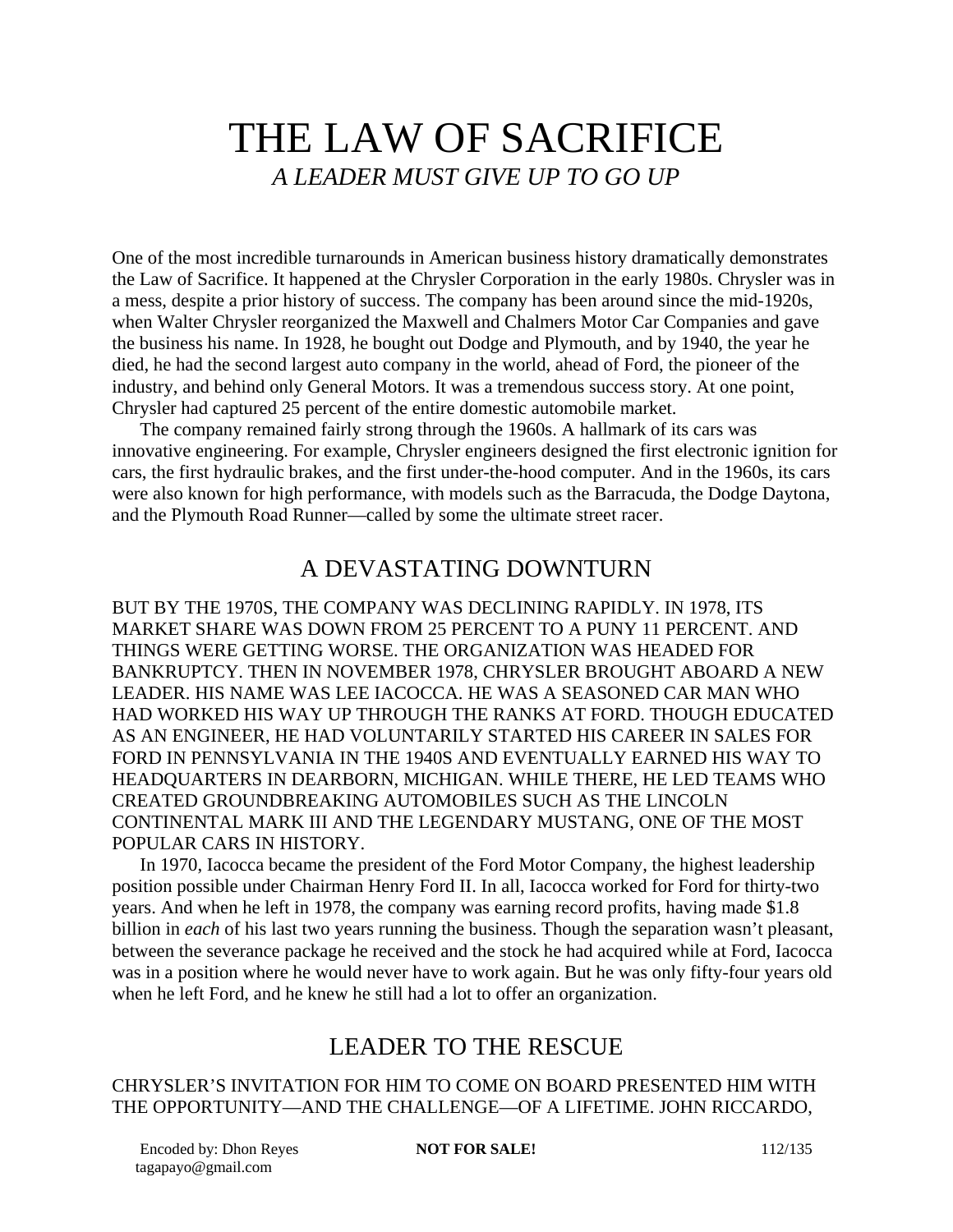THEN CHAIRMAN OF THE BOARD FOR CHRYSLER, RECOGNIZED THAT THE COMPANY NEEDED STRONG LEADERSHIP TO SURVIVE, SOMETHING HE COULD NOT ADEQUATELY PROVIDE. ACCORDING TO IACOCCA, RICCARDO KNEW THAT HE WAS IN OVER HIS HEAD, SO HE WANTED TO BRING IN THE FORMER FORD MAN AS PRESIDENT OF CHRYSLER. IN TURN, RICCARDO WOULD STEP ASIDE IN LESS THAN TWO YEARS SO THAT IACOCCA COULD BECOME CHAIRMAN AND CEO. JOHN RICCARDO WAS WILLING TO SACRIFICE HIMSELF FOR THE GOOD OF THE COMPANY. AS A RESULT, IACOCCA WOULD HAVE THE CHANCE TO REALIZE A LIFELONG DREAM: BECOMING THE TOP MAN AT ONE OF THE BIG THREE.

# IACOCCA GAVE UP TO GO UP

IACOCCA ACCEPTED THE JOB, BUT IT ALSO STARTED HIM DOWN HIS OWN ROAD OF PERSONAL SACRIFICE. THE FIRST CAME IN HIS FINANCES. THE SALARY HE ACCEPTED AT CHRYSLER WAS A LITTLE OVER HALF WHAT HE HAD EARNED AS THE PRESIDENT OF FORD. THE NEXT SACRIFICE CAME IN HIS FAMILY LIFE. AT FORD, IACOCCA HAD ALWAYS PRIDED HIMSELF ON THE FACT THAT HE WORKED HARD FROM MONDAY TO FRIDAY, BUT HE ALWAYS SET ASIDE SATURDAY, SUNDAY, AND MOST FRIDAY NIGHTS FOR HIS FAMILY. AND WHEN HE CAME HOME FROM WORK AT THE END OF THE DAY, HE LEFT HIS TROUBLES AT THE OFFICE.

But to lead Chrysler, he had to work almost around the clock. On top of that, when he got home, he couldn't sleep. Iacocca later described the company as having been run like a small grocery store, despite its size. There were no viable financial systems or controls in place, production and supply methods were a mess, products were poorly built, and nearly all of the divisions were run by turf-minded vice presidents who refused to work as a team. Morale was abysmal throughout the company, customer loyalty was the worst in the business, and the company continued to lose money.

# WHEN ALL ELSE FAILS, MAKE ANOTHER SACRIFICE

IACOCCA UNDERSTOOD THAT SUCCESSFUL LEADERS HAVE TO MAINTAIN AN ATTITUDE OF SACRIFICE IN ORDER TO TURN AROUND AN ORGANIZATION. THEY HAVE TO BE WILLING TO DO WHAT IT TAKES TO GO TO THE NEXT LEVEL. IACOCCA FIRED THIRTY-THREE OF THE THIRTY-FIVE VICE PRESIDENTS DURING A THREE-YEAR PERIOD. YET THINGS CONTINUED TO WORSEN. THE COUNTRY WAS EXPERIENCING A TERRIBLE RECESSION, AND INTEREST RATES WERE THE HIGHEST THEY HAD EVER BEEN. THEN OIL PRICES SKYROCKETED WHEN THE SHAH OF IRAN WAS DEPOSED IN EARLY 1979. CHRYSLER'S MARKET SHARE FELL TO A WEAK 8 PERCENT. DESPITE ALL IACOCCA'S WORK, IT SEEMED AS IF THE LAW OF SACRIFICE WASN'T WORKING.

Iacocca worked harder to rebuild the company by bringing in the very best leaders in the business, many of whom had retired from Ford. He cut every expense he could and built on the company's strengths, but those measures weren't enough to lift up the company. Chrysler was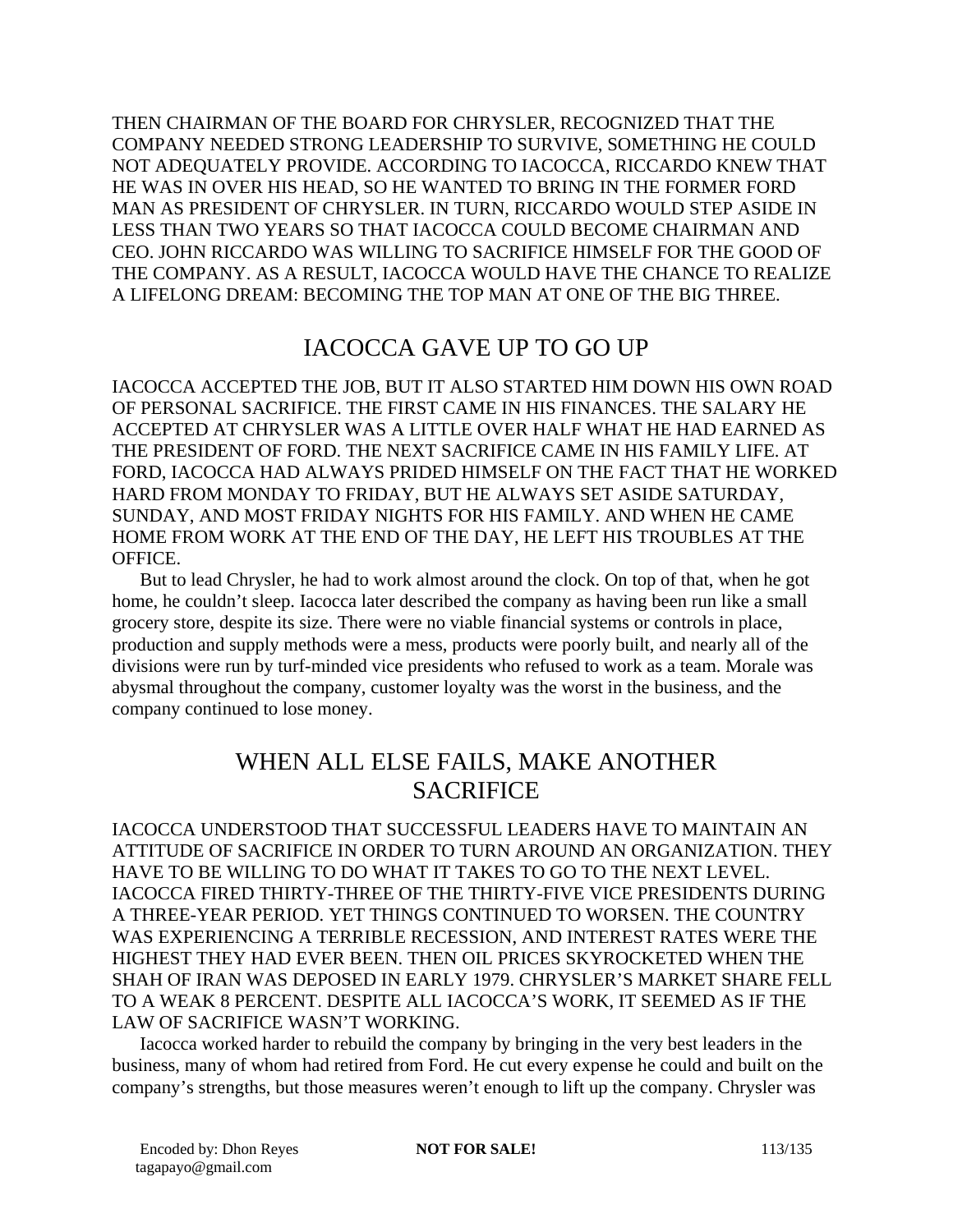headed for bankruptcy. Iacocca had to face the greatest personal sacrifice of all: He would go to the American government with his proverbial hat in his hand for loan guarantees.

At Ford, Iacocca had developed a reputation for being highly critical of any government involvement in business. So when he approached Congress for help, no one spoke very kindly about him. Iacocca later discussed that episode:

In the minds of Congress and the media, we had sinned. We had missed the market, and we deserved to be punished.

And punished we were. During the congressional hearings, we were held up before the entire world as living examples of everything that was wrong with American industry. We were humiliated on the editorial pages for not having the decency to give up and die gracefully … Our wives and kids were the butt of jokes in shopping malls and schools. It was a far higher price to pay than just closing the doors and walking away. It was personal. It was pointed. And it was painful.

Swallowing his pride was a heroic sacrifice for Iacocca, one that many top corporate executives never would have made. But it was a price he had to pay to save the company.

At least one sacrifice he made at that time received positive press: Iacocca reduced his own salary to one dollar a year. At the time he said, "Leadership means setting an example. When you find yourself in a position of leadership, people follow your every move." He followed that action with requests for others to make sacrifices. He asked Chrysler's top executives to take a 10 percent pay cut. Then he asked for—and received—concessions from the unions and the banks that were working with the auto maker. For Chrysler to succeed, they would all make sacrifices together. And succeed they did. By 1982, Chrysler generated an operating profit of \$925 million, the best in its history. And in 1983, the company was able to repay its loans.

Chrysler has continued to succeed and grow. The company has fought its way back, and today it has a combined U.S. and Canadian market share of more than 16 percent—double what it was in the early years when Iacocca took over. He has since retired, but his leadership put Chrysler back on the map. Why? Because he modeled the Law of Sacrifice.

#### THE HEART OF LEADERSHIP

#### WHAT WAS TRUE FOR LEE IACOCCA IS TRUE FOR ANY LEADER. YOU HAVE TO GIVE UP TO GO UP. MANY PEOPLE TODAY WANT TO CLIMB UP THE CORPORATE LADDER BECAUSE THEY BELIEVE THAT FREEDOM AND POWER ARE THE PRIZES WAITING AT THE TOP. THEY DON'T REALIZE THAT THE TRUE NATURE OF LEADERSHIP IS REALLY SACRIFICE.

Most people will acknowledge that sacrifices are necessary fairly early in a leadership career. People give up many things in order to gain potential opportunities. For example, Tom Murphy began working for General Motors in 1937. But he almost refused the first position he was offered with the company because the one hundred dollars a month salary barely covered his expenses. Despite his misgivings, he took the job anyway, thinking the opportunity was worth the sacrifice. He was right. Murphy eventually became General Motors' chairman of the board.

## COUNTING THE COST OF LEADERSHIP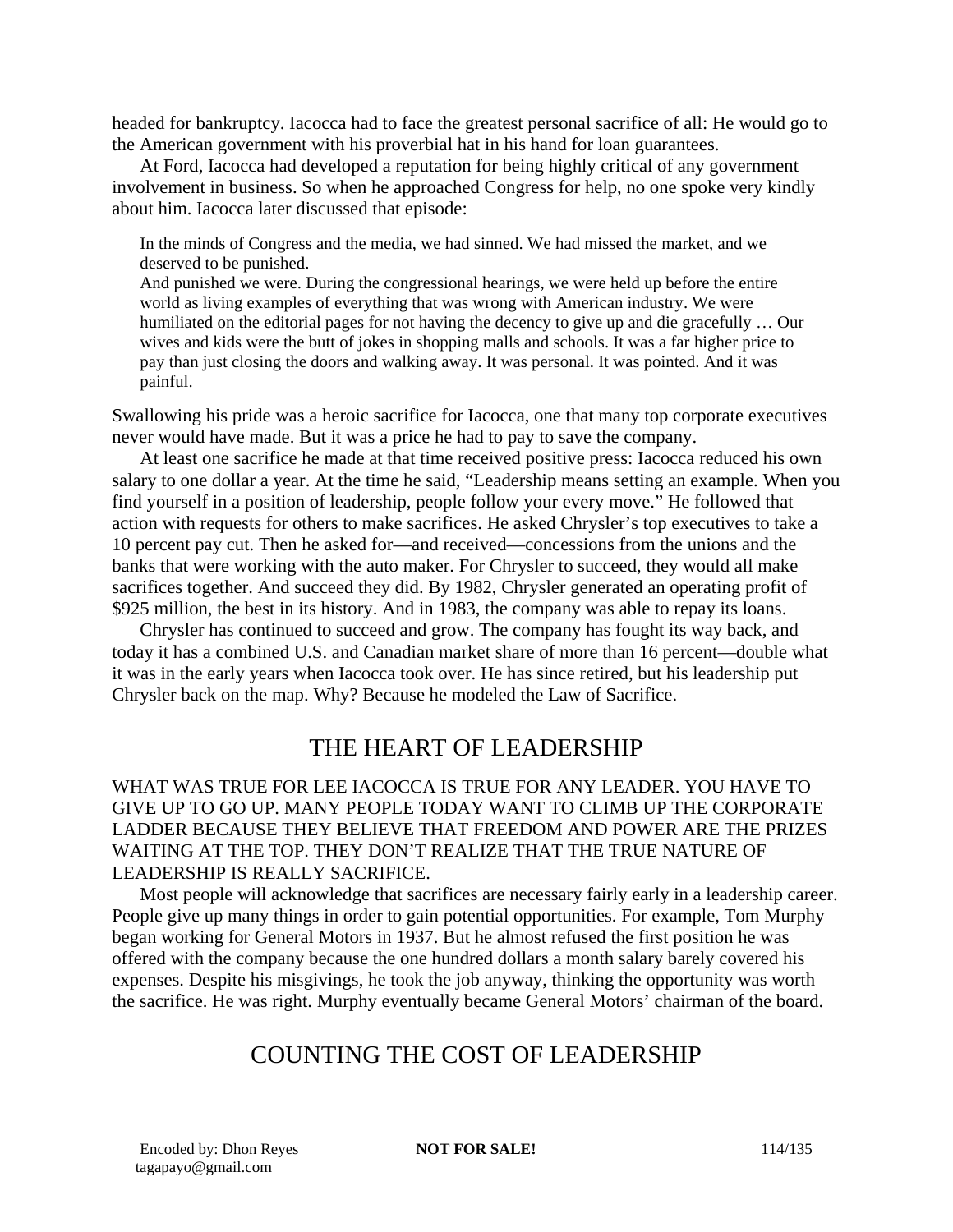SACRIFICE IS A CONSTANT IN LEADERSHIP. IT IS AN ONGOING PROCESS, NOT A ONE-TIME PAYMENT. WHEN I LOOK BACK AT MY CAREER, I RECOGNIZE THAT THERE HAS ALWAYS BEEN A COST INVOLVED IN MOVING FORWARD. THAT'S BEEN TRUE FOR ME IN THE AREA OF FINANCES WITH EVERY CAREER CHANGE I'VE MADE EXCEPT ONE. WHEN I ACCEPTED MY FIRST JOB, OUR FAMILY INCOME DECREASED SINCE MY POSITION PAID LITTLE AND MY WIFE, MARGARET, HAD TO GIVE UP HER JOB AS A SCHOOLTEACHER FOR ME TO TAKE IT. WHEN I ACCEPTED A DIRECTOR'S JOB AT DENOMINATIONAL HEADQUARTERS IN MARION, INDIANA, I ONCE AGAIN TOOK A PAY CUT. AFTER I INTERVIEWED FOR MY THIRD PASTORAL POSITION, I ACCEPTED THE POSITION FROM THE BOARD WITHOUT KNOWING WHAT THE SALARY WOULD BE. (IT WAS LOWER.) WHEN SOME BOARD MEMBERS EXPRESSED THEIR SURPRISE, I TOLD THEM THAT IF I DID THE JOB WELL, THE SALARY WOULD TAKE CARE OF ITSELF. AND IN 1995 WHEN I FINALLY LEFT THE CHURCH AFTER A TWENTY-SIX-YEAR CAREER SO THAT I COULD TEACH LEADERSHIP FULL-TIME, I GAVE UP A SALARY ALTOGETHER. ANYTIME YOU KNOW THAT THE STEP IS RIGHT, DON'T HESITATE TO MAKE A SACRIFICE.

# YOU'VE GOT TO GIVE UP TO GO UP

LEADERS WHO WANT TO RISE HAVE TO DO MORE THAN TAKE AN OCCASIONAL CUT IN PAY. THEY HAVE TO GIVE UP THEIR RIGHTS. AS MY FRIEND GERALD BROOKS SAYS, "WHEN YOU BECOME A LEADER, YOU LOSE THE RIGHT TO THINK ABOUT YOURSELF." FOR EVERY PERSON, THE NATURE OF THE SACRIFICE MAY BE DIFFERENT. FOR EXAMPLE, IACOCCA'S GREATEST SACRIFICES CAME LATE IN HIS CAREER. IN THE CASE OF SOMEONE LIKE FORMER SOUTH AFRICAN PRESIDENT F. W. DE KLERK, WHO WORKED TO DISMANTLE APARTHEID IN HIS COUNTRY, THE COST WAS HIS CAREER ITSELF. THE CIRCUMSTANCES MAY CHANGE FROM PERSON TO PERSON, BUT THE PRINCIPLE DOESN'T. LEADERSHIP MEANS SACRIFICE.

Leaders give up to go up. That's true of every leader regardless of profession. Talk to any leader, and you will find that he has made repeated sacrifices. Usually, the higher that leader has climbed, the greater the sacrifices he has made. Effective leaders sacrifice much that is good in order to dedicate themselves to what is best. That's the way the Law of Sacrifice works. Digital Chairman and Chief Executive Robert Palmer said in an interview, "In my model of management, there's very little wiggle room. If you want a management job, then you have to accept the responsibility and accountability that goes with it." He is really talking about the cost of leadership.

If leaders have to give up to go up, then they have to give up even more to stay up. Have you ever considered how infrequently teams have back-to-back championship seasons? The reason is simple: If a leader can take a team to the championship game and win it, he often assumes he can duplicate the results the next year without making changes. He becomes reluctant to make additional sacrifices in the off-season. But what gets a team to the top isn't what keeps it there.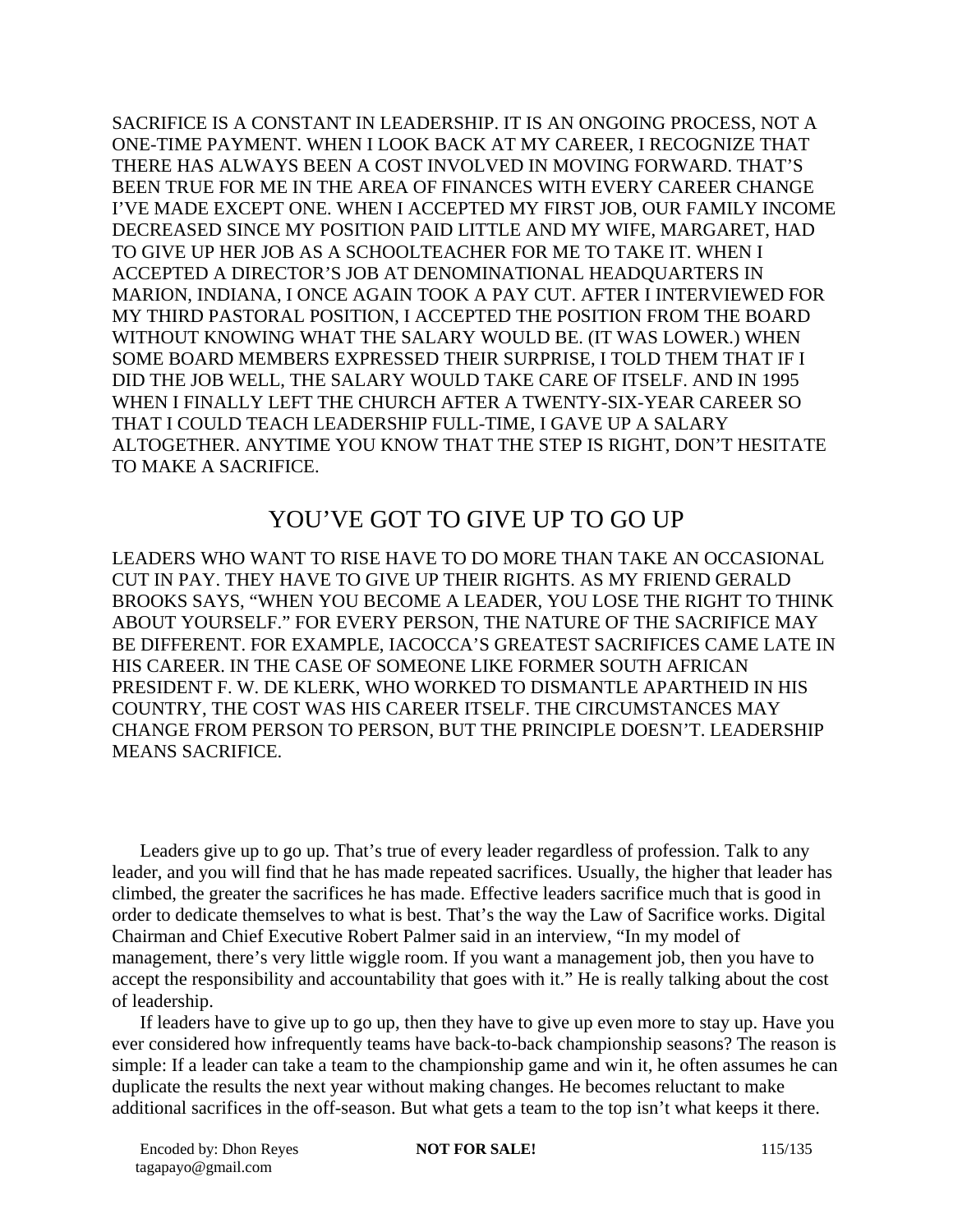The only way to stay up is to give up even more. Leadership success requires continual change, improvement, and sacrifice. {philosopher-poet Ralph Waldo Emerson offered this option: "For everything you have missed, you have gained something else; and for everything you gain, you lose something."

# THE HIGHER YOU GO, THE MORE YOU GIVE UP

WHO IS THE MOST POWERFUL LEADER IN THE WORLD? I'D SAY IT'S THE PRESIDENT OF THE UNITES STATES. MORE THAN ANY OTHER SINGLE PERSON, HIS ACTIONS AND WORDS MAKE AN IMPACT ON PEOPLE, NOT JUST IN OUR COUNTRY, BUT AROUND THE GLOBE. THINK ABOUT WHAT HE MUST GIVE UP TO REACH THE OFFICE OF PRESIDENT AND THEN TO HOLD THAT OFFICE. HIS TIME IS NO LONGER HIS OWN. HE IS SCRUTINIZED CONSTANTLY. HIS FAMILY IS UNDER TREMENDOUS PRESSURE. AND AS A MATTER OF COURSE, HE MUST MAKE DECISIONS THAT CAN COST THOUSANDS OF PEOPLE THEIR LIVES. EVEN AFTER HE LEAVES OFFICE, HE WILL SPEND THE REST OF HIS LIFE IN THE COMPANY OF SECRET SERVICE AGENTS WHO PROTECT HIM FROM BODILY HARM.

The Law of Sacrifice demands that the greater the leader, the more he must give up. Think about someone like Martin Luther King Jr. His wife, Coretta Scott King, remarked in *My Life with Martin Luther King, Jr.,* "Day and night our phone would ring, and someone would pour out a string of obscene epithets … Frequently the calls ended with a threat to kill us if we didn't get out of town. But in spite of all the danger, the chaos of our private lives, I felt inspired, almost elate\_\_\_

While pursuing his course of leadership during the civil rights movement, King was arrested and jailed on many occasions. He was stoned, stabbed, and physically attacked. His house was bombed. Yet his vision—and his influence—continued to increase. Ultimately, he sacrificed everything he had. But what he gave up he parted with willingly. In his last speech, delivered the night before his assassination in Memphis, he said,

I don't know what will happen to me now. We've got some difficult days ahead. But it doesn't matter to me now. Because I've been to the mountaintop. I won't mind. Like anybody else, I would like to live a long life. Longevity has its place. But I'm not concerned about that now. I just want to do God's will. And He's allowed me to go up to the mountain. And I've looked over and I've seen the Promised Land. I may not get there with you, but I want you to know tonight that we, as a people, will get to the Promised Land. So I'm happy tonight … I'm not fearing any man. "Mine eyes have seen the glory of the coming of the Lord."

The next day he paid the ultimate price of sacrifice. King's impact was profound. He influenced millions of people to peacefully stand up against a system and society that fought to exclude them.

What successful people find to be true becomes even clearer to them when they become leaders. There is no success without sacrifice. The higher the level of leadership you want to reach, the greater the sacrifices you will have to make. To go up, you have to give up. That is the true nature of leadership. That is the Law of Sacrifice.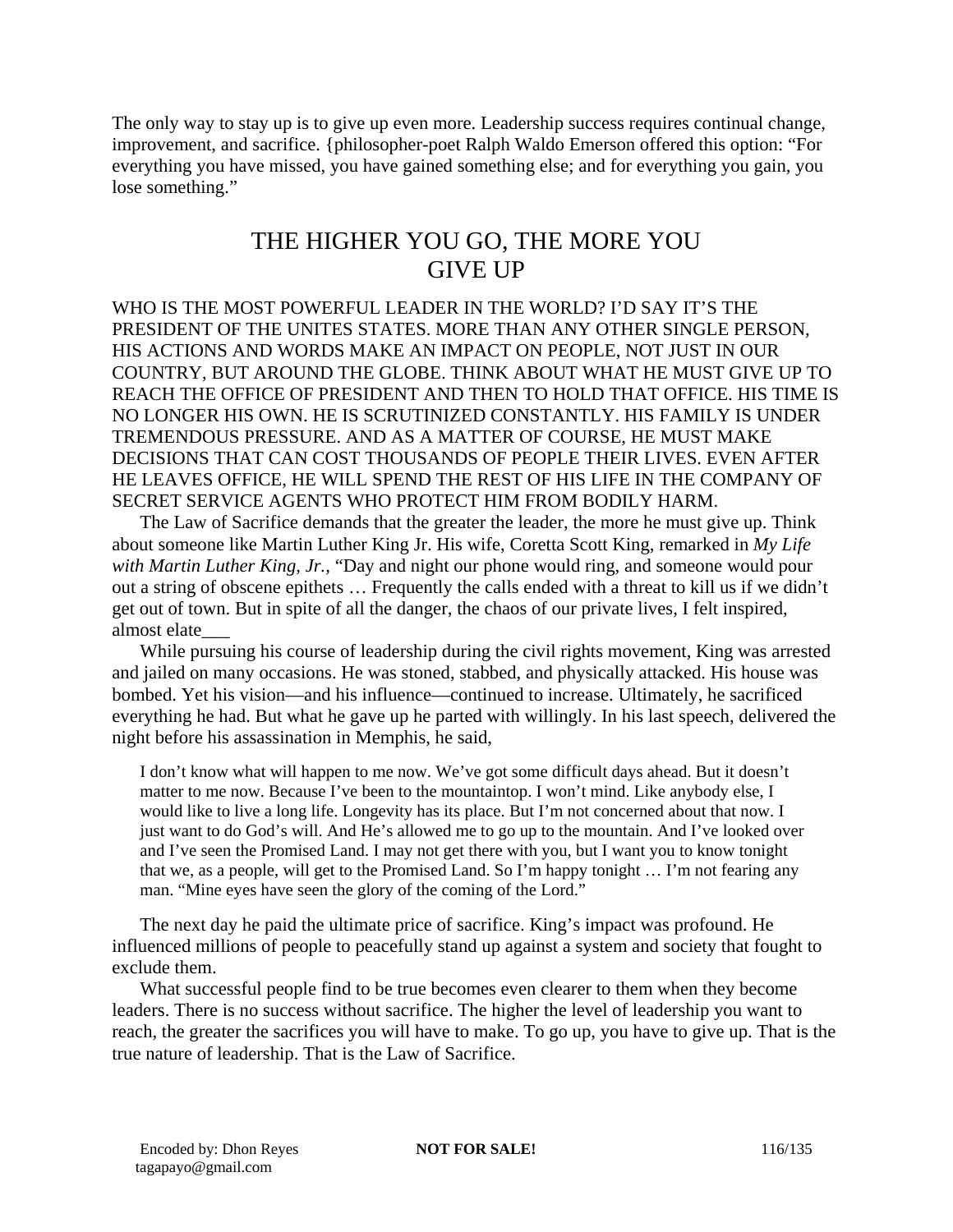

# THE LAW OF TIMING *WHEN TO LEAD IS AS IMPORTANT AS WHAT TO DO AND WHERE TO GO*

The Law of Timing gave him the chance to become president of the United States. It was a volatile time in the nation's history. Everyone was worn out from the war in Vietnam and the disgrace of Watergate. The people were discouraged and demoralized. And they were especially skeptical of anyone who had *any* connection with Washington government. While campaigning for office, this future president, who had never served in Washington, said about himself, "I have been accused of being an outsider. I plead guilty. Unfortunately, the vast majority of Americans … are also outsiders." That person was Jimmy Carter.

# THE TIMING WAS RIGHT FOR AN **OUTSIDER**

WHEN YOU UNDERSTAND THE LAW OF TIMING, YOU SEE WHY JIMMY CARTER WAS ELECTED PRESIDENT OF THE UNITED STATES IN 1976. IN FACT, CARTER'S LIFE AND CAREER ARE CHARACTERIZED BY ONE WELL-TIMED MOVE AFTER ANOTHER. A GRADUATE OF ANNAPOLIS, CARTER HAD INTENDED TO SPEND HIS CAREER IN THE U.S. NAVY, BUT WHEN HIS FATHER UNEXPECTEDLY DIED IN 1953, HE RETURNED TO PLAINS, GEORGIA, TO TAKE OVER THE FAMILY BUSINESS. IN ONLY A FEW YEARS, HE BECAME A STRONG, RESPECTED BUSINESSMAN AND A LEADER IN THE COMMUNITY.

In 1962, times were changing, and Carter decided to run for the Georgia senate. The old political machine in Georgia with its corrupt methods of electing officials was beginning to crumble. Carter recognized that for the first time in history, a person who was not part of the old system had a chance of being elected to office. But he faced a huge battle. The entrenched political bosses were still fighting to maintain control of their turf. One corrupt leader openly intimidated voters in his district and falsified voting records. As a result, Carter lost the primary. But he refused to quit without a battle. He fought the results of the primary and appealed to a superior court judge to have the voting process reviewed. When the results were overturned, Carter was able to stay on the ticket, and he went on to win the election. Then in 1970, he successfully ran for governor. Once again, he recognized that the timing was right for a relative newcomer to challenge the established political machine.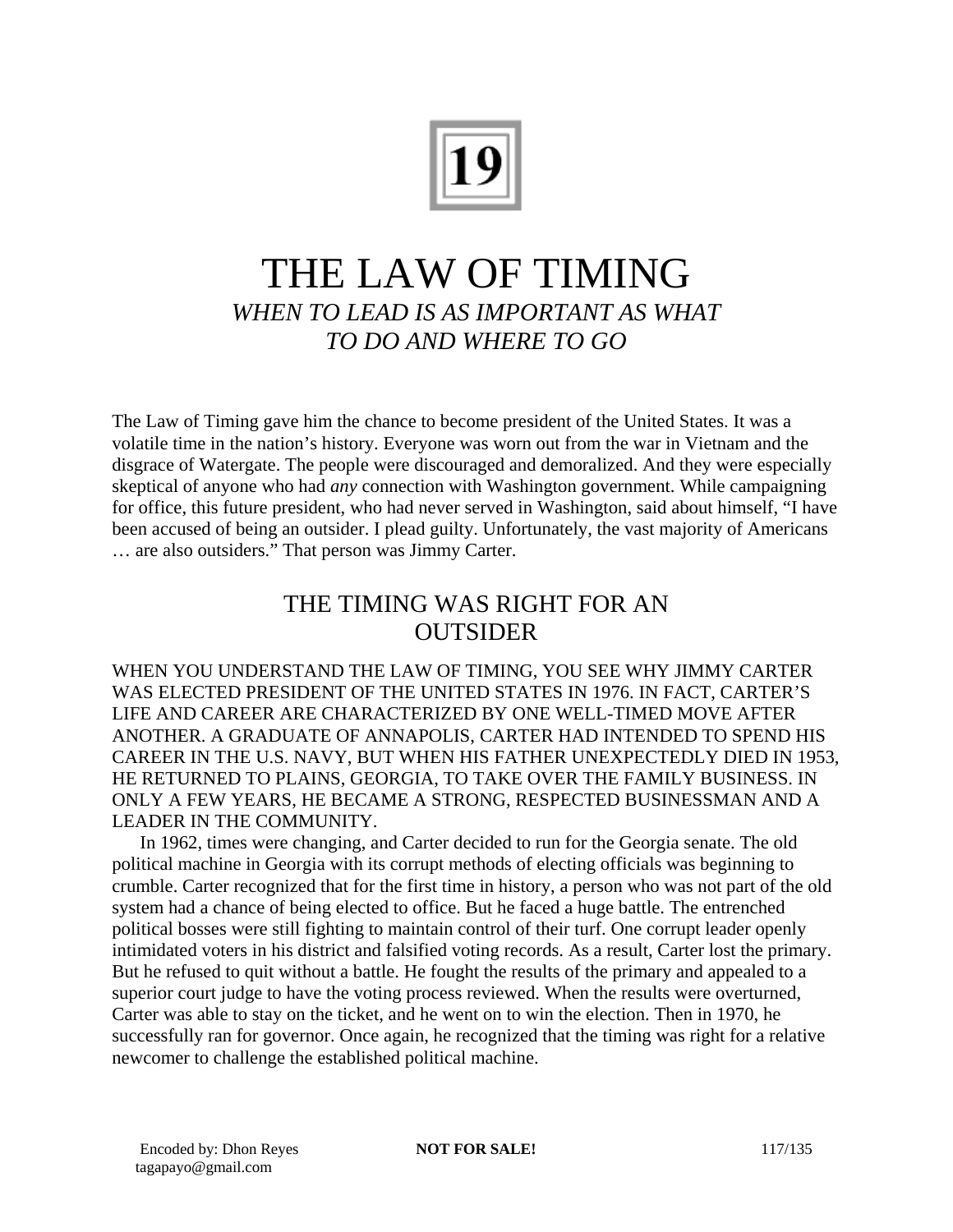## NONLEADERS CAN'T ALWAYS SEE IT

WHAT CARTER DID NEXT WAS ALMOST UNTHINKABLE. HE DECIDED TO RUN FOR PRESIDENT OF THE UNITED STATES. HERE WAS A MAN WHOSE ENTIRE CAREER AS AN ELECTED POLITICIAN CONSISTED OF ONE TERM IN THE GEORGIA SENATE AND ONE TERM AS THE STATE'S GOVERNOR. HIS EXPERIENCE WAS MINIMAL, AND HE HAD NO PRESENCE ON THE NATIONAL SCENE. CARTER WAS SUCH AN UNKNOWN THAT WHEN HE APPEARED ON THE TELEVISION SHOW *WHAT'S MY LINE* IN 1973 WHILE GOVERNOR, THE PANELISTS DIDN'T KNOW HIM AND COULDN'T THEY GUESS HIS PROFESSION.

When Carter first threw his hat into the ring for the presidency, people in the media ignored him. They figured that a little-known ex-governor from the South with no Washington experience had no kind of chance to obtain the Democratic nomination, much less achieve the presidency. But Carter was undaunted. He and a few key associates had recognized that the timing would be right for him in 1976, and they met to talk about it. Carter biographer Peter G. Bourne, who attended the meeting, said that he saw "a unique, open opportunity for an outsider to run for the presidency." Carter saw it, too; he knew that it was a now-or-never proposition.

Carter made his candidacy for president official in December of 1975, a year after finishing his term as governor. The reaction of people across the nation was painfully indifferent. Bourne reported,

Most journalists seemed not to grasp the profound social and political currents affecting the country. The impact of Vietnam, Watergate, the change in race relations in the South, and especially the profound opening up of the political process seemed largely ignored, and candidates were examined only within the context of the old political paradigm.

The Law of Timing showed that it was the right time for an outsider to run, and Carter was everything that recent presidents had not been: He held no public office while campaigning, having finished his term as governor in 1974. He was not a lawyer by profession. He was a vocal proponent of his Christian faith. And unlike the people who had previously held the nation's highest office, he had not been a part of Washington politics as a congressman, senator, vice president, or cabinet member. His was a fresh face with a different approach to government, something the American people desperately wanted. I believe that at no other time—either before or since—would Jimmy Carter have been elected. Remarkably, on January 20, 1977, James Earl Carter was inaugurated as thirty-ninth president of the United States.

However, timing was not always Jimmy Carter's friend. When the 1980 election rolled around, it killed his chances for reelection. The country experienced as many problems as it ever had. The economy was a mess: Americans faced double-digit inflation, record-high oil prices, and skyrocketing mortgage rates. There were also numerous foreign policy problems, including the Soviet invasion of Afghanistan and, of course, the long captivity of the American hostages in Iran. A botched rescue attempt to free the captives further worked against Carter. After the returns came in on the night of the election, Carter found that he had won only an abysmal fortynine electoral votes to Ronald Reagan's 489. It was a devastating defeat. The Law of Timing is a double-edged sword. Just as it served to elect Carter president in 1976, it worked against him four years later.

### TIMING IS EVERYTHING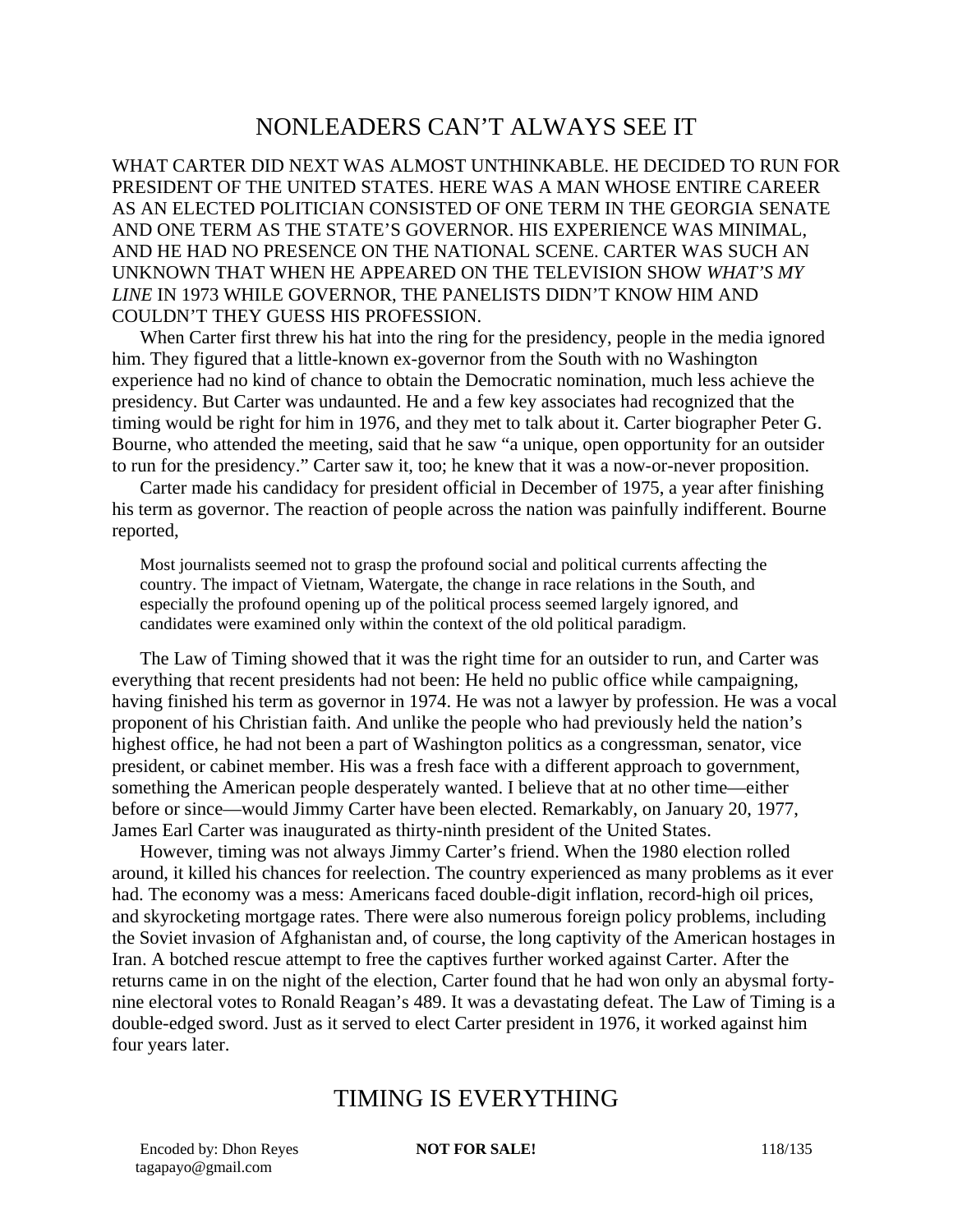GREAT LEADERS RECOGNIZE THAT *WHEN* TO LEAD IS AS IMPORTANT AS WHAT TO DO AND WHERE TO GO. EVERY TIME A LEADER MAKES A MOVE, THERE ARE REALLY ONLY FOUR OUTCOMES THAT CAN RESULT:

#### 1. THE WRONG ACTION AT THE WRONG TIME LEADS TO DISASTER

A LEADER WHO TAKES THE WRONG ACTION AT THE WRONG TIME IS SURE TO SUFFER NEGATIVE REPERCUSSIONS. WHEN U.S. FORCES ATTEMPTED TO RESCUE THE IRANIAN-HELD HOSTAGES DURING THE CARTER ADMINISTRATION, IT WAS AN EXAMPLE OF THE WRONG ACTION AT THE WRONG TIME. PRIOR TO THE DECISION TO TRY THE RESCUE, SECRETARY OF STATE CYRUS VANCE HAD ARGUED THAT THE PLAN WAS FLAWED. HE BELIEVED SOMETHING WOULD GO WRONG. UNFORTUNATELY, HE WAS RIGHT. SEVERAL HELICOPTERS EXPERIENCED MECHANICAL PROBLEMS, ONE GOT LOST IN A SANDSTORM, AND ANOTHER CRASHED INTO A TRANSPORT PLANE, KILLING EIGHT SERVICEMEN. PETER BOURNE DESCRIBED IT AS "A COMBINATION OF BAD LUCK AND MILITARY INEPTITUDE." IT COULD BE DESCRIBED ONLY AS A DISASTER. IT WAS AN EXERCISE IN BAD TIMING, AND AS MUCH AS ANYTHING ELSE, IT SIGNALED THE END OF CARTER'S CHANCES TO BE REELECTED.

#### 2. THE RIGHT ACTION AT THE WRONG TIME BRINGS RESISTANCE

IT'S ONE THING TO FIGURE OUT *WHAT* NEEDS TO BE DONE; IT'S ANOTHER TO UNDERSTAND *WHEN* TO MAKE A MOVE. I REMEMBER AN EXAMPLE OF THIS KIND OF BAD TIMING FROM MY LEADERSHIP EXPERIENCE. N THE EARLY 1980S, I TRIED TO START A SMALL GROUP PROGRAM AT SKYLINE, MY CHURCH IN SAN DIEGO. IT WAS THE RIGHT THING TO DO, BUT IT FAILED MISERABLY. WHY? THE TIMING WAS WRONG. WE HADN'T RECOGNIZED THAT WE HAD DEVELOPED TOO FEW LEADERS TO SUPPORT THE LAUNCH. BUT SIX YEARS LATER, WHEN WE TRIED AGAIN, THE PROGRAM WAS VERY SUCCESSFUL. IT WAS ALL A MATTER OF TIMING.

## 3. THE WRONG ACTION AT THE RIGHT TIME IS A MISTAKE

FOR ABOUT A DECADE, VARIOUS COLLEAGUES OF MINE TRIED TO TALK ME INTO DOING A RADIO PROGRAM. FOR A LONG TIME I RESISTED THE IDEA. BUT A COUPLE OF YEARS AGO, I RECOGNIZED THAT THE TIME WAS RIGHT. SO WE CREATED A PROGRAM CALLED *GROWING TODAY*. HOWEVER, THERE WAS ONE PROBLEM: THE FORMAT. I WANTED TO GET MATERIALS INTO THE HANDS OF PEOPLE TO HELP THEM, BUT I WAS DETERMINED NOT TO ACCEPT DONATIONS FROM THE PUBLIC. THE SOLUTION, I THOUGHT, WAS TO AIR A GROWTH-ORIENTED PROGRAM AND DEPEND ON PRODUCT SALES TO SUPPORT IT. WE FOUND OUT THAT IT WAS A MISTAKE. THAT TYPE OF SHOW COULD NOT BREAK EVEN. RADIO WAS RIGHT, BUT THE TYPE OF SHOW WAS WRONG. THE LAW OF TIMING HAD SPOKEN AGAIN.

#### 4. THE RIGHT ACTION AT THE RIGHT TIME RESULTS IN SUCCESS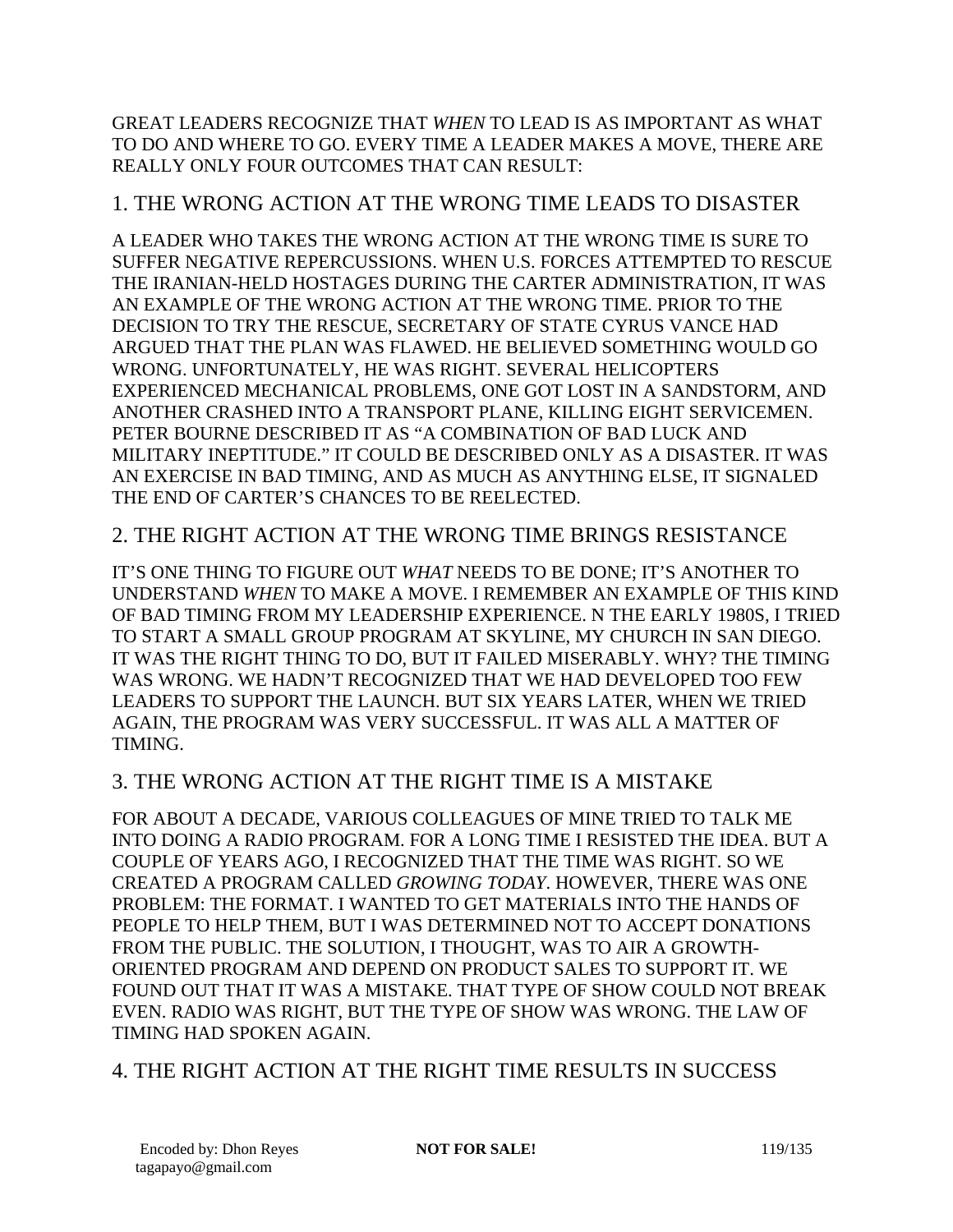WHEN LEADERS DO THE RIGHT THINGS AT THE RIGHT TIME, SUCCESS IS ALMOST INEVITABLE. PEOPLE, PRINCIPLES, AND PROCESSES CONVERGE TO MAKE AN INCREDIBLE IMPACT. AND THE RESULTS TOUCH NOT ONLY THE LEADER BUT ALSO THE FOLLOWERS AND THE WHOLE ORGANIZATION.



When the right leader and the right timing come together, incredible things happen. Think about the life of Winston Churchill. It wasn't until he was in his sixties that he became prime minister of England. A soldier, writer, and statesman, he had spent his life leading others, but only during the Second World War was the timing right for him to emerge as a great leader. And once the war was over, the people who had rallied around him dismissed him.

During his eightieth birthday address to Parliament on November 30, 1954, Churchill reflected on his role in Greta Britain's leadership: "I have never accepted what many people have kindly said—namely that I inspired the nation. Their will was resolute and remorseless, and as it proved, unconquerable. It fell to me to express it. It was the nation and the race dwelling all round the globe that had the lion's heart. I had the luck to be called upon to give the roar."

Churchill's contribution really had nothing to do with luck, but it had a lot to do with timing. He understood the impact that timing can have on a person's life. Another time he described it like this: "There comes a special moment in everyone's life, a moment for which that person was born. That special opportunity, when he seizes it, will fulfill his mission—a mission for which he is uniquely qualified. In that moment, he finds greatness. It is his finest hour."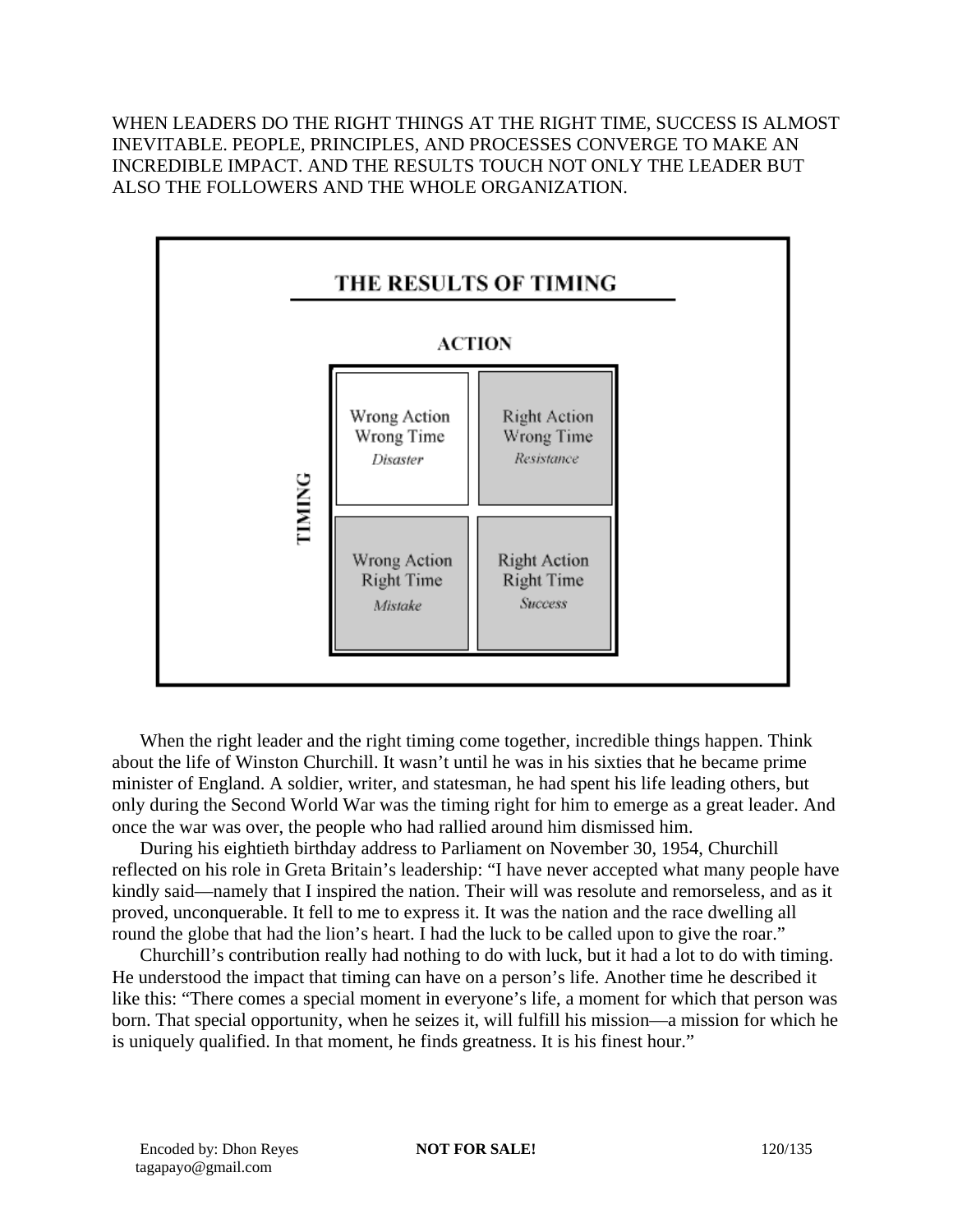# THE CRUCIBLE OF WAR DISPLAYS THE LAW OF TIMING

CHURCHILL'S EXPERIENCE SHOWS THAT THE LAW OF TIMING BECOMES ESPECIALLY OBVIOUS DURING TIMES OF WAR. YOU COULD SEE IT AT WORK IN THE 1991 GULF WAR WITH IRAQ. IN THE EARLY STAGES OF DESERT SHIELD, THE BIG CONCERN WAS TO GET ENOUGH TROOPS AND EQUIPMENT INTO PLACE TO EFFECTIVELY DEFEND SAUDI ARABIA. IF IRAQ ATTACKED BEFORE THE DEFENDERS ARRIVED, ANOTHER COUNTRY WOULD BE LOST TO SADDAM HUSSEIN'S AGGRESSION.

Then the goal was to deploy enough forces to win decisively against the Iraqis. The coalition forces bided their time and waged a successful air campaign before launching Desert Storm to push Iraq out of Kuwait. And the proof of their good timing can be seen in the results: While Iraq suffered tens of thousands of casualties and had more than sixty thousand soldiers captured, the United States and its allies lost fewer than 150 troops and had only forty-one prisoners taken by Iraqi forces.

One of the reasons war shows the Law of Timing so clearly is that the consequences are so dramatic and immediate. If you look back at any major battle, you'll be able to see the critical importance of timing. The Battle of Gettysburg during the American Civil War is a prime example.

The stage was set for the conflict when Confederate General Robert E. Lee took the Army of Northern Virginia into Pennsylvania in late June of 1863. It was the third year of the war, and both nations were growing weary of the conflict. Lee's actions had three goals: (1) draw the Union army out of Virginia, (2) resupply his troops using Pennsylvania's resources, and (3) bring the fighting to the heart of enemy territory, hoping to thereby precipitate an end to the conflict.

The general's strategy was to move on Harrisburg, Pennsylvania, in an attempt to prod the Union army—last known to be in Virginia—into a hasty and unwanted action. Several days prior to the battle, Lee told General Trimble,

Our army is in good spirits, not overfatigued, and can be concentrated on any one point in twentyfour hours or less. I have not yet heard that the enemy have crossed the Potomac, and am waiting to hear from General Stuart. When they hear where we are, they will make forced marches … They will come up … broken down from hunger and hard marching, strung out on a long line and much demoralized, when they come into Pennsylvania. I shall throw an overwhelming force on their advance, crush it, follow up the success, drive one corps back on another, and by successive repulses and surprises, before they can concentrate, create a panic and virtually destroy the army.

Lee was trying to seize the opportunity for overwhelming victory. He didn't know until the morning of July 1 that the Union army had already moved north. By then some of its forces were already engaging Confederate troops on the Chambersburg Road west of Gettysburg. That development disrupted Lee's strategy and ruined his timing.

Lee's first instinct was to hold back and wait for his army's full strength to assemble before forcing a major engagement. But always conscious of the Law of Timing, he recognized when his troops had a sudden advantage. As Lee watched from a nearby ridge, he saw that Federal troops were being routed and retreating. Confederate forces had an opportunity to seize the high ground of Cemetery Hill, defended only by a few Union infantry reserves and artillery. If they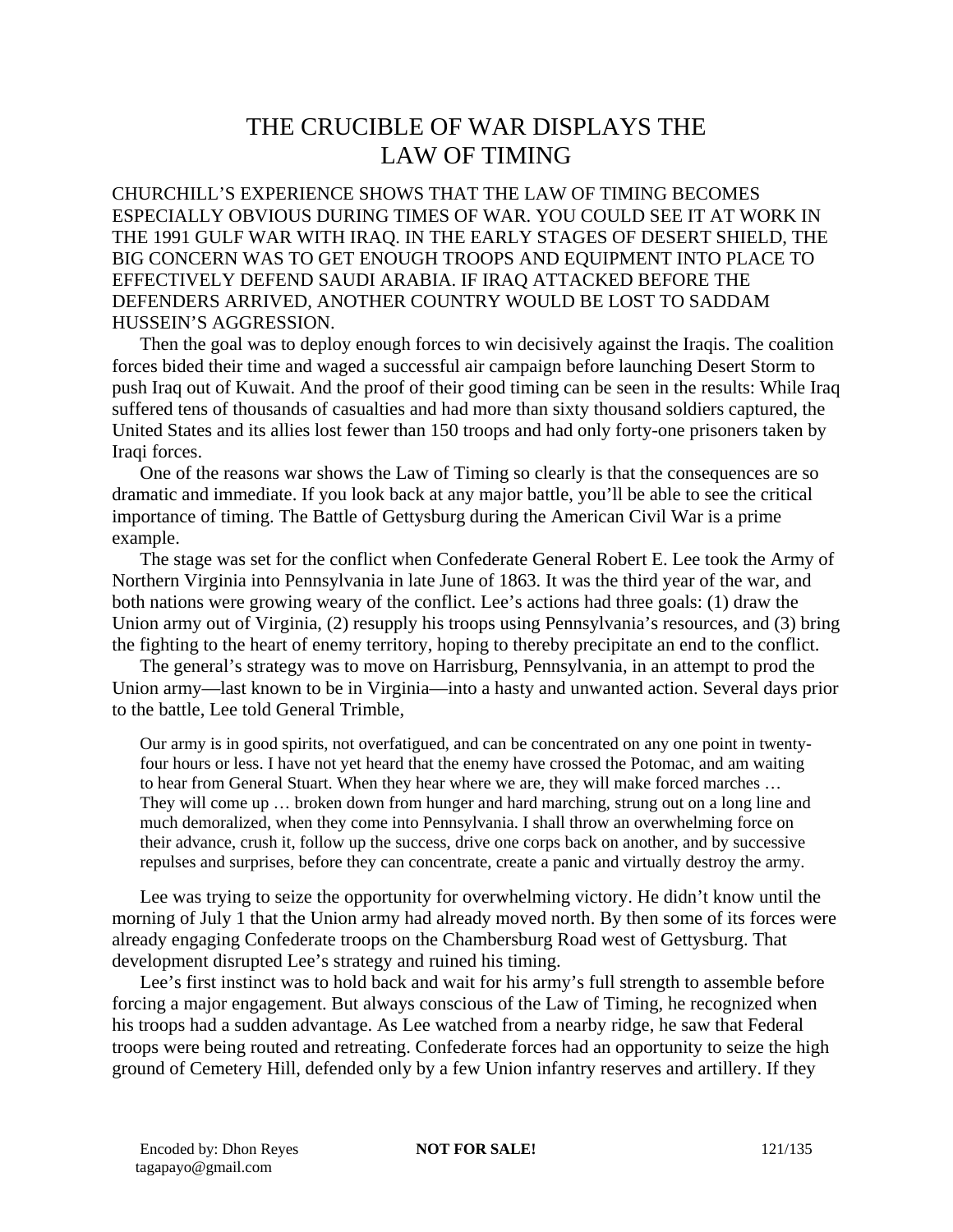could capture and control that position, Lee reasoned, they would control the whole area. It would be the key to a Confederate victory and possibly bring an end to the war.

#### TIMING MISSED, OPPORTUNITY GONE

BUT THE SOUTH DID NOT SECURE THAT HILL. THOUGH IT WAS STILL EARLY IN THE DAY AND THE TIME WAS RIPE TO EXECUTE AN EFFECTIVE ATTACK, CONFEDERATE GENERAL R. S. EWELL, WHO WAS IN POSITION TO TAKE THE HILL, SIMPLY WATCHED INSTEAD OF ENGAGING THE ENEMY. AND THE OPPORTUNITY SLIPPED AWAY. BY THE NEXT MORNING, UNION TROOPS HAD REINFORCED THEIR PREVIOUS POSITIONS, AND THE SOUTH'S CHANCE WAS GONE. THE NORTHERN AND SOUTHERN ARMIES FOUGHT FOR TWO MORE DAYS, BUT IN THE END, LEE'S FORCES SUFFERED DEFEAT, HAVING LOST ABOUT 33,000 OF HIS 76,300 MEN TO INJURY OR DEATH. THEIR ONLY CHOICE WAS TO RETREAT AND MAKE THEIR WAY BACK TO VIRGINIA.

## ANOTHER OPPORTUNITY LOST

AFTER THE SOUTH'S DEFEAT, LEE EXPECTED THE UNION FORCES UNDER THE LEADERSHIP OF GENERAL MEADE TO IMMEDIATELY PURSUE A COUNTERATTACK AND UTTERLY DESTROY HIS REELING ARMY. THAT WAS ALSO THE EXPECTATION OF ABRAHAM LINCOLN AFTER HE RECEIVED THE NEWS OF THE UNION'S VICTORY. ANXIOUS TO MAKE THE MOST OF THE LAW OF TIMING, LINCOLN SENT A COMMUNICATION FROM WASHINGTON, D.C., TO MEADE VIA GENERAL HALLECK ON JULY 7, 1863. IN IT, HALLECK SAID,

I have received from the President the following note, which I respectfully communicate. "We have certain information that Vicksburg surrendered to General Grant on the 4th of July. Now, if General Meade can complete his work so gloriously prosecuted thus far by the literal or substantial destruction of Lee's army, the rebellion will be over."

Lincoln recognized that the timing was right for an action that could end the war. But just as the Southern forces did not seize the moment for victory when it was available, neither did their Northern counterparts. Meade took his time following up his victory at Gettysburg, and he didn't pursue Lee aggressively enough. When he announced his goal, saying he would "drive from our soil every vestige of the presence of the invader," Lincoln's response was, "My God, is that all?" Lincoln knew he was seeing the Union's chance slip away.

The Law of Timing had been violated. On July 14, what remained of the Army of Northern Virginia crossed over the Potomac, escaping destruction. Lincoln was appalled that the Union had missed a chance to end the war. Later he said that Meade's efforts had reminded him of "an old woman trying to shoo her geese across a creek."

In the end, both armies had missed their best opportunity to achieve victory. Instead, the fighting continued for almost two more years, and hundreds of thousands more troops died. Leaders from both sides had known what to do to achieve victory, but they failed to follow through at the critical moment.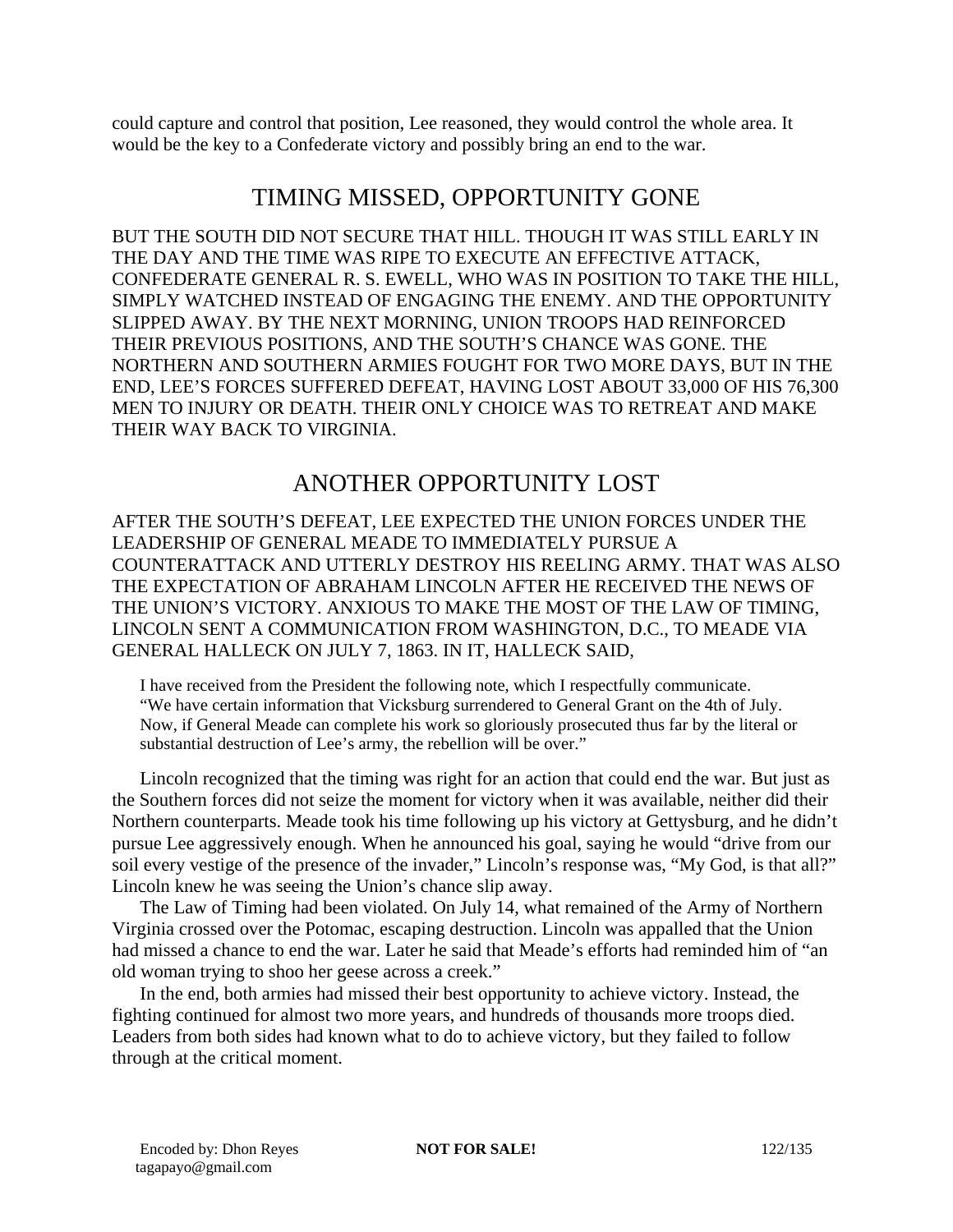Reading a situation and knowing what to do are not enough to make you succeed in leadership. Only the right action *at the right time* will bring success. Anything else exacts a high price. That's the Law of Timing.



# THE LAW OF EXPLOSIVE GROWTH *TO ADD GROWTH, LEAD FOLLOWERS—TO MULTIPLY, LEAD LEADERS*

In 1984 at age twenty-two, John Schnatter started his own business. He began by selling pizzas out of a converted broom closet at Mick's Tavern, a lounge that was co-owned by his father. Although he was just a kid, he had a tremendous amount of vision, drive, and energy—enough to make his tiny pizza stand into a success. The next year, he opened his first store next door to Mick's in Jeffersonville, Indiana. He named the place Papa John's. For the next several years, Schnatter worked hard to build the company. In time, he opened additional stores, and later he began selling franchises. By the beginning of 1991, he had 46 stores. That in itself is a success story. But what happened during the next couple of years is even better.

In 1991 and 1992, Papa John's turned a huge corner. By the end of 1991, the number of stores more than doubled to 110 units. By the end of 1992, they had doubled again to 220. And the growth has continued dramatically. In early 1998, that number surpassed 1,600. What made the company suddenly experience such an incredible period of rapid expansion? The answer can be found in the Law of Explosive Growth.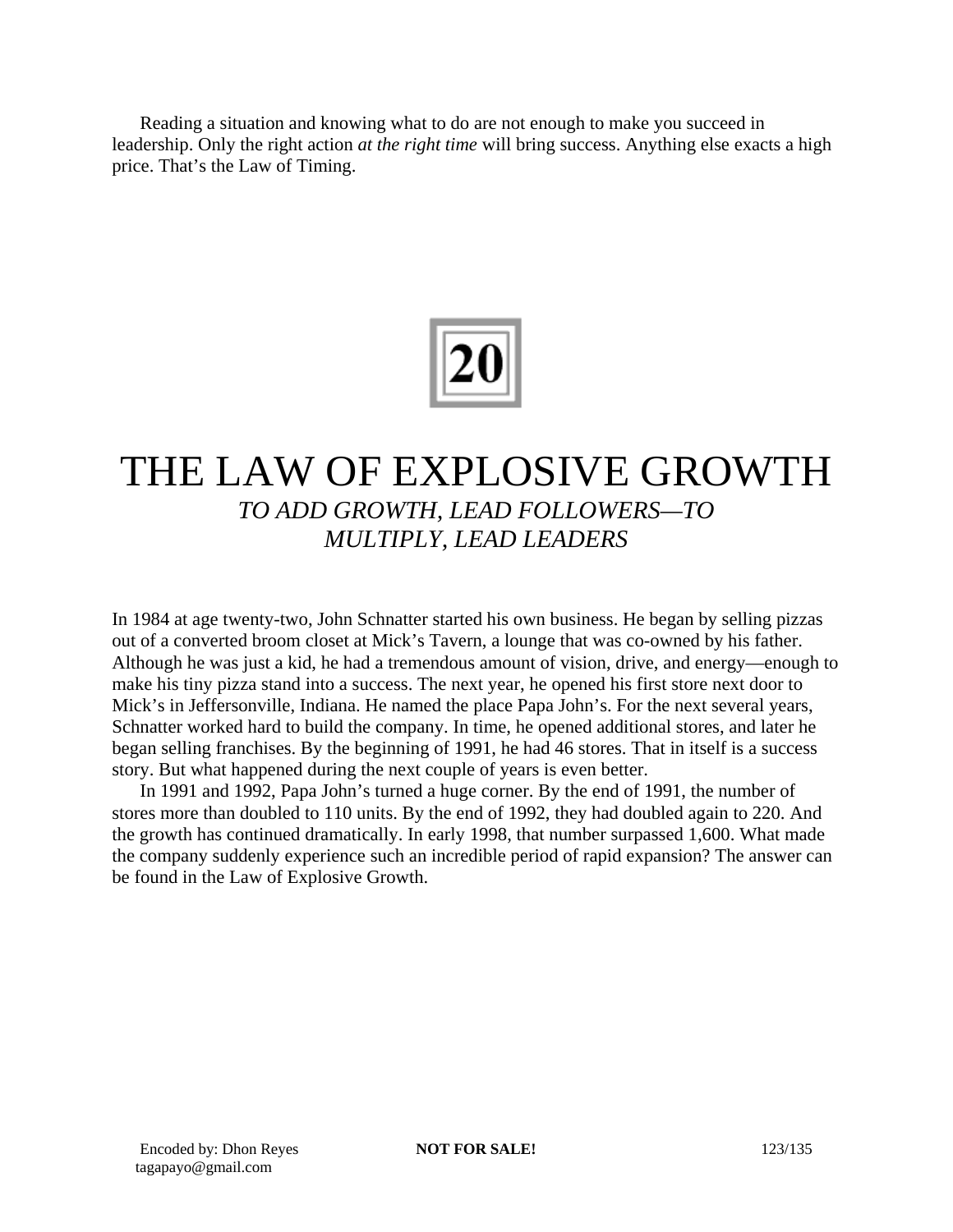

Schnatter had always hired good people for his staff, but in the early years he was really the sole leader and primary driving force behind the business's success. Back in the 1980s, he didn't dedicate much time to developing other strong leaders. "It's taking a lot of growing on my part," says Schnatter of Papa John's success. "Between 26 and 32 [years old], the hardest thing was I had a lot of John Schnatters around me [people with great potential who needed to be mentored]. They needed a lot of coaching, and I was so busy developing myself, trying to get myself to the next level, I didn't develop those people. As a result, I lost them. It's my job to build the people who are going to build the company. That's going to be much harder for me than the first 1,200 stores."

## THE KEY TO GROWTH IS LEADERSHIP

IN THE EARLY 1990S, SCHNATTER BEGAN THINKING ABOUT WHAT IT WOULD TAKE TO REALLY GROW THE COMPANY. THE KEY WAS LEADERSHIP. HE HAD ALREADY BEGUN TO GROW AS A LEADER PERSONALLY. HIS HAVING MADE SIGNIFICANT PROGRESS IN HIS LEADERSHIP DEVELOPMENT WAS OPENING THE DOOR FOR HIM TO ATTRACT BETTER LEADERS TO THE COMPANY AND TO GIVE THEM THE TIME THEY NEEDED. THAT'S WHEN HE STARTED RECRUITING SOME OF THE PEOPLE WHO CURRENTLY LEAD THE COMPANY, INCLUDING WADE ONEY, NOW THE COMPANY'S CHIEF OPERATING OFFICER. WADE HAD WORKED FOR DOMINO'S PIZZA FOR FOURTEEN YEARS, AND JOHN BELIEVED HE WAS ONE OF THE REASONS THAT COMPANY HAD BEEN SO SUCCESSFUL. WHEN WADE LEFT DOMINO'S, JOHN IMMEDIATELY ASKED HIM TO BE A PART OF THE PAPA JOHN'S PIZZA TEAM.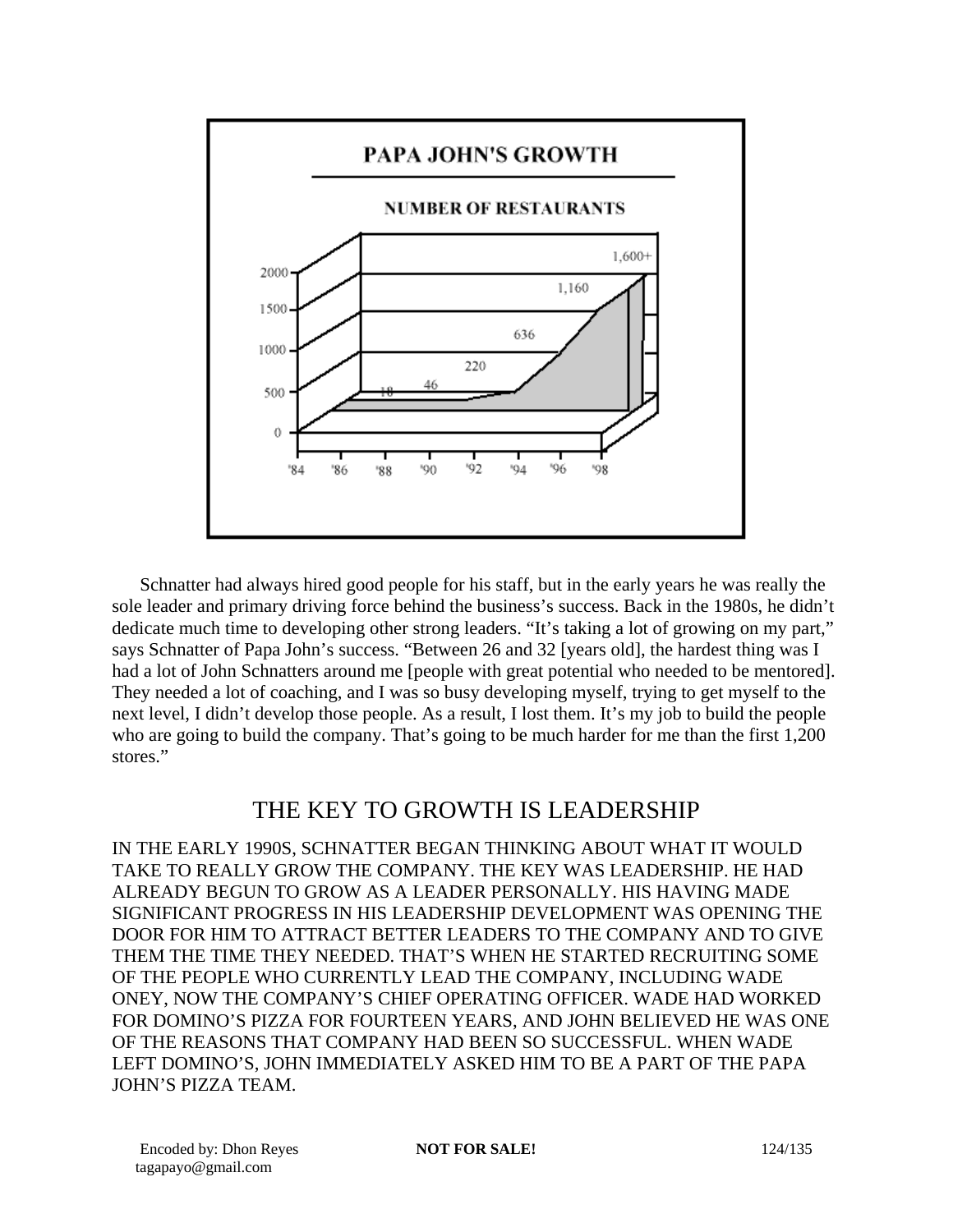Schnatter had already built a company capable of creating a taste-tempting pizza—and earning a healthy profit in the process. (Their per store sales average is higher than that of Pizza Hut, Domino's, or Little Caesar's.) Their goal was to build a bigger company. Together, they started talking about what it would take to be capable of opening four hundred to five hundred new restaurants a year. And that's when they focused their attention on developing leaders so that they could take the company to the next level. Says Oney, "The reason we're successful in the marketplace is our focus on quality and our desire to keep things simple. The reason we're successful as a company is our good people."

Since the early 1990s, Schnatter and Oney have developed a top-rate team of leaders who are helping the company experience explosive growth, people such as Blaine Hurst, Papa John's president and vice chairman; Drucilla "Dru" Milby, the CFO; Robert Waddell, president of Papa John's Food Service; and Hart Boesel, who heads up franchise operations.

Papa John's growth has been phenomenal in an industry that was thought to be glutted with competitors a decade ago. In 1997, they opened more than 350 new restaurants. In 1998, they expect the number to be more than 400. And they are also implementing plans to launch Papa John's internationally. They don't plan to stop growing until they are the largest seller of pizza in the world.

"The challenge now," explains Oney, "is developing the next leaders. The company's in great shape financially. [Acquiring] real estate is always a battle, but we can succeed there. And the economy is never a deterrent when you offer customers a good value. The key is to develop leaders. You do that by building up people."

# LEADER'S MATH BRINGS EXPLOSIVE GROWTH

JOHN SCHNATTER AND WADE ONEY HAVE SUCCEEDED BECAUSE THEY HAVE PRACTICED THE LAW OF EXPLOSIVE GROWTH. ANY LEADER WHO DOES THAT MAKES THE SHIFT FROM FOLLOWER'S MATH TO WHAT I CALL LEADER'S MATH. HERE'S HOW IT WORKS. LEADERS WHO DEVELOP FOLLOWERS GROW THEIR ORGANIZATION ONLY ONE PERSON AT A TIME. BUT LEADERS WHO DEVELOP LEADERS MULTIPLY THEIR GROWTH, BECAUSE FOR EVERY LEADER THEY DEVELOP, THEY ALSO RECEIVE ALL OF THAT LEADER'S FOLLOWERS. ADD TEN FOLLOWERS TO YOUR ORGANIZATION, AND YOU HAVE THE POWER OF TEN PEOPLE. ADD TEN LEADERS TO YOUR ORGANIZATION, AND YOU HAVE THE POWER OF TEN LEADERS TIMES ALL THE FOLLOWERS AND LEADERS *THEY* INFLUENCE. THAT'S THE DIFFERENCE BETWEEN ADDITION AND MULTIPLICATION. IT'S LIKE GROWING YOUR ORGANIZATION BY TEAMS INSTEAD OF BY INDIVIDUALS. THE BETTER THE LEADERS YOU DEVELOP, THE GREATER THE QUALITY AND QUANTITY OF FOLLOWERS.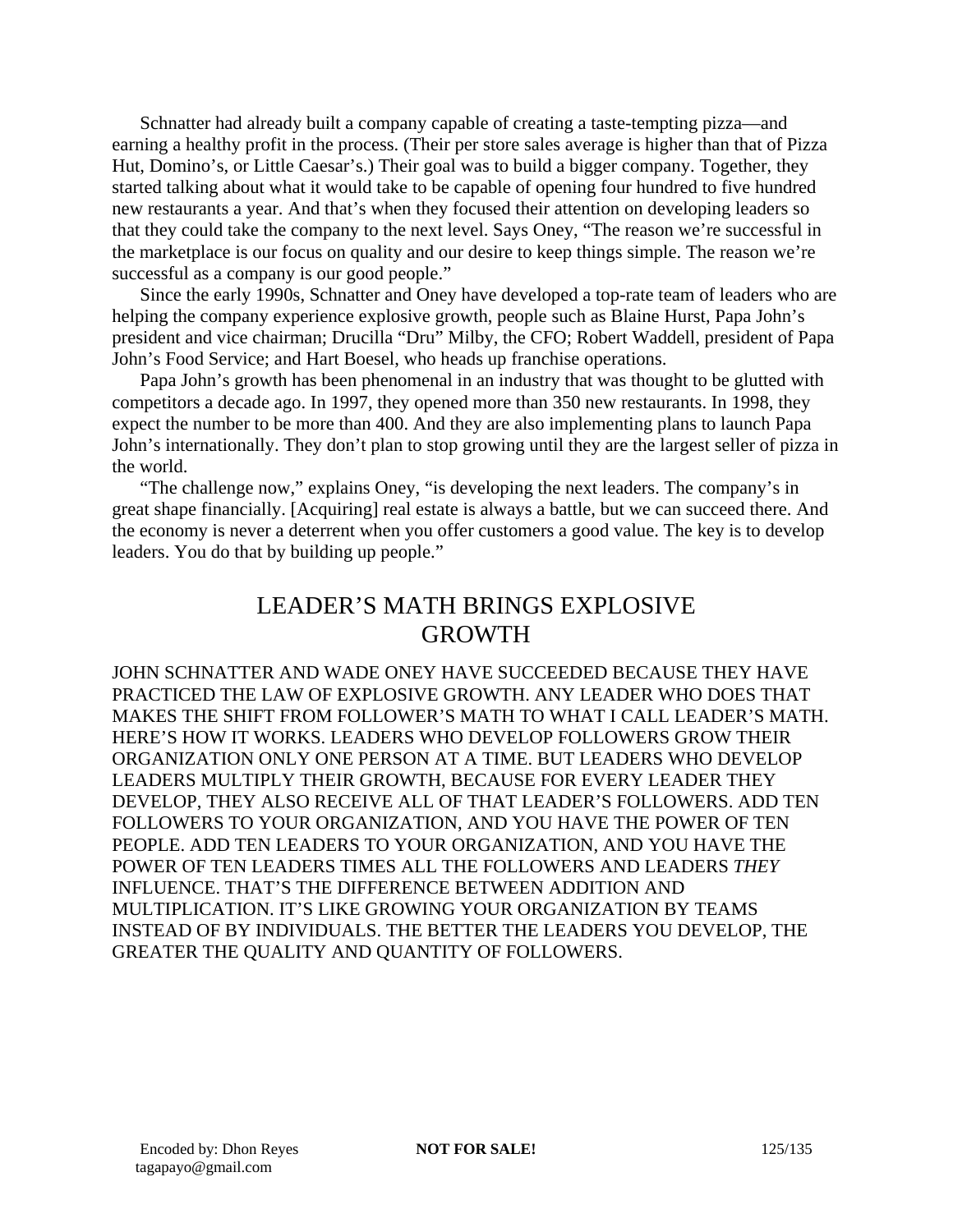

To go to the highest level, you have to develop leaders of leaders. My friend Dale Galloway asserts that "some leaders want to make followers. I want to make leaders. Not only do I want to make leaders, but I want to make leaders of leaders. And then leaders of leaders of leaders." Once you are able to follow that pattern, there is almost no limit to the growth of your organization. That's why I say to add growth, lead followers, but to muliply growth, lead leaders. That's the Law of Explosive Growth.

# A DIFFERENT FOCUS

BECOMING A LEADER WHO DEVELOPS LEADERS REQUIRES AN ENTIRELY DIFFERENT FOCUS AND ATTITUDE FROM THOSE OF A DEVELOPER OF FOLLOWERS. CONSIDER SOME OF THE DIFFERENCES:

#### **LEADERS WHO DEVELOP FOLLOWERS**

#### **LEADERS WHO DEVELOP LEADERS**

Need to be needed

#### **Want to be succeeded**

#### **Focus on weaknesses**

Encoded by: Dhon Reyes **NOT FOR SALE!** 126/135 tagapayo@gmail.com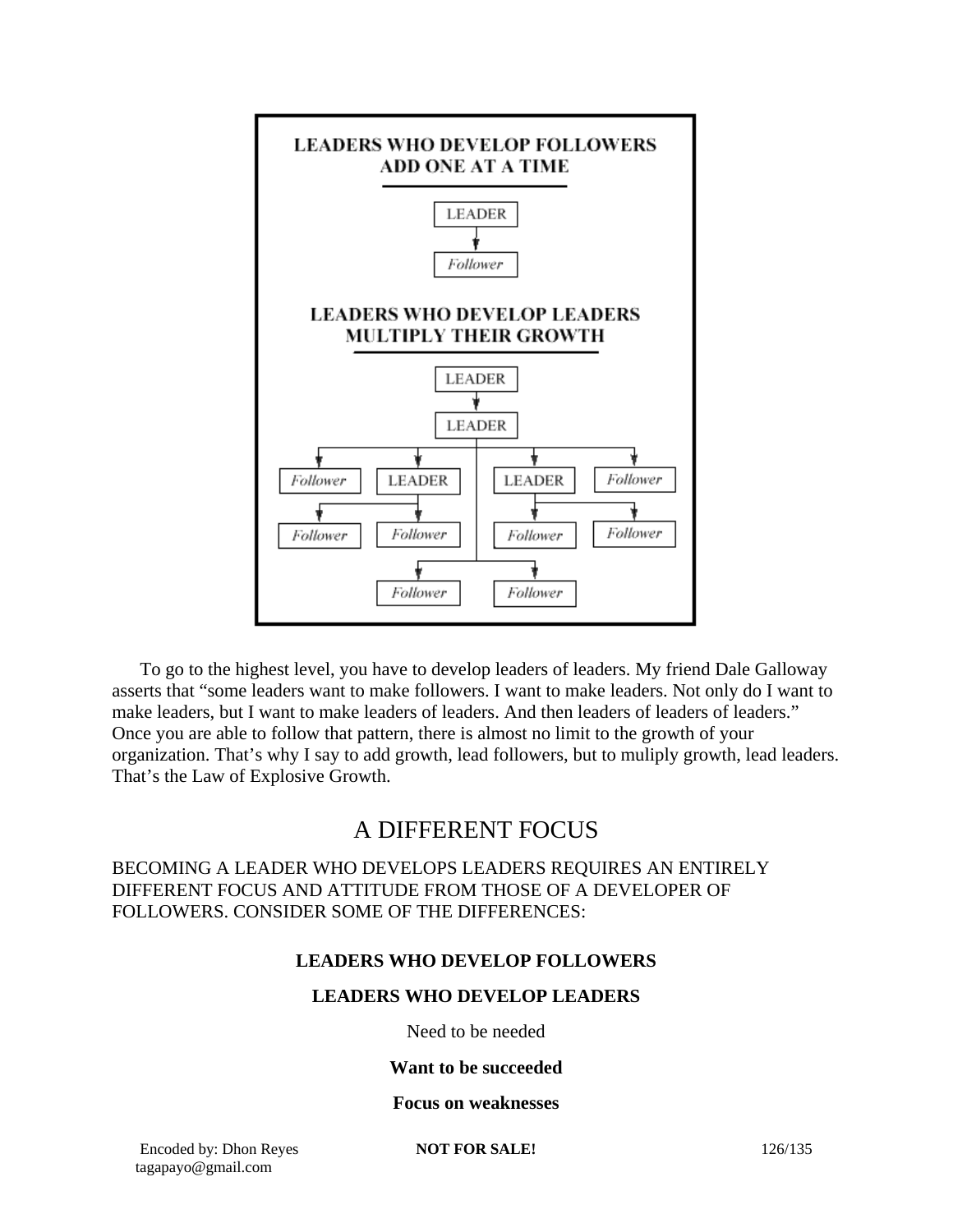**Focus on strengths Develop the bottom 20 percent Develop the top 20 percent Treat their people the same for "fairness" Treat their leaders as individuals for impact Hoard power Give power away Spend time with others Invest time in others Grow by addition Grow by multiplication Impact only people they touch personally Impact people far beyond their own reach** 

Developing leaders is difficult because potential leaders are harder to find and attract. They're also harder to hold on to once you find them because unlike followers, they are energetic and entrepreneurial, and they tend to want to go their own way. Developing leaders is also hard work. Leadership development isn't an add-water-and-stir proposition. It takes time, energy, and resources.

# A LEADER DEVELOPED FROM AFAR

I'VE MADE THE DEVELOPMENT OF LEADERS MY FOCUS IN LIFE FOR THE LAST TWENTY YEARS. THE IMPACT ON MY ORGANIZATIONS HAS ALWAYS BEEN VERY REWARDING. BUT IN THE LAST TEN YEARS, I'VE ALSO HAD THE INCREDIBLE PRIVILEGE OF SEEING IT IMPACT OTHER LEADERS AND THEIR ORGANIZATIONS. THAT'S HAPPENED BECAUSE MANY OF THE LEADERS I'VE HELPED DEVELOP OVER THE LAST DECADE WORK IN ORGANIZATIONS OTHER THAN MY OWN. AS A RESULT, I'M OCCASIONALLY SURPRISED TO FIND SOMEONE I'VE DEVELOPED WITHOUT EVEN KNOWING IT. THAT'S WHAT HAPPENED WHEN I HELD A CONFERENCE OVERSEAS LAST FALL.

As I mentioned in previous chapters, I sometimes teach leadership outside the United States. Over the years, I've held conferences in Australia, Brazil, Canada, India, Indonesia, Korea, New Zealand, Nigeria, and South Africa. In addition, my books have been translated into more than twenty languages, and my tapes are distributed to countries all over the globe. So I know my leadership principles have traveled far. But I was still pleasantly surprised when I traveled to India last fall, met David Mohan for the first time in the city of Madras, and heard his remarkable story.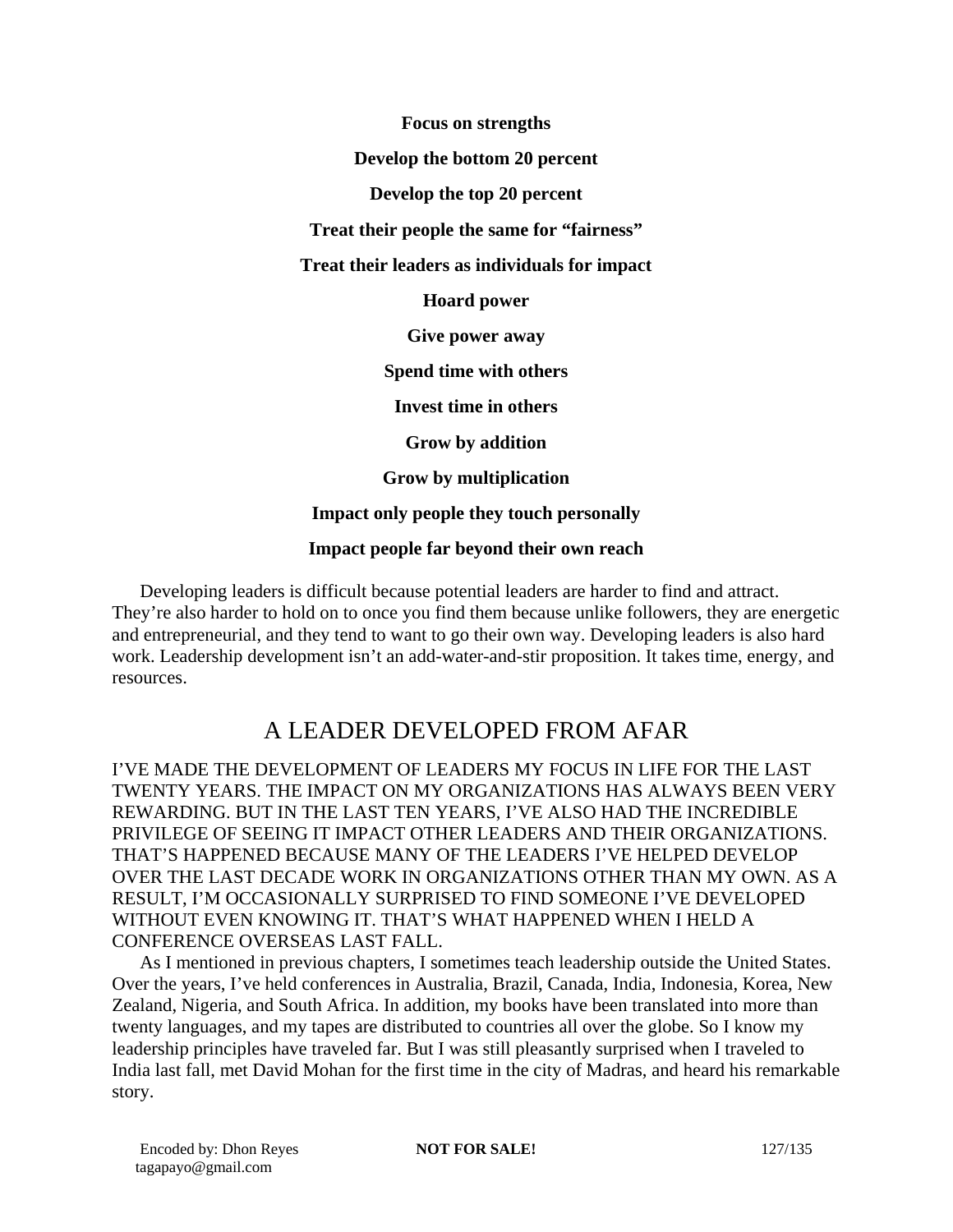Pastor Mohan leads the largest Christian church in all of India. I traveled there to teach leadership to a group of about two thousand pastors. When I arrived, he greeted me like a longlost friend. I was running late that morning, our plane having been delayed five hours prior to our arrival, so he and I didn't have much time to talk before the conference began. As I taught leadership, he sat on the front row soaking up everything I said. When I taught the Law of Priorities and the Pareto Principle, I saw that he gathered his top leaders around him to make sure they understood all that I was communicating. And occasionally, as I introduced another principle that is part of my foundational teachings on leadership, he seemed to anticipate what I was about to say.

When we finished the conference, he warmly thanked me and insisted on driving me to the airport. As we made the long drive, he told me his story. He said that he was originally scheduled to be in Pittsburgh, Pennsylvania, during this conference, but when he heard that I was coming, he changed his plans because he wanted to meet me. Seven years earlier, his church had been comprised of about seven hundred people. That is a good-sized church, especially in India. But he wanted to reach more people and make a greater impact on his city. And he recognized that to do it, he needed to start developing leaders among his people.

Around that time, someone told him about my books and tapes on leadership. For the next seven years, he was like a sponge, reading my books, listening to my tapes, and soaking up everything he could learn about leadership. And he was also developing people into strong leaders. As he grew, so did his team of leaders. As they grew, so did his church. By the time I visited in the fall of 1997, fourteen thousand people were attending the church's services every weekend. Not only that, but one out of every ten people in his church has been trained and developed to serve as a leader. And he was thanking *me* for help I'd unknowingly given him.

I felt humbled by what he told me; I also felt incredibly encouraged. I started wondering how many other men and women were out there that I had never met who had learned about leadership and were making a greater impact on people as a result. Meeting him and hearing his story underlined my commitment to continue teaching leadership.

I don't know where you are in your journey of leadership development. You may be working on your leadership growth, or you may already be a highly developed leader. No matter where you are, I know one thing: You will go to the highest level only if you begin developing leaders instead of followers. Leaders who develop leaders experience an incredible multiplication effect in their organizations that can be achieved in no other way—not by increasing resources, reducing costs, increasing profit margins, analyzing systems, implementing quality management procedures, or doing anything else. The only way to experience an explosive level of growth is to do the math—leader's math. That's the incredible power of the Law of Explosive Growth.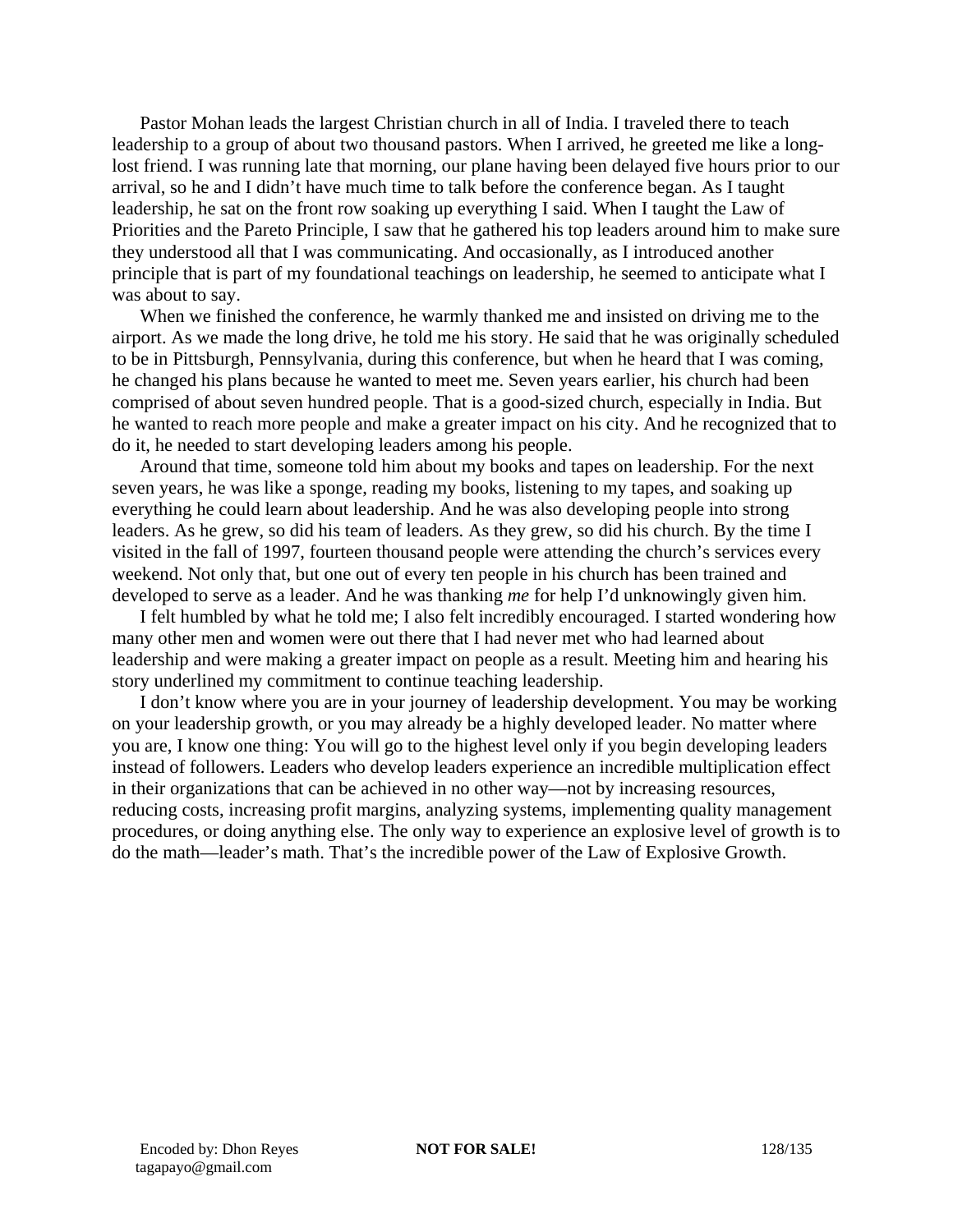# THE LAW OF LEGACY *A LEADER'S LASTING VALUE IS MEASURED BY SUCCESSION*

In 1997, one of the finest business leaders in the world died. His name was Roberto Goizueta, and he was the chairman and chief executive of the Coca-Cola Company. In a speech he gave to the Executives' Club of Chicago a few months before he died, Goizueta made this statement: "A billion hours ago, human life appeared on Earth. A billion minutes ago, Christianity emerged. A billion seconds ago, the Beatles performed on 'The Ed Sullivan Show.' A billion Coca-Colas ago … was yesterday morning. And the question we are asking ourselves now is, 'What must we do to make a billion Coca-Colas ago this morning?' "

Making Coca-Cola the best company in the world was Goizueta's lifelong quest, one he was still pursuing diligently when he suddenly, unexpectedly died. Companies that lose a CEO often go into turmoil, especially if his departure is due to an unexpected death, such as Goizueta's. Shortly before his death, Goizueta said in an interview with the *Atlanta Journal-Constitution* that retirement was "not on my radar screen. As long as I'm having the fun I'm having, as long as I have the energy necessary, as long as I'm not keeping people from their day in the sun, and as long as the board wants me to stay on, I will stay on." Just months after the interview, he was diagnosed with cancer. Six weeks later, he was dead.

Upon Goizueta's death, former president Jimmy Carter observed, "Perhaps no other corporate leader in modern times has so beautifully exemplified the American dream. He believed that in America, all things are possible. He lived that dream. And because of his extraordinary leadership skills, he helped thousands of others realize their dreams as well."

## GOIZUETA'S LEGACY

THE LEGACY LEFT TO THE COMPANY BY GOIZUETA IS INCREDIBLE. WHEN HE TOOK OVER COCA-COLA IN 1981, THE COMPANY'S VALUE WAS \$4 BILLION. UNDER GOIZUETA'S LEADERSHIP, IT ROSE TO \$150 BILLION. THAT'S AN INCREASE IN VALUE OF MORE THAN 3,500 PERCENT! COCA-COLA BECAME THE SECOND MOST VALUABLE CORPORATION IN AMERICA, AHEAD OF THE CAR MAKERS, THE OIL COMPANIES, MICROSOFT, WAL-MART, AND ALL THE REST. THE ONLY COMPANY MORE VALUABLE WAS GENERAL ELECTRIC. MANY OF COKE'S STOCKHOLDERS BECAME MILLIONAIRES MANY TIMES OVER. EMORY UNIVERSITY IN ATLANTA, WHOSE PORTFOLIO CONTAINS A LARGE BLOCK OF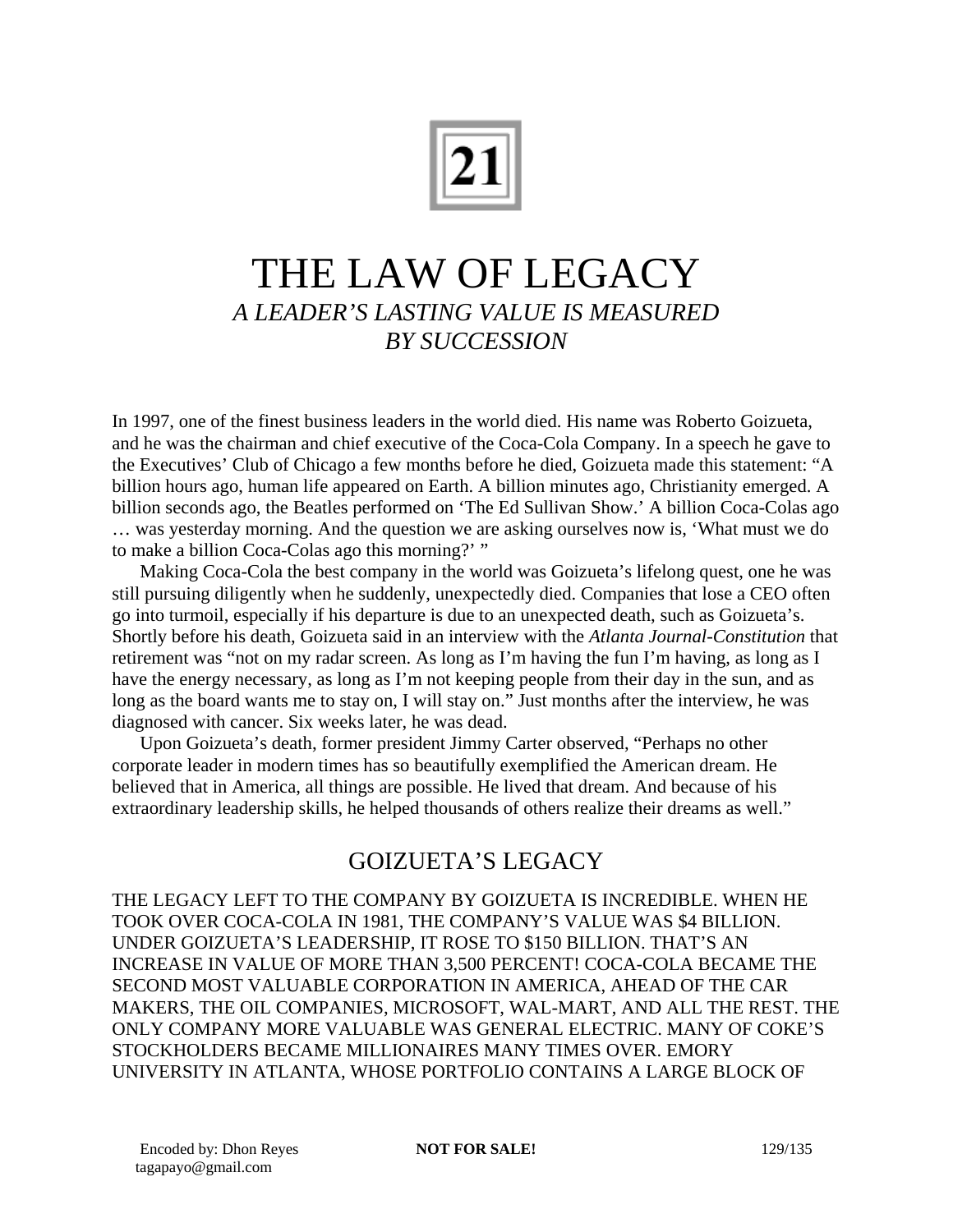#### COCA-COLA STOCK, NOW HAS AN ENDOWMENT COMPARABLE TO THAT OF HARVARD.

But high stock value wasn't the most significant thing Goizueta gave to the Coca-Cola company. Instead it was the way he lived the Law of Legacy. When the CEO's death was announced, there was no panic among Coca-Cola stockholders. Paine Webber analyst Emanuel Goldman said that Goizueta "prepared the company for his not being there as well as any executive I've ever seen."

How did he do it? First, by making the company as strong as he possibly could. Second, by preparing a successor for the top position named Douglas Ivester. Mickey H. Gramig, writer for the *Atlanta Constitution,* reported, "Unlike some companies, which face a crisis when the top executive leaves or dies, Coca-Cola is expected to retain its status as one of the world's most admired corporations. Goizueta had groomed Ivester to follow his footsteps since the Georgia native's 1994 appointment to the company's No. 2 post. And as an indication of how strongly Wall Street felt about Coca-Cola's footings, the company's stock barely rippled six weeks ago when Goizueta was diagnosed with lung cancer."

Doug Ivester, an accountant by training, started his career with Coca-Cola in 1979 as the assistant controller. Four years later, he was named chief financial officer. He was known for his exceptional financial creativity, and he was a major force in Goizueta's ability to revolutionize the company's approach to investment and the handling of debt. By 1989, Goizueta must have decided that Ivester had untapped potential, because he moved him out of his strictly financial role and sent him to Europe to obtain operating and international experience. A year later, Goizueta brought him back and named him president of Coca-Cola USA, where he oversaw expenditures and marketing. From there he continued to groom Ivester, and in 1994, there could be no doubt that Ivester would follow Goizueta into the top position. Goizueta made him president and chief operating officer.

What Roberto Goizueta did was very unusual. Few chief executives of companies today develop strong leaders and groom them to take over the organization. John S. Wood, a consultant at Egon Zehnder International Inc., has noted that "companies have not in the recent past been investing as heavily in bringing people up. If they're not able to grow them, they have to go get them." So why was Roberto Goizueta different? He was a product of the Law of Legacy.

Roberto Goizueta was born in Cuba and educated at Yale, where he earned a degree in chemical engineering. When he returned to Havana in 1954, he answered a newspaper ad for a bilingual chemist. The company hiring turned out to be Coca-Cola. By 1966, he had become vice president of technical research and development at the company's headquarters in Atlanta. He was the youngest man ever to hold such a position in the company. But in the early 1970s, something important happened. Robert W. Woodruff, the patriarch of Coca-Cola, took Goizueta under his wing and began developing him. In 1975, Goizueta became the executive vice president of the company's technical division and took on other corporate responsibilities, such as overseeing legal affairs. And in 1980, with Woodruff's blessing, Goizueta became president and chief operating officer. One year later he was the chairman and chief executive. The reason Goizueta so confidently selected, developed, and groomed a successor is that he was building on the legacy that he had received.

# LEADERS WHO LEAVE A LEGACY OF SUCCESSION …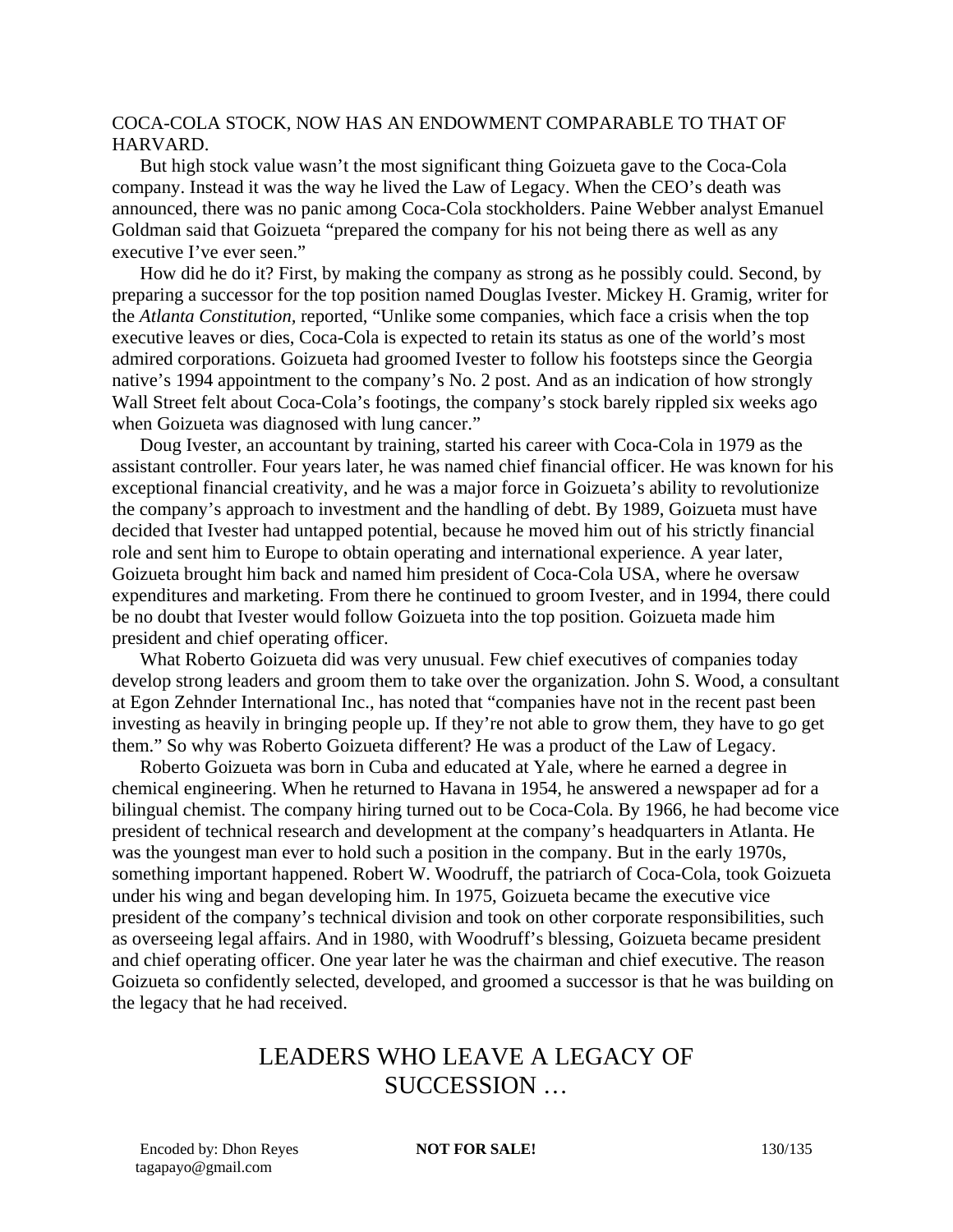GOIZUETA ONCE SAID, "LEADERSHIP IS ONE OF THE THINGS YOU CANNOT DELEGATE. YOU EITHER EXERCISE IT, OR YOU ABDICATE IT." THERE IS A THIRD CHOICE: YOU PASS IT ON TO YOUR SUCCESSOR. THAT'S A CHOICE GOIZUETA EXERCISED. LEADERS WHO PRACTICE THE LAW OF LEGACY ARE RARE. BUT THE ONES WHO DO, LEAVE A LEGACY OF SUCCESSION FOR THEIR ORGANIZATION BY DOING THE FOLLOWING:

LEAD THE ORGANIZATION WITH A "LONG VIEW"

JUST ABOUT ANYBODY CAN MAKE AN ORGANIZATION LOOK GOOD FOR A MOMENT—BY LAUNCHING A FLASHY NEW PROGRAM OR PRODUCT, DRAWING CROWDS TO A BIG EVENT, OR SLASHING THE BUDGET TO BOOST THE BOTTOM LINE. BUT LEADERS WHO LEAVE A LEGACY TAKE A DIFFERENT APPROACH. THEY LEAD WITH TOMORROW AS WELL AS TODAY IN MIND. THAT'S WHAT GOIZUETA DID. HE PLANNED TO KEEP LEADING AS LONG AS HE WAS EFFECTIVE, YET HE PREPARED HIS SUCCESSOR ANYWAY. HE ALWAYS LOOKED OUT FOR THE BEST INTERESTS OF THE ORGANIZATION AND ITS STOCKHOLDERS.

#### CREATE A LEADERSHIP CULTURE

THE MOST STABLE COMPANIES HAVE STRONG LEADERS AT EVERY LEVEL OF THE ORGANIZATION. THE ONLY WAY TO DEVELOP SUCH WIDESPREAD LEADERSHIP IS TO MAKE DEVELOPING LEADERS A PART OF YOUR CULTURE. THAT IS A STRONG PART OF COCA-COLA'S LEGACY. HOW MANY OTHER SUCCESSFUL COMPANIES DO YOU KNOW ABOUT THAT HAVE HAD A SUCCESSION OF LEADERS COME UP WITHIN THE RANKS OF THEIR OWN ORGANIZATION?

PAY THE PRICE TODAY TO ASSURE SUCCESS TOMORROW

THERE IS NO SUCCESS WITHOUT SACRIFICE. EACH ORGANIZATION IS UNIQUE, AND THAT DICTATES WHAT THE PRICE WILL BE. BUT ANY LEADER WHO WANTS TO HELP HIS ORGANIZATION MUST BE WILLING TO PAY THAT PRICE TO ENSURE LASTING SUCCESS.

#### VALUE TEAM LEADERSHIP ABOVE INDIVIDUAL LEADERSHIP

NO MATTER HOW GOOD HE IS, NO LEADER CAN DO IT ALL ALONE. JUST AS IN SPORTS A COACH NEEDS A TEAM OF GOOD PLAYERS TO WIN, AN ORGANIZATION NEEDS A TEAM OF GOOD *LEADERS* TO SUCCEED. THE LARGER THE ORGANIZATION, THE STRONGER, LARGER, AND DEEPER THE TEAM OF LEADERS NEEDS TO BE.

#### WALK AWAY FROM THE ORGANIZATION WITH INTEGRITY

IN THE CASE OF COCA-COLA, THE LEADER DIDN'T GET THE OPPORTUNITY TO WALK AWAY BECAUSE HE DIED AN UNTIMELY DEATH. BUT IF HE HAD LIVED, I BELIEVE GOIZUETA WOULD HAVE DONE JUST THAT. WHEN IT'S A LEADER'S TIME TO LEAVE THE ORGANIZATION, HE HAS GOT TO BE WILLING TO WALK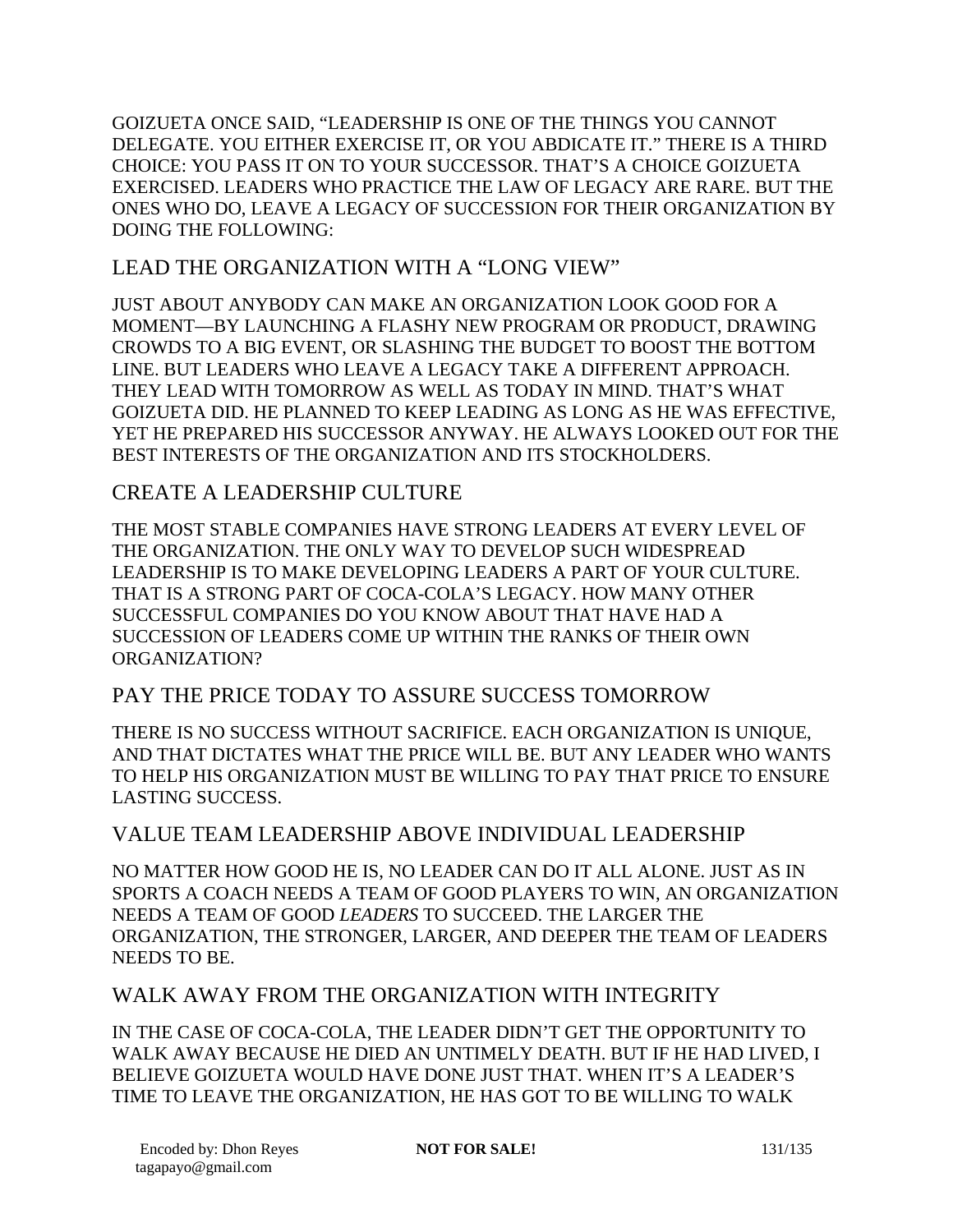AWAY AND LET HIS SUCCESSOR DO HIS OWN THING. MEDDLING ONLY HURTS HIM AND THE ORGANIZATION.

## A LEGACY OF SUCCESSION

I MENTIONED IN THE CHAPTER ON THE LAW OF BUY-IN THAT IN THE FALL OF 1997, I WENT TO INDIA WITH A HANDFUL OF LEADERS FROM MY NONPROFIT ORGANIZATION EQUIP. WHILE WE WERE THERE, I WANTED TO VISIT THE HEADQUARTERS OF MOTHER TERESA. IT'S A PLAIN CONCRETE BLOCK BUILDING LOCATED IN CALCUTTA, WHICH THE PEOPLE THERE CALL THE MOTHER HOUSE.

As I stood outside the doors preparing to go in, I thought about how no one could tell by looking at it that this modest place had been the home base of such an effective leader. We walked through a foyer and into a central patio that was open to the sky. Our goal was to visit Mother Teresa's tomb, which is located in the facility's dining room. But when we got there, we found out that the room was in use and no one would be allowed to go in until the ceremony that was being performed was over.

We could see a group of about forty to fifty nuns seated, all dressed in the familiar habit that Mother Teresa had worn.

"What's going on in there?" I asked a nun passing by.

She smiled. "Today we are taking forty-five new members into our order," she said and then hurried away into another part of the building.

Since we were already running late and soon had to catch a plane, we couldn't stay. We looked around briefly and then left. As I walked out of the compound, through an alley, and out among the throngs of people, I thought to myself, *Mother Teresa would have been proud*. She was gone, but her legacy was continuing. She had made an impact on the world, and she had developed leaders who were carrying on her vision. And it looks as though they will continue influencing people for generations to come. Mother Teresa's life is a great example of the Law of Legacy.

#### FEW LEADERS PASS IT ON

MAX DUPREE, AUTHOR OF *LEADERSHIP IS AN ART,* DECLARED, "SUCCESSION IS ONE OF THE KEY RESPONSIBILITIES OF LEADERSHIP." YET OF ALL THE LAWS OF LEADERSHIP, THE LAW OF LEGACY IS THE ONE THAT THE FEWEST LEADERS SEEM TO LEARN. ACHIEVEMENT COMES TO SOMEONE WHEN HE IS ABLE TO DO GREAT THINGS FOR HIMSELF. SUCCESS COMES WHEN HE EMPOWERS FOLLOWERS TO DO GREAT THINGS *WITH* HIM. SIGNIFICANCE COMES WHEN HE DEVELOPS LEADERS TO DO GREAT THINGS *FOR* HIM. BUT A LEGACY IS CREATED ONLY WHEN A PERSON PUTS HIS ORGANIZATION INTO THE POSITION TO DO GREAT THINGS *WITHOUT* HIM.

I learned the Law of Legacy the hard way. Because the church grew so much while I was in my first leadership position in Hillham, Indiana, I thought I was a success. When I began there, we had only three people in attendance. For three years, I built up that church, reached out to the community, and influenced many people's lives. When I left, our average attendance was in the high two hundreds, and our record was more than three hundred people. I had programs in place, and everything looked rosy to me. I thought I had really done something significant.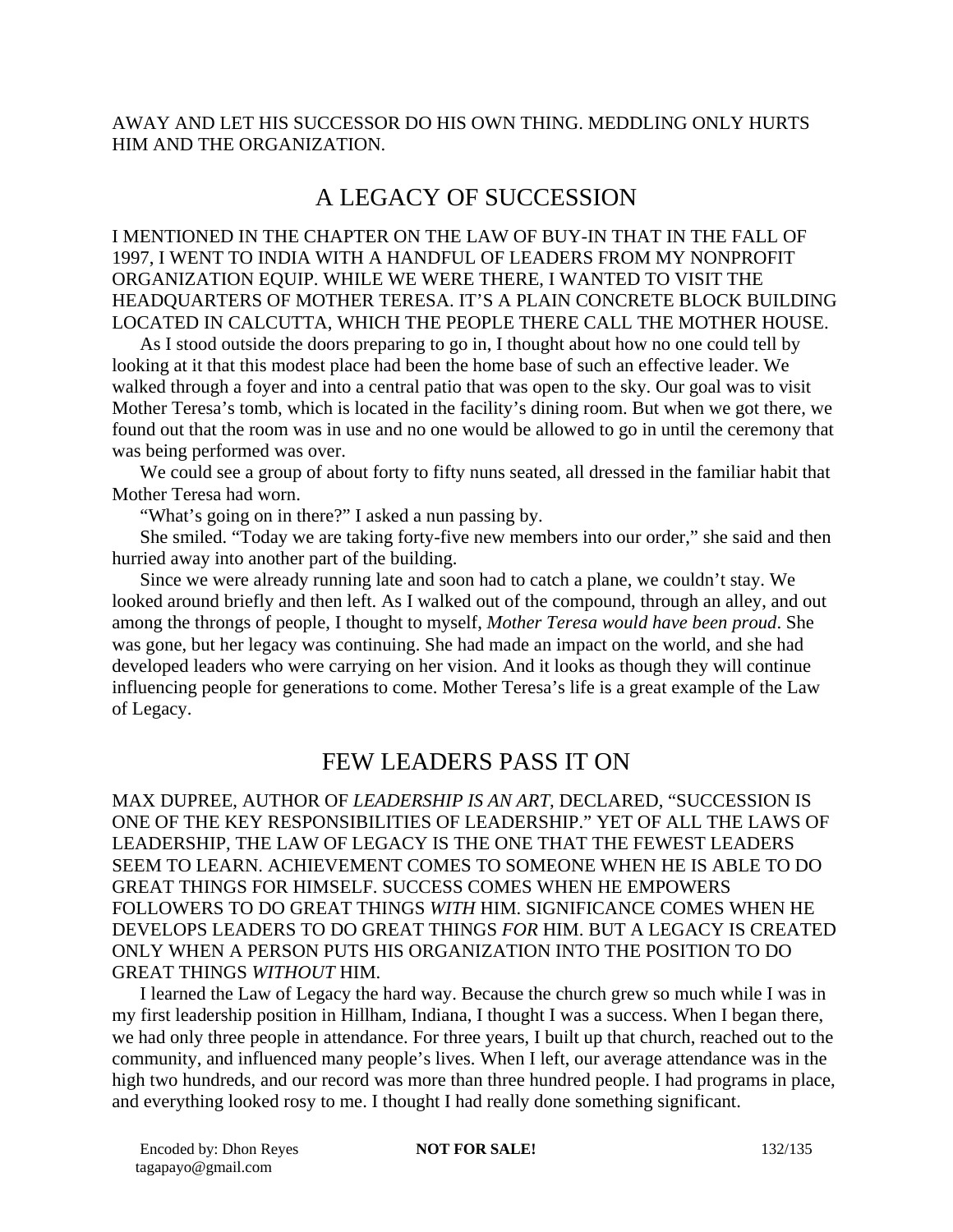When I had been at my second church for about eighteen months, I had lunch with a friend I hadn't seen in a while, and he had just spent some time in Hillham. I asked him about how things were going back there, and I was surprised to hear his answer.

"Not too good," he answered.

"Really?" I said. "Why? Things were going great when I left. What's wrong?"

"Well," he said, "it's kind of fallen off. Some of the programs you got started kind of petered out. The church is running only about a hundred people. It might get even smaller before it's all over."

That really bothered me. A leader hates to see something that he put his sweat, blood, and tears into starting to fail. At first, I got ticked off at the leader who followed me. But then it hit me. If I had done a really good job there, it wouldn't matter what kind of leader followed me, good or bad. The fault was really mine. I hadn't set up the organization to succeed after I left. It was the first time I realized the significance of the Law of Legacy.

#### PARADIGM SHIFT

AFTER THAT, I STARTED TO LOOK AT LEADERSHIP IN A WHOLE NEW WAY. EVERY LEADER EVENTUALLY LEAVES HIS ORGANIZATION—ONE WAY OR ANOTHER. HE MAY CHANGE JOBS, GET PROMOTED, OR RETIRE. AND EVEN IF A PERSON REFUSES TO RETIRE, HE IS GOING TO DIE. THAT MADE ME REALIZE THAT PART OF MY JOB AS A LEADER WAS TO START PREPARING MY PEOPLE AND ORGANIZATION FOR WHAT INEVITABLY LIES AHEAD. THAT PROMPTED ME TO CHANGE MY FOCUS FROM LEADING FOLLOWERS TO DEVELOPING LEADERS. MY LASTING VALUE, LIKE THAT OF ANY LEADER, WOULD BE MEASURED BY MY ABILITY TO GIVE THE ORGANIZATION A SMOOTH SUCCESSION.

My best personal succession story concerns my departure from Skyline Church. When I first arrived there in 1981, I made one of my primary goals the identification and development of leaders because I knew that our success depended on it. Over the fourteen years I was there, my staff and I developed literally hundreds of outstanding leaders, both volunteers and staff.

The development of so many leaders put the church in a good position to succeed, but that alone wasn't enough. In many businesses and nonprofit organizations, the leader is in a position to develop and groom a successor. That wasn't something I was able to do at Skyline. The local board of administration would select someone to succeed me, and I would not drive that process. The most I would be able to do for them was to give them any information I knew about the potential candidates with whom I was acquainted. But there were other things I *could* do, such as preparing the people and the organization for the arrival of their new leader. I wanted to set that person up to succeed as much as I could.

# THE SUCCESS CONTINUES

ONE OF MY GREATEST JOYS IN LIFE IS KNOWING THAT SKYLINE IS STRONGER NOW THAN WHEN I LEFT IN 1995. JIM GARLOW, WHO SUCCEEDED ME AS THE SENIOR PASTOR, IS DOING A WONDERFUL JOB THERE. THE CHURCH'S ATTENDANCE HAS INCREASED, FINANCES HAVE IMPROVED, AND BEST OF ALL, THE BUILDING AND RELOCATION PROGRAM IS GOING FORWARD AFTER A DECADE OF DELAYS. IN THE FALL OF 1997, JIM ASKED ME TO COME BACK TO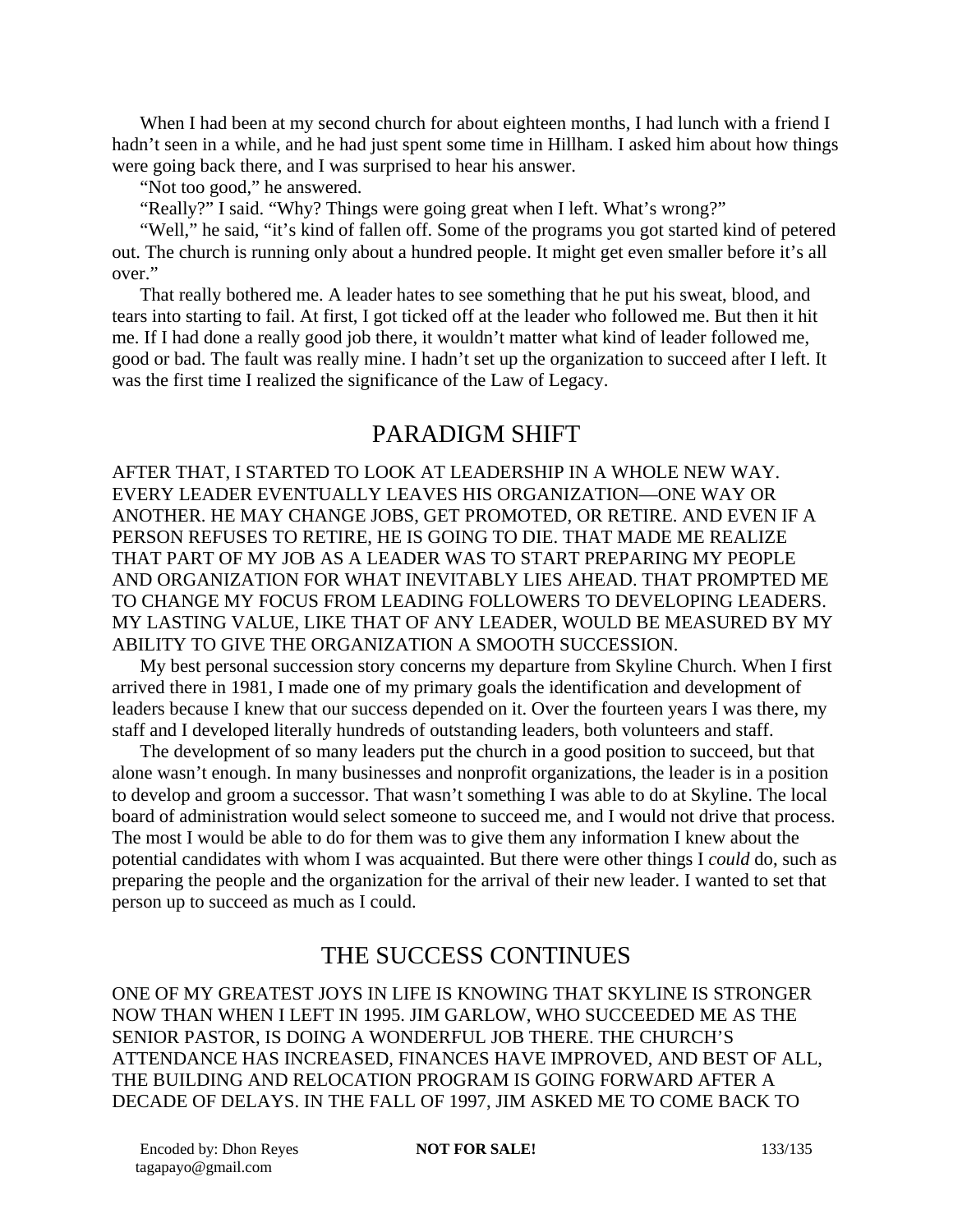#### SKYLINE AND SPEAK AT A FUND-RAISING BANQUET FOR THE NEXT PHASE OF THE BUILDING PROJECT, AND I WAS DELIGHTED TO HONOR HIS REQUEST.

They staged the event at the San Diego Convention Center, located on the city's beautiful bay. They really did a first-class job of everything, and about 4,100 people attended. The best part for my wife, Margaret, and me was the chance to see and talk with so many of our old friends. And of course, I felt privileged to be the evening's keynote speaker. It was quite a celebration—and quite a success. People pledged more than \$7.8 million toward the building of the church's new facility.

As soon as I finished speaking, Margaret and I slipped out of the ballroom. We wanted the night to belong to Jim, since he was now the leader of Skyline. Because of that, we knew it would be best if we made a quick exit before the program was over. Descending the stairs, I grabbed her hand and gave it a squeeze.

"Margaret," I said, "wasn't it an awesome night?"

"Oh, it was great," she said. "I think Jim was really pleased."

"I think you're right," I said. "You know what was the best part for me? Knowing that what we started all those years ago is going to continue." As we left the convention center behind us, I felt that our final chapter with Skyline was finished, and it had a very happy ending. It's like my friend Chris Musgrove says, "Success is not measured by what you're leaving to, but by what you are leaving behind."

When all is said and done, your ability as a leader will not be judged by what you achieved personally or even by what your team accomplished during your tenure. You will be judged by how well your people and your organization did after you were gone. You will be gauged according to the Law of Legacy. Your lasting value will be measured by succession.

# **CONCLUSION** *EVERYTHING RISES AND FALLS ON LEADERSHIP*

Well, there you have them—the 21 Irrefutable Laws of Leadership. Learn them, take them to heart, and apply them to your life. If you follow them, people will follow you.

I've been teaching leadership for two and a half decades now, and during those years I've told the people I've trained something that I'm now going to say to you: Everything rises and falls on leadership. Most people don't believe me when I say that, but it's true. The more you try to do in life, the more you will find that leadership makes the difference. Any endeavor you can undertake that involves other people will live or die depending on leadership. As you work to build your organization, remember this:

- Personnel determine the potential of the organization.
- Relationships determine the morale of the organization.
- Structure determines the size of the organization.
- Vision determines the direction of the organization.
- Leadership determines the success of the organization.